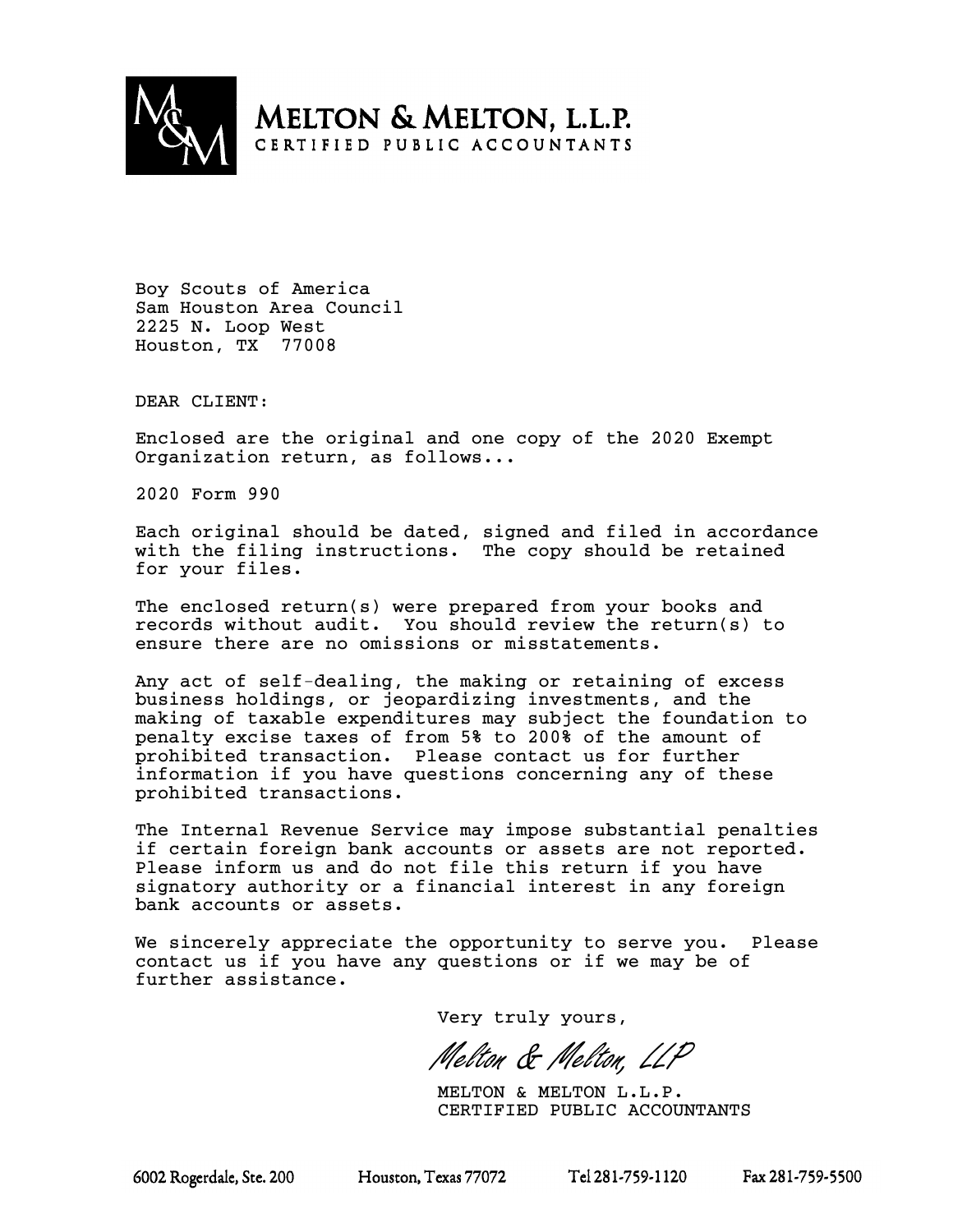# **TAX RETURN FILING INSTRUCTIONS**

# FORM 990

## **FOR THE YEAR ENDING**

~~~~~~~~~~~~~~~~~ December 31, 2020

| <b>Prepared for</b>                                | Boy Scouts of America<br>Sam Houston Area Council<br>2225 N. Loop West<br>Houston, TX<br>77008                                                                                                                                                                                                                                         |
|----------------------------------------------------|----------------------------------------------------------------------------------------------------------------------------------------------------------------------------------------------------------------------------------------------------------------------------------------------------------------------------------------|
| <b>Prepared by</b>                                 | MELTON & MELTON, LLP<br>6002 ROGERDALE RD., SUITE 200<br>HOUSTON, TX 77072                                                                                                                                                                                                                                                             |
| Amount due<br>or refund                            | Not applicable                                                                                                                                                                                                                                                                                                                         |
| Make check<br>payable to                           | Not applicable                                                                                                                                                                                                                                                                                                                         |
| Mail tax return<br>and check (if<br>applicable) to | Not applicable                                                                                                                                                                                                                                                                                                                         |
| Return must be<br>mailed on<br>or before           | Not applicable                                                                                                                                                                                                                                                                                                                         |
| <b>Special</b><br><b>Instructions</b>              | This return has qualified for electronic filing. After you<br>have reviewed the return for completeness and accuracy,<br>please sign, date and return Form 8879-EO to our office.<br>We<br>will transmit the return electronically to the IRS and no<br>further action is required. Return Form 8879-EO to us by<br>November 15, 2021. |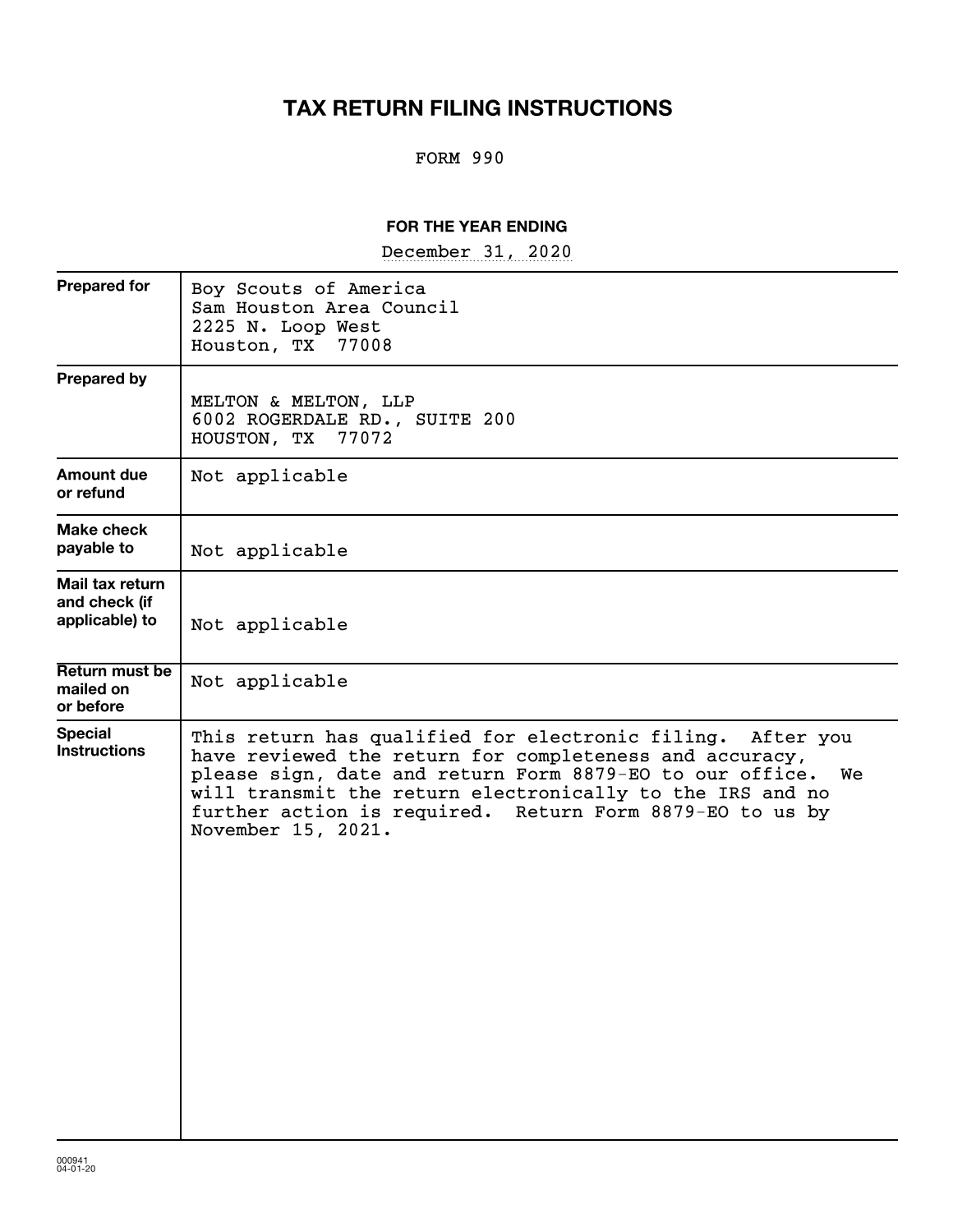| Form 8879-EO                                                          |                                                                                                                                              | <b>IRS e-file Signature Authorization</b><br>for an Exempt Organization                                                                                                                                                                                                                                                                                                                                                                                                                                                                                                                                                                                                                                                                                                                                                                                                                                                                                                                         |                                       | OMB No. 1545-0047                                                                                                                                      |
|-----------------------------------------------------------------------|----------------------------------------------------------------------------------------------------------------------------------------------|-------------------------------------------------------------------------------------------------------------------------------------------------------------------------------------------------------------------------------------------------------------------------------------------------------------------------------------------------------------------------------------------------------------------------------------------------------------------------------------------------------------------------------------------------------------------------------------------------------------------------------------------------------------------------------------------------------------------------------------------------------------------------------------------------------------------------------------------------------------------------------------------------------------------------------------------------------------------------------------------------|---------------------------------------|--------------------------------------------------------------------------------------------------------------------------------------------------------|
|                                                                       |                                                                                                                                              | For calendar year 2020, or fiscal year beginning 2020, and ending 30 2020, and ending                                                                                                                                                                                                                                                                                                                                                                                                                                                                                                                                                                                                                                                                                                                                                                                                                                                                                                           |                                       | 2020                                                                                                                                                   |
| Department of the Treasury<br><b>Internal Revenue Service</b>         |                                                                                                                                              | Do not send to the IRS. Keep for your records.<br>Go to www.irs.gov/Form8879EO for the latest information.                                                                                                                                                                                                                                                                                                                                                                                                                                                                                                                                                                                                                                                                                                                                                                                                                                                                                      |                                       |                                                                                                                                                        |
| Name of exempt organization or person subject to tax                  |                                                                                                                                              |                                                                                                                                                                                                                                                                                                                                                                                                                                                                                                                                                                                                                                                                                                                                                                                                                                                                                                                                                                                                 |                                       | <b>Taxpayer identification number</b>                                                                                                                  |
| BOY SCOUTS OF AMERICA                                                 |                                                                                                                                              |                                                                                                                                                                                                                                                                                                                                                                                                                                                                                                                                                                                                                                                                                                                                                                                                                                                                                                                                                                                                 |                                       |                                                                                                                                                        |
| SAM HOUSTON AREA COUNCIL                                              |                                                                                                                                              |                                                                                                                                                                                                                                                                                                                                                                                                                                                                                                                                                                                                                                                                                                                                                                                                                                                                                                                                                                                                 |                                       | 76-0239833                                                                                                                                             |
| Name and title of officer or person subject to tax<br>MARVIN D. SMITH |                                                                                                                                              |                                                                                                                                                                                                                                                                                                                                                                                                                                                                                                                                                                                                                                                                                                                                                                                                                                                                                                                                                                                                 |                                       |                                                                                                                                                        |
| CEO/SCOUT EXECUTIVE                                                   |                                                                                                                                              |                                                                                                                                                                                                                                                                                                                                                                                                                                                                                                                                                                                                                                                                                                                                                                                                                                                                                                                                                                                                 |                                       |                                                                                                                                                        |
| <b>Part I</b>                                                         |                                                                                                                                              | Type of Return and Return Information (Whole Dollars Only)                                                                                                                                                                                                                                                                                                                                                                                                                                                                                                                                                                                                                                                                                                                                                                                                                                                                                                                                      |                                       |                                                                                                                                                        |
|                                                                       |                                                                                                                                              | Check the box for the return for which you are using this Form 8879-EO and enter the applicable amount, if any, from the return. If you<br>check the box on line 1a, 2a, 3a, 4a, 5a, 6a, or 7a below, and the amount on that line for the return being filed with this form was<br>blank, then leave line 1b, 2b, 3b, 4b, 5b, 6b, or 7b, whichever is applicable, blank (do not enter -0-). But, if you entered -0- on the<br>return, then enter -0- on the applicable line below. Do not complete more than one line in Part I.                                                                                                                                                                                                                                                                                                                                                                                                                                                                |                                       |                                                                                                                                                        |
|                                                                       |                                                                                                                                              |                                                                                                                                                                                                                                                                                                                                                                                                                                                                                                                                                                                                                                                                                                                                                                                                                                                                                                                                                                                                 |                                       |                                                                                                                                                        |
| 2a Form 990-EZ check here $\blacktriangleright$                       |                                                                                                                                              |                                                                                                                                                                                                                                                                                                                                                                                                                                                                                                                                                                                                                                                                                                                                                                                                                                                                                                                                                                                                 |                                       |                                                                                                                                                        |
| 3a Form 1120-POL check here<br>4a Form 990-PF check here              |                                                                                                                                              |                                                                                                                                                                                                                                                                                                                                                                                                                                                                                                                                                                                                                                                                                                                                                                                                                                                                                                                                                                                                 |                                       |                                                                                                                                                        |
| 5a Form 8868 check here                                               |                                                                                                                                              |                                                                                                                                                                                                                                                                                                                                                                                                                                                                                                                                                                                                                                                                                                                                                                                                                                                                                                                                                                                                 |                                       |                                                                                                                                                        |
| 6a Form 990-T check here                                              |                                                                                                                                              |                                                                                                                                                                                                                                                                                                                                                                                                                                                                                                                                                                                                                                                                                                                                                                                                                                                                                                                                                                                                 |                                       |                                                                                                                                                        |
| 7a Form 4720 check here                                               |                                                                                                                                              |                                                                                                                                                                                                                                                                                                                                                                                                                                                                                                                                                                                                                                                                                                                                                                                                                                                                                                                                                                                                 |                                       |                                                                                                                                                        |
| Part II                                                               |                                                                                                                                              | Declaration and Signature Authorization of Officer or Person Subject to Tax                                                                                                                                                                                                                                                                                                                                                                                                                                                                                                                                                                                                                                                                                                                                                                                                                                                                                                                     |                                       |                                                                                                                                                        |
|                                                                       |                                                                                                                                              | Under penalties of perjury, I declare that $\lfloor x \rfloor$ am an officer of the above organization or $\lfloor$ am a person subject to tax with respect to                                                                                                                                                                                                                                                                                                                                                                                                                                                                                                                                                                                                                                                                                                                                                                                                                                  |                                       |                                                                                                                                                        |
| (name of organization)                                                |                                                                                                                                              | of the 2020 electronic return and accompanying schedules and statements, and, to the best of my knowledge and belief, they are                                                                                                                                                                                                                                                                                                                                                                                                                                                                                                                                                                                                                                                                                                                                                                                                                                                                  |                                       |                                                                                                                                                        |
|                                                                       |                                                                                                                                              | processing the return or refund, and (c) the date of any refund. If applicable, I authorize the U.S. Treasury and its designated Financial<br>Agent to initiate an electronic funds withdrawal (direct debit) entry to the financial institution account indicated in the tax preparation<br>software for payment of the federal taxes owed on this return, and the financial institution to debit the entry to this account. To revoke<br>a payment, I must contact the U.S. Treasury Financial Agent at 1-888-353-4537 no later than 2 business days prior to the payment<br>(settlement) date. I also authorize the financial institutions involved in the processing of the electronic payment of taxes to receive<br>confidential information necessary to answer inquiries and resolve issues related to the payment. I have selected a personal<br>identification number (PIN) as my signature for the electronic return and, if applicable, the consent to electronic funds withdrawal. |                                       |                                                                                                                                                        |
| PIN: check one box only                                               |                                                                                                                                              |                                                                                                                                                                                                                                                                                                                                                                                                                                                                                                                                                                                                                                                                                                                                                                                                                                                                                                                                                                                                 |                                       |                                                                                                                                                        |
|                                                                       | $\boxed{\text{X}}$   authorize MELTON & MELTON, LLP                                                                                          |                                                                                                                                                                                                                                                                                                                                                                                                                                                                                                                                                                                                                                                                                                                                                                                                                                                                                                                                                                                                 | to enter my PIN                       | 17306                                                                                                                                                  |
|                                                                       |                                                                                                                                              | <b>ERO</b> firm name                                                                                                                                                                                                                                                                                                                                                                                                                                                                                                                                                                                                                                                                                                                                                                                                                                                                                                                                                                            |                                       | Enter five numbers, but<br>do not enter all zeros                                                                                                      |
|                                                                       | PIN on the return's disclosure consent screen.                                                                                               | a state agency(ies) regulating charities as part of the IRS Fed/State program, I also authorize the aforementioned ERO to enter my<br>As an officer or person subject to tax with respect to the organization, I will enter my PIN as my signature on the tax year 2020<br>electronically filed return. If I have indicated within this return that a copy of the return is being filed with a state agency(ies)<br>regulating charities as part of the IRS Fed/State program, I will enter my PIN on the return's disclosure consent screen.                                                                                                                                                                                                                                                                                                                                                                                                                                                   |                                       | as my signature on the tax year 2020 electronically filed return. If I have indicated within this return that a copy of the return is being filed with |
| Signature of officer or person subject to tax                         |                                                                                                                                              |                                                                                                                                                                                                                                                                                                                                                                                                                                                                                                                                                                                                                                                                                                                                                                                                                                                                                                                                                                                                 |                                       | Date $\blacksquare$                                                                                                                                    |
| <b>Part III</b>                                                       | <b>Certification and Authentication</b>                                                                                                      |                                                                                                                                                                                                                                                                                                                                                                                                                                                                                                                                                                                                                                                                                                                                                                                                                                                                                                                                                                                                 |                                       |                                                                                                                                                        |
|                                                                       | <b>ERO's EFIN/PIN.</b> Enter your six-digit electronic filing identification<br>number (EFIN) followed by your five-digit self-selected PIN. |                                                                                                                                                                                                                                                                                                                                                                                                                                                                                                                                                                                                                                                                                                                                                                                                                                                                                                                                                                                                 | 76648617306<br>Do not enter all zeros |                                                                                                                                                        |
| IRS e-file Providers for Business Returns                             |                                                                                                                                              | I certify that the above numeric entry is my PIN, which is my signature on the 2020 electronically filed return indicated above. I confirm<br>that I am submitting this return in accordance with the requirements of Pub. 4163, Modernized e-File (MeF) Information for Authorized                                                                                                                                                                                                                                                                                                                                                                                                                                                                                                                                                                                                                                                                                                             |                                       |                                                                                                                                                        |
| ERO's signature $\Box$                                                |                                                                                                                                              |                                                                                                                                                                                                                                                                                                                                                                                                                                                                                                                                                                                                                                                                                                                                                                                                                                                                                                                                                                                                 | Date $\blacksquare$                   | 7 10 2021                                                                                                                                              |
|                                                                       |                                                                                                                                              | <b>ERO Must Retain This Form - See Instructions</b><br>Do Not Submit This Form to the IRS Unless Requested To Do So                                                                                                                                                                                                                                                                                                                                                                                                                                                                                                                                                                                                                                                                                                                                                                                                                                                                             |                                       |                                                                                                                                                        |
|                                                                       | LHA For Paperwork Reduction Act Notice, see instructions.                                                                                    |                                                                                                                                                                                                                                                                                                                                                                                                                                                                                                                                                                                                                                                                                                                                                                                                                                                                                                                                                                                                 |                                       | Form 8879-EO (2020)                                                                                                                                    |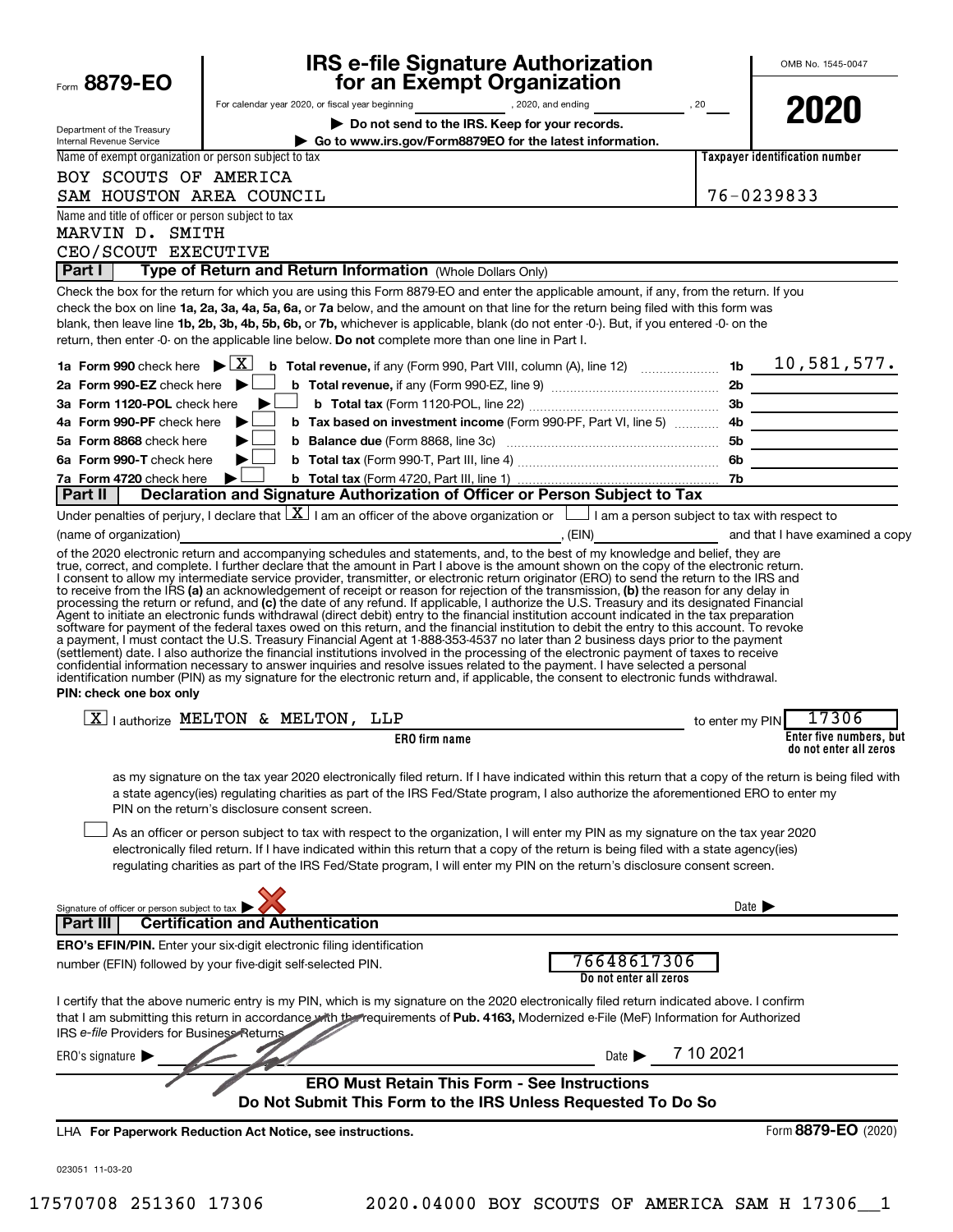| orm |  |  |
|-----|--|--|

# EXTENDED TO NOVEMBER 15, 2021

**990** Return of Organization Exempt From Income Tax <br>
Under section 501(c), 527, or 4947(a)(1) of the Internal Revenue Code (except private foundations)<br> **PO20** 

▶ Do not enter social security numbers on this form as it may be made public. **Dependent Open to Public Dependent Open to Public and the latest information.** Inspection **| Go to www.irs.gov/Form990 for instructions and the latest information. Inspection**



|                                |                               | Department of the Treasury<br>Internal Revenue Service | ► Go to www.irs.gov/Form990 for instructions and the latest information.                                                                                                   |            |                                               |                         | יטוו נט ו טאווע<br>Inspection                             |  |  |  |
|--------------------------------|-------------------------------|--------------------------------------------------------|----------------------------------------------------------------------------------------------------------------------------------------------------------------------------|------------|-----------------------------------------------|-------------------------|-----------------------------------------------------------|--|--|--|
|                                |                               |                                                        | A For the 2020 calendar year, or tax year beginning                                                                                                                        | and ending |                                               |                         |                                                           |  |  |  |
|                                | <b>B</b> Check if applicable: |                                                        | C Name of organization<br>D Employer identification number                                                                                                                 |            |                                               |                         |                                                           |  |  |  |
|                                |                               | BOY SCOUTS OF AMERICA                                  |                                                                                                                                                                            |            |                                               |                         |                                                           |  |  |  |
|                                | Address<br>change             | SAM HOUSTON AREA COUNCIL                               |                                                                                                                                                                            |            |                                               |                         |                                                           |  |  |  |
|                                | ]Name<br>]change              | Doing business as                                      | 76-0239833                                                                                                                                                                 |            |                                               |                         |                                                           |  |  |  |
|                                | ]Initial<br>]return           |                                                        |                                                                                                                                                                            |            |                                               |                         |                                                           |  |  |  |
|                                | Final<br>return/              |                                                        | Number and street (or P.O. box if mail is not delivered to street address)<br>2225 N. LOOP WEST                                                                            | Room/suite | E Telephone number<br>$713 - 659 - 8111$      |                         |                                                           |  |  |  |
|                                | termin-<br>ated               |                                                        | City or town, state or province, country, and ZIP or foreign postal code                                                                                                   |            | G Gross receipts \$                           |                         | 46, 247, 067.                                             |  |  |  |
|                                | Amended <br>Ireturn           |                                                        | HOUSTON, TX<br>77008                                                                                                                                                       |            | H(a) Is this a group return                   |                         | $STMT$ $1$                                                |  |  |  |
|                                | Applica-<br>tion              |                                                        | F Name and address of principal officer: MARVIN D. SMITH                                                                                                                   |            |                                               |                         | for subordinates? $X$ $Y$ es [<br>No                      |  |  |  |
|                                | pending                       |                                                        | 77008<br>2225 N. LOOP WEST, HOUSTON, TX                                                                                                                                    |            | $H(b)$ Are all subordinates included? $X$ Yes |                         | <b>No</b>                                                 |  |  |  |
|                                |                               |                                                        | <b>I</b> Tax-exempt status: $\boxed{\mathbf{X}}$ 501(c)(3) $\boxed{\phantom{0}}$ 501(c)(<br>$\sqrt{\phantom{a}}$ (insert no.)<br>4947(a)(1) or                             | 527        |                                               |                         | If "No," attach a list. See instructions                  |  |  |  |
|                                |                               |                                                        | J Website: WWW.SAMHOUSTONBSA.ORG                                                                                                                                           |            |                                               |                         | $H(c)$ Group exemption number $\triangleright$ 1761       |  |  |  |
|                                |                               |                                                        | K Form of organization: $X$ Corporation<br>Trust<br>Association<br>Other $\blacktriangleright$                                                                             |            |                                               |                         | L Year of formation: $1914$ M State of legal domicile: TX |  |  |  |
|                                | Part I                        | <b>Summary</b>                                         |                                                                                                                                                                            |            |                                               |                         |                                                           |  |  |  |
|                                | 1                             |                                                        | Briefly describe the organization's mission or most significant activities: SEE SCHEDULE O                                                                                 |            |                                               |                         |                                                           |  |  |  |
|                                |                               |                                                        |                                                                                                                                                                            |            |                                               |                         |                                                           |  |  |  |
| Governance                     | 2                             |                                                        | Check this box $\blacktriangleright \Box$ if the organization discontinued its operations or disposed of more than 25% of its net assets.                                  |            |                                               |                         |                                                           |  |  |  |
|                                | З                             |                                                        | Number of voting members of the governing body (Part VI, line 1a)                                                                                                          |            |                                               | 3                       | 64                                                        |  |  |  |
| જ                              | 4                             |                                                        |                                                                                                                                                                            |            |                                               | $\overline{\mathbf{4}}$ | 64                                                        |  |  |  |
|                                | 5                             |                                                        |                                                                                                                                                                            |            |                                               | $\overline{5}$          | 181                                                       |  |  |  |
|                                | 6                             |                                                        |                                                                                                                                                                            |            |                                               | $6\phantom{a}$          | 10803                                                     |  |  |  |
| Activities                     |                               |                                                        |                                                                                                                                                                            |            |                                               | 7a                      | 0.                                                        |  |  |  |
|                                |                               |                                                        |                                                                                                                                                                            |            |                                               | 7b                      | $0$ .                                                     |  |  |  |
|                                |                               |                                                        |                                                                                                                                                                            |            | <b>Prior Year</b>                             |                         | <b>Current Year</b>                                       |  |  |  |
|                                | 8                             |                                                        |                                                                                                                                                                            |            | 7,181,027.                                    |                         | 6, 366, 650.                                              |  |  |  |
|                                | 9                             |                                                        | Program service revenue (Part VIII, line 2g)                                                                                                                               |            | 1, 295, 274.                                  |                         | 425,941.                                                  |  |  |  |
| Revenue                        | 10                            |                                                        |                                                                                                                                                                            |            | 18, 131, 883.                                 |                         | 2,588,978.                                                |  |  |  |
|                                | 11                            |                                                        | Other revenue (Part VIII, column (A), lines 5, 6d, 8c, 9c, 10c, and 11e)                                                                                                   |            | 2,053,559.                                    |                         | 1,200,008.                                                |  |  |  |
|                                | 12                            |                                                        | Total revenue - add lines 8 through 11 (must equal Part VIII, column (A), line 12)                                                                                         |            | 28,661,743.                                   |                         | 10,581,577.                                               |  |  |  |
|                                | 13                            |                                                        | Grants and similar amounts paid (Part IX, column (A), lines 1-3)                                                                                                           |            | 373,429.                                      |                         | 11,893.                                                   |  |  |  |
|                                | 14                            |                                                        | Benefits paid to or for members (Part IX, column (A), line 4)                                                                                                              |            |                                               | 0.                      | $\overline{0}$ .                                          |  |  |  |
|                                | 15                            |                                                        | Salaries, other compensation, employee benefits (Part IX, column (A), lines 5-10)                                                                                          |            | 7,478,657.                                    |                         | 6,678,413.                                                |  |  |  |
|                                |                               |                                                        | 16a Professional fundraising fees (Part IX, column (A), line 11e)                                                                                                          |            | 26, 138.                                      |                         | 15,575.                                                   |  |  |  |
| Expenses                       |                               |                                                        | 770,678.<br><b>b</b> Total fundraising expenses (Part IX, column (D), line 25) $\blacktriangleright$                                                                       |            |                                               |                         |                                                           |  |  |  |
|                                |                               |                                                        |                                                                                                                                                                            |            | 4,405,836.                                    |                         | 4, 279, 583.                                              |  |  |  |
|                                |                               |                                                        | Total expenses. Add lines 13-17 (must equal Part IX, column (A), line 25) [                                                                                                |            | 12, 284, 060.                                 |                         | 10,985,464.                                               |  |  |  |
|                                | 19                            |                                                        |                                                                                                                                                                            |            | 16, 377, 683.                                 |                         | $-403,887.$                                               |  |  |  |
| Net Assets or<br>Fund Balances |                               |                                                        |                                                                                                                                                                            |            | <b>Beginning of Current Year</b>              |                         | <b>End of Year</b>                                        |  |  |  |
|                                | 20                            |                                                        | Total assets (Part X, line 16)                                                                                                                                             |            | 180, 557, 277.                                |                         | 180,659,847.                                              |  |  |  |
|                                | 21                            |                                                        | Total liabilities (Part X, line 26)<br>a se provincia de la construcción de la construcción de la construcción de la construcción de la construcción                       |            | 9,764,948.                                    |                         | 2,852,431.                                                |  |  |  |
|                                | 22                            |                                                        |                                                                                                                                                                            |            | 170,792,329.                                  |                         | 177,807,416.                                              |  |  |  |
|                                | <b>Part II</b>                | <b>Signature Block</b>                                 |                                                                                                                                                                            |            |                                               |                         |                                                           |  |  |  |
|                                |                               |                                                        | Under penalties of perjury, I declare that I have examined this return, including accompanying schedules and statements, and to the best of my knowledge and belief, it is |            |                                               |                         |                                                           |  |  |  |
|                                |                               |                                                        | true, correct, and complete. Declaration of preparer (other than officer) is based on all information of which preparer has any knowledge.                                 |            |                                               |                         |                                                           |  |  |  |
|                                |                               |                                                        | Tax Return Filed Electronically                                                                                                                                            |            |                                               |                         |                                                           |  |  |  |
| Sign                           |                               |                                                        | Signature of Do Not Sign Here                                                                                                                                              |            | Date                                          |                         |                                                           |  |  |  |
| Here                           |                               |                                                        | MARVIN D. SMITH, CEO/SCOUT EXECUTIVE                                                                                                                                       |            |                                               |                         |                                                           |  |  |  |

| Here     | MARVIN D. SMITH, CEO/SCOUT EXECUTIVE                                                                           |                                              |
|----------|----------------------------------------------------------------------------------------------------------------|----------------------------------------------|
|          | Type or print name and title                                                                                   |                                              |
|          | Print/Type preparer's name<br>Preparer's signature                                                             | Date<br>PTIN<br>Check                        |
| Paid     | <b>JOHN BJORNGJELD CPA</b>                                                                                     | P01080718<br>782021<br>self-emploved         |
| Preparer | $\blacktriangleright$ MELTON & MELTON, LLP<br>Firm's name                                                      | $1$ Firm's EIN $\triangleright$ 74 - 1550819 |
| Use Only | Firm's address 6002 ROGERDALE RD., SUITE 200                                                                   |                                              |
|          | HOUSTON, TX 77072                                                                                              | Phone no. $281 - 759 - 1120$                 |
|          | May the IRS discuss this return with the preparer shown above? See instructions                                | x<br><b>No</b><br>Yes                        |
|          | and the company of the the first financial fields at a field that a company to a company to choose the company | $F = 000 (000)$                              |

032001 12-23-20 LHA **For Paperwork Reduction Act Notice, see the separate instructions.** Form 990 (2020)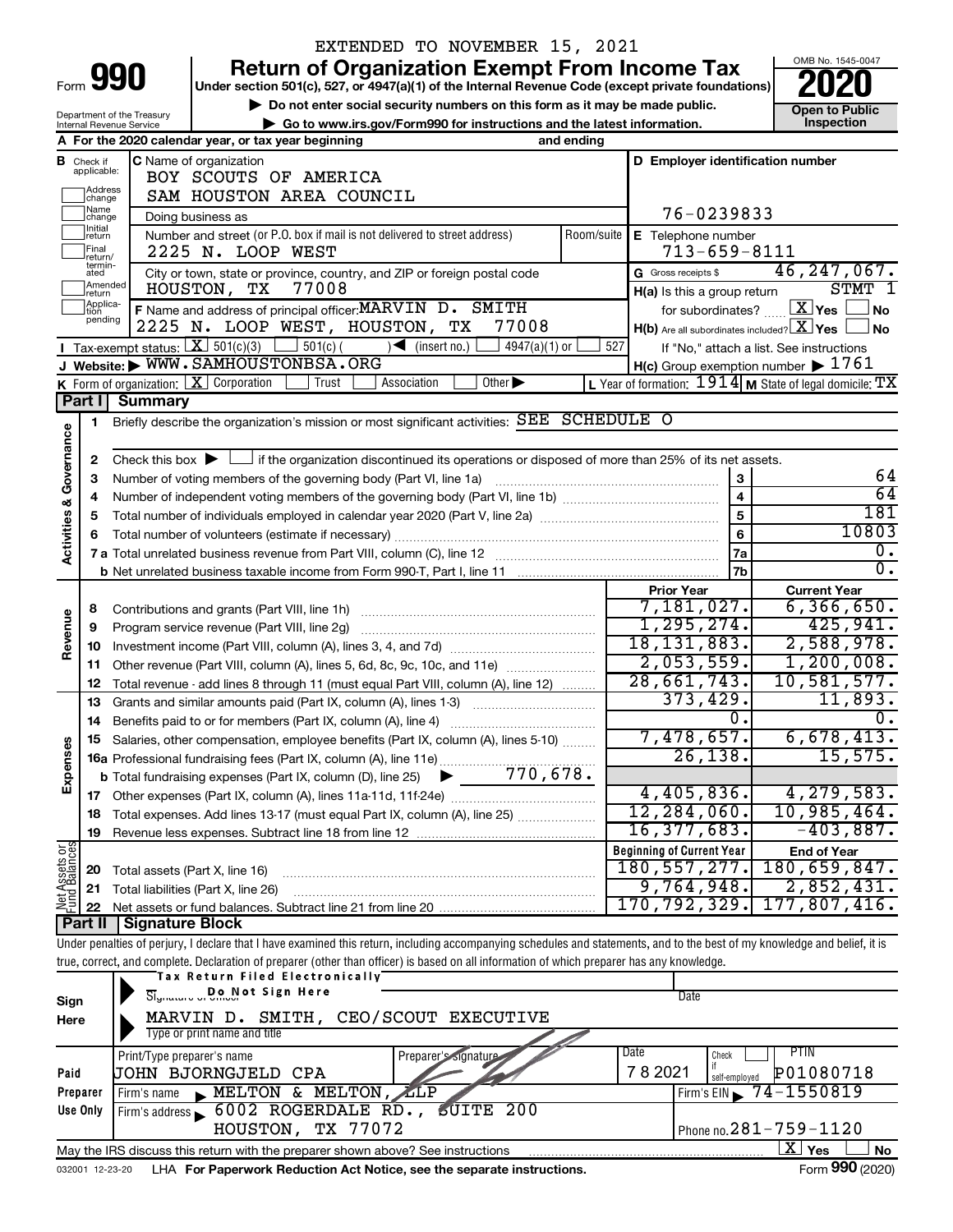|              | SAM HOUSTON AREA COUNCIL<br>Form 990 (2020)<br>Part III   Statement of Program Service Accomplishments                                                                                                                                                                                                                                      | 76-0239833 | Page 2                                    |
|--------------|---------------------------------------------------------------------------------------------------------------------------------------------------------------------------------------------------------------------------------------------------------------------------------------------------------------------------------------------|------------|-------------------------------------------|
|              |                                                                                                                                                                                                                                                                                                                                             |            | $\boxed{\textbf{X}}$                      |
| 1            | Briefly describe the organization's mission:<br>SEE SCHEDULE O STATEMENT                                                                                                                                                                                                                                                                    |            |                                           |
|              |                                                                                                                                                                                                                                                                                                                                             |            |                                           |
| $\mathbf{2}$ | Did the organization undertake any significant program services during the year which were not listed on the<br>prior Form 990 or 990-EZ?                                                                                                                                                                                                   |            | $\overline{\ }$ Yes $\overline{\rm X}$ No |
|              | If "Yes," describe these new services on Schedule O.                                                                                                                                                                                                                                                                                        |            | $\Box$ Yes $[\overline{\mathrm{X}}]$ No   |
| 3            | Did the organization cease conducting, or make significant changes in how it conducts, any program services?<br>If "Yes," describe these changes on Schedule O.                                                                                                                                                                             |            |                                           |
| 4            | Describe the organization's program service accomplishments for each of its three largest program services, as measured by expenses.<br>Section 501(c)(3) and 501(c)(4) organizations are required to report the amount of grants and allocations to others, the total expenses, and<br>revenue, if any, for each program service reported. |            |                                           |
| 4a           | $11,893.$ (Revenue \$<br>9,582,591. including grants of \$<br>) (Expenses \$<br>(Code:<br>TRADITIONAL SCOUTING - SEE SCHEDULE O                                                                                                                                                                                                             | 686,431.   |                                           |
|              |                                                                                                                                                                                                                                                                                                                                             |            |                                           |
|              |                                                                                                                                                                                                                                                                                                                                             |            |                                           |
|              |                                                                                                                                                                                                                                                                                                                                             |            |                                           |
|              |                                                                                                                                                                                                                                                                                                                                             |            |                                           |
|              |                                                                                                                                                                                                                                                                                                                                             |            |                                           |
| 4b           | $114, 150$ $\cdot$ including grants of \$<br>) (Expenses \$<br>) (Revenue \$<br>(Code:                                                                                                                                                                                                                                                      |            | 72,791.                                   |
|              | LEARNING FOR LIFE/EXPLORING PROGRAMS -<br><b>SEE SCHEDULE</b><br><b>O</b>                                                                                                                                                                                                                                                                   |            |                                           |
|              |                                                                                                                                                                                                                                                                                                                                             |            |                                           |
|              |                                                                                                                                                                                                                                                                                                                                             |            |                                           |
|              |                                                                                                                                                                                                                                                                                                                                             |            |                                           |
|              |                                                                                                                                                                                                                                                                                                                                             |            |                                           |
|              |                                                                                                                                                                                                                                                                                                                                             |            |                                           |
| 4c           | (Code: (Code: ) (Expenses \$ code: ) (Expenses \$ code: ) (Revenue \$ code: ) (Revenue \$ code: ) (Revenue \$ code: ) (Revenue \$ code: $\sim$ ) (Revenue \$ code: $\sim$ ) (Revenue \$ code: $\sim$ ) (Revenue \$ code: $\sim$ 0.1 ) (Revenue                                                                                              |            |                                           |
|              |                                                                                                                                                                                                                                                                                                                                             |            |                                           |
|              |                                                                                                                                                                                                                                                                                                                                             |            |                                           |
|              |                                                                                                                                                                                                                                                                                                                                             |            |                                           |
|              |                                                                                                                                                                                                                                                                                                                                             |            |                                           |
|              |                                                                                                                                                                                                                                                                                                                                             |            |                                           |
|              |                                                                                                                                                                                                                                                                                                                                             |            |                                           |
|              | 4d Other program services (Describe on Schedule O.)                                                                                                                                                                                                                                                                                         |            |                                           |
|              | (Expenses \$<br>) (Revenue \$<br>including grants of \$                                                                                                                                                                                                                                                                                     |            |                                           |
|              | 9,696,741.<br>4e Total program service expenses >                                                                                                                                                                                                                                                                                           |            |                                           |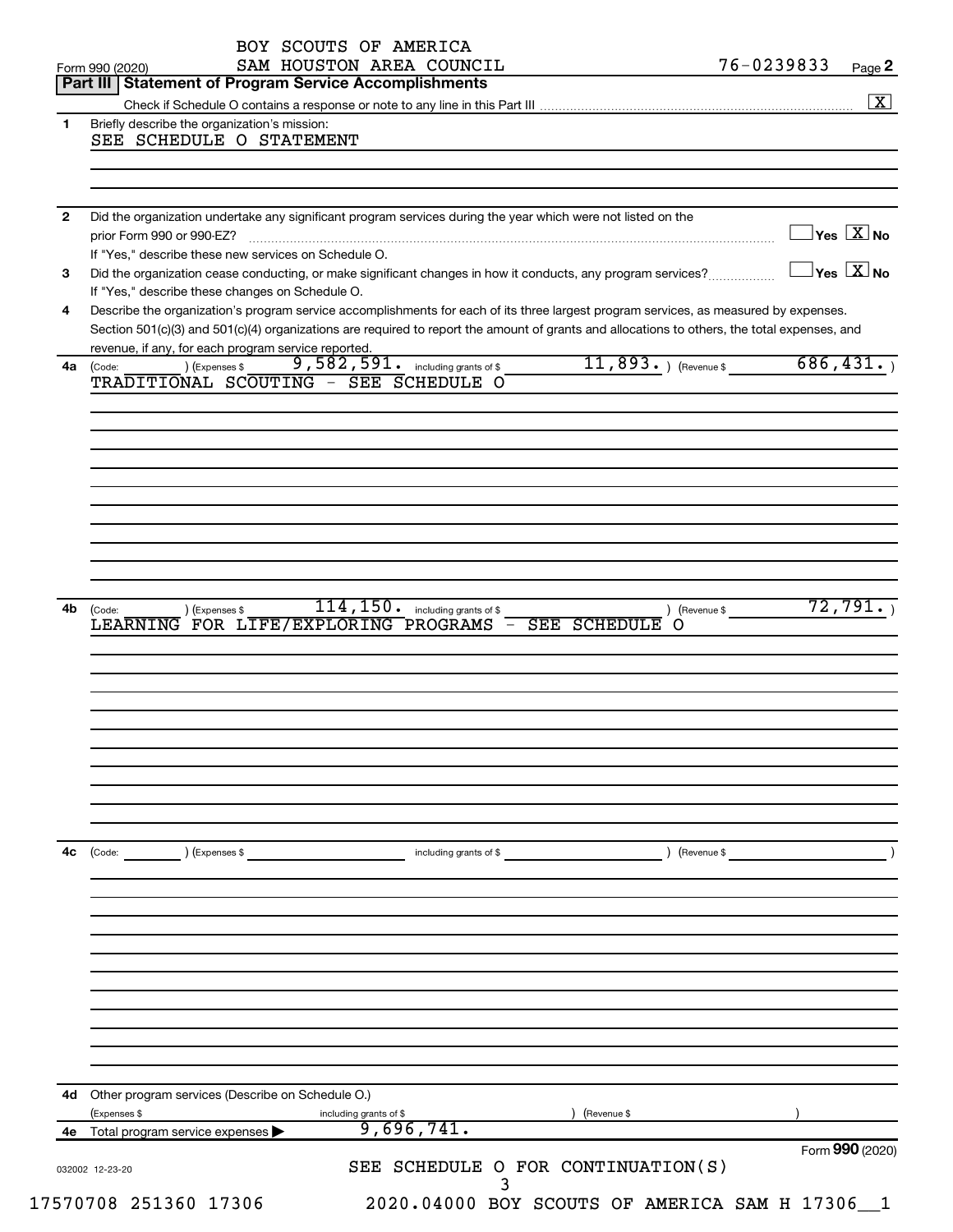**Part IV Checklist of Required Schedules**

Form 990 (2020) Page SAM HOUSTON AREA COUNCIL 76-0239833

|    |                                                                                                                                                                                                                                                    |                 | Yes                     | No                      |
|----|----------------------------------------------------------------------------------------------------------------------------------------------------------------------------------------------------------------------------------------------------|-----------------|-------------------------|-------------------------|
| 1  | Is the organization described in section 501(c)(3) or $4947(a)(1)$ (other than a private foundation)?                                                                                                                                              |                 |                         |                         |
|    | If "Yes," complete Schedule A                                                                                                                                                                                                                      | 1               | х                       |                         |
| 2  |                                                                                                                                                                                                                                                    | $\overline{2}$  | $\overline{\textbf{x}}$ |                         |
| З  | Did the organization engage in direct or indirect political campaign activities on behalf of or in opposition to candidates for                                                                                                                    |                 |                         |                         |
|    |                                                                                                                                                                                                                                                    | 3               |                         | x                       |
| 4  | Section 501(c)(3) organizations. Did the organization engage in lobbying activities, or have a section 501(h) election in effect                                                                                                                   |                 |                         |                         |
|    |                                                                                                                                                                                                                                                    | 4               |                         | х                       |
| 5  | Is the organization a section 501(c)(4), 501(c)(5), or 501(c)(6) organization that receives membership dues, assessments, or                                                                                                                       |                 |                         |                         |
|    |                                                                                                                                                                                                                                                    | 5               |                         | х                       |
| 6  | Did the organization maintain any donor advised funds or any similar funds or accounts for which donors have the right to                                                                                                                          |                 |                         |                         |
|    | provide advice on the distribution or investment of amounts in such funds or accounts? If "Yes," complete Schedule D, Part I                                                                                                                       | 6               |                         | x                       |
| 7  | Did the organization receive or hold a conservation easement, including easements to preserve open space,                                                                                                                                          |                 |                         |                         |
|    | the environment, historic land areas, or historic structures? If "Yes," complete Schedule D, Part II                                                                                                                                               | $\overline{7}$  |                         | x                       |
| 8  | Did the organization maintain collections of works of art, historical treasures, or other similar assets? If "Yes," complete                                                                                                                       |                 |                         |                         |
|    |                                                                                                                                                                                                                                                    | 8               |                         | x                       |
| 9  | Did the organization report an amount in Part X, line 21, for escrow or custodial account liability, serve as a custodian for                                                                                                                      |                 |                         |                         |
|    | amounts not listed in Part X; or provide credit counseling, debt management, credit repair, or debt negotiation services?                                                                                                                          |                 |                         |                         |
|    |                                                                                                                                                                                                                                                    | 9               |                         | x                       |
| 10 | Did the organization, directly or through a related organization, hold assets in donor-restricted endowments                                                                                                                                       |                 |                         |                         |
|    |                                                                                                                                                                                                                                                    | 10              | х                       |                         |
| 11 | If the organization's answer to any of the following questions is "Yes," then complete Schedule D, Parts VI, VII, VIII, IX, or X                                                                                                                   |                 |                         |                         |
|    | as applicable.                                                                                                                                                                                                                                     |                 |                         |                         |
|    | a Did the organization report an amount for land, buildings, and equipment in Part X, line 10? If "Yes," complete Schedule D,                                                                                                                      |                 |                         |                         |
|    | Part VI                                                                                                                                                                                                                                            | 11a             | х                       |                         |
|    | <b>b</b> Did the organization report an amount for investments - other securities in Part X, line 12, that is 5% or more of its total                                                                                                              |                 |                         |                         |
|    |                                                                                                                                                                                                                                                    | 11b             |                         | x                       |
|    | c Did the organization report an amount for investments - program related in Part X, line 13, that is 5% or more of its total                                                                                                                      |                 |                         | X.                      |
|    |                                                                                                                                                                                                                                                    | 11c             |                         |                         |
|    | d Did the organization report an amount for other assets in Part X, line 15, that is 5% or more of its total assets reported in                                                                                                                    |                 |                         | x                       |
|    |                                                                                                                                                                                                                                                    | 11d<br>11e      | $\overline{\textbf{x}}$ |                         |
|    | e Did the organization report an amount for other liabilities in Part X, line 25? If "Yes," complete Schedule D, Part X<br>Did the organization's separate or consolidated financial statements for the tax year include a footnote that addresses |                 |                         |                         |
| f  | the organization's liability for uncertain tax positions under FIN 48 (ASC 740)? If "Yes," complete Schedule D, Part X                                                                                                                             | 11f             | х                       |                         |
|    | 12a Did the organization obtain separate, independent audited financial statements for the tax year? If "Yes," complete                                                                                                                            |                 |                         |                         |
|    | Schedule D, Parts XI and XII                                                                                                                                                                                                                       | 12a             |                         | x                       |
|    | <b>b</b> Was the organization included in consolidated, independent audited financial statements for the tax year?                                                                                                                                 |                 |                         |                         |
|    | If "Yes," and if the organization answered "No" to line 12a, then completing Schedule D, Parts XI and XII is optional                                                                                                                              | 12 <sub>b</sub> | X                       |                         |
| 13 |                                                                                                                                                                                                                                                    | 13              |                         | $\overline{\mathbf{X}}$ |
|    | 14a Did the organization maintain an office, employees, or agents outside of the United States?                                                                                                                                                    | 14a             |                         | x                       |
|    | <b>b</b> Did the organization have aggregate revenues or expenses of more than \$10,000 from grantmaking, fundraising, business,                                                                                                                   |                 |                         |                         |
|    | investment, and program service activities outside the United States, or aggregate foreign investments valued at \$100,000                                                                                                                         |                 |                         |                         |
|    |                                                                                                                                                                                                                                                    | 14b             |                         | х                       |
| 15 | Did the organization report on Part IX, column (A), line 3, more than \$5,000 of grants or other assistance to or for any                                                                                                                          |                 |                         |                         |
|    |                                                                                                                                                                                                                                                    | 15              |                         | x                       |
| 16 | Did the organization report on Part IX, column (A), line 3, more than \$5,000 of aggregate grants or other assistance to                                                                                                                           |                 |                         |                         |
|    |                                                                                                                                                                                                                                                    | 16              |                         | x.                      |
| 17 | Did the organization report a total of more than \$15,000 of expenses for professional fundraising services on Part IX,                                                                                                                            |                 |                         |                         |
|    |                                                                                                                                                                                                                                                    | 17              | х                       |                         |
| 18 | Did the organization report more than \$15,000 total of fundraising event gross income and contributions on Part VIII, lines                                                                                                                       |                 |                         |                         |
|    |                                                                                                                                                                                                                                                    | 18              | х                       |                         |
| 19 | Did the organization report more than \$15,000 of gross income from gaming activities on Part VIII, line 9a? If "Yes,"                                                                                                                             |                 |                         |                         |
|    | complete Schedule G, Part III                                                                                                                                                                                                                      | 19              |                         | x                       |
|    |                                                                                                                                                                                                                                                    | 20a             |                         | $\overline{\text{X}}$   |
|    |                                                                                                                                                                                                                                                    | 20 <sub>b</sub> |                         |                         |
| 21 | Did the organization report more than \$5,000 of grants or other assistance to any domestic organization or                                                                                                                                        |                 |                         |                         |
|    |                                                                                                                                                                                                                                                    | 21              |                         | x                       |
|    | 032003 12-23-20                                                                                                                                                                                                                                    |                 |                         | Form 990 (2020)         |

17570708 251360 17306 2020.04000 BOY SCOUTS OF AMERICA SAM H 17306\_\_1

4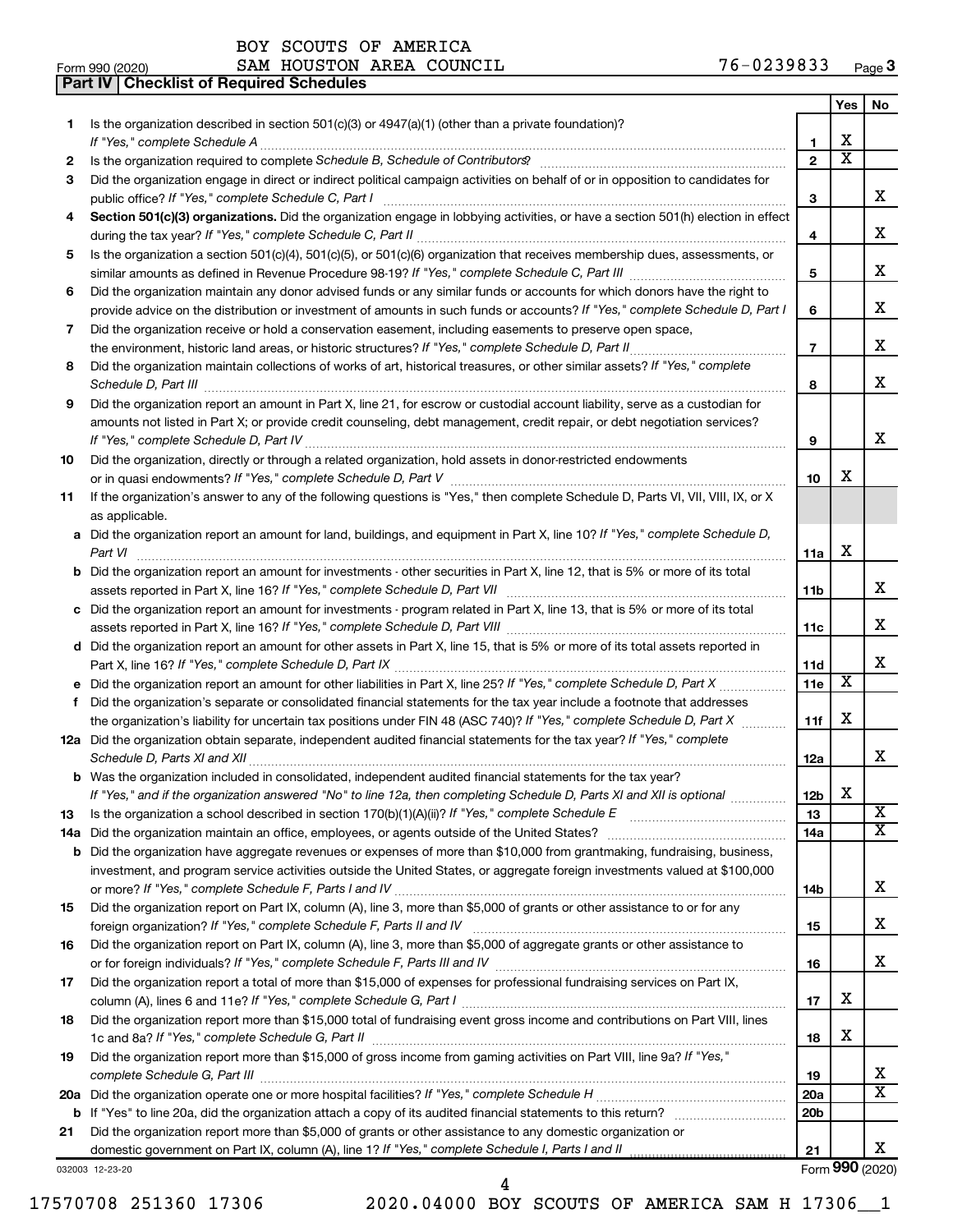*(continued)* **Part IV Checklist of Required Schedules**

| Form 990 (2020) | AREA<br><b>HOUSTON</b><br>COUNCIL<br>SAM | 76-0239833<br>Page 4 |
|-----------------|------------------------------------------|----------------------|
|-----------------|------------------------------------------|----------------------|

|        | Did the organization report more than \$5,000 of grants or other assistance to or for domestic individuals on                                                                                                                                                                                                                                                                          |                 | X   |                         |
|--------|----------------------------------------------------------------------------------------------------------------------------------------------------------------------------------------------------------------------------------------------------------------------------------------------------------------------------------------------------------------------------------------|-----------------|-----|-------------------------|
| 23     | Did the organization answer "Yes" to Part VII, Section A, line 3, 4, or 5 about compensation of the organization's current                                                                                                                                                                                                                                                             | 22              |     |                         |
|        | and former officers, directors, trustees, key employees, and highest compensated employees? If "Yes," complete                                                                                                                                                                                                                                                                         | 23              | X   |                         |
|        | Schedule J <b>Execute Schedule Schedule Schedule Schedule</b> J <b>Execute Schedule J Execute Schedule J</b><br>24a Did the organization have a tax-exempt bond issue with an outstanding principal amount of more than \$100,000 as of the<br>last day of the year, that was issued after December 31, 2002? If "Yes," answer lines 24b through 24d and complete                      | 24a             |     | x                       |
|        |                                                                                                                                                                                                                                                                                                                                                                                        | 24 <sub>b</sub> |     |                         |
|        | c Did the organization maintain an escrow account other than a refunding escrow at any time during the year to defease                                                                                                                                                                                                                                                                 | 24c             |     |                         |
|        |                                                                                                                                                                                                                                                                                                                                                                                        | 24d             |     |                         |
|        | 25a Section 501(c)(3), 501(c)(4), and 501(c)(29) organizations. Did the organization engage in an excess benefit                                                                                                                                                                                                                                                                       | 25a             |     | x                       |
|        | <b>b</b> Is the organization aware that it engaged in an excess benefit transaction with a disqualified person in a prior year, and<br>that the transaction has not been reported on any of the organization's prior Forms 990 or 990-EZ? If "Yes," complete<br>Schedule L, Part I                                                                                                     | 25 <sub>b</sub> |     | X                       |
| 26     | Did the organization report any amount on Part X, line 5 or 22, for receivables from or payables to any current                                                                                                                                                                                                                                                                        |                 |     |                         |
|        | or former officer, director, trustee, key employee, creator or founder, substantial contributor, or 35%                                                                                                                                                                                                                                                                                |                 |     |                         |
|        | controlled entity or family member of any of these persons? If "Yes," complete Schedule L, Part II                                                                                                                                                                                                                                                                                     | 26              |     | X                       |
| 27     | Did the organization provide a grant or other assistance to any current or former officer, director, trustee, key employee,<br>creator or founder, substantial contributor or employee thereof, a grant selection committee member, or to a 35% controlled<br>entity (including an employee thereof) or family member of any of these persons? If "Yes," complete Schedule L, Part III | 27              |     | х                       |
| 28     | Was the organization a party to a business transaction with one of the following parties (see Schedule L, Part IV                                                                                                                                                                                                                                                                      |                 |     |                         |
|        | instructions, for applicable filing thresholds, conditions, and exceptions):<br>a A current or former officer, director, trustee, key employee, creator or founder, or substantial contributor? If                                                                                                                                                                                     |                 |     |                         |
|        |                                                                                                                                                                                                                                                                                                                                                                                        | 28a             |     | х                       |
|        |                                                                                                                                                                                                                                                                                                                                                                                        | 28 <sub>b</sub> |     | $\overline{\texttt{x}}$ |
|        | c A 35% controlled entity of one or more individuals and/or organizations described in lines 28a or 28b?If                                                                                                                                                                                                                                                                             | 28c             |     | X                       |
| 29     |                                                                                                                                                                                                                                                                                                                                                                                        | 29              | х   |                         |
| 30     | Did the organization receive contributions of art, historical treasures, or other similar assets, or qualified conservation                                                                                                                                                                                                                                                            | 30              |     | х                       |
| 31     | Did the organization liquidate, terminate, or dissolve and cease operations? If "Yes," complete Schedule N, Part I                                                                                                                                                                                                                                                                     | 31              |     | $\overline{\texttt{x}}$ |
| 32     | Did the organization sell, exchange, dispose of, or transfer more than 25% of its net assets? If "Yes," complete<br>Schedule N, Part II <b>Markov Markov Alexander Schedule N, Part II Markov Markov Markov Markov Markov Markov Markov Markov Markov Markov Markov Markov Markov Markov Markov Markov Markov Markov Markov Markov Markov Markov M</b>                                 | 32              |     | X                       |
| 33     | Did the organization own 100% of an entity disregarded as separate from the organization under Regulations                                                                                                                                                                                                                                                                             | 33              |     | x                       |
| 34     | Was the organization related to any tax-exempt or taxable entity? If "Yes," complete Schedule R, Part II, III, or IV, and<br>Part V, line 1                                                                                                                                                                                                                                            | 34              |     | х                       |
|        |                                                                                                                                                                                                                                                                                                                                                                                        | 35a             |     | $\overline{\text{x}}$   |
|        | b If "Yes" to line 35a, did the organization receive any payment from or engage in any transaction with a controlled entity                                                                                                                                                                                                                                                            | 35b             |     |                         |
| 36.    | Section 501(c)(3) organizations. Did the organization make any transfers to an exempt non-charitable related organization?                                                                                                                                                                                                                                                             | 36              |     | х                       |
| 37     | Did the organization conduct more than 5% of its activities through an entity that is not a related organization                                                                                                                                                                                                                                                                       | 37              |     | х                       |
| 38     | Did the organization complete Schedule O and provide explanations in Schedule O for Part VI, lines 11b and 19?                                                                                                                                                                                                                                                                         | 38              | х   |                         |
| Part V |                                                                                                                                                                                                                                                                                                                                                                                        |                 |     |                         |
|        |                                                                                                                                                                                                                                                                                                                                                                                        |                 | Yes | <b>No</b>               |
|        | 48<br>0<br>1 <sub>b</sub>                                                                                                                                                                                                                                                                                                                                                              |                 |     |                         |
|        |                                                                                                                                                                                                                                                                                                                                                                                        |                 |     |                         |
|        | c Did the organization comply with backup withholding rules for reportable payments to vendors and reportable gaming                                                                                                                                                                                                                                                                   |                 |     |                         |
|        |                                                                                                                                                                                                                                                                                                                                                                                        | 1c              | х   |                         |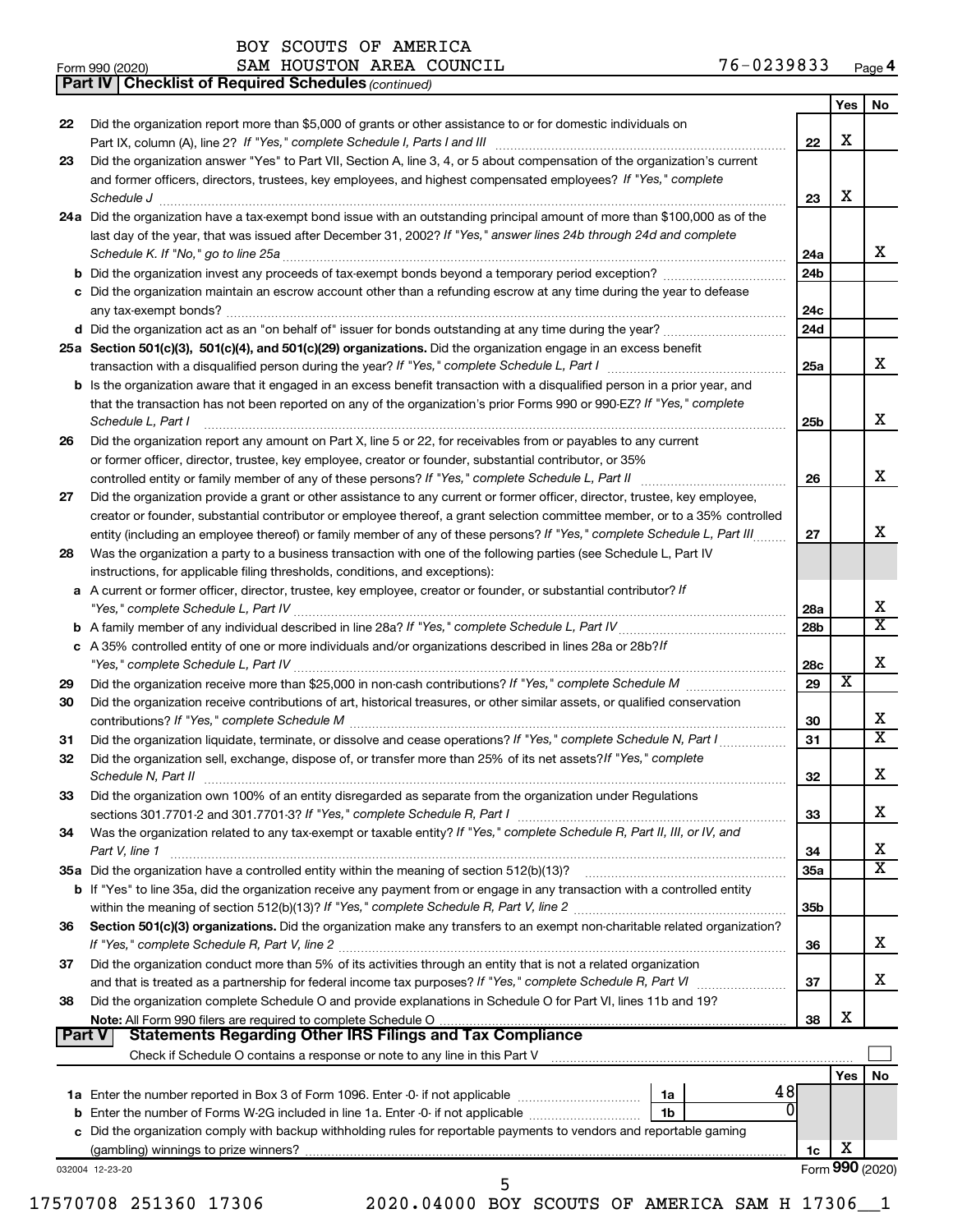| BOY SCOUTS OF AMERICA |  |
|-----------------------|--|
|-----------------------|--|

| Form 990 (2020) |  | SAM HOUSTON AREA COUNCIL |  |  | 76-0239833 | Page 5 |
|-----------------|--|--------------------------|--|--|------------|--------|
|-----------------|--|--------------------------|--|--|------------|--------|

| 2a Enter the number of employees reported on Form W-3, Transmittal of Wage and Tax Statements,<br>filed for the calendar year ending with or within the year covered by this return<br>2a<br>b If at least one is reported on line 2a, did the organization file all required federal employment tax returns?<br>3a Did the organization have unrelated business gross income of \$1,000 or more during the year? | 181 | 2b         | Yes                     | No                      |
|-------------------------------------------------------------------------------------------------------------------------------------------------------------------------------------------------------------------------------------------------------------------------------------------------------------------------------------------------------------------------------------------------------------------|-----|------------|-------------------------|-------------------------|
|                                                                                                                                                                                                                                                                                                                                                                                                                   |     |            |                         |                         |
|                                                                                                                                                                                                                                                                                                                                                                                                                   |     |            |                         |                         |
|                                                                                                                                                                                                                                                                                                                                                                                                                   |     |            |                         |                         |
|                                                                                                                                                                                                                                                                                                                                                                                                                   |     |            | X                       |                         |
|                                                                                                                                                                                                                                                                                                                                                                                                                   |     |            |                         |                         |
|                                                                                                                                                                                                                                                                                                                                                                                                                   |     | За         |                         | x                       |
|                                                                                                                                                                                                                                                                                                                                                                                                                   |     | Зb         |                         |                         |
| 4a At any time during the calendar year, did the organization have an interest in, or a signature or other authority over, a                                                                                                                                                                                                                                                                                      |     |            |                         |                         |
| financial account in a foreign country (such as a bank account, securities account, or other financial account)?                                                                                                                                                                                                                                                                                                  |     | 4a         |                         | х                       |
| <b>b</b> If "Yes," enter the name of the foreign country $\blacktriangleright$                                                                                                                                                                                                                                                                                                                                    |     |            |                         |                         |
| See instructions for filing requirements for FinCEN Form 114, Report of Foreign Bank and Financial Accounts (FBAR).                                                                                                                                                                                                                                                                                               |     |            |                         |                         |
|                                                                                                                                                                                                                                                                                                                                                                                                                   |     | 5a         |                         | х                       |
|                                                                                                                                                                                                                                                                                                                                                                                                                   |     | 5b         |                         | $\overline{\text{X}}$   |
|                                                                                                                                                                                                                                                                                                                                                                                                                   |     | 5c         |                         |                         |
| 6a Does the organization have annual gross receipts that are normally greater than \$100,000, and did the organization solicit                                                                                                                                                                                                                                                                                    |     |            |                         |                         |
|                                                                                                                                                                                                                                                                                                                                                                                                                   |     | 6a         |                         | х                       |
| <b>b</b> If "Yes," did the organization include with every solicitation an express statement that such contributions or gifts                                                                                                                                                                                                                                                                                     |     |            |                         |                         |
|                                                                                                                                                                                                                                                                                                                                                                                                                   |     | 6b         |                         |                         |
| Organizations that may receive deductible contributions under section 170(c).<br>7                                                                                                                                                                                                                                                                                                                                |     |            |                         |                         |
| Did the organization receive a payment in excess of \$75 made partly as a contribution and partly for goods and services provided to the payor?                                                                                                                                                                                                                                                                   |     | 7a         | х                       |                         |
| b                                                                                                                                                                                                                                                                                                                                                                                                                 |     | 7b         | $\overline{\textbf{x}}$ |                         |
| c Did the organization sell, exchange, or otherwise dispose of tangible personal property for which it was required                                                                                                                                                                                                                                                                                               |     |            |                         |                         |
|                                                                                                                                                                                                                                                                                                                                                                                                                   |     | 7c         |                         | x                       |
| 7d                                                                                                                                                                                                                                                                                                                                                                                                                |     |            |                         |                         |
|                                                                                                                                                                                                                                                                                                                                                                                                                   |     | 7е         |                         | х                       |
| Ť.                                                                                                                                                                                                                                                                                                                                                                                                                |     | 7f         |                         | $\overline{\textbf{x}}$ |
| If the organization received a contribution of qualified intellectual property, did the organization file Form 8899 as required?<br>g                                                                                                                                                                                                                                                                             |     | 7g         | N/R                     |                         |
| If the organization received a contribution of cars, boats, airplanes, or other vehicles, did the organization file a Form 1098-C?<br>h                                                                                                                                                                                                                                                                           |     | 7h         | х                       |                         |
| Sponsoring organizations maintaining donor advised funds. Did a donor advised fund maintained by the<br>8                                                                                                                                                                                                                                                                                                         |     |            |                         |                         |
|                                                                                                                                                                                                                                                                                                                                                                                                                   |     | 8          |                         | х                       |
| Sponsoring organizations maintaining donor advised funds.<br>9                                                                                                                                                                                                                                                                                                                                                    |     |            |                         |                         |
| Did the sponsoring organization make any taxable distributions under section 4966?<br>а                                                                                                                                                                                                                                                                                                                           |     | 9а         |                         | х                       |
| b                                                                                                                                                                                                                                                                                                                                                                                                                 |     | 9b         |                         | $\overline{\textbf{X}}$ |
| Section 501(c)(7) organizations. Enter:<br>10                                                                                                                                                                                                                                                                                                                                                                     |     |            |                         |                         |
| 10a                                                                                                                                                                                                                                                                                                                                                                                                               |     |            |                         |                         |
| 10 <sub>b</sub><br>b Gross receipts, included on Form 990, Part VIII, line 12, for public use of club facilities                                                                                                                                                                                                                                                                                                  |     |            |                         |                         |
| Section 501(c)(12) organizations. Enter:<br>11                                                                                                                                                                                                                                                                                                                                                                    |     |            |                         |                         |
| N/A<br>11a<br>а                                                                                                                                                                                                                                                                                                                                                                                                   |     |            |                         |                         |
| Gross income from other sources (Do not net amounts due or paid to other sources against<br>b                                                                                                                                                                                                                                                                                                                     |     |            |                         |                         |
| amounts due or received from them.)<br>11b                                                                                                                                                                                                                                                                                                                                                                        |     |            |                         |                         |
| 12a Section 4947(a)(1) non-exempt charitable trusts. Is the organization filing Form 990 in lieu of Form 1041?                                                                                                                                                                                                                                                                                                    |     | 12a        |                         |                         |
| <b>b</b> If "Yes," enter the amount of tax-exempt interest received or accrued during the year $\ldots$ $\mathbf{N}/\mathbf{A}$ .<br>12b                                                                                                                                                                                                                                                                          |     |            |                         |                         |
| Section 501(c)(29) qualified nonprofit health insurance issuers.<br>13                                                                                                                                                                                                                                                                                                                                            |     |            |                         |                         |
| Is the organization licensed to issue qualified health plans in more than one state?<br>а                                                                                                                                                                                                                                                                                                                         | N/A | <b>13a</b> |                         |                         |
| Note: See the instructions for additional information the organization must report on Schedule O.                                                                                                                                                                                                                                                                                                                 |     |            |                         |                         |
| <b>b</b> Enter the amount of reserves the organization is required to maintain by the states in which the                                                                                                                                                                                                                                                                                                         |     |            |                         |                         |
| 13 <sub>b</sub>                                                                                                                                                                                                                                                                                                                                                                                                   |     |            |                         |                         |
| 13 <sub>c</sub>                                                                                                                                                                                                                                                                                                                                                                                                   |     |            |                         |                         |
| 14a Did the organization receive any payments for indoor tanning services during the tax year?                                                                                                                                                                                                                                                                                                                    |     | 14a        |                         | х                       |
| <b>b</b> If "Yes," has it filed a Form 720 to report these payments? If "No," provide an explanation on Schedule O                                                                                                                                                                                                                                                                                                |     | 14b        |                         |                         |
| Is the organization subject to the section 4960 tax on payment(s) of more than \$1,000,000 in remuneration or<br>15                                                                                                                                                                                                                                                                                               |     |            |                         |                         |
|                                                                                                                                                                                                                                                                                                                                                                                                                   |     | 15         |                         | x                       |
| If "Yes," see instructions and file Form 4720, Schedule N.                                                                                                                                                                                                                                                                                                                                                        |     |            |                         |                         |
| Is the organization an educational institution subject to the section 4968 excise tax on net investment income?<br>16                                                                                                                                                                                                                                                                                             |     | 16         |                         | х                       |
| If "Yes," complete Form 4720, Schedule O.                                                                                                                                                                                                                                                                                                                                                                         |     |            |                         |                         |

Form (2020) **990**

032005 12-23-20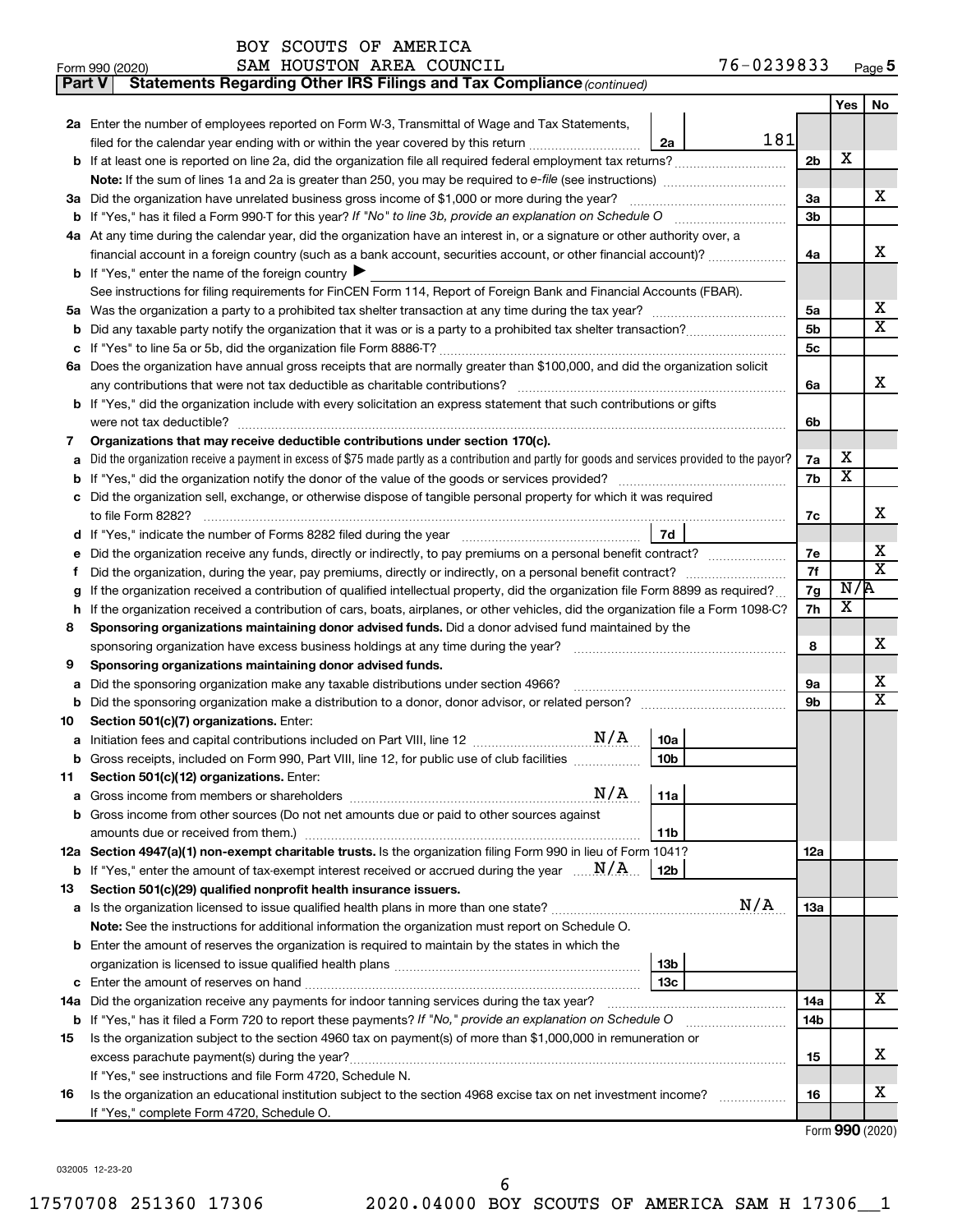|          |                                                                                                                                                                                                                                         |    |    |                 | Yes                     | <b>No</b>               |
|----------|-----------------------------------------------------------------------------------------------------------------------------------------------------------------------------------------------------------------------------------------|----|----|-----------------|-------------------------|-------------------------|
|          | 1a Enter the number of voting members of the governing body at the end of the tax year                                                                                                                                                  | 1a | 64 |                 |                         |                         |
|          | If there are material differences in voting rights among members of the governing body, or if the governing                                                                                                                             |    |    |                 |                         |                         |
|          | body delegated broad authority to an executive committee or similar committee, explain on Schedule O.                                                                                                                                   |    |    |                 |                         |                         |
| b        | Enter the number of voting members included on line 1a, above, who are independent                                                                                                                                                      | 1b | 64 |                 |                         |                         |
| 2        | Did any officer, director, trustee, or key employee have a family relationship or a business relationship with any other                                                                                                                |    |    |                 |                         |                         |
|          | officer, director, trustee, or key employee?                                                                                                                                                                                            |    |    | $\mathbf{2}$    |                         | х                       |
| 3        | Did the organization delegate control over management duties customarily performed by or under the direct supervision                                                                                                                   |    |    |                 |                         |                         |
|          |                                                                                                                                                                                                                                         |    |    | 3               |                         | Χ                       |
| 4        | Did the organization make any significant changes to its governing documents since the prior Form 990 was filed?                                                                                                                        |    |    | 4               |                         | $\overline{\mathbf{x}}$ |
| 5        |                                                                                                                                                                                                                                         |    |    | 5               |                         | $\overline{\mathbf{x}}$ |
| 6        |                                                                                                                                                                                                                                         |    |    | 6               |                         | X                       |
| 7a       | Did the organization have members, stockholders, or other persons who had the power to elect or appoint one or                                                                                                                          |    |    |                 |                         |                         |
|          |                                                                                                                                                                                                                                         |    |    | 7a              |                         | X                       |
|          | <b>b</b> Are any governance decisions of the organization reserved to (or subject to approval by) members, stockholders, or                                                                                                             |    |    |                 |                         |                         |
|          |                                                                                                                                                                                                                                         |    |    | 7b              |                         | Χ                       |
| 8        | Did the organization contemporaneously document the meetings held or written actions undertaken during the year by the following:                                                                                                       |    |    |                 |                         |                         |
| а        |                                                                                                                                                                                                                                         |    |    | 8а              | х                       |                         |
| b        |                                                                                                                                                                                                                                         |    |    | 8b              | $\overline{\textbf{x}}$ |                         |
| 9        | Is there any officer, director, trustee, or key employee listed in Part VII, Section A, who cannot be reached at the                                                                                                                    |    |    |                 |                         |                         |
|          |                                                                                                                                                                                                                                         |    |    | 9               |                         | X                       |
|          | <b>Section B. Policies</b> (This Section B requests information about policies not required by the Internal Revenue Code.)                                                                                                              |    |    |                 |                         |                         |
|          |                                                                                                                                                                                                                                         |    |    |                 | Yes                     | <b>No</b>               |
|          |                                                                                                                                                                                                                                         |    |    | 10a             | х                       |                         |
|          | b If "Yes," did the organization have written policies and procedures governing the activities of such chapters, affiliates,                                                                                                            |    |    |                 |                         |                         |
|          |                                                                                                                                                                                                                                         |    |    | 10b             | X                       |                         |
|          | 11a Has the organization provided a complete copy of this Form 990 to all members of its governing body before filing the form?                                                                                                         |    |    | 11a             | X                       |                         |
|          | <b>b</b> Describe in Schedule O the process, if any, used by the organization to review this Form 990.                                                                                                                                  |    |    |                 |                         |                         |
| 12a      |                                                                                                                                                                                                                                         |    |    | 12a             | х                       |                         |
| b        | Were officers, directors, or trustees, and key employees required to disclose annually interests that could give rise to conflicts?                                                                                                     |    |    | 12 <sub>b</sub> | $\overline{\texttt{x}}$ |                         |
| с        | Did the organization regularly and consistently monitor and enforce compliance with the policy? If "Yes," describe                                                                                                                      |    |    |                 |                         |                         |
|          | in Schedule O how this was done                                                                                                                                                                                                         |    |    | 12c             | X                       |                         |
| 13       |                                                                                                                                                                                                                                         |    |    | 13              | $\overline{\mathbf{x}}$ |                         |
| 14       |                                                                                                                                                                                                                                         |    |    | 14              | X                       |                         |
|          | Did the process for determining compensation of the following persons include a review and approval by independent                                                                                                                      |    |    |                 |                         |                         |
| 15       | persons, comparability data, and contemporaneous substantiation of the deliberation and decision?                                                                                                                                       |    |    |                 |                         |                         |
|          |                                                                                                                                                                                                                                         |    |    | 15a             | $\overline{\textbf{X}}$ |                         |
|          | The organization's CEO, Executive Director, or top management official manufactured content of the organization's CEO, Executive Director, or top management official manufactured content of the organization's CEO, Executiv          |    |    |                 | X                       |                         |
|          |                                                                                                                                                                                                                                         |    |    | 15b             |                         |                         |
|          | If "Yes" to line 15a or 15b, describe the process in Schedule O (see instructions).                                                                                                                                                     |    |    |                 |                         |                         |
|          | 16a Did the organization invest in, contribute assets to, or participate in a joint venture or similar arrangement with a                                                                                                               |    |    |                 |                         | х                       |
|          |                                                                                                                                                                                                                                         |    |    | 16a             |                         |                         |
|          | taxable entity during the year?                                                                                                                                                                                                         |    |    |                 |                         |                         |
|          | b If "Yes," did the organization follow a written policy or procedure requiring the organization to evaluate its participation                                                                                                          |    |    |                 |                         |                         |
|          | in joint venture arrangements under applicable federal tax law, and take steps to safeguard the organization's                                                                                                                          |    |    |                 |                         |                         |
|          | exempt status with respect to such arrangements?                                                                                                                                                                                        |    |    | 16b             |                         |                         |
|          | <b>Section C. Disclosure</b>                                                                                                                                                                                                            |    |    |                 |                         |                         |
|          | <b>NONE</b><br>List the states with which a copy of this Form 990 is required to be filed >                                                                                                                                             |    |    |                 |                         |                         |
| 17<br>18 | Section 6104 requires an organization to make its Forms 1023 (1024 or 1024-A, if applicable), 990, and 990-T (Section 501(c)(3)s only) available<br>for public inspection. Indicate how you made these available. Check all that apply. |    |    |                 |                         |                         |

#### **19** Describe on Schedule O whether (and if so, how) the organization made its governing documents, conflict of interest policy, and financial statements available to the public during the tax year.

| 20 State the name, address, and telephone number of the person who possesses the organization's books and records |  |
|-------------------------------------------------------------------------------------------------------------------|--|
| DOUG DAVIES - 713-756-3367                                                                                        |  |
| 2225 N LOOP W, HOUSTON, TX 77008                                                                                  |  |

032006 12-23-20

17570708 251360 17306 2020.04000 BOY SCOUTS OF AMERICA SAM H 17306\_\_1

7

Form (2020) **990**

**6**

**Yes No**

 $\boxed{\text{X}}$ 

**Yes No**

X

 $\overline{\mathbf{x}}$ 

| Form 990 (2020) | SAM HOUSTON AREA COUNCIL |  | 76-0239833                                                                                                                  | Page |
|-----------------|--------------------------|--|-----------------------------------------------------------------------------------------------------------------------------|------|
|                 |                          |  | Part VI Governance, Management, and Disclosure For each "Yes" response to lines 2 through 7b below, and for a "No" response |      |

BOY SCOUTS OF AMERICA

Check if Schedule O contains a response or note to any line in this Part VI

*to line 8a, 8b, or 10b below, describe the circumstances, processes, or changes on Schedule O. See instructions.*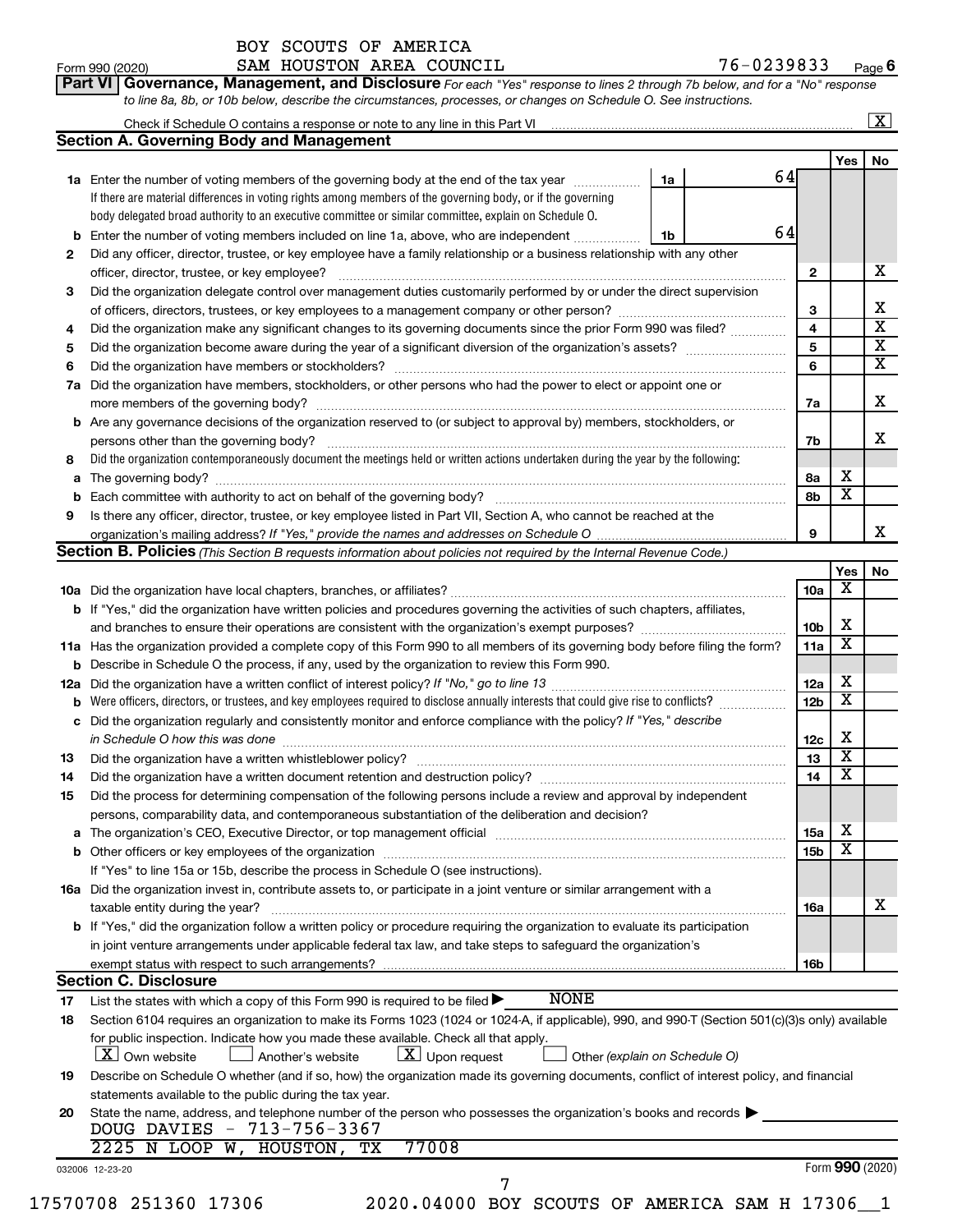Form 990 (2020) Page SAM HOUSTON AREA COUNCIL 76-0239833

 $\Box$ 

| Part VII Compensation of Officers, Directors, Trustees, Key Employees, Highest Compensated |  |  |  |  |
|--------------------------------------------------------------------------------------------|--|--|--|--|
| <b>Employees, and Independent Contractors</b>                                              |  |  |  |  |

Check if Schedule O contains a response or note to any line in this Part VII

**Section A. Officers, Directors, Trustees, Key Employees, and Highest Compensated Employees**

**1a**  Complete this table for all persons required to be listed. Report compensation for the calendar year ending with or within the organization's tax year.  $\bullet$  List all of the organization's current officers, directors, trustees (whether individuals or organizations), regardless of amount of compensation.

Enter -0- in columns (D), (E), and (F) if no compensation was paid.

**•** List all of the organization's current key employees, if any. See instructions for definition of "key employee."

• List the organization's five *current* highest compensated employees (other than an officer, director, trustee, or key employee) who received reportable compensation (Box 5 of Form W-2 and/or Box 7 of Form 1099-MISC) of more than \$100,000 from the organization and any related organizations.

 $\bullet$  List all of the organization's former officers, key employees, and highest compensated employees who received more than \$100,000 of reportable compensation from the organization and any related organizations.

**•** List all of the organization's former directors or trustees that received, in the capacity as a former director or trustee of the organization, more than \$10,000 of reportable compensation from the organization and any related organizations.

See instructions for the order in which to list the persons above.

Check this box if neither the organization nor any related organization compensated any current officer, director, or trustee.  $\Box$ 

| (A)                               | (B)                      |                               |                                 | (C)         |              |                                   |        | (D)             | (E)             | (F)                         |
|-----------------------------------|--------------------------|-------------------------------|---------------------------------|-------------|--------------|-----------------------------------|--------|-----------------|-----------------|-----------------------------|
| Name and title                    | Average                  |                               | (do not check more than one     | Position    |              |                                   |        | Reportable      | Reportable      | Estimated                   |
|                                   | hours per                |                               | box, unless person is both an   |             |              |                                   |        | compensation    | compensation    | amount of                   |
|                                   | week                     |                               | officer and a director/trustee) |             |              |                                   |        | from            | from related    | other                       |
|                                   | (list any                |                               |                                 |             |              |                                   |        | the             | organizations   | compensation                |
|                                   | hours for                |                               |                                 |             |              |                                   |        | organization    | (W-2/1099-MISC) | from the                    |
|                                   | related<br>organizations |                               | trustee                         |             |              |                                   |        | (W-2/1099-MISC) |                 | organization<br>and related |
|                                   | below                    |                               |                                 |             |              |                                   |        |                 |                 | organizations               |
|                                   | line)                    | ndividual trustee or director | Institutional t                 | Officer     | key employee | Highest compensated<br>  employee | Former |                 |                 |                             |
| THOMAS O. VARNELL<br>(1)          | 55.00                    |                               |                                 |             |              |                                   |        |                 |                 |                             |
| CEO/SCOUT EXECUTIVE & SECRETARY   |                          | $\mathbf X$                   |                                 | $\mathbf X$ |              |                                   |        | 451,811.        | 0.              | 116,693.                    |
| DOUGLAS C. DAVIES, JR.<br>(2)     | 55.00                    |                               |                                 |             |              |                                   |        |                 |                 |                             |
| CONTROLLER                        |                          |                               |                                 |             |              | X                                 |        | 203,693.        | 0.              | 39,664.                     |
| THOMAS FRANKLIN<br>(3)            | 55.00                    |                               |                                 |             |              |                                   |        |                 |                 |                             |
| CHIEF OPERATING OFFICER           |                          |                               |                                 |             |              | X                                 |        | 184,366.        | 0.              | 28,627.                     |
| DUSTIN DUPUIS<br>(4)              | 55.00                    |                               |                                 |             |              |                                   |        |                 |                 |                             |
| DIRECTOR OF FIELD SERVICES        |                          |                               |                                 |             |              | $\rm X$                           |        | 130,099.        | 0.              | 21,654.                     |
| <b>BRANDON LEWIS</b><br>(5)       | 55.00                    |                               |                                 |             |              |                                   |        |                 |                 |                             |
| DIRECTOR OF SUPPORT SERVIC        |                          |                               |                                 |             |              | X                                 |        | 112,987.        | 0.              | 38,349.                     |
| (6)<br>TRAVIS BRINER              | 55.00                    |                               |                                 |             |              |                                   |        |                 |                 |                             |
| DIRECTOR OF DEVELOPMENT           |                          |                               |                                 |             |              | $\mathbf X$                       |        | 118,879.        | 0.              | 20,581.                     |
| (7) MICHAEL BLAKE                 | 55.00                    |                               |                                 |             |              |                                   |        |                 |                 |                             |
| ASSISTANT DIRECTOR OF DEVELOPMENT |                          |                               |                                 |             |              | $\mathbf X$                       |        | 101,845.        | $\mathbf 0$ .   | 12,417.                     |
| (8)<br>CHIEF ART ACEVEDO          | 0.50                     |                               |                                 |             |              |                                   |        |                 |                 |                             |
| <b>DIRECTOR</b>                   |                          | $\mathbf X$                   |                                 |             |              |                                   |        | 0.              | 0.              | 0.                          |
| (9)<br>DANIEL G. BELLOW           | 0.50                     |                               |                                 |             |              |                                   |        |                 |                 |                             |
| VICE CHAIR - RELATIONSHIPS        |                          | х                             |                                 | $\mathbf X$ |              |                                   |        | $\mathbf 0$ .   | О.              | 0.                          |
| (10) FORREST J. BJERKAAS          | 20.00                    |                               |                                 |             |              |                                   |        |                 |                 |                             |
| COUNCIL COMMISSIONER              |                          | X                             |                                 | $\mathbf X$ |              |                                   |        | $\mathbf 0$ .   | 0.              | 0.                          |
| (11) NELSON R. BLOCK              | 5.00                     |                               |                                 |             |              |                                   |        |                 |                 |                             |
| LEGAL COUNSEL                     |                          | X                             |                                 | X           |              |                                   |        | 0.              | $\mathbf{0}$ .  | $\mathbf 0$ .               |
| (12) JERI J. BROOKS               | 0.50                     |                               |                                 |             |              |                                   |        |                 |                 |                             |
| <b>DIRECTOR</b>                   |                          | Χ                             |                                 |             |              |                                   |        | $\mathbf 0$ .   | 0.              | $\mathbf 0$ .               |
| (13) ALLEN D. BROWN               | 6.00                     |                               |                                 |             |              |                                   |        |                 |                 |                             |
| VICE CHAIR - FINANCE              |                          | X                             |                                 | $\mathbf X$ |              |                                   |        | $\mathbf 0$ .   | 0.              | $\boldsymbol{0}$ .          |
| (14) MICHELLE RILEY-BROWN         | 0.50                     |                               |                                 |             |              |                                   |        |                 |                 |                             |
| <b>DIRECTOR</b>                   |                          | X                             |                                 |             |              |                                   |        | $\mathbf 0$ .   | $\mathbf 0$ .   | $\boldsymbol{0}$ .          |
| (15) VICTOR BURK                  | 2.00                     |                               |                                 |             |              |                                   |        |                 |                 |                             |
| <b>DIRECTOR</b>                   |                          | $\mathbf X$                   |                                 |             |              |                                   |        | $\mathbf 0$ .   | $\mathbf 0$ .   | $\mathbf 0$ .               |
| (16) CHARLES A. CALDERWOOD        | 2.00                     |                               |                                 |             |              |                                   |        |                 |                 |                             |
| <b>DIRECTOR</b>                   |                          | X                             |                                 |             |              |                                   |        | $\mathbf 0$ .   | $\mathbf 0$ .   | $\mathbf 0$ .               |
| (17) DIANE M. CANNON              | 2.00                     |                               |                                 |             |              |                                   |        |                 |                 |                             |
| VICE CHAIR - PROGRAM              |                          | X                             |                                 | $\mathbf X$ |              |                                   |        | 0.              | $\mathbf 0$ .   | 0.                          |
| 032007 12-23-20                   |                          |                               |                                 |             |              |                                   |        |                 |                 | Form 990 (2020)             |

17570708 251360 17306 2020.04000 BOY SCOUTS OF AMERICA SAM H 17306\_\_1

8

Form (2020) **990**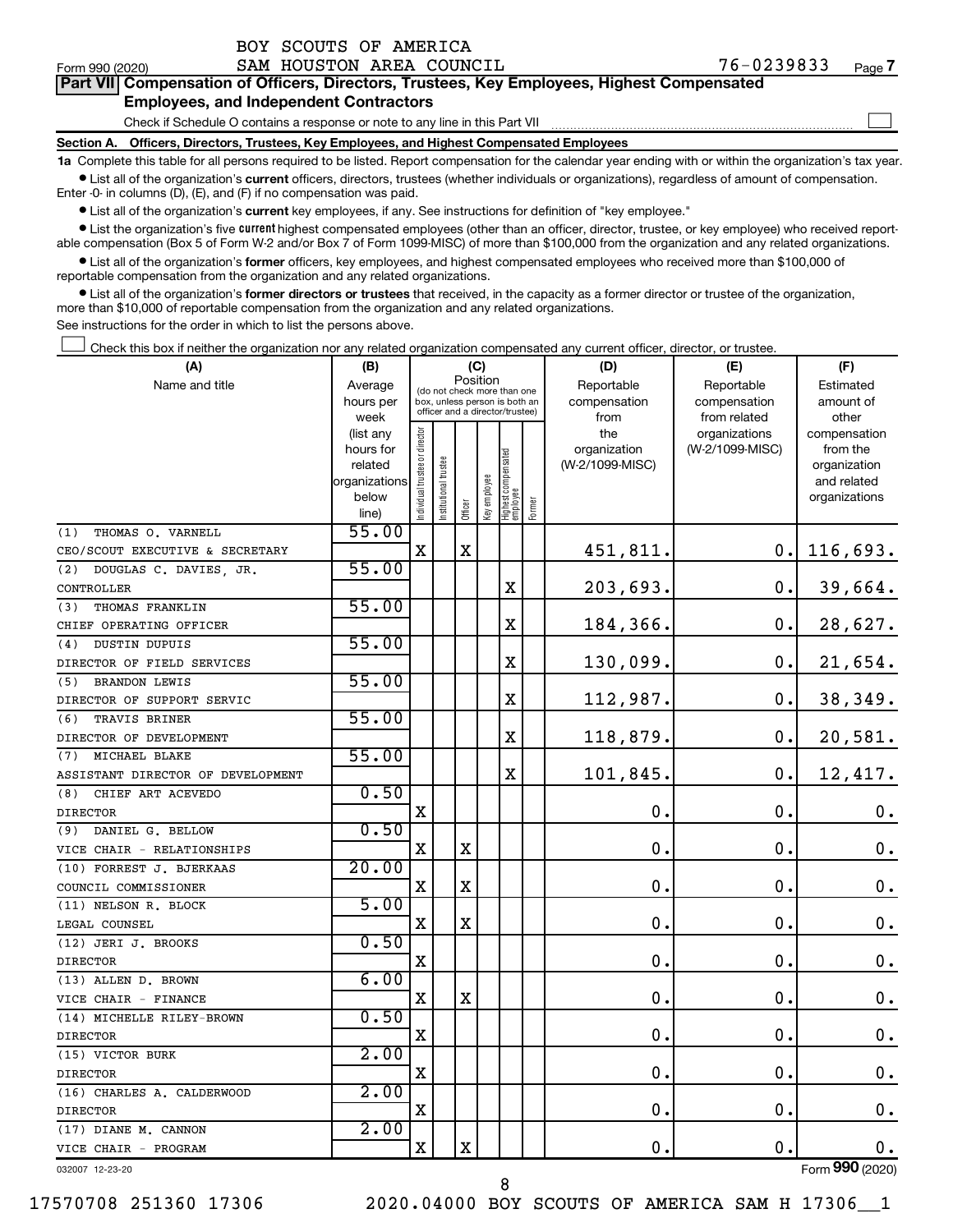|  | BOY SCOUTS OF AMERICA |
|--|-----------------------|
|  |                       |

Form 990 (2020) Page SAM HOUSTON AREA COUNCIL 76-0239833 76-0239833 Page 8

| Part VII Section A. Officers, Directors, Trustees, Key Employees, and Highest Compensated Employees (continued)                                                                                                                                              |                        |                                |                      |         |              |                                                              |                       |                         |                 |                  |                            |    |
|--------------------------------------------------------------------------------------------------------------------------------------------------------------------------------------------------------------------------------------------------------------|------------------------|--------------------------------|----------------------|---------|--------------|--------------------------------------------------------------|-----------------------|-------------------------|-----------------|------------------|----------------------------|----|
| (A)                                                                                                                                                                                                                                                          | (B)                    |                                |                      |         | (C)          |                                                              |                       | (D)                     | (E)             |                  | (F)                        |    |
| Name and title                                                                                                                                                                                                                                               | Average                |                                |                      |         | Position     |                                                              |                       | Reportable              | Reportable      |                  | Estimated                  |    |
|                                                                                                                                                                                                                                                              | hours per              |                                |                      |         |              | (do not check more than one<br>box, unless person is both an |                       | compensation            | compensation    |                  | amount of                  |    |
|                                                                                                                                                                                                                                                              | week                   |                                |                      |         |              | officer and a director/trustee)                              |                       | from                    | from related    |                  | other                      |    |
|                                                                                                                                                                                                                                                              | (list any              |                                |                      |         |              |                                                              |                       | the                     | organizations   |                  | compensation               |    |
|                                                                                                                                                                                                                                                              | hours for              |                                |                      |         |              |                                                              |                       | organization            | (W-2/1099-MISC) |                  | from the                   |    |
|                                                                                                                                                                                                                                                              | related                |                                |                      |         |              |                                                              |                       | (W-2/1099-MISC)         |                 |                  | organization               |    |
|                                                                                                                                                                                                                                                              | organizations<br>below |                                |                      |         |              |                                                              |                       |                         |                 |                  | and related                |    |
|                                                                                                                                                                                                                                                              | line)                  | Individual trustee or director | nstitutional trustee | Officer | Key employee | Highest compensated<br>employee                              | Former                |                         |                 |                  | organizations              |    |
| (18) WILLIAM H. CAUDILL                                                                                                                                                                                                                                      | 2.00                   |                                |                      |         |              |                                                              |                       |                         |                 |                  |                            |    |
| <b>DIRECTOR</b>                                                                                                                                                                                                                                              |                        | $\mathbf X$                    |                      |         |              |                                                              |                       | $\mathbf 0$ .           |                 | 0.               |                            | 0. |
| (19) DANIEL J. CHURAY                                                                                                                                                                                                                                        | 2.00                   |                                |                      |         |              |                                                              |                       |                         |                 |                  |                            |    |
| <b>DIRECTOR</b>                                                                                                                                                                                                                                              |                        | X                              |                      |         |              |                                                              |                       | 0.                      |                 | 0.               |                            | 0. |
| (20) RICHARD A. CLAUSSEN                                                                                                                                                                                                                                     | 1.00                   |                                |                      |         |              |                                                              |                       |                         |                 |                  |                            |    |
| <b>DIRECTOR</b>                                                                                                                                                                                                                                              |                        | X                              |                      |         |              |                                                              |                       | 0.                      |                 | 0.               |                            | 0. |
| (21) CRAIG W. COLLINS                                                                                                                                                                                                                                        | 1.00                   |                                |                      |         |              |                                                              |                       |                         |                 |                  |                            |    |
| <b>DIRECTOR</b>                                                                                                                                                                                                                                              |                        | X                              |                      |         |              |                                                              |                       | 0.                      |                 | 0.               |                            | 0. |
| (22) BRADLEY W. CORSON                                                                                                                                                                                                                                       | 1.00                   |                                |                      |         |              |                                                              |                       |                         |                 |                  |                            |    |
| <b>DIRECTOR</b>                                                                                                                                                                                                                                              |                        | X                              |                      |         |              |                                                              |                       | 0.                      |                 | 0.               |                            | 0. |
| (23) DAVID E. CREASEY                                                                                                                                                                                                                                        | 0.50                   |                                |                      |         |              |                                                              |                       |                         |                 |                  |                            |    |
| <b>DIRECTOR</b>                                                                                                                                                                                                                                              |                        | X                              |                      |         |              |                                                              |                       | 0.                      |                 | 0.               |                            | 0. |
| (24) CHARLES D. DAVIDSON                                                                                                                                                                                                                                     | 0.75                   |                                |                      |         |              |                                                              |                       |                         |                 |                  |                            |    |
| <b>DIRECTOR</b>                                                                                                                                                                                                                                              |                        | X                              |                      |         |              |                                                              |                       | 0.                      |                 | 0.               |                            | 0. |
| (25) GEORGE A. DEMONTROND, III                                                                                                                                                                                                                               | 0.80                   | X                              |                      |         |              |                                                              |                       | 0.                      |                 | 0.               |                            |    |
| <b>DIRECTOR</b><br>(26) TRACY L. DIETERICH                                                                                                                                                                                                                   | 1.00                   |                                |                      |         |              |                                                              |                       |                         |                 |                  |                            | 0. |
| <b>DIRECTOR</b>                                                                                                                                                                                                                                              |                        | $\mathbf x$                    |                      |         |              |                                                              |                       | 0.                      |                 | 0.               |                            | 0. |
|                                                                                                                                                                                                                                                              |                        |                                |                      |         |              |                                                              | $\blacktriangleright$ | 1,303,680.              |                 | $\overline{0}$ . | 277,985.                   |    |
| 1b Subtotal                                                                                                                                                                                                                                                  |                        |                                |                      |         |              |                                                              |                       | О.                      |                 | $\overline{0}$ . |                            | 0. |
|                                                                                                                                                                                                                                                              |                        |                                |                      |         |              |                                                              |                       | 1,303,680.              |                 | $\overline{0}$ . | 277,985.                   |    |
|                                                                                                                                                                                                                                                              |                        |                                |                      |         |              |                                                              |                       |                         |                 |                  |                            |    |
| Total number of individuals (including but not limited to those listed above) who received more than \$100,000 of reportable<br>$\mathbf{2}$                                                                                                                 |                        |                                |                      |         |              |                                                              |                       |                         |                 |                  |                            |    |
| compensation from the organization $\blacktriangleright$                                                                                                                                                                                                     |                        |                                |                      |         |              |                                                              |                       |                         |                 |                  | Yes                        | No |
|                                                                                                                                                                                                                                                              |                        |                                |                      |         |              |                                                              |                       |                         |                 |                  |                            |    |
| Did the organization list any former officer, director, trustee, key employee, or highest compensated employee on<br>3                                                                                                                                       |                        |                                |                      |         |              |                                                              |                       |                         |                 |                  |                            |    |
| line 1a? If "Yes," complete Schedule J for such individual                                                                                                                                                                                                   |                        |                                |                      |         |              |                                                              |                       |                         |                 |                  | 3                          | х  |
| For any individual listed on line 1a, is the sum of reportable compensation and other compensation from the organization<br>4                                                                                                                                |                        |                                |                      |         |              |                                                              |                       |                         |                 |                  |                            |    |
|                                                                                                                                                                                                                                                              |                        |                                |                      |         |              |                                                              |                       |                         |                 |                  | $\overline{\text{X}}$<br>4 |    |
| Did any person listed on line 1a receive or accrue compensation from any unrelated organization or individual for services<br>5                                                                                                                              |                        |                                |                      |         |              |                                                              |                       |                         |                 |                  |                            |    |
|                                                                                                                                                                                                                                                              |                        |                                |                      |         |              |                                                              |                       |                         |                 |                  | 5                          | x  |
| <b>Section B. Independent Contractors</b>                                                                                                                                                                                                                    |                        |                                |                      |         |              |                                                              |                       |                         |                 |                  |                            |    |
| Complete this table for your five highest compensated independent contractors that received more than \$100,000 of compensation from<br>1.<br>the organization. Report compensation for the calendar year ending with or within the organization's tax year. |                        |                                |                      |         |              |                                                              |                       |                         |                 |                  |                            |    |
| (A)                                                                                                                                                                                                                                                          |                        |                                |                      |         |              |                                                              |                       | (B)                     |                 |                  | (C)                        |    |
| Name and business address                                                                                                                                                                                                                                    |                        |                                |                      |         |              |                                                              |                       | Description of services |                 |                  | Compensation               |    |
| T. BYLER<br>$\overline{\mathtt{w}}$ .                                                                                                                                                                                                                        |                        |                                |                      |         |              |                                                              |                       | <b>CONSTRUCTION</b>     |                 |                  |                            |    |
| 15203 LILLJA ROAD, HOUSTON, TX 77060                                                                                                                                                                                                                         |                        |                                |                      |         |              |                                                              |                       | SERVICES                |                 |                  | 5,539,518.                 |    |
| KINGHAM DALTON WILSON LTD, 5858 WESTHEIMER                                                                                                                                                                                                                   |                        |                                |                      |         |              |                                                              |                       | <b>CONSTRUCTION</b>     |                 |                  |                            |    |
| RD, SUITE 150, HOUSTON, TX 77057                                                                                                                                                                                                                             |                        |                                |                      |         |              |                                                              |                       | SERVICES                |                 |                  | 2,653,273.                 |    |
| QUALITY CUSTOM HOMES                                                                                                                                                                                                                                         |                        |                                |                      |         |              |                                                              |                       | CONSTRUCTION            |                 |                  |                            |    |
| P.O. BOX 1381, COLDSPRING, TX 77331                                                                                                                                                                                                                          |                        |                                |                      |         |              |                                                              |                       | SERVICES                |                 |                  | 2,291,296.                 |    |
| FORNEY CONSTRUCTION, 8945 LONG POINT,                                                                                                                                                                                                                        |                        |                                |                      |         |              |                                                              |                       | CONSTRUCTION            |                 |                  |                            |    |
| SUITE 200, HOUSTON, TX 77055                                                                                                                                                                                                                                 |                        |                                |                      |         |              |                                                              |                       | SERVICES                |                 |                  | 738,258.                   |    |
| AD DISPLAY SIGN SYSTEMS INC                                                                                                                                                                                                                                  |                        |                                |                      |         |              |                                                              |                       | CONSTRUCTION            |                 |                  |                            |    |
| 27255 KATY FREEWAY, KATY, TX 77494                                                                                                                                                                                                                           |                        |                                |                      |         |              |                                                              |                       | SERVICES                |                 |                  | 314,271.                   |    |
| Total number of independent contractors (including but not limited to those listed above) who received more than<br>$\mathbf{2}$                                                                                                                             |                        |                                |                      |         |              |                                                              |                       |                         |                 |                  |                            |    |
| \$100,000 of compensation from the organization                                                                                                                                                                                                              |                        |                                |                      |         |              | 5                                                            |                       |                         |                 |                  |                            |    |
| SEE PART VII, SECTION A CONTINUATION SHEETS                                                                                                                                                                                                                  |                        |                                |                      |         |              |                                                              |                       |                         |                 |                  | Form 990 (2020)            |    |
| 032008 12-23-20                                                                                                                                                                                                                                              |                        |                                |                      |         |              |                                                              |                       |                         |                 |                  |                            |    |
|                                                                                                                                                                                                                                                              |                        |                                |                      |         |              | 9                                                            |                       |                         |                 |                  |                            |    |

17570708 251360 17306 2020.04000 BOY SCOUTS OF AMERICA SAM H 17306\_\_1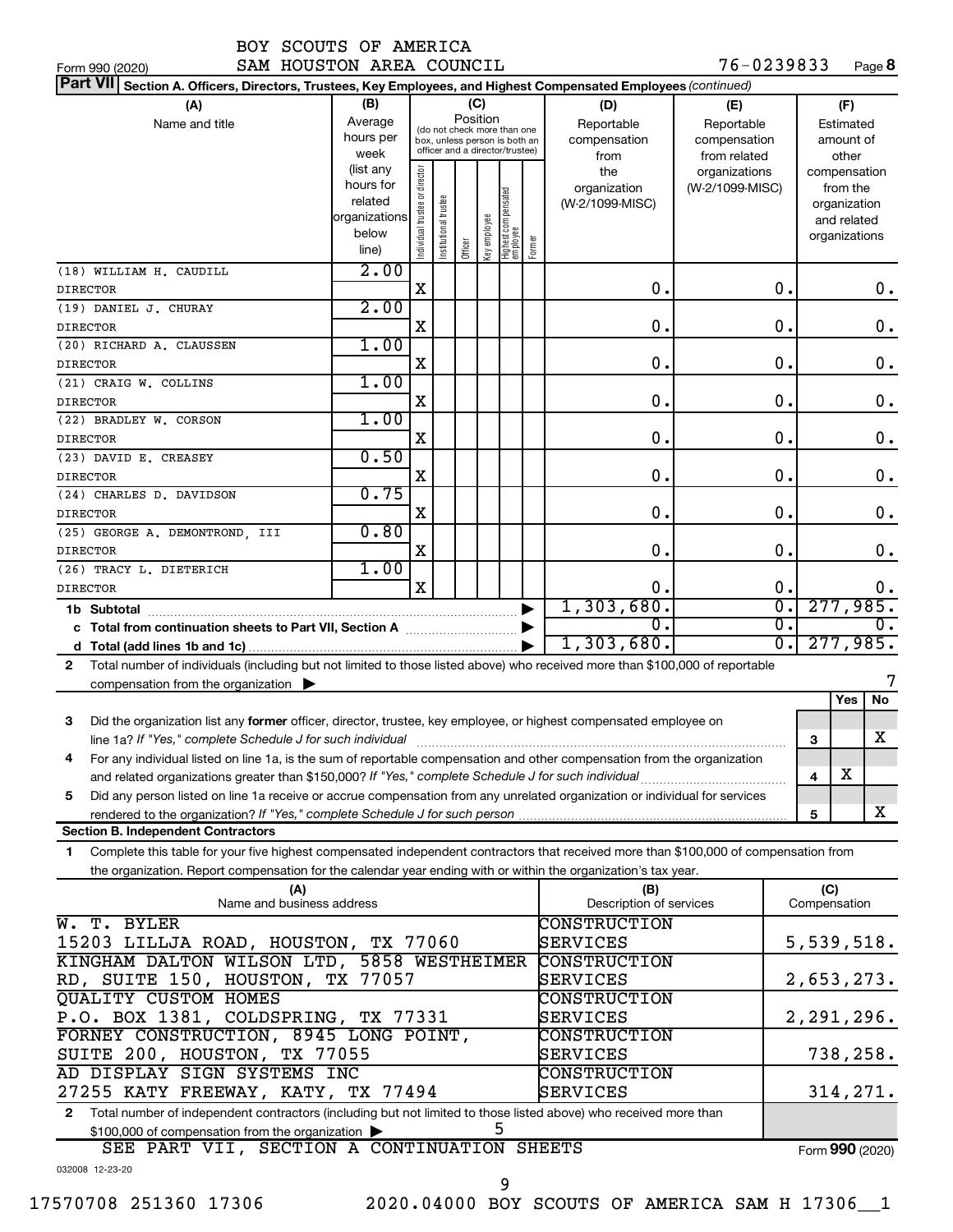SAM HOUSTON AREA COUNCIL 76-0239833

| Part VII Section A. Officers, Directors, Trustees, Key Employees, and Highest Compensated Employees (continued) |                   |                               |                        |             |              |                              |        |                     |                                  |                          |
|-----------------------------------------------------------------------------------------------------------------|-------------------|-------------------------------|------------------------|-------------|--------------|------------------------------|--------|---------------------|----------------------------------|--------------------------|
| (A)                                                                                                             | (B)               |                               |                        | (C)         |              |                              |        | (D)                 | (E)                              | (F)                      |
| Name and title                                                                                                  | Average           |                               |                        |             | Position     |                              |        | Reportable          | Reportable                       | Estimated                |
|                                                                                                                 | hours             |                               | (check all that apply) |             |              |                              |        | compensation        | compensation                     | amount of                |
|                                                                                                                 | per               |                               |                        |             |              |                              |        | from                | from related                     | other                    |
|                                                                                                                 | week<br>(list any |                               |                        |             |              | Highest compensated employee |        | the<br>organization | organizations<br>(W-2/1099-MISC) | compensation<br>from the |
|                                                                                                                 | hours for         |                               |                        |             |              |                              |        | (W-2/1099-MISC)     |                                  | organization             |
|                                                                                                                 | related           |                               |                        |             |              |                              |        |                     |                                  | and related              |
|                                                                                                                 | organizations     |                               |                        |             |              |                              |        |                     |                                  | organizations            |
|                                                                                                                 | below             | ndividual trustee or director | nstitutional trustee   | Officer     | Key employee |                              | Former |                     |                                  |                          |
|                                                                                                                 | line)             |                               |                        |             |              |                              |        |                     |                                  |                          |
| (27) JOHN W. DUTCH                                                                                              | 0.50              |                               |                        |             |              |                              |        |                     |                                  |                          |
| <b>DIRECTOR</b>                                                                                                 |                   | X                             |                        |             |              |                              |        | $\mathbf 0$ .       | 0.                               | $0$ .                    |
| (28) RODNEY W. EADS                                                                                             | 2.50              |                               |                        |             |              |                              |        |                     |                                  |                          |
| <b>DIRECTOR</b>                                                                                                 |                   | Χ                             |                        |             |              |                              |        | 0.                  | 0.                               | $0$ .                    |
| (29) JEFFREY B. EARLY                                                                                           | 0.50              |                               |                        |             |              |                              |        |                     |                                  |                          |
| <b>DIRECTOR</b>                                                                                                 |                   | X                             |                        |             |              |                              |        | $\mathbf 0$ .       | $\mathbf 0$ .                    | $0$ .                    |
| (30) RICHARD A. EICHLER                                                                                         | 0.50              |                               |                        |             |              |                              |        |                     |                                  |                          |
| <b>DIRECTOR</b>                                                                                                 |                   | X                             |                        |             |              |                              |        | 0.                  | $\mathbf 0$ .                    | $0$ .                    |
| (31) BRIAN W. FOSTER                                                                                            | 15.00             |                               |                        |             |              |                              |        |                     |                                  |                          |
| VICE CHAIR - FIELD OPERATIONS                                                                                   |                   | X                             |                        | $\mathbf X$ |              |                              |        | 0.                  | $\mathbf 0$ .                    | $0$ .                    |
| (32) STEWART W. GAGNON                                                                                          | 2.00              |                               |                        |             |              |                              |        |                     |                                  |                          |
| <b>DIRECTOR</b>                                                                                                 |                   | X                             |                        |             |              |                              |        | 0.                  | $\mathbf 0$ .                    | 0.                       |
| (33) ADRIAN GARCIA                                                                                              | 0.50              |                               |                        |             |              |                              |        |                     |                                  |                          |
| <b>DIRECTOR</b>                                                                                                 |                   | X                             |                        |             |              |                              |        | $\mathbf 0$ .       | $\mathbf 0$ .                    | 0.                       |
| (34) RAYMOND T. GARCIA                                                                                          | 0.50              |                               |                        |             |              |                              |        |                     |                                  |                          |
| <b>DIRECTOR</b>                                                                                                 |                   | X                             |                        |             |              |                              |        | $\mathbf 0$ .       | $\mathbf 0$ .                    | $0$ .                    |
| (35) DR. KIMBERLY H. GOSSETT                                                                                    | 0.25              |                               |                        |             |              |                              |        |                     |                                  |                          |
| <b>DIRECTOR</b>                                                                                                 |                   | X                             |                        |             |              |                              |        | 0.                  | $\mathbf 0$ .                    | $0$ .                    |
| (36) L. BRADLEY HANCOCK                                                                                         | 0.50              |                               |                        |             |              |                              |        |                     |                                  |                          |
| <b>DIRECTOR</b>                                                                                                 |                   | X                             |                        |             |              |                              |        | 0.                  | $\mathbf 0$ .                    | $0$ .                    |
| (37) MARGERY HARRIS                                                                                             | 0.50              |                               |                        |             |              |                              |        |                     |                                  |                          |
| <b>DIRECTOR</b>                                                                                                 |                   | X                             |                        |             |              |                              |        | 0.                  | $\mathbf 0$ .                    | $0$ .                    |
| (38) SHAD A. HIGDON                                                                                             | 0.50              |                               |                        |             |              |                              |        |                     |                                  |                          |
| <b>DIRECTOR</b>                                                                                                 |                   | Χ                             |                        |             |              |                              |        | 0.                  | $\mathbf 0$ .                    | $0$ .                    |
| (39) JUDGE DAVID HITTNER                                                                                        | 1.00              |                               |                        |             |              |                              |        |                     |                                  |                          |
| <b>DIRECTOR</b>                                                                                                 |                   | X                             |                        |             |              |                              |        | 0.                  | 0.                               | 0.                       |
| (40) LIONEL R. JELLINS                                                                                          | 2.00              |                               |                        |             |              |                              |        |                     |                                  |                          |
| VICE CHAIR - SCOUTREACH & DIVERSITY                                                                             |                   | X                             |                        | X           |              |                              |        | 0.                  | 0.                               | 0.                       |
| (41) DAVID R. KLEIN                                                                                             | 2.00              |                               |                        |             |              |                              |        |                     |                                  |                          |
| DIRECTOR                                                                                                        |                   | X                             |                        |             |              |                              |        | 0.                  | 0.                               | $\mathbf 0$ .            |
| (42) MARC J. KREBS                                                                                              | 0.50              |                               |                        |             |              |                              |        |                     |                                  |                          |
| DIRECTOR                                                                                                        |                   | Χ                             |                        |             |              |                              |        | 0.                  | 0.                               | $\mathbf 0$ .            |
| (43) KENDRA LEE                                                                                                 | 0.50              |                               |                        |             |              |                              |        |                     |                                  |                          |
| <b>DIRECTOR</b>                                                                                                 |                   | Χ                             |                        |             |              |                              |        | 0.                  | 0.                               | $\mathbf 0$ .            |
| (44) STEPHEN P. MACH                                                                                            | 0.25              |                               |                        |             |              |                              |        |                     |                                  |                          |
| DIRECTOR                                                                                                        |                   | Χ                             |                        |             |              |                              |        | 0.                  | 0.                               | $\mathbf 0$ .            |
| (45) T. FRANKLIN MYERS                                                                                          | 0.50              |                               |                        |             |              |                              |        |                     |                                  |                          |
| DIRECTOR                                                                                                        | 0.50              | X                             |                        |             |              |                              |        | 0.                  | 0.                               | 0.                       |
| (46) MIKE NARVAEZ                                                                                               |                   | X                             |                        |             |              |                              |        | 0.                  | $\mathbf 0$ .                    | 0.                       |
| <b>DIRECTOR</b>                                                                                                 |                   |                               |                        |             |              |                              |        |                     |                                  |                          |
|                                                                                                                 |                   |                               |                        |             |              |                              |        |                     |                                  |                          |
| Total to Part VII, Section A, line 1c                                                                           |                   |                               |                        |             |              |                              |        |                     |                                  |                          |

032201 04-01-20

Form 990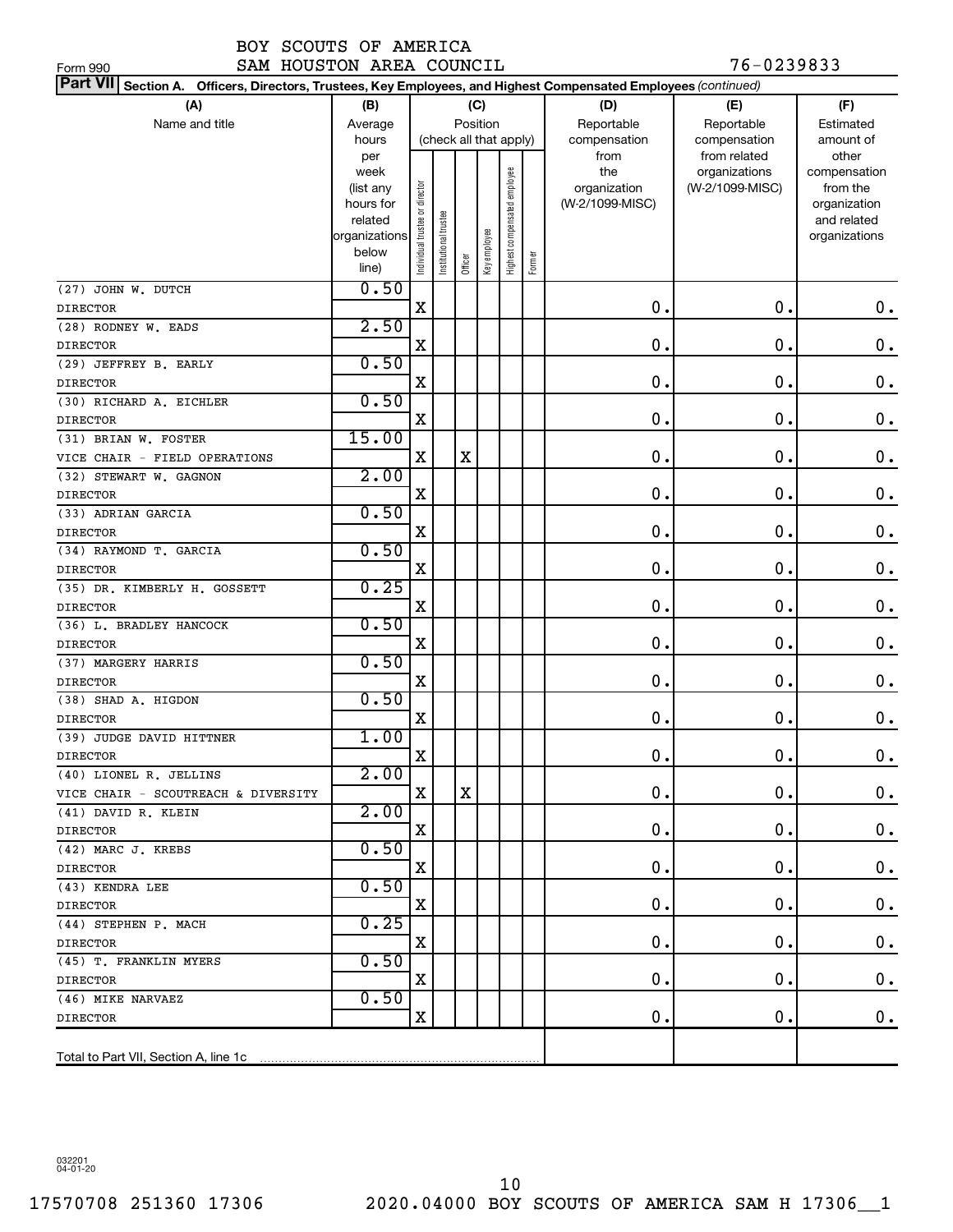SAM HOUSTON AREA COUNCIL 76-0239833

| SAM HOUSTON AREA COUNCIL<br>Form 990                                                                            |                      |                                |                        |         |              |                              |        |                 | 76-0239833      |                             |
|-----------------------------------------------------------------------------------------------------------------|----------------------|--------------------------------|------------------------|---------|--------------|------------------------------|--------|-----------------|-----------------|-----------------------------|
| Part VII Section A. Officers, Directors, Trustees, Key Employees, and Highest Compensated Employees (continued) |                      |                                |                        |         |              |                              |        |                 |                 |                             |
| (A)                                                                                                             | (B)                  |                                |                        |         | (C)          |                              |        | (D)             | (E)             | (F)                         |
| Name and title                                                                                                  | Average              |                                |                        |         | Position     |                              |        | Reportable      | Reportable      | Estimated                   |
|                                                                                                                 | hours                |                                | (check all that apply) |         |              |                              |        | compensation    | compensation    | amount of                   |
|                                                                                                                 | per                  |                                |                        |         |              |                              |        | from            | from related    | other                       |
|                                                                                                                 | week                 |                                |                        |         |              |                              |        | the             | organizations   | compensation                |
|                                                                                                                 | (list any            |                                |                        |         |              |                              |        | organization    | (W-2/1099-MISC) | from the                    |
|                                                                                                                 | hours for<br>related |                                |                        |         |              |                              |        | (W-2/1099-MISC) |                 | organization<br>and related |
|                                                                                                                 | organizations        |                                |                        |         |              |                              |        |                 |                 | organizations               |
|                                                                                                                 | below                | Individual trustee or director | nstitutional trustee   |         | Key employee | Highest compensated employee |        |                 |                 |                             |
|                                                                                                                 | line)                |                                |                        | Officer |              |                              | Former |                 |                 |                             |
| (47) ADAM R. OGLESBY                                                                                            | 3.00                 |                                |                        |         |              |                              |        |                 |                 |                             |
| <b>DIRECTOR</b>                                                                                                 |                      | $\mathbf X$                    |                        |         |              |                              |        | $\mathbf 0$ .   | $\mathbf 0$ .   | 0.                          |
| (48) STEVEN D. OLDHAM                                                                                           | 2.00                 |                                |                        |         |              |                              |        |                 |                 |                             |
| <b>TREASURER</b>                                                                                                |                      | X                              |                        | X       |              |                              |        | $\mathbf 0$ .   | 0.              | $\mathbf 0$ .               |
| (49) DANIEL H. PEARS                                                                                            | 0.50                 |                                |                        |         |              |                              |        |                 |                 |                             |
| <b>DIRECTOR</b>                                                                                                 |                      | X                              |                        |         |              |                              |        | $\mathbf 0$ .   | 0.              | $\mathbf 0$ .               |
| (50) MARC G. PORTAL, PH.D.                                                                                      | 0.50                 |                                |                        |         |              |                              |        |                 |                 |                             |
| <b>DIRECTOR</b>                                                                                                 |                      | X                              |                        |         |              |                              |        | $\mathbf 0$ .   | 0.              | $\mathbf 0$ .               |
| (51) JEAN-FRANCOIS POUPEAU                                                                                      | 0.50                 |                                |                        |         |              |                              |        |                 |                 |                             |
| <b>DIRECTOR</b>                                                                                                 |                      | X                              |                        |         |              |                              |        | $\mathbf 0$ .   | 0.              | $\mathbf 0$ .               |
| (52) JAY R. PRYOR                                                                                               | 0.50                 |                                |                        |         |              |                              |        |                 |                 |                             |
| <b>DIRECTOR</b>                                                                                                 |                      | X                              |                        |         |              |                              |        | $\mathbf 0$ .   | 0.              | $\mathbf 0$ .               |
| (53) ERIN P. ROBERTS                                                                                            | 1.00                 |                                |                        |         |              |                              |        |                 |                 |                             |
| ASSISTANT TREASURER                                                                                             |                      | X                              |                        | X       |              |                              |        | $\mathbf 0$ .   | 0.              | $\mathbf 0$ .               |
| (54) DEBORAH A. ROLLINSON                                                                                       | 15.00                |                                |                        |         |              |                              |        |                 |                 |                             |
| VICE CHAIR - MEMBERSHIP                                                                                         |                      | X                              |                        | X       |              |                              |        | $\mathbf 0$ .   | 0.              | $\mathbf 0$ .               |
| (55) ROBERT H. ROY, JR.                                                                                         | 4.00                 |                                |                        |         |              |                              |        |                 |                 |                             |
| <b>DIRECTOR</b>                                                                                                 |                      | X                              |                        |         |              |                              |        | $\mathbf 0$ .   | 0.              | $\boldsymbol{0}$ .          |
| (56) L. ALLEN SANDERS                                                                                           | 0.50                 |                                |                        |         |              |                              |        |                 |                 |                             |
| <b>DIRECTOR</b>                                                                                                 |                      | $\mathbf X$                    |                        |         |              |                              |        | $\mathbf 0$ .   | 0.              | $\boldsymbol{0}$ .          |
| (57) ALBERTO SANTOS, JR.                                                                                        | 1.00                 | X                              |                        | X       |              |                              |        | $\mathbf 0$ .   | 0.              | $\mathbf 0$ .               |
| VICE CHAIR - REAL ESTATE                                                                                        | 1.00                 |                                |                        |         |              |                              |        |                 |                 |                             |
| (58) CHARLES E. SCHNEIDER                                                                                       |                      | X                              |                        | X       |              |                              |        | 0.              | 0.              | 0.                          |
| VICE CHAIR - DEVELOPMENT<br>(59) L. E. SIMMONS                                                                  | 1.50                 |                                |                        |         |              |                              |        |                 |                 |                             |
| IMMEDIATE PAST CHAIR                                                                                            |                      | X                              |                        | $\rm X$ |              |                              |        | 0               | $\mathbf 0$     | 0.                          |
| (60) STEPHEN D. STRAKE                                                                                          | 0.30                 |                                |                        |         |              |                              |        |                 |                 |                             |
| <b>DIRECTOR</b>                                                                                                 |                      | х                              |                        |         |              |                              |        | Ο.              | 0.              | 0.                          |
| (61) RICHARD E. TAUBER                                                                                          | 0.30                 |                                |                        |         |              |                              |        |                 |                 |                             |
| <b>DIRECTOR</b>                                                                                                 |                      | х                              |                        |         |              |                              |        | О.              | О.              | $\boldsymbol{0}$ .          |
| (62) TRENT D. TELLEPSEN                                                                                         | 0.50                 |                                |                        |         |              |                              |        |                 |                 |                             |
| <b>DIRECTOR</b>                                                                                                 |                      | х                              |                        |         |              |                              |        | О.              | О.              | $\mathbf 0$ .               |
| (63) FRANK D. TSURU                                                                                             | 3.00                 |                                |                        |         |              |                              |        |                 |                 |                             |
| <b>DIRECTOR</b>                                                                                                 |                      | х                              |                        |         |              |                              |        | О.              | О.              | $\boldsymbol{0}$ .          |
| (64) DAVID VAN KLEECK                                                                                           | 1.00                 |                                |                        |         |              |                              |        |                 |                 |                             |
| <b>DIRECTOR</b>                                                                                                 |                      | х                              |                        |         |              |                              |        | О.              | О.              | $\boldsymbol{0}$ .          |
| (65) JOHN B. WALKER                                                                                             | 2.00                 |                                |                        |         |              |                              |        |                 |                 |                             |
| <b>DIRECTOR</b>                                                                                                 |                      | х                              |                        |         |              |                              |        | О.              | О.              | $\boldsymbol{0}$ .          |
| (66) JUDSON B. WALKER                                                                                           | 0.50                 |                                |                        |         |              |                              |        |                 |                 |                             |
| <b>DIRECTOR</b>                                                                                                 |                      | X                              |                        |         |              |                              |        | О.              | О.              | 0.                          |
|                                                                                                                 |                      |                                |                        |         |              |                              |        |                 |                 |                             |
| Total to Part VII, Section A, line 1c                                                                           |                      |                                |                        |         |              |                              |        |                 |                 |                             |

032201 04-01-20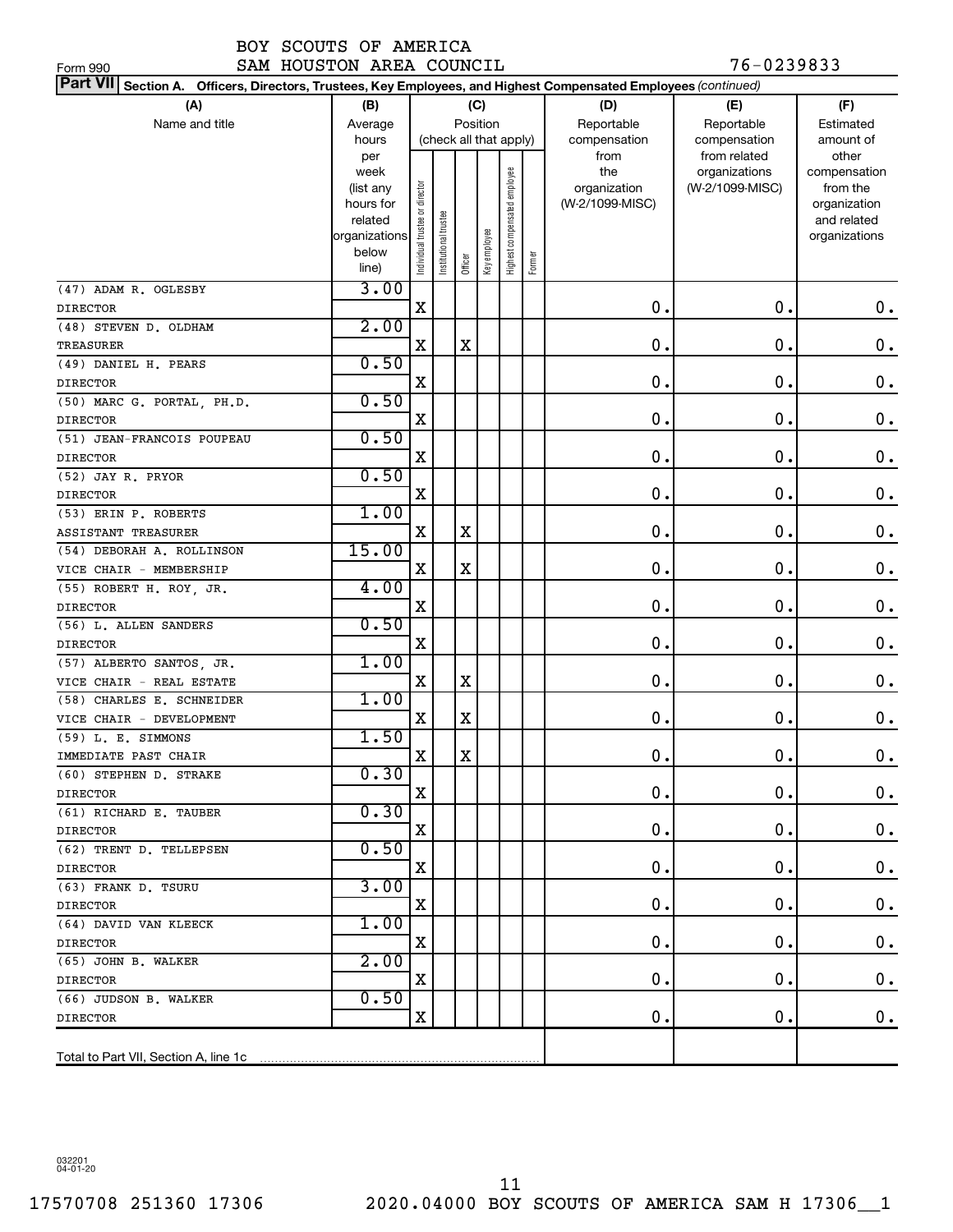| BOY SCOUTS OF AMERICA |                          |            |
|-----------------------|--------------------------|------------|
|                       | SAM HOUSTON AREA COUNCIL | 76-0239833 |

| 76-0239833 |  |  |  |  |
|------------|--|--|--|--|
|            |  |  |  |  |

| SAM HOUSTON AREA COUNCIL<br>Form 990                                                                                      |                                                                                     |                                |                       |         |                 |                              |        |                                                | 76-0239833                                       |                                                                          |
|---------------------------------------------------------------------------------------------------------------------------|-------------------------------------------------------------------------------------|--------------------------------|-----------------------|---------|-----------------|------------------------------|--------|------------------------------------------------|--------------------------------------------------|--------------------------------------------------------------------------|
| <b>Part VII</b><br>Section A. Officers, Directors, Trustees, Key Employees, and Highest Compensated Employees (continued) |                                                                                     |                                |                       |         |                 |                              |        |                                                |                                                  |                                                                          |
| (A)<br>Name and title                                                                                                     | (B)<br>Average<br>hours                                                             |                                |                       |         | (C)<br>Position | (check all that apply)       |        | (D)<br>Reportable<br>compensation              | (E)<br>Reportable<br>compensation                | (F)<br>Estimated<br>amount of<br>other                                   |
|                                                                                                                           | per<br>week<br>(list any<br>hours for<br>related<br>organizations<br>below<br>line) | Individual trustee or director | Institutional trustee | Officer | Key employee    | Highest compensated employee | Former | from<br>the<br>organization<br>(W-2/1099-MISC) | from related<br>organizations<br>(W-2/1099-MISC) | compensation<br>from the<br>organization<br>and related<br>organizations |
| (67) JEFFREY R. WHETZEL<br><b>DIRECTOR</b>                                                                                | 0.50                                                                                | $\mathbf X$                    |                       |         |                 |                              |        | $\mathbf 0$ .                                  | $0$ .                                            | 0.                                                                       |
| (68) CLAY C. WILLIAMS                                                                                                     | 15.00                                                                               |                                |                       |         |                 |                              |        |                                                |                                                  |                                                                          |
| CHAIR OF THE BOARD                                                                                                        |                                                                                     | X                              |                       | X       |                 |                              |        | $\mathbf 0$ .                                  | $0$ .                                            | 0.                                                                       |
| (69) KEVIN W. YANKOWSKY                                                                                                   | 0.50                                                                                |                                |                       |         |                 |                              |        |                                                |                                                  |                                                                          |
| <b>DIRECTOR</b>                                                                                                           |                                                                                     | X                              |                       |         |                 |                              |        | $\mathbf 0$ .                                  | $0$ .                                            | 0.                                                                       |
| (70) SUSAN E. YELDELL                                                                                                     | 0.50                                                                                |                                |                       |         |                 |                              |        |                                                |                                                  |                                                                          |
| <b>DIRECTOR</b>                                                                                                           |                                                                                     | X                              |                       |         |                 |                              |        | 0.                                             | $0$ .                                            | 0.                                                                       |
|                                                                                                                           |                                                                                     |                                |                       |         |                 |                              |        |                                                |                                                  |                                                                          |
|                                                                                                                           |                                                                                     |                                |                       |         |                 |                              |        |                                                |                                                  |                                                                          |
|                                                                                                                           |                                                                                     |                                |                       |         |                 |                              |        |                                                |                                                  |                                                                          |
|                                                                                                                           |                                                                                     |                                |                       |         |                 |                              |        |                                                |                                                  |                                                                          |
|                                                                                                                           |                                                                                     |                                |                       |         |                 |                              |        |                                                |                                                  |                                                                          |
|                                                                                                                           |                                                                                     |                                |                       |         |                 |                              |        |                                                |                                                  |                                                                          |
|                                                                                                                           |                                                                                     |                                |                       |         |                 |                              |        |                                                |                                                  |                                                                          |
|                                                                                                                           |                                                                                     |                                |                       |         |                 |                              |        |                                                |                                                  |                                                                          |
|                                                                                                                           |                                                                                     |                                |                       |         |                 |                              |        |                                                |                                                  |                                                                          |
|                                                                                                                           |                                                                                     |                                |                       |         |                 |                              |        |                                                |                                                  |                                                                          |
|                                                                                                                           |                                                                                     |                                |                       |         |                 |                              |        |                                                |                                                  |                                                                          |
|                                                                                                                           |                                                                                     |                                |                       |         |                 |                              |        |                                                |                                                  |                                                                          |
|                                                                                                                           |                                                                                     |                                |                       |         |                 |                              |        |                                                |                                                  |                                                                          |
|                                                                                                                           |                                                                                     |                                |                       |         |                 |                              |        |                                                |                                                  |                                                                          |
|                                                                                                                           |                                                                                     |                                |                       |         |                 |                              |        |                                                |                                                  |                                                                          |
|                                                                                                                           |                                                                                     |                                |                       |         |                 |                              |        |                                                |                                                  |                                                                          |
|                                                                                                                           |                                                                                     |                                |                       |         |                 |                              |        |                                                |                                                  |                                                                          |
|                                                                                                                           |                                                                                     |                                |                       |         |                 |                              |        |                                                |                                                  |                                                                          |
|                                                                                                                           |                                                                                     |                                |                       |         |                 |                              |        |                                                |                                                  |                                                                          |
|                                                                                                                           |                                                                                     |                                |                       |         |                 |                              |        |                                                |                                                  |                                                                          |

032201 04-01-20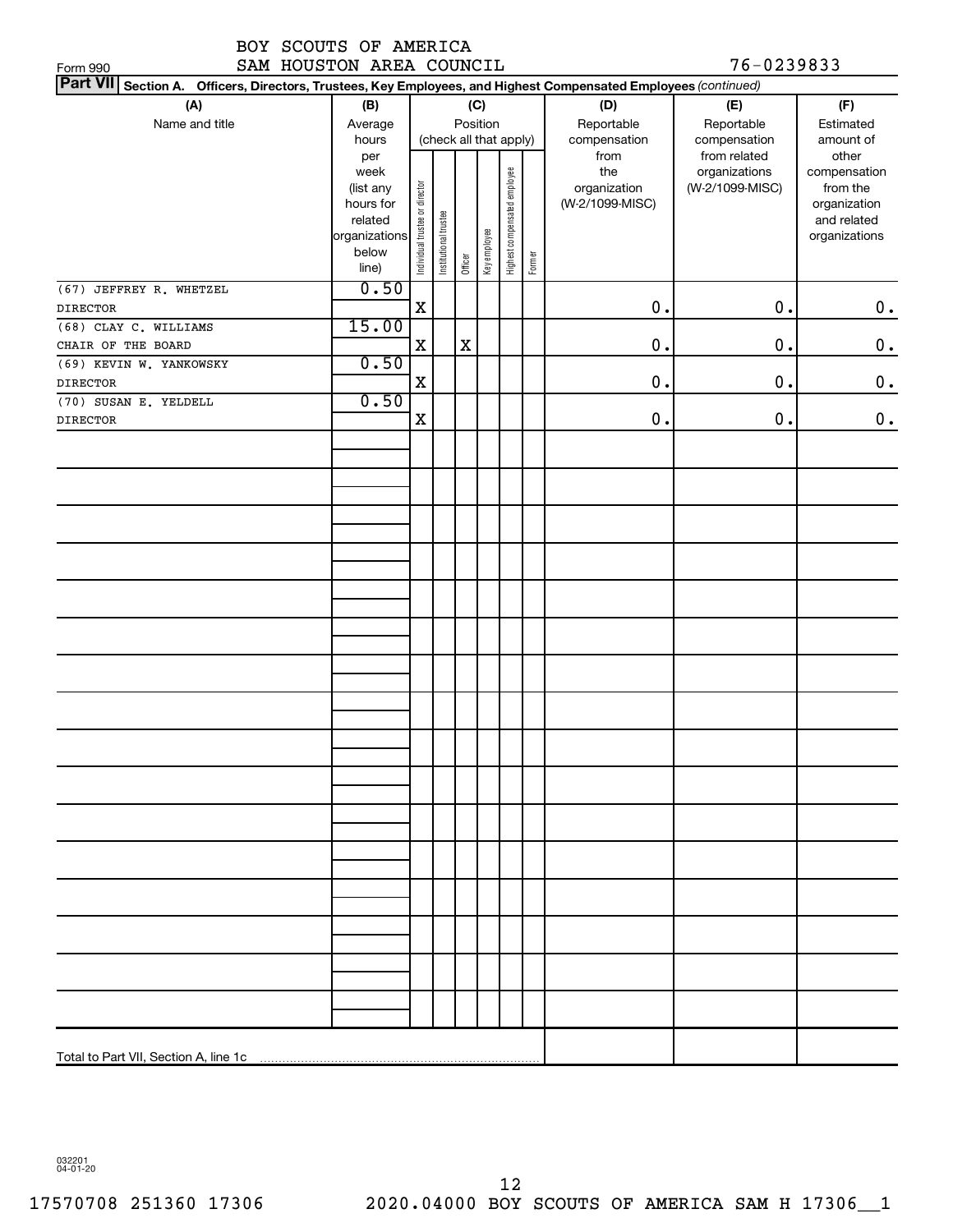| Form 990 (2020 |  |
|----------------|--|

Form 990 (2020) Page SAM HOUSTON AREA COUNCIL 76-0239833 **Part VIII Statement of Revenue**

|                                                           |     |   | Check if Schedule O contains a response or note to any line in this Part VIII |    |                    |                      |                      |                                              |                                      |                                                                 |
|-----------------------------------------------------------|-----|---|-------------------------------------------------------------------------------|----|--------------------|----------------------|----------------------|----------------------------------------------|--------------------------------------|-----------------------------------------------------------------|
|                                                           |     |   |                                                                               |    |                    |                      | (A)<br>Total revenue | (B)<br>Related or exempt<br>function revenue | (C)<br>Unrelated<br>business revenue | (D)<br>Revenue excluded<br>from tax under<br>sections 512 - 514 |
|                                                           |     |   | 1 a Federated campaigns                                                       |    | 1a                 | 1,023,958.           |                      |                                              |                                      |                                                                 |
| Contributions, Gifts, Grants<br>and Other Similar Amounts |     |   | <b>b</b> Membership dues                                                      |    | 1 <sub>b</sub>     |                      |                      |                                              |                                      |                                                                 |
|                                                           |     |   | c Fundraising events                                                          |    | 1 <sub>c</sub>     | 142,765.             |                      |                                              |                                      |                                                                 |
|                                                           |     |   | d Related organizations                                                       |    | 1d                 |                      |                      |                                              |                                      |                                                                 |
|                                                           |     |   | e Government grants (contributions)                                           |    | 1e                 | 1,287,718.           |                      |                                              |                                      |                                                                 |
|                                                           |     |   | f All other contributions, gifts, grants, and                                 |    |                    |                      |                      |                                              |                                      |                                                                 |
|                                                           |     |   | similar amounts not included above                                            |    | 1f                 | 3,912,209.           |                      |                                              |                                      |                                                                 |
|                                                           |     |   | g Noncash contributions included in lines 1a-1f                               |    | $1g$ $\frac{1}{3}$ | 90,252.              |                      |                                              |                                      |                                                                 |
|                                                           |     |   |                                                                               |    |                    | ▶                    | 6,366,650.           |                                              |                                      |                                                                 |
|                                                           |     |   |                                                                               |    |                    | <b>Business Code</b> |                      |                                              |                                      |                                                                 |
| Program Service<br>Revenue                                | 2 a |   | CAMPING INCOME                                                                |    |                    | 900099               | 246,927.             | 246,927.                                     |                                      |                                                                 |
|                                                           |     | b | <b>ACTIVITIES INCOME</b>                                                      |    |                    | 900099               | 179,014.             | 179,014                                      |                                      |                                                                 |
|                                                           |     | с |                                                                               |    |                    |                      |                      |                                              |                                      |                                                                 |
|                                                           |     | d |                                                                               |    |                    |                      |                      |                                              |                                      |                                                                 |
|                                                           |     | е |                                                                               |    |                    |                      |                      |                                              |                                      |                                                                 |
|                                                           |     |   | f All other program service revenue                                           |    |                    |                      |                      |                                              |                                      |                                                                 |
|                                                           |     |   |                                                                               |    |                    | ▶                    | 425,941.             |                                              |                                      |                                                                 |
|                                                           | 3   |   | Investment income (including dividends, interest, and                         |    |                    |                      |                      |                                              |                                      |                                                                 |
|                                                           |     |   |                                                                               |    |                    |                      | 3, 245, 701.         |                                              |                                      | 3, 245, 701.                                                    |
|                                                           | 4   |   | Income from investment of tax-exempt bond proceeds                            |    |                    |                      |                      |                                              |                                      |                                                                 |
|                                                           | 5   |   |                                                                               |    |                    |                      |                      |                                              |                                      |                                                                 |
|                                                           |     |   |                                                                               |    | (i) Real           | (ii) Personal        |                      |                                              |                                      |                                                                 |
|                                                           |     |   | 6 a Gross rents<br>6a<br>.                                                    |    |                    |                      |                      |                                              |                                      |                                                                 |
|                                                           |     |   | 6 <sub>b</sub><br><b>b</b> Less: rental expenses $\ldots$                     |    |                    |                      |                      |                                              |                                      |                                                                 |
|                                                           |     |   | c Rental income or (loss)<br>6c                                               |    |                    |                      |                      |                                              |                                      |                                                                 |
|                                                           |     |   | d Net rental income or (loss)                                                 |    |                    |                      |                      |                                              |                                      |                                                                 |
|                                                           |     |   | 7 a Gross amount from sales of                                                |    | (i) Securities     | (ii) Other           |                      |                                              |                                      |                                                                 |
|                                                           |     |   | assets other than inventory                                                   | 7a | 33,912,583。        |                      |                      |                                              |                                      |                                                                 |
|                                                           |     |   | <b>b</b> Less: cost or other basis                                            |    |                    |                      |                      |                                              |                                      |                                                                 |
|                                                           |     |   | and sales expenses                                                            |    | $ 7b $ 34,569,306. |                      |                      |                                              |                                      |                                                                 |
|                                                           |     |   | c Gain or (loss)                                                              | 7c | $-656,723.$        |                      |                      |                                              |                                      |                                                                 |
| <b>ther Revenue</b>                                       |     |   |                                                                               |    |                    | ▶                    | $-656, 723.$         |                                              |                                      | $-656, 723.$                                                    |
|                                                           |     |   | 8 a Gross income from fundraising events (not                                 |    |                    |                      |                      |                                              |                                      |                                                                 |
|                                                           |     |   | including $\frac{2}{3}$ 142, 765. of                                          |    |                    |                      |                      |                                              |                                      |                                                                 |
|                                                           |     |   | contributions reported on line 1c). See                                       |    |                    |                      |                      |                                              |                                      |                                                                 |
|                                                           |     |   |                                                                               |    | 8a                 | 51,397.              |                      |                                              |                                      |                                                                 |
|                                                           |     |   | b Less: direct expenses                                                       |    | 8b                 | 79,677.              |                      |                                              |                                      |                                                                 |
|                                                           |     |   | c Net income or (loss) from fundraising events                                |    |                    | ▶                    | $-28, 280.$          |                                              |                                      | $-28, 280.$                                                     |
|                                                           |     |   | 9 a Gross income from gaming activities. See                                  |    |                    |                      |                      |                                              |                                      |                                                                 |
|                                                           |     |   |                                                                               |    | 9a                 |                      |                      |                                              |                                      |                                                                 |
|                                                           |     |   |                                                                               |    | 9b                 |                      |                      |                                              |                                      |                                                                 |
|                                                           |     |   | c Net income or (loss) from gaming activities                                 |    |                    | ▶                    |                      |                                              |                                      |                                                                 |
|                                                           |     |   | 10 a Gross sales of inventory, less returns                                   |    |                    |                      |                      |                                              |                                      |                                                                 |
|                                                           |     |   |                                                                               |    | 10a                | 1,911,514.           |                      |                                              |                                      |                                                                 |
|                                                           |     |   | <b>b</b> Less: cost of goods sold                                             |    |                    | $10b \ 1,016,507.$   |                      |                                              |                                      |                                                                 |
|                                                           |     |   | c Net income or (loss) from sales of inventory                                |    |                    | ▶                    | 895,007.             |                                              |                                      | 895,007.                                                        |
|                                                           |     |   |                                                                               |    |                    | <b>Business Code</b> |                      |                                              |                                      |                                                                 |
|                                                           |     |   | 11 a MISCELLANEOUS REVENUE                                                    |    |                    | 110000               | 333, 281.            | 333,281.                                     |                                      |                                                                 |
| Miscellaneous<br>Revenue                                  |     | b |                                                                               |    |                    |                      |                      |                                              |                                      |                                                                 |
|                                                           |     | c |                                                                               |    |                    |                      |                      |                                              |                                      |                                                                 |
|                                                           |     |   |                                                                               |    |                    |                      |                      |                                              |                                      |                                                                 |
|                                                           |     |   |                                                                               |    |                    | ▶                    | 333,281.             |                                              |                                      |                                                                 |
|                                                           | 12  |   | Total revenue. See instructions                                               |    |                    |                      | 10,581,577.          | 759,222.                                     | 0.                                   | 3,455,705.                                                      |
| 032009 12-23-20                                           |     |   |                                                                               |    |                    |                      |                      |                                              |                                      | Form 990 (2020)                                                 |

13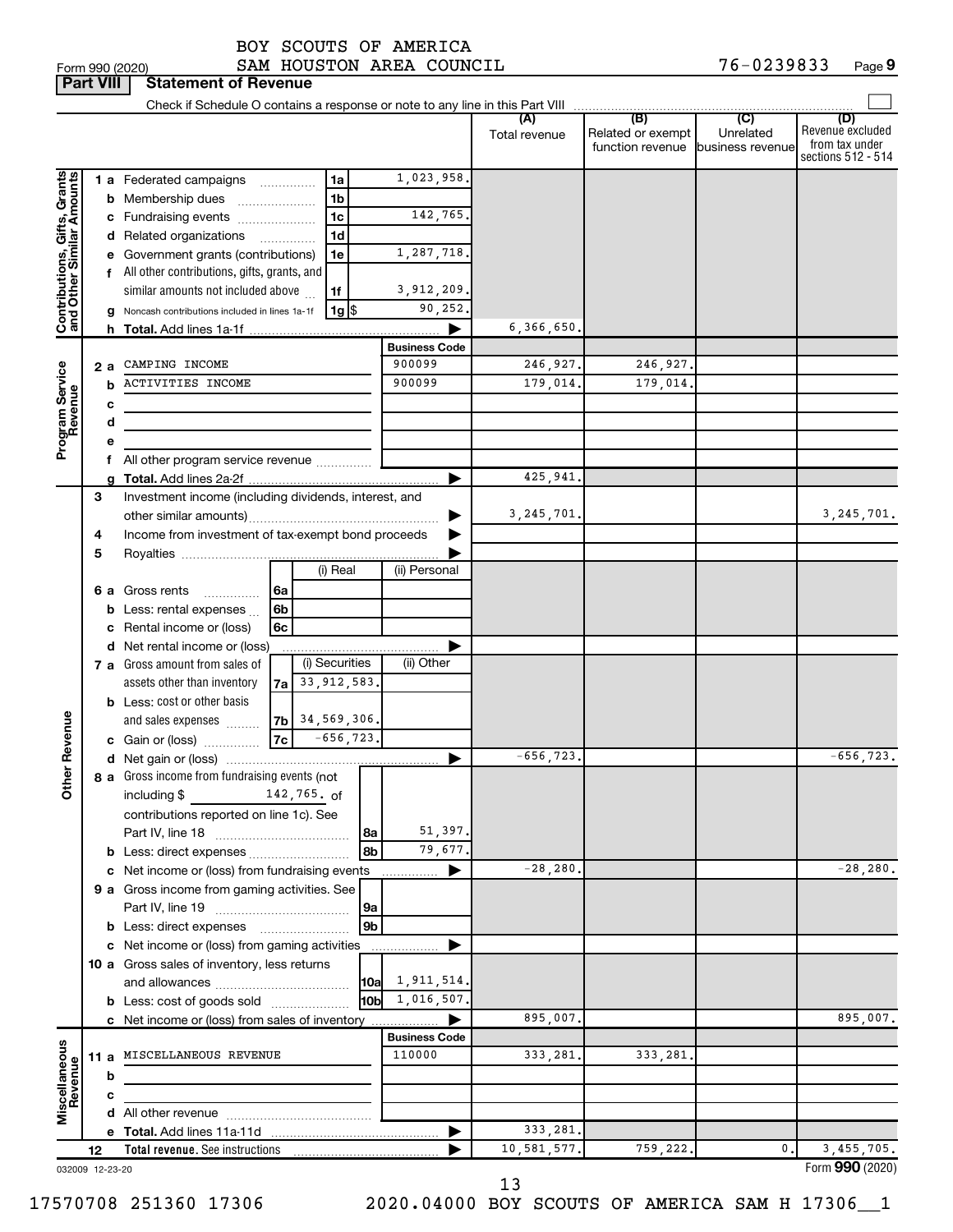|              | <b>Part IX   Statement of Functional Expenses</b>                                                                          |                       |                                    |                                    |                                |  |  |  |  |
|--------------|----------------------------------------------------------------------------------------------------------------------------|-----------------------|------------------------------------|------------------------------------|--------------------------------|--|--|--|--|
|              | Section 501(c)(3) and 501(c)(4) organizations must complete all columns. All other organizations must complete column (A). |                       |                                    |                                    |                                |  |  |  |  |
|              | Check if Schedule O contains a response or note to any line in this Part IX                                                |                       |                                    |                                    |                                |  |  |  |  |
|              | Do not include amounts reported on lines 6b,<br>7b, 8b, 9b, and 10b of Part VIII.                                          | (A)<br>Total expenses | (B)<br>Program service<br>expenses | Management and<br>general expenses | (D)<br>Fundraising<br>expenses |  |  |  |  |
| 1.           | Grants and other assistance to domestic organizations                                                                      |                       |                                    |                                    |                                |  |  |  |  |
|              | and domestic governments. See Part IV, line 21                                                                             |                       |                                    |                                    |                                |  |  |  |  |
| $\mathbf{2}$ | Grants and other assistance to domestic                                                                                    |                       |                                    |                                    |                                |  |  |  |  |
|              | individuals. See Part IV, line 22                                                                                          | 11,893.               | 11,893.                            |                                    |                                |  |  |  |  |
| 3            | Grants and other assistance to foreign                                                                                     |                       |                                    |                                    |                                |  |  |  |  |
|              | organizations, foreign governments, and foreign                                                                            |                       |                                    |                                    |                                |  |  |  |  |
|              | individuals. See Part IV, lines 15 and 16                                                                                  |                       |                                    |                                    |                                |  |  |  |  |
| 4            | Benefits paid to or for members                                                                                            |                       |                                    |                                    |                                |  |  |  |  |
| 5            | Compensation of current officers, directors,                                                                               |                       |                                    |                                    |                                |  |  |  |  |
|              | trustees, and key employees                                                                                                | 1,303,680.            | 1,149,063.                         | 61,273.                            | 93,344.                        |  |  |  |  |
| 6            | Compensation not included above to disqualified                                                                            |                       |                                    |                                    |                                |  |  |  |  |
|              | persons (as defined under section 4958(f)(1)) and                                                                          |                       |                                    |                                    |                                |  |  |  |  |
|              | persons described in section 4958(c)(3)(B)                                                                                 | 3,885,460.            | 3,424,401.                         | 182, 850.                          | 278, 209.                      |  |  |  |  |
| 7            |                                                                                                                            |                       |                                    |                                    |                                |  |  |  |  |
| 8            | Pension plan accruals and contributions (include                                                                           |                       |                                    |                                    |                                |  |  |  |  |
|              | section 401(k) and 403(b) employer contributions)                                                                          | 1,021,529.            | 896, 311.                          | 49,650.                            | 75,568.                        |  |  |  |  |
| 9<br>10      |                                                                                                                            | 467,744.              | 410,904.                           | 22,537.                            | 34, 303.                       |  |  |  |  |
| 11           | Fees for services (nonemployees):                                                                                          |                       |                                    |                                    |                                |  |  |  |  |
| а            |                                                                                                                            |                       |                                    |                                    |                                |  |  |  |  |
| b            |                                                                                                                            | 272, 172.             | 189, 813.                          | 53,999.                            | 28, 360.                       |  |  |  |  |
| с            |                                                                                                                            | 92,688.               | 64,641.                            | 18,389.                            | 9,658.                         |  |  |  |  |
| d            |                                                                                                                            |                       |                                    |                                    |                                |  |  |  |  |
| е            | Professional fundraising services. See Part IV, line 17                                                                    | 15,575.               |                                    |                                    | 15,575.                        |  |  |  |  |
| f            | Investment management fees                                                                                                 |                       |                                    |                                    |                                |  |  |  |  |
| g            | Other. (If line 11g amount exceeds 10% of line 25,                                                                         |                       |                                    |                                    |                                |  |  |  |  |
|              | column (A) amount, list line 11g expenses on Sch O.)                                                                       | 207, 116.             | 155,233.                           | 51,883.                            |                                |  |  |  |  |
| 12           |                                                                                                                            | 108,993.              | 98, 214.                           | 4, 273.                            | 6,506.                         |  |  |  |  |
| 13           |                                                                                                                            | 408, 279.             | 310,591.                           | 3,985.                             | 93,703.                        |  |  |  |  |
| 14           |                                                                                                                            |                       |                                    |                                    |                                |  |  |  |  |
| 15           |                                                                                                                            |                       |                                    |                                    |                                |  |  |  |  |
| 16           |                                                                                                                            | 836,072.              | 769,221.                           | 26,507.                            | 40,344.                        |  |  |  |  |
| 17           | Travel                                                                                                                     | 150, 833.             | 131,292.                           | 5,315.                             | 14,226.                        |  |  |  |  |
| 18           | Payments of travel or entertainment expenses                                                                               |                       |                                    |                                    |                                |  |  |  |  |
|              | for any federal, state, or local public officials                                                                          | 19,827.               | 17,272.                            | 979.                               | 1,576.                         |  |  |  |  |
| 19           | Conferences, conventions, and meetings                                                                                     |                       |                                    |                                    |                                |  |  |  |  |
| 20           | Interest                                                                                                                   | 85,270.               | 85,270.                            |                                    |                                |  |  |  |  |
| 21<br>22     | Depreciation, depletion, and amortization                                                                                  | 1,456,346.            | 1,408,791.                         | 18,857.                            | 28,698.                        |  |  |  |  |
| 23           | Insurance                                                                                                                  | 273,676.              | 262, 352.                          | 4,490.                             | 6,834.                         |  |  |  |  |
| 24           | Other expenses. Itemize expenses not covered                                                                               |                       |                                    |                                    |                                |  |  |  |  |
|              | above (List miscellaneous expenses on line 24e. If<br>line 24e amount exceeds 10% of line 25, column (A)                   |                       |                                    |                                    |                                |  |  |  |  |
|              | amount, list line 24e expenses on Schedule O.)                                                                             | 153,571.              | 138, 383.                          | 6,020.                             | 9,168.                         |  |  |  |  |
| a            | OTHER EXPENSES<br>EQUIPMENT RENT & MAINTE                                                                                  | 118,082.              | 104, 720.                          | 5,298.                             | 8,064.                         |  |  |  |  |
| b            | RECOGNITION AWARDS                                                                                                         | 50, 229.              | 35,620.                            | 893.                               | 13,716.                        |  |  |  |  |
| C<br>d       | PRINTING & PUBLICATIONS                                                                                                    | 44, 138.              | 30,754.                            | 732.                               | 12,652.                        |  |  |  |  |
| е            | All other expenses                                                                                                         | 2,291.                | 2,002.                             | 115.                               | 174.                           |  |  |  |  |
| 25           | Total functional expenses. Add lines 1 through 24e                                                                         | 10,985,464.           | 9,696,741.                         | 518,045.                           | 770,678.                       |  |  |  |  |
| 26           | Joint costs. Complete this line only if the organization                                                                   |                       |                                    |                                    |                                |  |  |  |  |
|              | reported in column (B) joint costs from a combined                                                                         |                       |                                    |                                    |                                |  |  |  |  |
|              | educational campaign and fundraising solicitation.                                                                         |                       |                                    |                                    |                                |  |  |  |  |

032010 12-23-20

Check here

Form (2020) **990**

17570708 251360 17306 2020.04000 BOY SCOUTS OF AMERICA SAM H 17306\_\_1

 $\Box$ 

if following SOP 98-2 (ASC 958-720)

14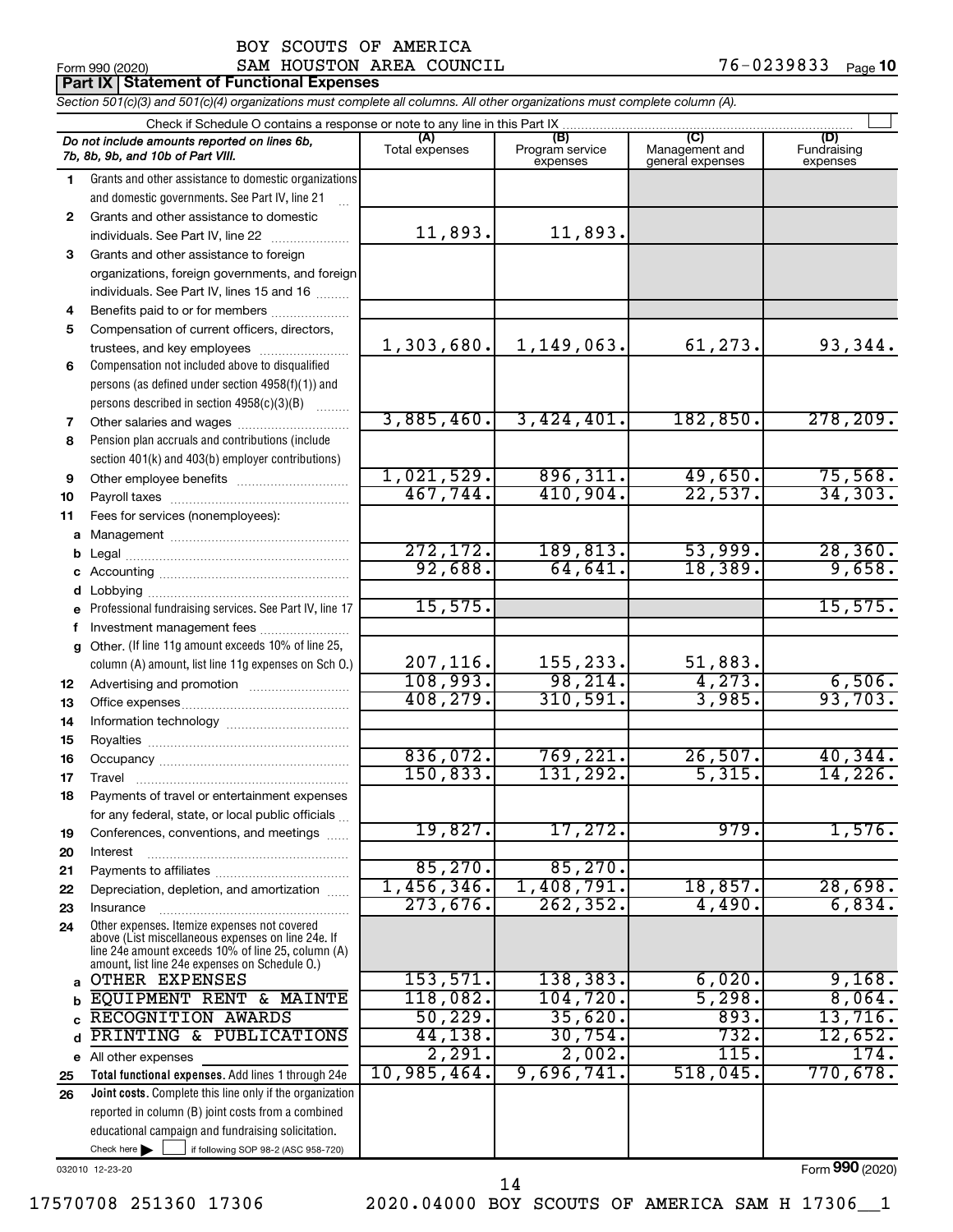| Form 990 (2020) |  |  |
|-----------------|--|--|
|-----------------|--|--|

BOY SCOUTS OF AMERICA

Form 990 (2020) **SAM HOUSTON AREA COUNCIL** 76-0239833 Page

|                             | Part X   | <b>Balance Sheet</b>                                                                                           |                          |                 |                    |
|-----------------------------|----------|----------------------------------------------------------------------------------------------------------------|--------------------------|-----------------|--------------------|
|                             |          |                                                                                                                |                          |                 |                    |
|                             |          |                                                                                                                | (A)<br>Beginning of year |                 | (B)<br>End of year |
|                             | 1        |                                                                                                                | 54, 435.                 | 1               | 20, 337.           |
|                             | 2        |                                                                                                                | 13,352,659.              | $\overline{2}$  | 14,895,194.        |
|                             | з        |                                                                                                                | 6,638,171.               | 3               | 5,735,329.         |
|                             | 4        |                                                                                                                | 478,325.                 | 4               | 237,594.           |
|                             | 5        | Loans and other receivables from any current or former officer, director,                                      |                          |                 |                    |
|                             |          | trustee, key employee, creator or founder, substantial contributor, or 35%                                     |                          |                 |                    |
|                             |          | controlled entity or family member of any of these persons                                                     |                          | 5               |                    |
|                             | 6        | Loans and other receivables from other disqualified persons (as defined                                        |                          |                 |                    |
|                             |          | under section $4958(f)(1)$ , and persons described in section $4958(c)(3)(B)$                                  |                          | 6               |                    |
|                             | 7        |                                                                                                                |                          | 7               |                    |
| Assets                      | 8        |                                                                                                                | 33,865.                  | 8               | 63,387.            |
|                             | 9        | Prepaid expenses and deferred charges [11] [11] [11] Prepaid expenses and deferred charges [11] [11] [11] [11] | 92,571.                  | 9               | 209,675.           |
|                             |          | 10a Land, buildings, and equipment: cost or other                                                              |                          |                 |                    |
|                             |          | basis. Complete Part VI of Schedule D    10a   92, 994, 136.                                                   |                          |                 |                    |
|                             |          | 18, 108, 579.                                                                                                  | 68,453,428.              | 10 <sub>c</sub> | 74,885,557.        |
|                             | 11       |                                                                                                                | 89,559,207.              | 11              | 83,082,708.        |
|                             | 12       |                                                                                                                | 462,856.                 | 12              | 84, 292.           |
|                             | 13       |                                                                                                                |                          | 13              |                    |
|                             | 14       |                                                                                                                | 1,431,760.               | 14              | 1,445,774.         |
|                             | 15       |                                                                                                                | 180, 557, 277.           | 15              | 180,659,847.       |
|                             | 16       |                                                                                                                | 7,074,179.               | 16              | 767,970.           |
|                             | 17       |                                                                                                                |                          | 17              |                    |
|                             | 18<br>19 |                                                                                                                | 175,974.                 | 18<br>19        | 149,686.           |
|                             | 20       |                                                                                                                |                          | 20              |                    |
|                             | 21       | Escrow or custodial account liability. Complete Part IV of Schedule D                                          |                          | 21              |                    |
|                             | 22       | Loans and other payables to any current or former officer, director,                                           |                          |                 |                    |
|                             |          | trustee, key employee, creator or founder, substantial contributor, or 35%                                     |                          |                 |                    |
| Liabilities                 |          | controlled entity or family member of any of these persons                                                     |                          | 22              |                    |
|                             | 23       | Secured mortgages and notes payable to unrelated third parties                                                 |                          | 23              |                    |
|                             | 24       | Unsecured notes and loans payable to unrelated third parties                                                   |                          | 24              |                    |
|                             | 25       | Other liabilities (including federal income tax, payables to related third                                     |                          |                 |                    |
|                             |          | parties, and other liabilities not included on lines 17-24). Complete Part X                                   |                          |                 |                    |
|                             |          | of Schedule D                                                                                                  | 2,514,795.               | 25              | 1,934,775 <b>.</b> |
|                             | 26       | Total liabilities. Add lines 17 through 25                                                                     | 9,764,948.               | 26              | 2,852,431.         |
|                             |          | Organizations that follow FASB ASC 958, check here $\blacktriangleright \lfloor \underline{X} \rfloor$         |                          |                 |                    |
|                             |          | and complete lines 27, 28, 32, and 33.                                                                         |                          |                 |                    |
|                             | 27       |                                                                                                                | 87, 186, 542.            | 27              | 89, 413, 265.      |
|                             | 28       |                                                                                                                | 83,605,787.              | 28              | 88, 394, 151.      |
|                             |          | Organizations that do not follow FASB ASC 958, check here $\blacktriangleright$                                |                          |                 |                    |
|                             |          | and complete lines 29 through 33.                                                                              |                          |                 |                    |
|                             | 29       |                                                                                                                |                          | 29              |                    |
|                             | 30       | Paid-in or capital surplus, or land, building, or equipment fund                                               |                          | 30              |                    |
| Net Assets or Fund Balances | 31       | Retained earnings, endowment, accumulated income, or other funds                                               | 170, 792, 329.           | 31              | 177,807,416.       |
|                             | 32       |                                                                                                                | 180, 557, 277.           | 32<br>33        | 180,659,847.       |
|                             | 33       |                                                                                                                |                          |                 |                    |

Form (2020) **990**

032011 12-23-20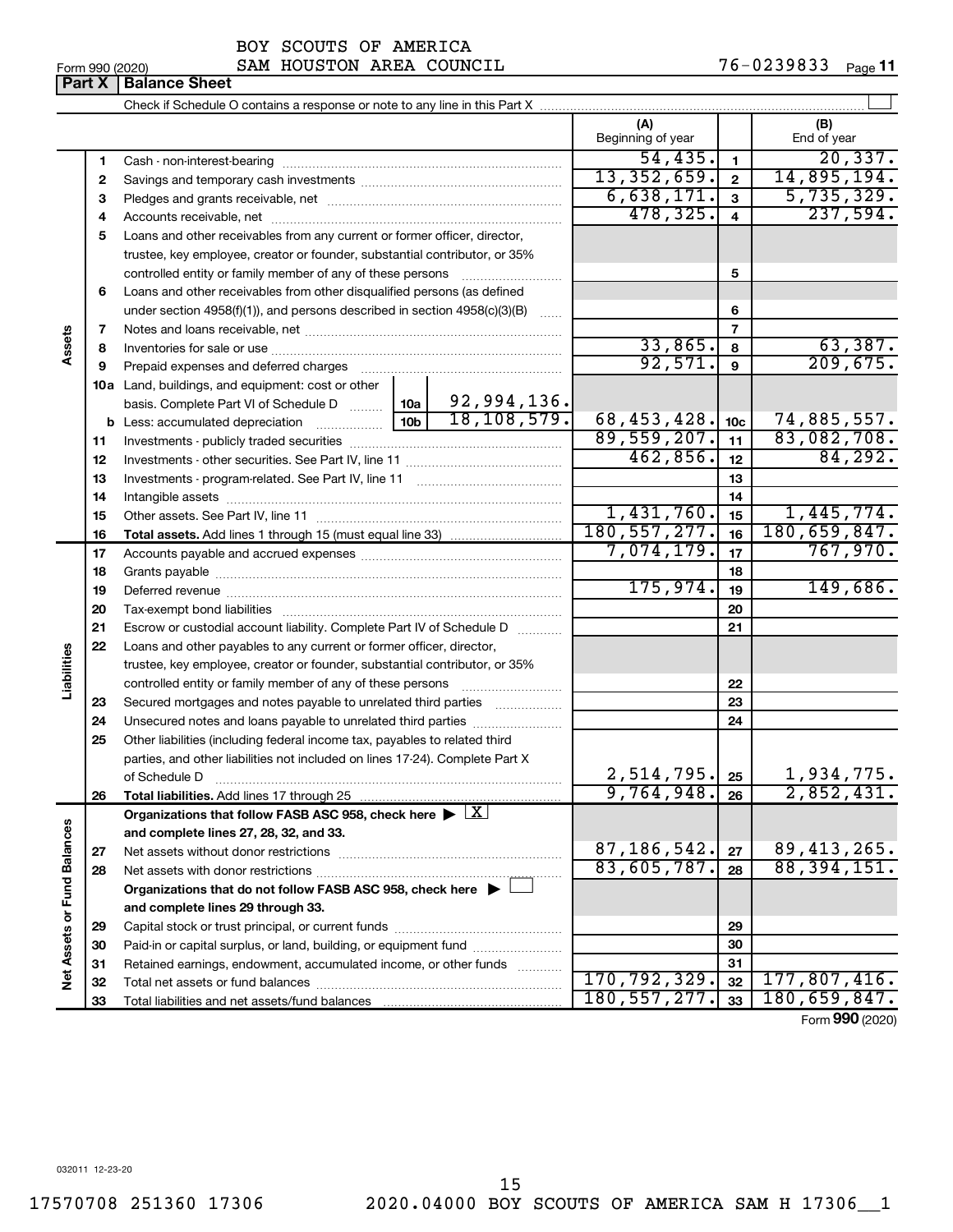| 76-0239833<br>SAM HOUSTON AREA COUNCIL<br>Form 990 (2020)                                                                            |     | Page $12$        |
|--------------------------------------------------------------------------------------------------------------------------------------|-----|------------------|
| Part XI<br><b>Reconciliation of Net Assets</b>                                                                                       |     |                  |
|                                                                                                                                      |     |                  |
|                                                                                                                                      |     |                  |
| 10,581,577.<br>$\mathbf{1}$<br>1                                                                                                     |     |                  |
| 10,985,464.<br>$\overline{2}$<br>2                                                                                                   |     |                  |
| 3<br>З                                                                                                                               |     | $-403,887.$      |
| 170, 792, 329.<br>$\overline{4}$<br>4                                                                                                |     |                  |
| 5<br>5                                                                                                                               |     | 7,418,974.       |
| 6<br>6                                                                                                                               |     |                  |
| $\overline{7}$<br>Investment expenses www.communication.com/www.communication.com/www.communication.com/www.com<br>7                 |     |                  |
| 8<br>Prior period adjustments www.communication.communication.communication.com/<br>8                                                |     |                  |
| Other changes in net assets or fund balances (explain on Schedule O)<br>9<br>9                                                       |     | $\overline{0}$ . |
| Net assets or fund balances at end of year. Combine lines 3 through 9 (must equal Part X, line 32,<br>10                             |     |                  |
| 177,807,416.<br>10                                                                                                                   |     |                  |
| Part XII Financial Statements and Reporting                                                                                          |     |                  |
|                                                                                                                                      |     | $\mathbf{x}$     |
|                                                                                                                                      | Yes | <b>No</b>        |
| $\mathbf{X}$ Accrual<br>Accounting method used to prepare the Form 990: [16] Cash<br>Other<br>1                                      |     |                  |
| If the organization changed its method of accounting from a prior year or checked "Other," explain in Schedule O.                    |     |                  |
| 2a                                                                                                                                   |     | x                |
| If "Yes," check a box below to indicate whether the financial statements for the year were compiled or reviewed on a                 |     |                  |
| separate basis, consolidated basis, or both:                                                                                         |     |                  |
| Separate basis<br>Consolidated basis<br>Both consolidated and separate basis                                                         |     |                  |
| 2 <sub>b</sub>                                                                                                                       | х   |                  |
| If "Yes," check a box below to indicate whether the financial statements for the year were audited on a separate basis,              |     |                  |
| consolidated basis, or both:                                                                                                         |     |                  |
| $\boxed{\textbf{X}}$ Consolidated basis<br>Both consolidated and separate basis<br>Separate basis                                    |     |                  |
| c If "Yes" to line 2a or 2b, does the organization have a committee that assumes responsibility for oversight of the audit,          |     |                  |
| 2c                                                                                                                                   | х   |                  |
| If the organization changed either its oversight process or selection process during the tax year, explain on Schedule O.            |     |                  |
| 3a As a result of a federal award, was the organization required to undergo an audit or audits as set forth in the Single Audit      |     |                  |
| 3a                                                                                                                                   |     | x                |
| <b>b</b> If "Yes," did the organization undergo the required audit or audits? If the organization did not undergo the required audit |     |                  |
| 3b                                                                                                                                   |     | $000 \text{$     |

Form (2020) **990**

032012 12-23-20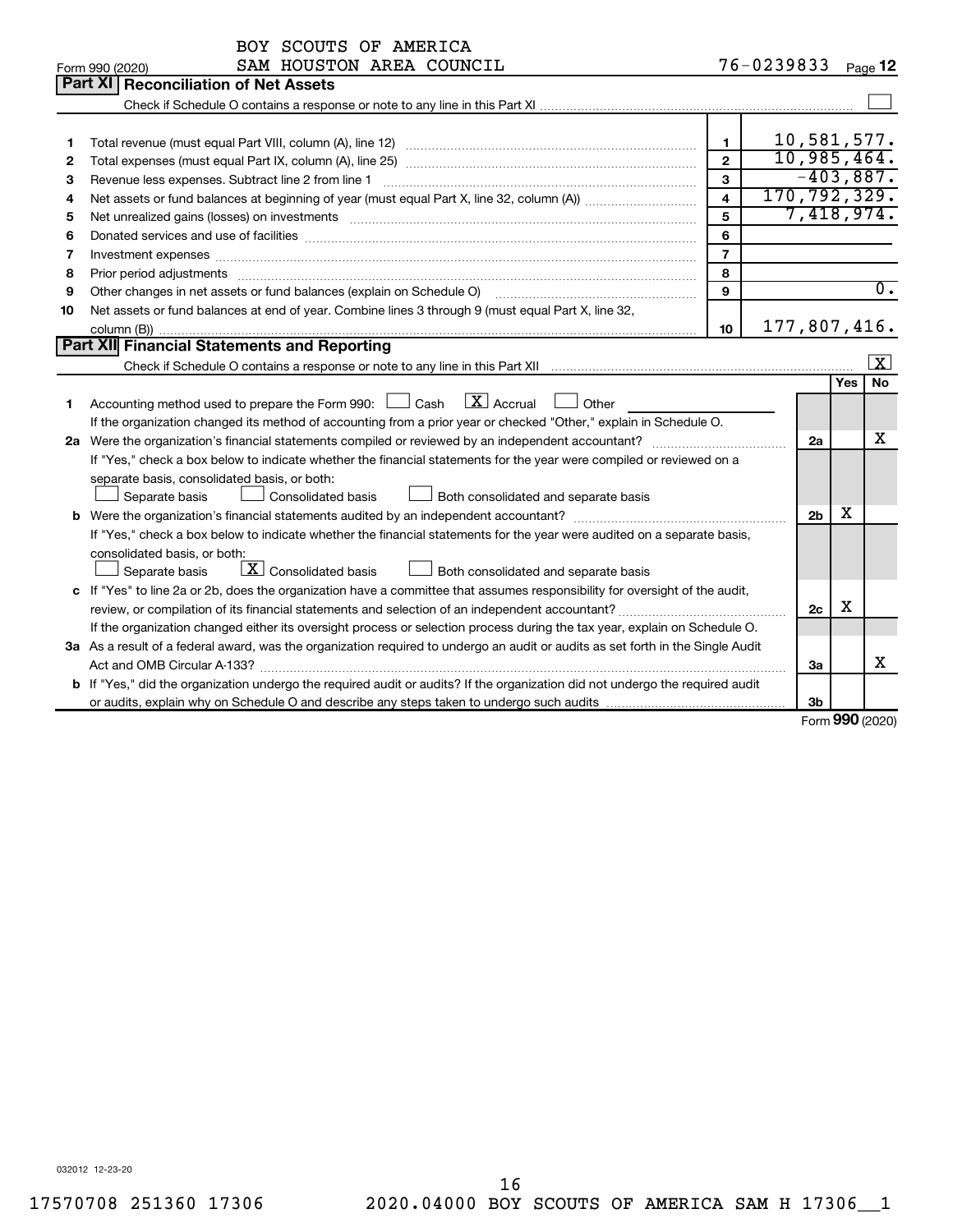|                      |              | <b>SCHEDULE A</b>                                      |                                                                                                                                  |  |                                                                          |                                                                                                                                                                                                                                                 |     |                                 |                                                      |  | OMB No. 1545-0047                                  |
|----------------------|--------------|--------------------------------------------------------|----------------------------------------------------------------------------------------------------------------------------------|--|--------------------------------------------------------------------------|-------------------------------------------------------------------------------------------------------------------------------------------------------------------------------------------------------------------------------------------------|-----|---------------------------------|------------------------------------------------------|--|----------------------------------------------------|
| (Form 990 or 990-EZ) |              |                                                        | <b>Public Charity Status and Public Support</b><br>Complete if the organization is a section 501(c)(3) organization or a section |  |                                                                          |                                                                                                                                                                                                                                                 |     |                                 |                                                      |  |                                                    |
|                      |              |                                                        |                                                                                                                                  |  |                                                                          | 4947(a)(1) nonexempt charitable trust.                                                                                                                                                                                                          |     |                                 |                                                      |  |                                                    |
|                      |              | Department of the Treasury<br>Internal Revenue Service |                                                                                                                                  |  |                                                                          | Attach to Form 990 or Form 990-EZ.                                                                                                                                                                                                              |     |                                 |                                                      |  | <b>Open to Public</b>                              |
|                      |              |                                                        |                                                                                                                                  |  |                                                                          | Go to www.irs.gov/Form990 for instructions and the latest information.                                                                                                                                                                          |     |                                 |                                                      |  | <b>Inspection</b>                                  |
|                      |              | Name of the organization                               |                                                                                                                                  |  | BOY SCOUTS OF AMERICA                                                    |                                                                                                                                                                                                                                                 |     |                                 |                                                      |  | <b>Employer identification number</b>              |
|                      | Part I       |                                                        |                                                                                                                                  |  |                                                                          | SAM HOUSTON AREA COUNCIL<br>Reason for Public Charity Status. (All organizations must complete this part.) See instructions.                                                                                                                    |     |                                 |                                                      |  | 76-0239833                                         |
|                      |              |                                                        |                                                                                                                                  |  |                                                                          |                                                                                                                                                                                                                                                 |     |                                 |                                                      |  |                                                    |
|                      |              |                                                        |                                                                                                                                  |  |                                                                          | The organization is not a private foundation because it is: (For lines 1 through 12, check only one box.)                                                                                                                                       |     |                                 |                                                      |  |                                                    |
| 1                    |              |                                                        |                                                                                                                                  |  |                                                                          | A church, convention of churches, or association of churches described in section 170(b)(1)(A)(i).                                                                                                                                              |     |                                 |                                                      |  |                                                    |
| 2                    |              |                                                        |                                                                                                                                  |  |                                                                          | A school described in section 170(b)(1)(A)(ii). (Attach Schedule E (Form 990 or 990-EZ).)                                                                                                                                                       |     |                                 |                                                      |  |                                                    |
| 3<br>4               |              |                                                        |                                                                                                                                  |  |                                                                          | A hospital or a cooperative hospital service organization described in section 170(b)(1)(A)(iii).<br>A medical research organization operated in conjunction with a hospital described in section 170(b)(1)(A)(iii). Enter the hospital's name, |     |                                 |                                                      |  |                                                    |
|                      |              | city, and state:                                       |                                                                                                                                  |  |                                                                          |                                                                                                                                                                                                                                                 |     |                                 |                                                      |  |                                                    |
| 5                    |              |                                                        |                                                                                                                                  |  |                                                                          | An organization operated for the benefit of a college or university owned or operated by a governmental unit described in                                                                                                                       |     |                                 |                                                      |  |                                                    |
|                      |              |                                                        |                                                                                                                                  |  | section 170(b)(1)(A)(iv). (Complete Part II.)                            |                                                                                                                                                                                                                                                 |     |                                 |                                                      |  |                                                    |
| 6                    |              |                                                        |                                                                                                                                  |  |                                                                          | A federal, state, or local government or governmental unit described in section 170(b)(1)(A)(v).                                                                                                                                                |     |                                 |                                                      |  |                                                    |
| 7                    | $\mathbf{X}$ |                                                        |                                                                                                                                  |  |                                                                          | An organization that normally receives a substantial part of its support from a governmental unit or from the general public described in                                                                                                       |     |                                 |                                                      |  |                                                    |
|                      |              |                                                        |                                                                                                                                  |  | section 170(b)(1)(A)(vi). (Complete Part II.)                            |                                                                                                                                                                                                                                                 |     |                                 |                                                      |  |                                                    |
| 8                    |              |                                                        |                                                                                                                                  |  |                                                                          | A community trust described in section 170(b)(1)(A)(vi). (Complete Part II.)                                                                                                                                                                    |     |                                 |                                                      |  |                                                    |
| 9                    |              |                                                        |                                                                                                                                  |  |                                                                          | An agricultural research organization described in section 170(b)(1)(A)(ix) operated in conjunction with a land-grant college                                                                                                                   |     |                                 |                                                      |  |                                                    |
|                      |              |                                                        |                                                                                                                                  |  |                                                                          | or university or a non-land-grant college of agriculture (see instructions). Enter the name, city, and state of the college or                                                                                                                  |     |                                 |                                                      |  |                                                    |
|                      |              | university:                                            |                                                                                                                                  |  |                                                                          |                                                                                                                                                                                                                                                 |     |                                 |                                                      |  |                                                    |
| 10                   |              |                                                        |                                                                                                                                  |  |                                                                          | An organization that normally receives (1) more than 33 1/3% of its support from contributions, membership fees, and gross receipts from                                                                                                        |     |                                 |                                                      |  |                                                    |
|                      |              |                                                        |                                                                                                                                  |  |                                                                          | activities related to its exempt functions, subject to certain exceptions; and (2) no more than 33 1/3% of its support from gross investment                                                                                                    |     |                                 |                                                      |  |                                                    |
|                      |              |                                                        |                                                                                                                                  |  |                                                                          | income and unrelated business taxable income (less section 511 tax) from businesses acquired by the organization after June 30, 1975.                                                                                                           |     |                                 |                                                      |  |                                                    |
|                      |              |                                                        |                                                                                                                                  |  | See section 509(a)(2). (Complete Part III.)                              |                                                                                                                                                                                                                                                 |     |                                 |                                                      |  |                                                    |
| 11                   |              |                                                        |                                                                                                                                  |  |                                                                          | An organization organized and operated exclusively to test for public safety. See section 509(a)(4).                                                                                                                                            |     |                                 |                                                      |  |                                                    |
| 12                   |              |                                                        |                                                                                                                                  |  |                                                                          | An organization organized and operated exclusively for the benefit of, to perform the functions of, or to carry out the purposes of one or                                                                                                      |     |                                 |                                                      |  |                                                    |
|                      |              |                                                        |                                                                                                                                  |  |                                                                          | more publicly supported organizations described in section 509(a)(1) or section 509(a)(2). See section 509(a)(3). Check the box in                                                                                                              |     |                                 |                                                      |  |                                                    |
|                      |              |                                                        |                                                                                                                                  |  |                                                                          | lines 12a through 12d that describes the type of supporting organization and complete lines 12e, 12f, and 12g.                                                                                                                                  |     |                                 |                                                      |  |                                                    |
| a                    |              |                                                        |                                                                                                                                  |  |                                                                          | Type I. A supporting organization operated, supervised, or controlled by its supported organization(s), typically by giving                                                                                                                     |     |                                 |                                                      |  |                                                    |
|                      |              |                                                        |                                                                                                                                  |  | organization. You must complete Part IV, Sections A and B.               | the supported organization(s) the power to regularly appoint or elect a majority of the directors or trustees of the supporting                                                                                                                 |     |                                 |                                                      |  |                                                    |
| b                    |              |                                                        |                                                                                                                                  |  |                                                                          | Type II. A supporting organization supervised or controlled in connection with its supported organization(s), by having                                                                                                                         |     |                                 |                                                      |  |                                                    |
|                      |              |                                                        |                                                                                                                                  |  |                                                                          | control or management of the supporting organization vested in the same persons that control or manage the supported                                                                                                                            |     |                                 |                                                      |  |                                                    |
|                      |              |                                                        |                                                                                                                                  |  | organization(s). You must complete Part IV, Sections A and C.            |                                                                                                                                                                                                                                                 |     |                                 |                                                      |  |                                                    |
| с                    |              |                                                        |                                                                                                                                  |  |                                                                          | Type III functionally integrated. A supporting organization operated in connection with, and functionally integrated with,                                                                                                                      |     |                                 |                                                      |  |                                                    |
|                      |              |                                                        |                                                                                                                                  |  |                                                                          | its supported organization(s) (see instructions). You must complete Part IV, Sections A, D, and E.                                                                                                                                              |     |                                 |                                                      |  |                                                    |
| d                    |              |                                                        |                                                                                                                                  |  |                                                                          | Type III non-functionally integrated. A supporting organization operated in connection with its supported organization(s)                                                                                                                       |     |                                 |                                                      |  |                                                    |
|                      |              |                                                        |                                                                                                                                  |  |                                                                          | that is not functionally integrated. The organization generally must satisfy a distribution requirement and an attentiveness                                                                                                                    |     |                                 |                                                      |  |                                                    |
|                      |              |                                                        |                                                                                                                                  |  |                                                                          | requirement (see instructions). You must complete Part IV, Sections A and D, and Part V.                                                                                                                                                        |     |                                 |                                                      |  |                                                    |
| е                    |              |                                                        |                                                                                                                                  |  |                                                                          | Check this box if the organization received a written determination from the IRS that it is a Type I, Type II, Type III                                                                                                                         |     |                                 |                                                      |  |                                                    |
|                      |              |                                                        |                                                                                                                                  |  |                                                                          | functionally integrated, or Type III non-functionally integrated supporting organization.                                                                                                                                                       |     |                                 |                                                      |  |                                                    |
|                      |              |                                                        |                                                                                                                                  |  | f Enter the number of supported organizations                            |                                                                                                                                                                                                                                                 |     |                                 |                                                      |  |                                                    |
|                      |              |                                                        |                                                                                                                                  |  | g Provide the following information about the supported organization(s). |                                                                                                                                                                                                                                                 |     | (iv) Is the organization listed |                                                      |  |                                                    |
|                      |              | (i) Name of supported<br>organization                  |                                                                                                                                  |  | (ii) EIN                                                                 | (iii) Type of organization<br>(described on lines 1-10                                                                                                                                                                                          |     | in your governing document?     | (v) Amount of monetary<br>support (see instructions) |  | (vi) Amount of other<br>support (see instructions) |
|                      |              |                                                        |                                                                                                                                  |  |                                                                          | above (see instructions))                                                                                                                                                                                                                       | Yes | No.                             |                                                      |  |                                                    |
|                      |              |                                                        |                                                                                                                                  |  |                                                                          |                                                                                                                                                                                                                                                 |     |                                 |                                                      |  |                                                    |
|                      |              |                                                        |                                                                                                                                  |  |                                                                          |                                                                                                                                                                                                                                                 |     |                                 |                                                      |  |                                                    |
|                      |              |                                                        |                                                                                                                                  |  |                                                                          |                                                                                                                                                                                                                                                 |     |                                 |                                                      |  |                                                    |
|                      |              |                                                        |                                                                                                                                  |  |                                                                          |                                                                                                                                                                                                                                                 |     |                                 |                                                      |  |                                                    |
|                      |              |                                                        |                                                                                                                                  |  |                                                                          |                                                                                                                                                                                                                                                 |     |                                 |                                                      |  |                                                    |
|                      |              |                                                        |                                                                                                                                  |  |                                                                          |                                                                                                                                                                                                                                                 |     |                                 |                                                      |  |                                                    |
|                      |              |                                                        |                                                                                                                                  |  |                                                                          |                                                                                                                                                                                                                                                 |     |                                 |                                                      |  |                                                    |
|                      |              |                                                        |                                                                                                                                  |  |                                                                          |                                                                                                                                                                                                                                                 |     |                                 |                                                      |  |                                                    |
|                      |              |                                                        |                                                                                                                                  |  |                                                                          |                                                                                                                                                                                                                                                 |     |                                 |                                                      |  |                                                    |
| Total                |              |                                                        |                                                                                                                                  |  |                                                                          |                                                                                                                                                                                                                                                 |     |                                 |                                                      |  |                                                    |
|                      |              |                                                        |                                                                                                                                  |  |                                                                          | LHA For Paperwork Reduction Act Notice, see the Instructions for Form 990 or 990-EZ. 032021 01-25-21                                                                                                                                            |     |                                 |                                                      |  | Schedule A (Form 990 or 990-EZ) 2020               |
|                      |              |                                                        |                                                                                                                                  |  |                                                                          | 17                                                                                                                                                                                                                                              |     |                                 |                                                      |  |                                                    |

17570708 251360 17306 2020.04000 BOY SCOUTS OF AMERICA SAM H 17306\_\_1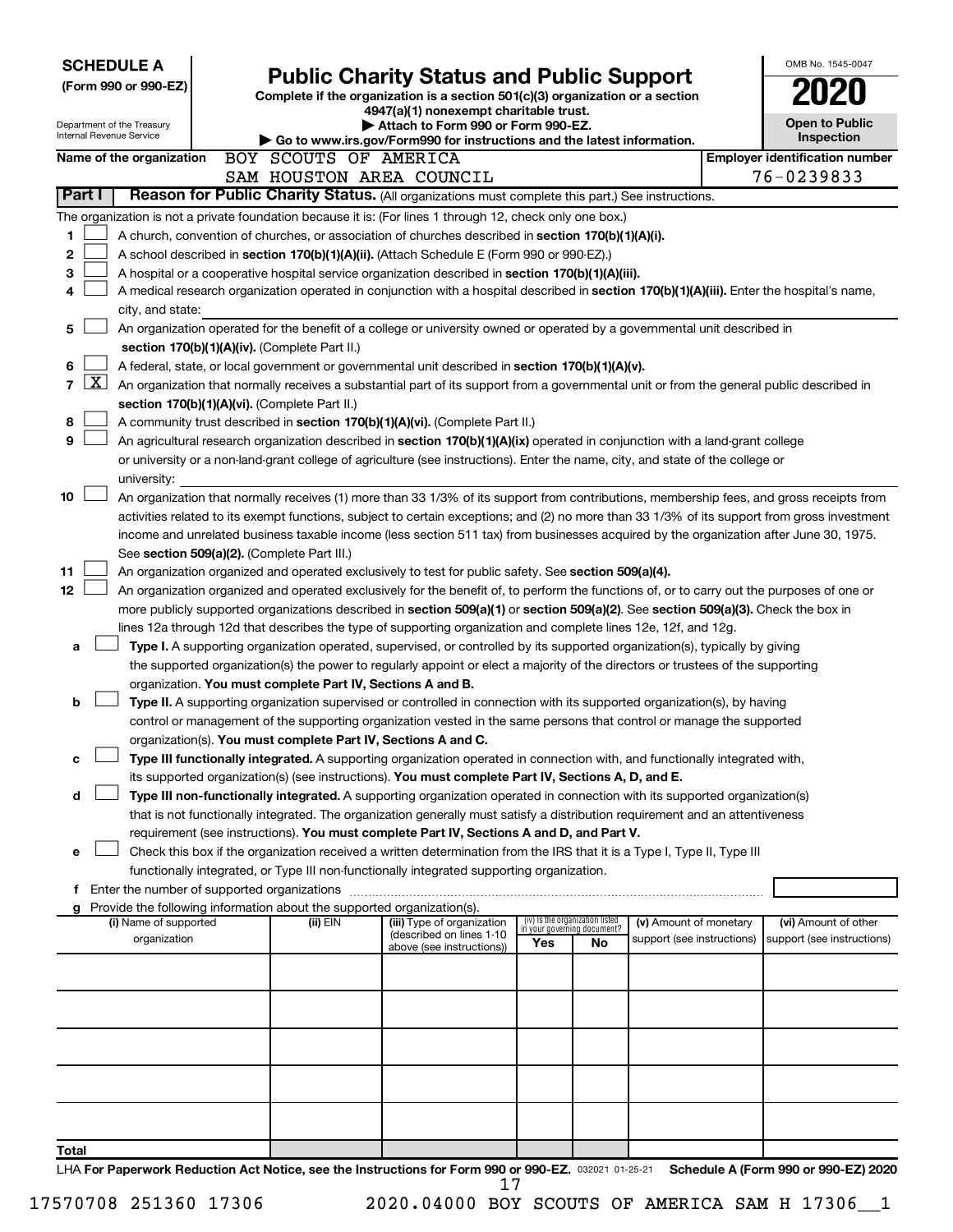### Schedule A (Form 990 or 990-EZ) 2020 SAM HOUSTON AREA COUNCIL  $76-0239833$  Page

76-0239833 Page 2

(Complete only if you checked the box on line 5, 7, or 8 of Part I or if the organization failed to qualify under Part III. If the organization fails to qualify under the tests listed below, please complete Part III.) **Part II Support Schedule for Organizations Described in Sections 170(b)(1)(A)(iv) and 170(b)(1)(A)(vi)**

| <b>Section A. Public Support</b> |                                                                                                                                                                                                                                                                                                   |          |                   |            |            |                 |                                                                        |  |  |
|----------------------------------|---------------------------------------------------------------------------------------------------------------------------------------------------------------------------------------------------------------------------------------------------------------------------------------------------|----------|-------------------|------------|------------|-----------------|------------------------------------------------------------------------|--|--|
|                                  | Calendar year (or fiscal year beginning in)                                                                                                                                                                                                                                                       | (a) 2016 | (b) 2017          | $(c)$ 2018 | $(d)$ 2019 | (e) 2020        | (f) Total                                                              |  |  |
|                                  | 1 Gifts, grants, contributions, and                                                                                                                                                                                                                                                               |          |                   |            |            |                 |                                                                        |  |  |
|                                  | membership fees received. (Do not                                                                                                                                                                                                                                                                 |          |                   |            |            |                 |                                                                        |  |  |
|                                  | include any "unusual grants.")                                                                                                                                                                                                                                                                    |          | 9172503.10568993. | 8138683.   | 7181027.   |                 | 6366650.41427856.                                                      |  |  |
|                                  | 2 Tax revenues levied for the organ-                                                                                                                                                                                                                                                              |          |                   |            |            |                 |                                                                        |  |  |
|                                  | ization's benefit and either paid to                                                                                                                                                                                                                                                              |          |                   |            |            |                 |                                                                        |  |  |
|                                  | or expended on its behalf                                                                                                                                                                                                                                                                         |          |                   |            |            |                 |                                                                        |  |  |
|                                  | 3 The value of services or facilities                                                                                                                                                                                                                                                             |          |                   |            |            |                 |                                                                        |  |  |
|                                  | furnished by a governmental unit to                                                                                                                                                                                                                                                               |          |                   |            |            |                 |                                                                        |  |  |
|                                  | the organization without charge                                                                                                                                                                                                                                                                   |          |                   |            |            |                 |                                                                        |  |  |
|                                  | 4 Total. Add lines 1 through 3                                                                                                                                                                                                                                                                    |          | 9172503.10568993. | 8138683.   | 7181027.   |                 | 6366650.41427856.                                                      |  |  |
|                                  | 5 The portion of total contributions                                                                                                                                                                                                                                                              |          |                   |            |            |                 |                                                                        |  |  |
|                                  | by each person (other than a                                                                                                                                                                                                                                                                      |          |                   |            |            |                 |                                                                        |  |  |
|                                  | governmental unit or publicly                                                                                                                                                                                                                                                                     |          |                   |            |            |                 |                                                                        |  |  |
|                                  | supported organization) included                                                                                                                                                                                                                                                                  |          |                   |            |            |                 |                                                                        |  |  |
|                                  | on line 1 that exceeds 2% of the                                                                                                                                                                                                                                                                  |          |                   |            |            |                 |                                                                        |  |  |
|                                  | amount shown on line 11,                                                                                                                                                                                                                                                                          |          |                   |            |            |                 |                                                                        |  |  |
|                                  | column (f)                                                                                                                                                                                                                                                                                        |          |                   |            |            |                 |                                                                        |  |  |
|                                  | 6 Public support. Subtract line 5 from line 4.                                                                                                                                                                                                                                                    |          |                   |            |            |                 | 41427856.                                                              |  |  |
|                                  | <b>Section B. Total Support</b>                                                                                                                                                                                                                                                                   |          |                   |            |            |                 |                                                                        |  |  |
|                                  | Calendar year (or fiscal year beginning in)                                                                                                                                                                                                                                                       | (a) 2016 | (b) 2017          | $(c)$ 2018 | $(d)$ 2019 | (e) 2020        | (f) Total                                                              |  |  |
|                                  | <b>7</b> Amounts from line 4                                                                                                                                                                                                                                                                      |          | 9172503.10568993. | 8138683.   | 7181027    |                 | 6366650.41427856.                                                      |  |  |
|                                  | 8 Gross income from interest,                                                                                                                                                                                                                                                                     |          |                   |            |            |                 |                                                                        |  |  |
|                                  | dividends, payments received on                                                                                                                                                                                                                                                                   |          |                   |            |            |                 |                                                                        |  |  |
|                                  | securities loans, rents, royalties,                                                                                                                                                                                                                                                               |          |                   |            |            |                 |                                                                        |  |  |
|                                  | and income from similar sources                                                                                                                                                                                                                                                                   | 1172398. | 1587797.          | 2372780.   | 2350770.   |                 | 3245701.10729446.                                                      |  |  |
| 9                                | Net income from unrelated business                                                                                                                                                                                                                                                                |          |                   |            |            |                 |                                                                        |  |  |
|                                  | activities, whether or not the                                                                                                                                                                                                                                                                    |          |                   |            |            |                 |                                                                        |  |  |
|                                  | business is regularly carried on                                                                                                                                                                                                                                                                  |          |                   |            |            |                 |                                                                        |  |  |
|                                  | 10 Other income. Do not include gain                                                                                                                                                                                                                                                              |          |                   |            |            |                 |                                                                        |  |  |
|                                  | or loss from the sale of capital                                                                                                                                                                                                                                                                  |          |                   |            |            |                 |                                                                        |  |  |
|                                  | assets (Explain in Part VI.)                                                                                                                                                                                                                                                                      |          |                   |            |            |                 | 1304155. 634, 944. 650, 863. 669, 691. 333, 281. 3592934.<br>55750236. |  |  |
|                                  | 11 Total support. Add lines 7 through 10                                                                                                                                                                                                                                                          |          |                   |            |            |                 | 14, 321, 732.                                                          |  |  |
|                                  | <b>12</b> Gross receipts from related activities, etc. (see instructions)                                                                                                                                                                                                                         |          |                   |            |            | 12 <sup>2</sup> |                                                                        |  |  |
|                                  | 13 First 5 years. If the Form 990 is for the organization's first, second, third, fourth, or fifth tax year as a section 501(c)(3)                                                                                                                                                                |          |                   |            |            |                 |                                                                        |  |  |
|                                  | organization, check this box and stop here <b>construction and construction</b> construction of the state of the state of the state of the state of the state of the state of the state of the state of the state of the state of t<br><b>Section C. Computation of Public Support Percentage</b> |          |                   |            |            |                 |                                                                        |  |  |
|                                  |                                                                                                                                                                                                                                                                                                   |          |                   |            |            | 14              | 74.31<br>%                                                             |  |  |
|                                  |                                                                                                                                                                                                                                                                                                   |          |                   |            |            | 15              | 78.62<br>$\%$                                                          |  |  |
|                                  | 16a 33 1/3% support test - 2020. If the organization did not check the box on line 13, and line 14 is 33 1/3% or more, check this box and                                                                                                                                                         |          |                   |            |            |                 |                                                                        |  |  |
|                                  |                                                                                                                                                                                                                                                                                                   |          |                   |            |            |                 | $\blacktriangleright$ $\boxed{\text{X}}$                               |  |  |
|                                  | b 33 1/3% support test - 2019. If the organization did not check a box on line 13 or 16a, and line 15 is 33 1/3% or more, check this box                                                                                                                                                          |          |                   |            |            |                 |                                                                        |  |  |
|                                  |                                                                                                                                                                                                                                                                                                   |          |                   |            |            |                 |                                                                        |  |  |
|                                  | 17a 10% -facts-and-circumstances test - 2020. If the organization did not check a box on line 13, 16a, or 16b, and line 14 is 10% or more,                                                                                                                                                        |          |                   |            |            |                 |                                                                        |  |  |
|                                  | and if the organization meets the facts-and-circumstances test, check this box and stop here. Explain in Part VI how the organization                                                                                                                                                             |          |                   |            |            |                 |                                                                        |  |  |
|                                  | meets the facts-and-circumstances test. The organization qualifies as a publicly supported organization                                                                                                                                                                                           |          |                   |            |            |                 |                                                                        |  |  |
|                                  | <b>b 10%</b> -facts-and-circumstances test - 2019. If the organization did not check a box on line 13, 16a, 16b, or 17a, and line 15 is 10% or                                                                                                                                                    |          |                   |            |            |                 |                                                                        |  |  |
|                                  | more, and if the organization meets the facts-and-circumstances test, check this box and stop here. Explain in Part VI how the                                                                                                                                                                    |          |                   |            |            |                 |                                                                        |  |  |
|                                  | organization meets the facts-and-circumstances test. The organization qualifies as a publicly supported organization                                                                                                                                                                              |          |                   |            |            |                 |                                                                        |  |  |
| 18                               | Private foundation. If the organization did not check a box on line 13, 16a, 16b, 17a, or 17b, check this box and see instructions.                                                                                                                                                               |          |                   |            |            |                 |                                                                        |  |  |
|                                  |                                                                                                                                                                                                                                                                                                   |          |                   |            |            |                 | Schedule A (Form 990 or 990-EZ) 2020                                   |  |  |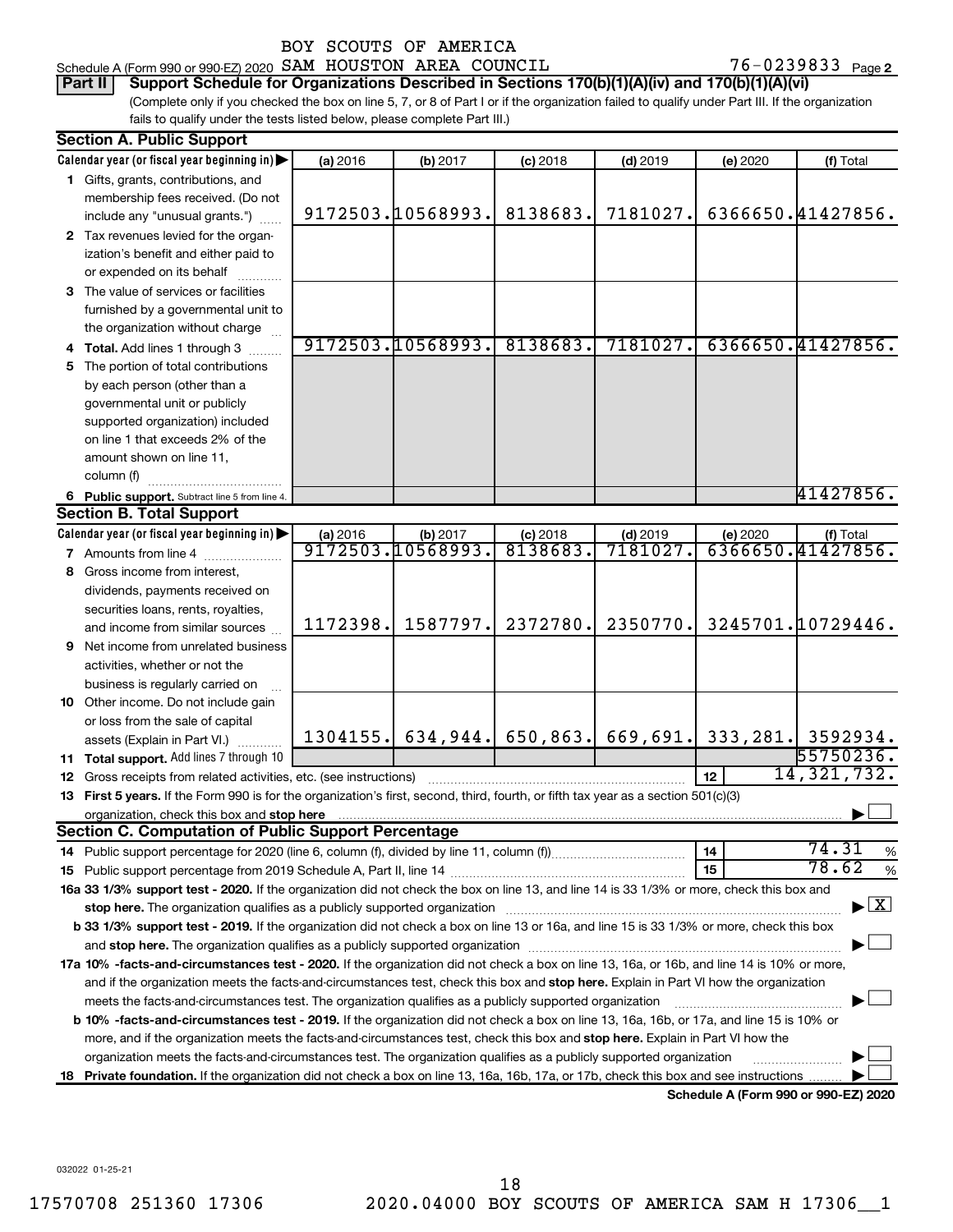# **Part III Support Schedule for Organizations Described in Section 509(a)(2)**

(Complete only if you checked the box on line 10 of Part I or if the organization failed to qualify under Part II. If the organization fails to qualify under the tests listed below, please complete Part II.)

|    | Calendar year (or fiscal year beginning in)                                                                                                                                                                                                                                     | (a) 2016 | (b) 2017                                       | $(c)$ 2018 | $(d)$ 2019 | (e) 2020 | (f) Total                            |
|----|---------------------------------------------------------------------------------------------------------------------------------------------------------------------------------------------------------------------------------------------------------------------------------|----------|------------------------------------------------|------------|------------|----------|--------------------------------------|
|    | 1 Gifts, grants, contributions, and                                                                                                                                                                                                                                             |          |                                                |            |            |          |                                      |
|    | membership fees received. (Do not                                                                                                                                                                                                                                               |          |                                                |            |            |          |                                      |
|    | include any "unusual grants.")                                                                                                                                                                                                                                                  |          |                                                |            |            |          |                                      |
|    | 2 Gross receipts from admissions,<br>merchandise sold or services per-<br>formed, or facilities furnished in<br>any activity that is related to the                                                                                                                             |          |                                                |            |            |          |                                      |
|    | organization's tax-exempt purpose                                                                                                                                                                                                                                               |          |                                                |            |            |          |                                      |
| 3  | Gross receipts from activities that                                                                                                                                                                                                                                             |          |                                                |            |            |          |                                      |
|    | are not an unrelated trade or bus-<br>iness under section 513                                                                                                                                                                                                                   |          |                                                |            |            |          |                                      |
| 4  | Tax revenues levied for the organ-                                                                                                                                                                                                                                              |          |                                                |            |            |          |                                      |
|    | ization's benefit and either paid to<br>or expended on its behalf<br>.                                                                                                                                                                                                          |          |                                                |            |            |          |                                      |
| 5. | The value of services or facilities                                                                                                                                                                                                                                             |          |                                                |            |            |          |                                      |
|    | furnished by a governmental unit to                                                                                                                                                                                                                                             |          |                                                |            |            |          |                                      |
|    | the organization without charge                                                                                                                                                                                                                                                 |          |                                                |            |            |          |                                      |
| 6  | Total. Add lines 1 through 5                                                                                                                                                                                                                                                    |          |                                                |            |            |          |                                      |
|    | 7a Amounts included on lines 1, 2, and                                                                                                                                                                                                                                          |          |                                                |            |            |          |                                      |
|    | 3 received from disqualified persons                                                                                                                                                                                                                                            |          |                                                |            |            |          |                                      |
|    | <b>b</b> Amounts included on lines 2 and 3 received<br>from other than disqualified persons that<br>exceed the greater of \$5,000 or 1% of the<br>amount on line 13 for the year                                                                                                |          |                                                |            |            |          |                                      |
|    | c Add lines 7a and 7b                                                                                                                                                                                                                                                           |          |                                                |            |            |          |                                      |
|    | 8 Public support. (Subtract line 7c from line 6.)                                                                                                                                                                                                                               |          |                                                |            |            |          |                                      |
|    | <b>Section B. Total Support</b>                                                                                                                                                                                                                                                 |          |                                                |            |            |          |                                      |
|    | Calendar year (or fiscal year beginning in)                                                                                                                                                                                                                                     | (a) 2016 | (b) 2017                                       | $(c)$ 2018 | $(d)$ 2019 | (e) 2020 | (f) Total                            |
|    | <b>9</b> Amounts from line 6                                                                                                                                                                                                                                                    |          |                                                |            |            |          |                                      |
|    | <b>10a</b> Gross income from interest,<br>dividends, payments received on<br>securities loans, rents, royalties,<br>and income from similar sources                                                                                                                             |          |                                                |            |            |          |                                      |
|    | <b>b</b> Unrelated business taxable income                                                                                                                                                                                                                                      |          |                                                |            |            |          |                                      |
|    | (less section 511 taxes) from businesses<br>acquired after June 30, 1975 [[11, 11, 11, 11]                                                                                                                                                                                      |          |                                                |            |            |          |                                      |
|    | c Add lines 10a and 10b                                                                                                                                                                                                                                                         |          |                                                |            |            |          |                                      |
| 11 | Net income from unrelated business<br>activities not included in line 10b.<br>whether or not the business is<br>regularly carried on                                                                                                                                            |          |                                                |            |            |          |                                      |
|    | <b>12</b> Other income. Do not include gain<br>or loss from the sale of capital<br>assets (Explain in Part VI.)                                                                                                                                                                 |          |                                                |            |            |          |                                      |
|    | <b>13</b> Total support. (Add lines 9, 10c, 11, and 12.)                                                                                                                                                                                                                        |          |                                                |            |            |          |                                      |
|    | 14 First 5 years. If the Form 990 is for the organization's first, second, third, fourth, or fifth tax year as a section 501(c)(3) organization,                                                                                                                                |          |                                                |            |            |          |                                      |
|    |                                                                                                                                                                                                                                                                                 |          |                                                |            |            |          |                                      |
|    | Section C. Computation of Public Support Percentage                                                                                                                                                                                                                             |          |                                                |            |            |          |                                      |
|    |                                                                                                                                                                                                                                                                                 |          |                                                |            |            | 15       | %                                    |
|    |                                                                                                                                                                                                                                                                                 |          |                                                |            |            | 16       | %                                    |
|    | Section D. Computation of Investment Income Percentage                                                                                                                                                                                                                          |          |                                                |            |            |          |                                      |
|    |                                                                                                                                                                                                                                                                                 |          |                                                |            |            | 17       | %                                    |
|    | 18 Investment income percentage from 2019 Schedule A, Part III, line 17                                                                                                                                                                                                         |          |                                                |            |            | 18       | %                                    |
|    | 19a 33 1/3% support tests - 2020. If the organization did not check the box on line 14, and line 15 is more than 33 1/3%, and line 17 is not                                                                                                                                    |          |                                                |            |            |          |                                      |
|    | more than 33 1/3%, check this box and stop here. The organization qualifies as a publicly supported organization                                                                                                                                                                |          |                                                |            |            |          |                                      |
|    | <b>b 33 1/3% support tests - 2019.</b> If the organization did not check a box on line 14 or line 19a, and line 16 is more than 33 1/3%, and<br>line 18 is not more than 33 1/3%, check this box and stop here. The organization qualifies as a publicly supported organization |          |                                                |            |            |          |                                      |
|    |                                                                                                                                                                                                                                                                                 |          |                                                |            |            |          |                                      |
|    | 032023 01-25-21                                                                                                                                                                                                                                                                 |          |                                                |            |            |          | Schedule A (Form 990 or 990-EZ) 2020 |
|    |                                                                                                                                                                                                                                                                                 |          |                                                | 19         |            |          |                                      |
|    | 17570708 251360 17306                                                                                                                                                                                                                                                           |          | 2020.04000 BOY SCOUTS OF AMERICA SAM H 17306_1 |            |            |          |                                      |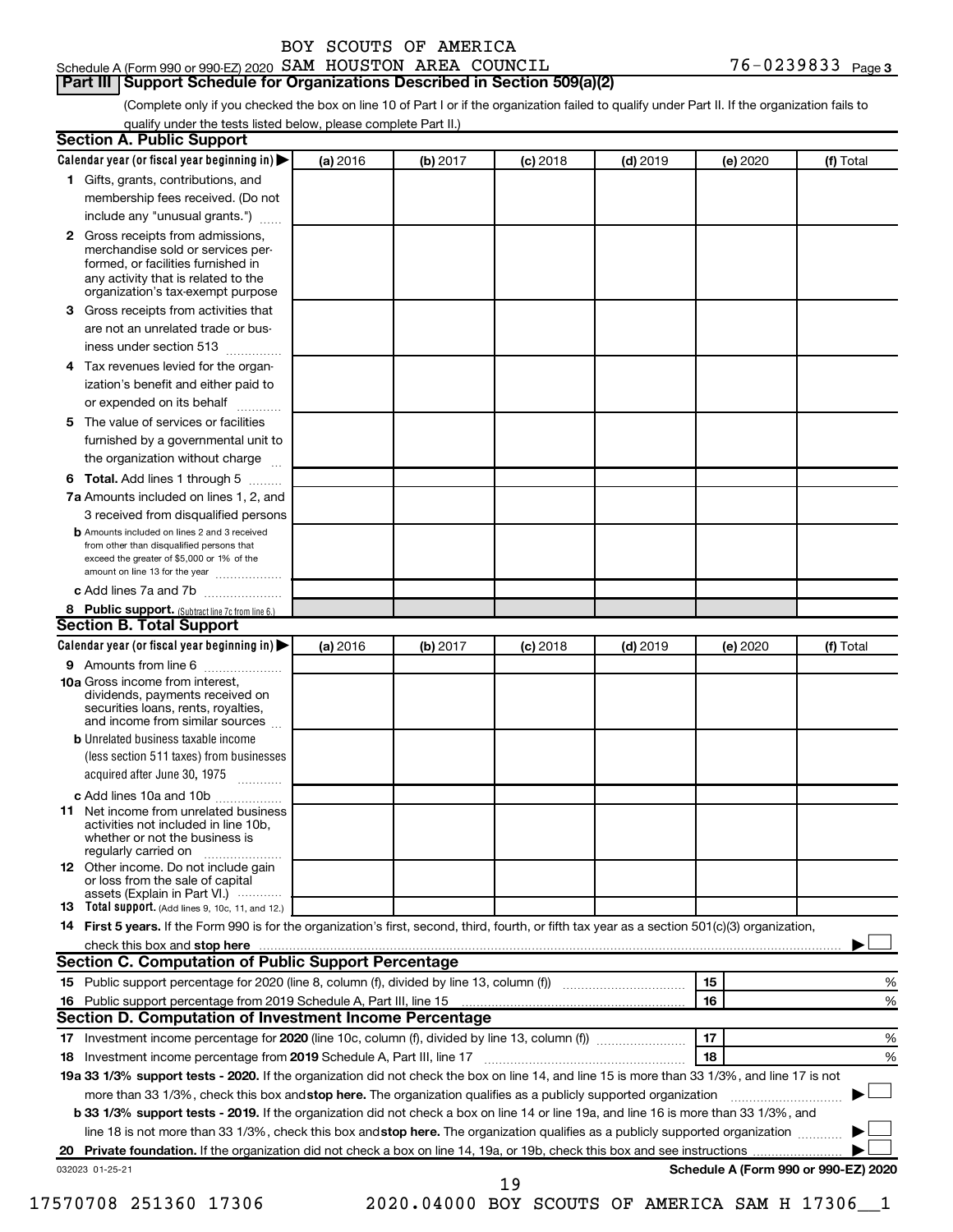# Schedule A (Form 990 or 990-EZ) 2020 SAM HOUSTON AREA COUNCIL  $76-0239833$  Page

**1**

**Yes No**

### **Part IV Supporting Organizations**

(Complete only if you checked a box in line 12 on Part I. If you checked box 12a, Part I, complete Sections A and B. If you checked box 12b, Part I, complete Sections A and C. If you checked box 12c, Part I, complete Sections A, D, and E. If you checked box 12d, Part I, complete Sections A and D, and complete Part V.)

## **Section A. All Supporting Organizations**

- **1** Are all of the organization's supported organizations listed by name in the organization's governing documents? If "No," describe in Part VI how the supported organizations are designated. If designated by *class or purpose, describe the designation. If historic and continuing relationship, explain.*
- **2** Did the organization have any supported organization that does not have an IRS determination of status under section 509(a)(1) or (2)? If "Yes," explain in Part **VI** how the organization determined that the supported *organization was described in section 509(a)(1) or (2).*
- **3a** Did the organization have a supported organization described in section 501(c)(4), (5), or (6)? If "Yes," answer *lines 3b and 3c below.*
- **b** Did the organization confirm that each supported organization qualified under section 501(c)(4), (5), or (6) and satisfied the public support tests under section 509(a)(2)? If "Yes," describe in Part VI when and how the *organization made the determination.*
- **c** Did the organization ensure that all support to such organizations was used exclusively for section 170(c)(2)(B) purposes? If "Yes," explain in Part VI what controls the organization put in place to ensure such use.
- **4 a** *If* Was any supported organization not organized in the United States ("foreign supported organization")? *"Yes," and if you checked box 12a or 12b in Part I, answer lines 4b and 4c below.*
- **b** Did the organization have ultimate control and discretion in deciding whether to make grants to the foreign supported organization? If "Yes," describe in Part VI how the organization had such control and discretion *despite being controlled or supervised by or in connection with its supported organizations.*
- **c** Did the organization support any foreign supported organization that does not have an IRS determination under sections 501(c)(3) and 509(a)(1) or (2)? If "Yes," explain in Part VI what controls the organization used *to ensure that all support to the foreign supported organization was used exclusively for section 170(c)(2)(B) purposes.*
- **5a** Did the organization add, substitute, or remove any supported organizations during the tax year? If "Yes," answer lines 5b and 5c below (if applicable). Also, provide detail in **Part VI,** including (i) the names and EIN *numbers of the supported organizations added, substituted, or removed; (ii) the reasons for each such action; (iii) the authority under the organization's organizing document authorizing such action; and (iv) how the action was accomplished (such as by amendment to the organizing document).*
- **b Type I or Type II only.** Was any added or substituted supported organization part of a class already designated in the organization's organizing document?
- **c Substitutions only.**  Was the substitution the result of an event beyond the organization's control?
- **6** Did the organization provide support (whether in the form of grants or the provision of services or facilities) to **Part VI.** support or benefit one or more of the filing organization's supported organizations? If "Yes," provide detail in anyone other than (i) its supported organizations, (ii) individuals that are part of the charitable class benefited by one or more of its supported organizations, or (iii) other supporting organizations that also
- **7** Did the organization provide a grant, loan, compensation, or other similar payment to a substantial contributor regard to a substantial contributor? If "Yes," complete Part I of Schedule L (Form 990 or 990-EZ). (as defined in section 4958(c)(3)(C)), a family member of a substantial contributor, or a 35% controlled entity with
- **8** Did the organization make a loan to a disqualified person (as defined in section 4958) not described in line 7? *If "Yes," complete Part I of Schedule L (Form 990 or 990-EZ).*
- **9 a** Was the organization controlled directly or indirectly at any time during the tax year by one or more in section 509(a)(1) or (2))? If "Yes," provide detail in **Part VI.** disqualified persons, as defined in section 4946 (other than foundation managers and organizations described
- **b** Did one or more disqualified persons (as defined in line 9a) hold a controlling interest in any entity in which the supporting organization had an interest? If "Yes," provide detail in Part VI.
- **c** Did a disqualified person (as defined in line 9a) have an ownership interest in, or derive any personal benefit from, assets in which the supporting organization also had an interest? If "Yes," provide detail in Part VI.
- **10 a** Was the organization subject to the excess business holdings rules of section 4943 because of section supporting organizations)? If "Yes," answer line 10b below. 4943(f) (regarding certain Type II supporting organizations, and all Type III non-functionally integrated
	- **b** Did the organization have any excess business holdings in the tax year? (Use Schedule C, Form 4720, to *determine whether the organization had excess business holdings.)*

032024 01-25-21

**Schedule A (Form 990 or 990-EZ) 2020**

20

17570708 251360 17306 2020.04000 BOY SCOUTS OF AMERICA SAM H 17306\_\_1

**2 3a 3b 3c 4a 4b 4c 5a 5b 5c 6 7 8 9a 9b 9c 10a 10b**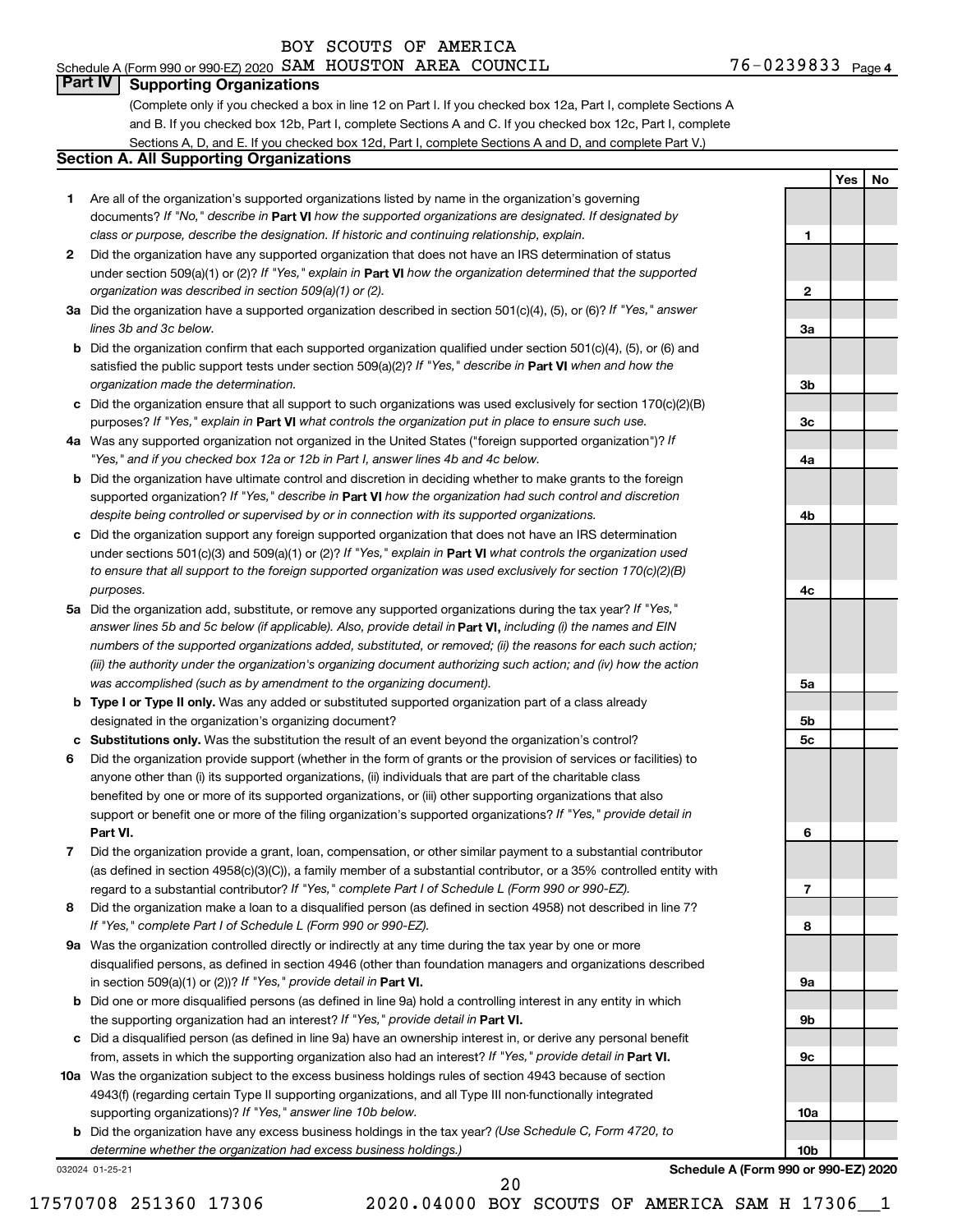#### Schedule A (Form 990 or 990-EZ) 2020 SAM HOUSTON AREA COUNCIL  $76-0239833$  Page **Part IV Supporting Organizations** *(continued)*

|              |                                                                                                                                                                                                                                                            |                 | Yes        | No  |
|--------------|------------------------------------------------------------------------------------------------------------------------------------------------------------------------------------------------------------------------------------------------------------|-----------------|------------|-----|
| 11.          | Has the organization accepted a gift or contribution from any of the following persons?                                                                                                                                                                    |                 |            |     |
|              | a A person who directly or indirectly controls, either alone or together with persons described in lines 11b and                                                                                                                                           |                 |            |     |
|              | 11c below, the governing body of a supported organization?                                                                                                                                                                                                 | 11a             |            |     |
|              | <b>b</b> A family member of a person described in line 11a above?                                                                                                                                                                                          | 11 <sub>b</sub> |            |     |
|              | c A 35% controlled entity of a person described in line 11a or 11b above?If "Yes" to line 11a, 11b, or 11c, provide                                                                                                                                        |                 |            |     |
|              | detail in Part VI.                                                                                                                                                                                                                                         | 11c             |            |     |
|              | <b>Section B. Type I Supporting Organizations</b>                                                                                                                                                                                                          |                 |            |     |
|              |                                                                                                                                                                                                                                                            |                 | Yes        | No  |
| 1            | Did the governing body, members of the governing body, officers acting in their official capacity, or membership of one or                                                                                                                                 |                 |            |     |
|              | more supported organizations have the power to regularly appoint or elect at least a majority of the organization's officers,                                                                                                                              |                 |            |     |
|              | directors, or trustees at all times during the tax year? If "No," describe in Part VI how the supported organization(s)                                                                                                                                    |                 |            |     |
|              | effectively operated, supervised, or controlled the organization's activities. If the organization had more than one supported<br>organization, describe how the powers to appoint and/or remove officers, directors, or trustees were allocated among the |                 |            |     |
|              | supported organizations and what conditions or restrictions, if any, applied to such powers during the tax year.                                                                                                                                           | 1               |            |     |
|              | 2 Did the organization operate for the benefit of any supported organization other than the supported                                                                                                                                                      |                 |            |     |
|              | organization(s) that operated, supervised, or controlled the supporting organization? If "Yes," explain in                                                                                                                                                 |                 |            |     |
|              | Part VI how providing such benefit carried out the purposes of the supported organization(s) that operated,                                                                                                                                                |                 |            |     |
|              | supervised, or controlled the supporting organization.                                                                                                                                                                                                     | $\mathbf{2}$    |            |     |
|              | <b>Section C. Type II Supporting Organizations</b>                                                                                                                                                                                                         |                 |            |     |
|              |                                                                                                                                                                                                                                                            |                 | <b>Yes</b> | No. |
| 1.           | Were a majority of the organization's directors or trustees during the tax year also a majority of the directors                                                                                                                                           |                 |            |     |
|              | or trustees of each of the organization's supported organization(s)? If "No," describe in Part VI how control                                                                                                                                              |                 |            |     |
|              | or management of the supporting organization was vested in the same persons that controlled or managed                                                                                                                                                     |                 |            |     |
|              | the supported organization(s).                                                                                                                                                                                                                             | 1               |            |     |
|              | Section D. All Type III Supporting Organizations                                                                                                                                                                                                           |                 |            |     |
|              |                                                                                                                                                                                                                                                            |                 | Yes        | No  |
| 1            | Did the organization provide to each of its supported organizations, by the last day of the fifth month of the                                                                                                                                             |                 |            |     |
|              | organization's tax year, (i) a written notice describing the type and amount of support provided during the prior tax                                                                                                                                      |                 |            |     |
|              | year, (ii) a copy of the Form 990 that was most recently filed as of the date of notification, and (iii) copies of the                                                                                                                                     |                 |            |     |
|              | organization's governing documents in effect on the date of notification, to the extent not previously provided?                                                                                                                                           | 1               |            |     |
| $\mathbf{2}$ | Were any of the organization's officers, directors, or trustees either (i) appointed or elected by the supported                                                                                                                                           |                 |            |     |
|              | organization(s) or (ii) serving on the governing body of a supported organization? If "No," explain in <b>Part VI</b> how                                                                                                                                  |                 |            |     |
|              | the organization maintained a close and continuous working relationship with the supported organization(s).                                                                                                                                                | $\mathbf 2$     |            |     |
| 3            | By reason of the relationship described in line 2, above, did the organization's supported organizations have a                                                                                                                                            |                 |            |     |
|              | significant voice in the organization's investment policies and in directing the use of the organization's                                                                                                                                                 |                 |            |     |
|              | income or assets at all times during the tax year? If "Yes," describe in Part VI the role the organization's                                                                                                                                               |                 |            |     |
|              | supported organizations played in this regard.                                                                                                                                                                                                             | 3               |            |     |
|              | Section E. Type III Functionally Integrated Supporting Organizations                                                                                                                                                                                       |                 |            |     |
| 1            | Check the box next to the method that the organization used to satisfy the Integral Part Test during the yealsee instructions).                                                                                                                            |                 |            |     |
| a            | The organization satisfied the Activities Test. Complete line 2 below.                                                                                                                                                                                     |                 |            |     |
| b            | The organization is the parent of each of its supported organizations. Complete line 3 below.                                                                                                                                                              |                 |            |     |
| с            | The organization supported a governmental entity. Describe in Part VI how you supported a governmental entity (see instructions).                                                                                                                          |                 |            |     |
| 2            | Activities Test. Answer lines 2a and 2b below.                                                                                                                                                                                                             |                 | Yes        | No  |
| а            | Did substantially all of the organization's activities during the tax year directly further the exempt purposes of                                                                                                                                         |                 |            |     |
|              | the supported organization(s) to which the organization was responsive? If "Yes," then in Part VI identify                                                                                                                                                 |                 |            |     |
|              | those supported organizations and explain how these activities directly furthered their exempt purposes,                                                                                                                                                   |                 |            |     |
|              | how the organization was responsive to those supported organizations, and how the organization determined                                                                                                                                                  |                 |            |     |
|              | that these activities constituted substantially all of its activities.                                                                                                                                                                                     | 2a              |            |     |
|              | <b>b</b> Did the activities described in line 2a, above, constitute activities that, but for the organization's involvement,                                                                                                                               |                 |            |     |
|              | one or more of the organization's supported organization(s) would have been engaged in? If "Yes," explain in                                                                                                                                               |                 |            |     |
|              | Part VI the reasons for the organization's position that its supported organization(s) would have engaged in                                                                                                                                               |                 |            |     |
|              | these activities but for the organization's involvement.                                                                                                                                                                                                   | 2b              |            |     |
| з            | Parent of Supported Organizations. Answer lines 3a and 3b below.                                                                                                                                                                                           |                 |            |     |
|              | a Did the organization have the power to regularly appoint or elect a majority of the officers, directors, or                                                                                                                                              |                 |            |     |
|              | trustees of each of the supported organizations? If "Yes" or "No" provide details in Part VI.                                                                                                                                                              | За              |            |     |
|              | <b>b</b> Did the organization exercise a substantial degree of direction over the policies, programs, and activities of each                                                                                                                               |                 |            |     |
|              | of its supported organizations? If "Yes," describe in Part VI the role played by the organization in this regard.                                                                                                                                          | 3b              |            |     |
|              | Schedule A (Form 990 or 990-EZ) 2020<br>032025 01-25-21                                                                                                                                                                                                    |                 |            |     |

17570708 251360 17306 2020.04000 BOY SCOUTS OF AMERICA SAM H 17306\_\_1 21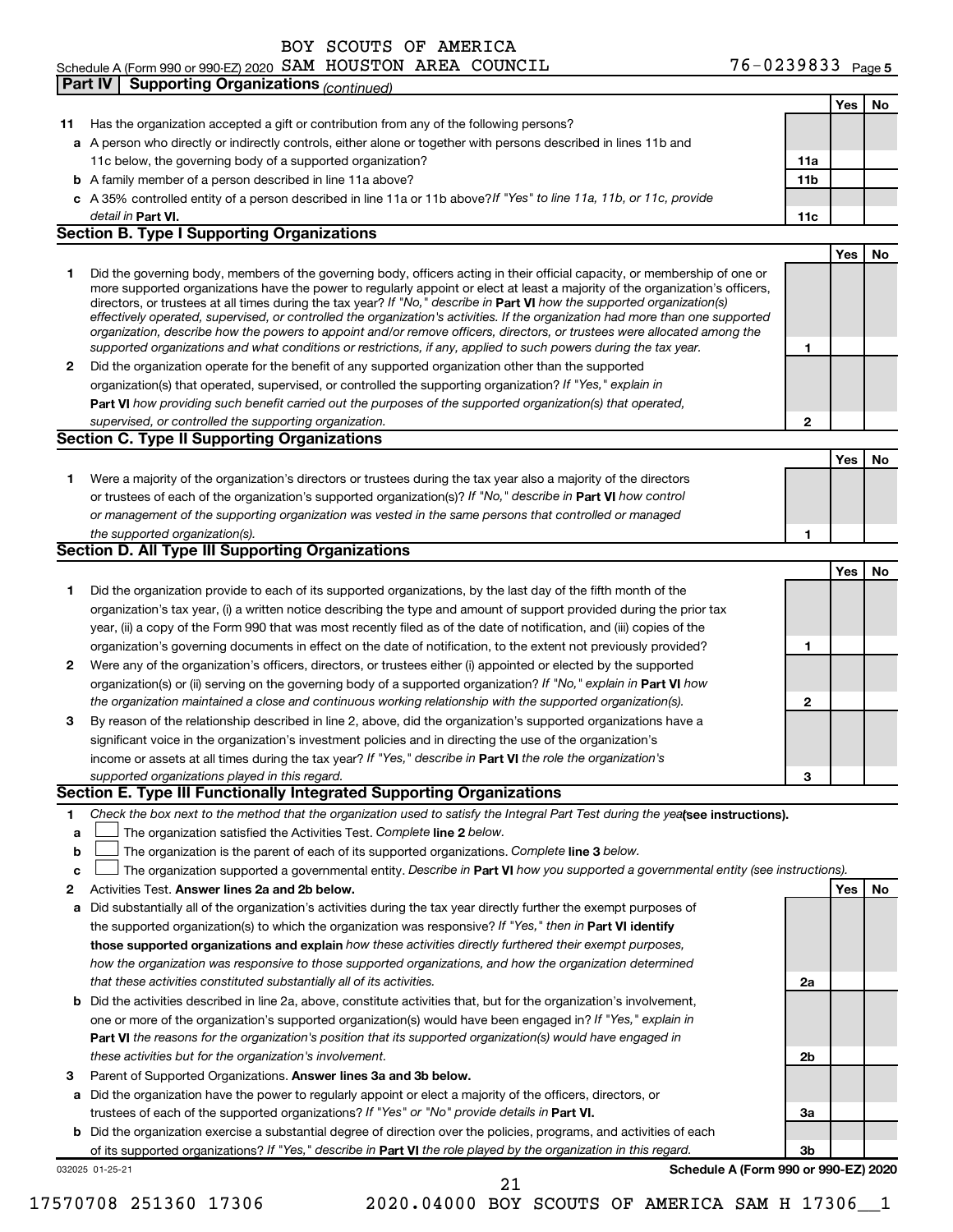#### Schedule A (Form 990 or 990-EZ) 2020 SAM HOUSTON AREA COUNCIL  $76-0239833$  Page **Part V Type III Non-Functionally Integrated 509(a)(3) Supporting Organizations**

1 **Letter See instructions.** Check here if the organization satisfied the Integral Part Test as a qualifying trust on Nov. 20, 1970 (*explain in* Part **VI**). See instructions. All other Type III non-functionally integrated supporting organizations must complete Sections A through E.

|    | Section A - Adjusted Net Income                                             |                | (A) Prior Year | (B) Current Year<br>(optional) |
|----|-----------------------------------------------------------------------------|----------------|----------------|--------------------------------|
| 1. | Net short-term capital gain                                                 | 1              |                |                                |
| 2  | Recoveries of prior-year distributions                                      | $\overline{2}$ |                |                                |
| З  | Other gross income (see instructions)                                       | 3              |                |                                |
| 4  | Add lines 1 through 3.                                                      | 4              |                |                                |
| 5  | Depreciation and depletion                                                  | 5              |                |                                |
| 6  | Portion of operating expenses paid or incurred for production or            |                |                |                                |
|    | collection of gross income or for management, conservation, or              |                |                |                                |
|    | maintenance of property held for production of income (see instructions)    | 6              |                |                                |
| 7  | Other expenses (see instructions)                                           | 7              |                |                                |
| 8  | Adjusted Net Income (subtract lines 5, 6, and 7 from line 4)                | 8              |                |                                |
|    | <b>Section B - Minimum Asset Amount</b>                                     |                | (A) Prior Year | (B) Current Year<br>(optional) |
| 1. | Aggregate fair market value of all non-exempt-use assets (see               |                |                |                                |
|    | instructions for short tax year or assets held for part of year):           |                |                |                                |
|    | <b>a</b> Average monthly value of securities                                | 1a             |                |                                |
|    | <b>b</b> Average monthly cash balances                                      | 1 <sub>b</sub> |                |                                |
|    | c Fair market value of other non-exempt-use assets                          | 1c             |                |                                |
|    | <b>d</b> Total (add lines 1a, 1b, and 1c)                                   | 1d             |                |                                |
|    | e Discount claimed for blockage or other factors                            |                |                |                                |
|    | (explain in detail in <b>Part VI</b> ):                                     |                |                |                                |
| 2  | Acquisition indebtedness applicable to non-exempt-use assets                | $\mathbf{2}$   |                |                                |
| З  | Subtract line 2 from line 1d.                                               | 3              |                |                                |
| 4  | Cash deemed held for exempt use. Enter 0.015 of line 3 (for greater amount, |                |                |                                |
|    | see instructions).                                                          | 4              |                |                                |
| 5  | Net value of non-exempt-use assets (subtract line 4 from line 3)            | 5              |                |                                |
| 6  | Multiply line 5 by 0.035.                                                   | 6              |                |                                |
| 7  | Recoveries of prior-year distributions                                      | 7              |                |                                |
| 8  | Minimum Asset Amount (add line 7 to line 6)                                 | 8              |                |                                |
|    | <b>Section C - Distributable Amount</b>                                     |                |                | <b>Current Year</b>            |
| 1  | Adjusted net income for prior year (from Section A, line 8, column A)       | 1              |                |                                |
| 2  | Enter 0.85 of line 1.                                                       | $\overline{2}$ |                |                                |
| 3  | Minimum asset amount for prior year (from Section B, line 8, column A)      | 3              |                |                                |
| 4  | Enter greater of line 2 or line 3.                                          | 4              |                |                                |
| 5  | Income tax imposed in prior year                                            | 5              |                |                                |
| 6  | Distributable Amount. Subtract line 5 from line 4, unless subject to        |                |                |                                |
|    | emergency temporary reduction (see instructions).                           | 6              |                |                                |
|    |                                                                             |                |                |                                |

**7** Check here if the current year is the organization's first as a non-functionally integrated Type III supporting organization (see † instructions).

**Schedule A (Form 990 or 990-EZ) 2020**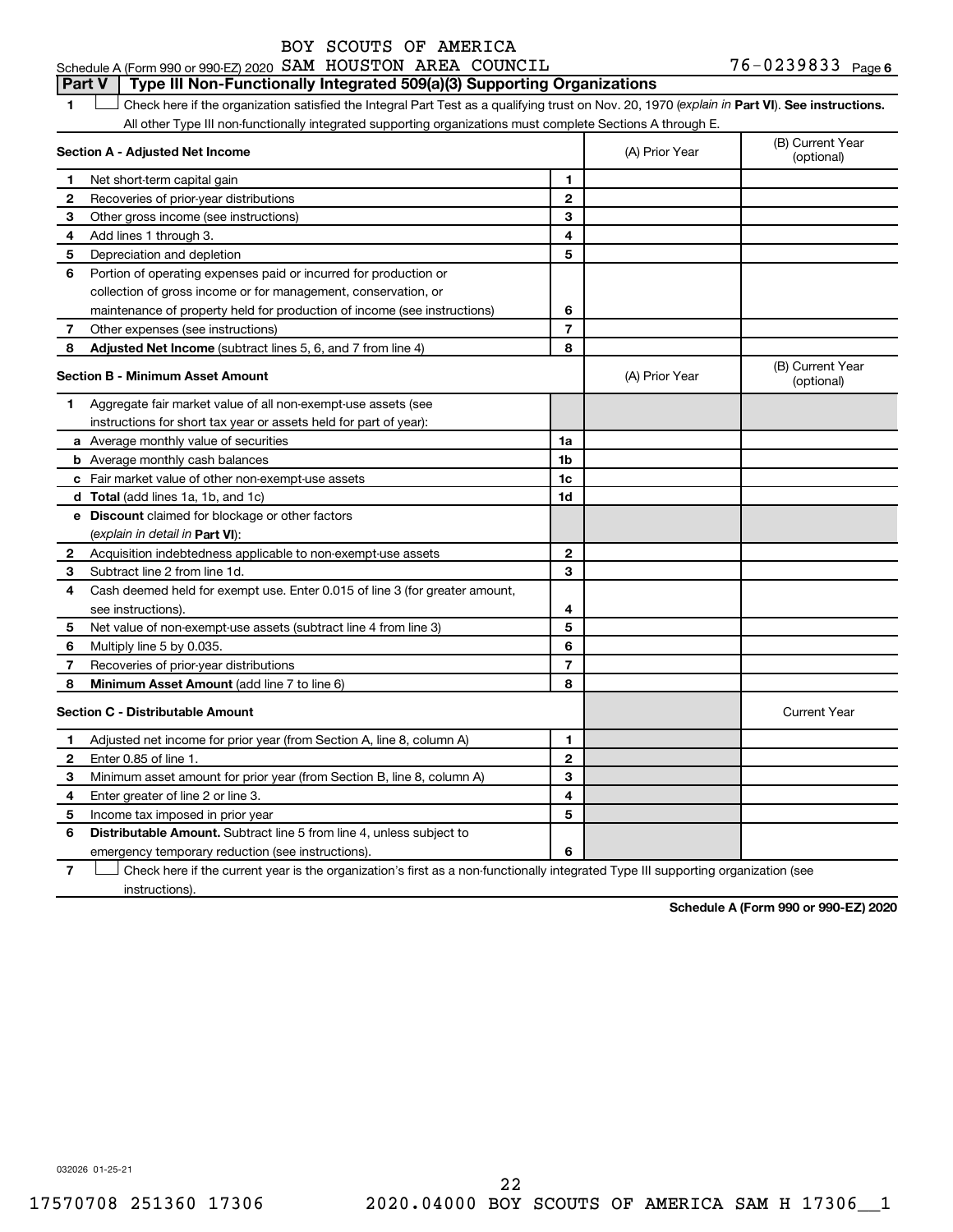# Schedule A (Form 990 or 990-EZ) 2020 SAM HOUSTON AREA COUNCIL  $76-0239833$  Page

|              | Type III Non-Functionally Integrated 509(a)(3) Supporting Organizations (continued)<br><b>Part V</b> |                                    |                                               |    |                                                  |  |  |  |  |
|--------------|------------------------------------------------------------------------------------------------------|------------------------------------|-----------------------------------------------|----|--------------------------------------------------|--|--|--|--|
|              | <b>Section D - Distributions</b>                                                                     |                                    |                                               |    | <b>Current Year</b>                              |  |  |  |  |
| 1            | Amounts paid to supported organizations to accomplish exempt purposes                                |                                    |                                               | 1  |                                                  |  |  |  |  |
| 2            | Amounts paid to perform activity that directly furthers exempt purposes of supported                 |                                    |                                               |    |                                                  |  |  |  |  |
|              | organizations, in excess of income from activity                                                     |                                    |                                               | 2  |                                                  |  |  |  |  |
| 3            | Administrative expenses paid to accomplish exempt purposes of supported organizations                |                                    | 3                                             |    |                                                  |  |  |  |  |
| 4            | Amounts paid to acquire exempt-use assets                                                            |                                    | 4                                             |    |                                                  |  |  |  |  |
| 5            | Qualified set-aside amounts (prior IRS approval required - provide details in Part VI)               |                                    |                                               | 5  |                                                  |  |  |  |  |
| 6            | Other distributions (describe in Part VI). See instructions.                                         |                                    |                                               | 6  |                                                  |  |  |  |  |
| 7            | Total annual distributions. Add lines 1 through 6.                                                   |                                    |                                               | 7  |                                                  |  |  |  |  |
| 8            | Distributions to attentive supported organizations to which the organization is responsive           |                                    |                                               |    |                                                  |  |  |  |  |
|              | (provide details in Part VI). See instructions.                                                      |                                    |                                               | 8  |                                                  |  |  |  |  |
| 9            | Distributable amount for 2020 from Section C, line 6                                                 |                                    |                                               | 9  |                                                  |  |  |  |  |
| 10           | Line 8 amount divided by line 9 amount                                                               |                                    |                                               | 10 |                                                  |  |  |  |  |
|              | <b>Section E - Distribution Allocations (see instructions)</b>                                       | (i)<br><b>Excess Distributions</b> | (ii)<br><b>Underdistributions</b><br>Pre-2020 |    | (iii)<br><b>Distributable</b><br>Amount for 2020 |  |  |  |  |
| 1.           | Distributable amount for 2020 from Section C, line 6                                                 |                                    |                                               |    |                                                  |  |  |  |  |
| $\mathbf{2}$ | Underdistributions, if any, for years prior to 2020 (reason-                                         |                                    |                                               |    |                                                  |  |  |  |  |
|              | able cause required - explain in Part VI). See instructions.                                         |                                    |                                               |    |                                                  |  |  |  |  |
| 3            | Excess distributions carryover, if any, to 2020                                                      |                                    |                                               |    |                                                  |  |  |  |  |
|              | <b>a</b> From 2015                                                                                   |                                    |                                               |    |                                                  |  |  |  |  |
| b            | From 2016                                                                                            |                                    |                                               |    |                                                  |  |  |  |  |
|              | c From 2017                                                                                          |                                    |                                               |    |                                                  |  |  |  |  |
|              | <b>d</b> From 2018                                                                                   |                                    |                                               |    |                                                  |  |  |  |  |
|              | e From 2019                                                                                          |                                    |                                               |    |                                                  |  |  |  |  |
|              | f Total of lines 3a through 3e                                                                       |                                    |                                               |    |                                                  |  |  |  |  |
|              | g Applied to underdistributions of prior years                                                       |                                    |                                               |    |                                                  |  |  |  |  |
|              | <b>h</b> Applied to 2020 distributable amount                                                        |                                    |                                               |    |                                                  |  |  |  |  |
| Ť.           | Carryover from 2015 not applied (see instructions)                                                   |                                    |                                               |    |                                                  |  |  |  |  |
|              | Remainder. Subtract lines 3g, 3h, and 3i from line 3f.                                               |                                    |                                               |    |                                                  |  |  |  |  |
| 4            | Distributions for 2020 from Section D,                                                               |                                    |                                               |    |                                                  |  |  |  |  |
|              | $line 7$ :                                                                                           |                                    |                                               |    |                                                  |  |  |  |  |
|              | a Applied to underdistributions of prior years                                                       |                                    |                                               |    |                                                  |  |  |  |  |
|              | <b>b</b> Applied to 2020 distributable amount                                                        |                                    |                                               |    |                                                  |  |  |  |  |
| c            | Remainder. Subtract lines 4a and 4b from line 4.                                                     |                                    |                                               |    |                                                  |  |  |  |  |
| 5            | Remaining underdistributions for years prior to 2020, if                                             |                                    |                                               |    |                                                  |  |  |  |  |
|              | any. Subtract lines 3g and 4a from line 2. For result greater                                        |                                    |                                               |    |                                                  |  |  |  |  |
|              | than zero, explain in Part VI. See instructions.                                                     |                                    |                                               |    |                                                  |  |  |  |  |
| 6            | Remaining underdistributions for 2020. Subtract lines 3h                                             |                                    |                                               |    |                                                  |  |  |  |  |
|              | and 4b from line 1. For result greater than zero, explain in                                         |                                    |                                               |    |                                                  |  |  |  |  |
|              | <b>Part VI.</b> See instructions.                                                                    |                                    |                                               |    |                                                  |  |  |  |  |
| $\mathbf{7}$ | Excess distributions carryover to 2021. Add lines 3j                                                 |                                    |                                               |    |                                                  |  |  |  |  |
|              | and 4c.                                                                                              |                                    |                                               |    |                                                  |  |  |  |  |
| 8            | Breakdown of line 7:                                                                                 |                                    |                                               |    |                                                  |  |  |  |  |
|              | a Excess from 2016                                                                                   |                                    |                                               |    |                                                  |  |  |  |  |
|              | <b>b</b> Excess from 2017                                                                            |                                    |                                               |    |                                                  |  |  |  |  |
|              | c Excess from 2018                                                                                   |                                    |                                               |    |                                                  |  |  |  |  |
|              | d Excess from 2019                                                                                   |                                    |                                               |    |                                                  |  |  |  |  |
|              | e Excess from 2020                                                                                   |                                    |                                               |    |                                                  |  |  |  |  |

**Schedule A (Form 990 or 990-EZ) 2020**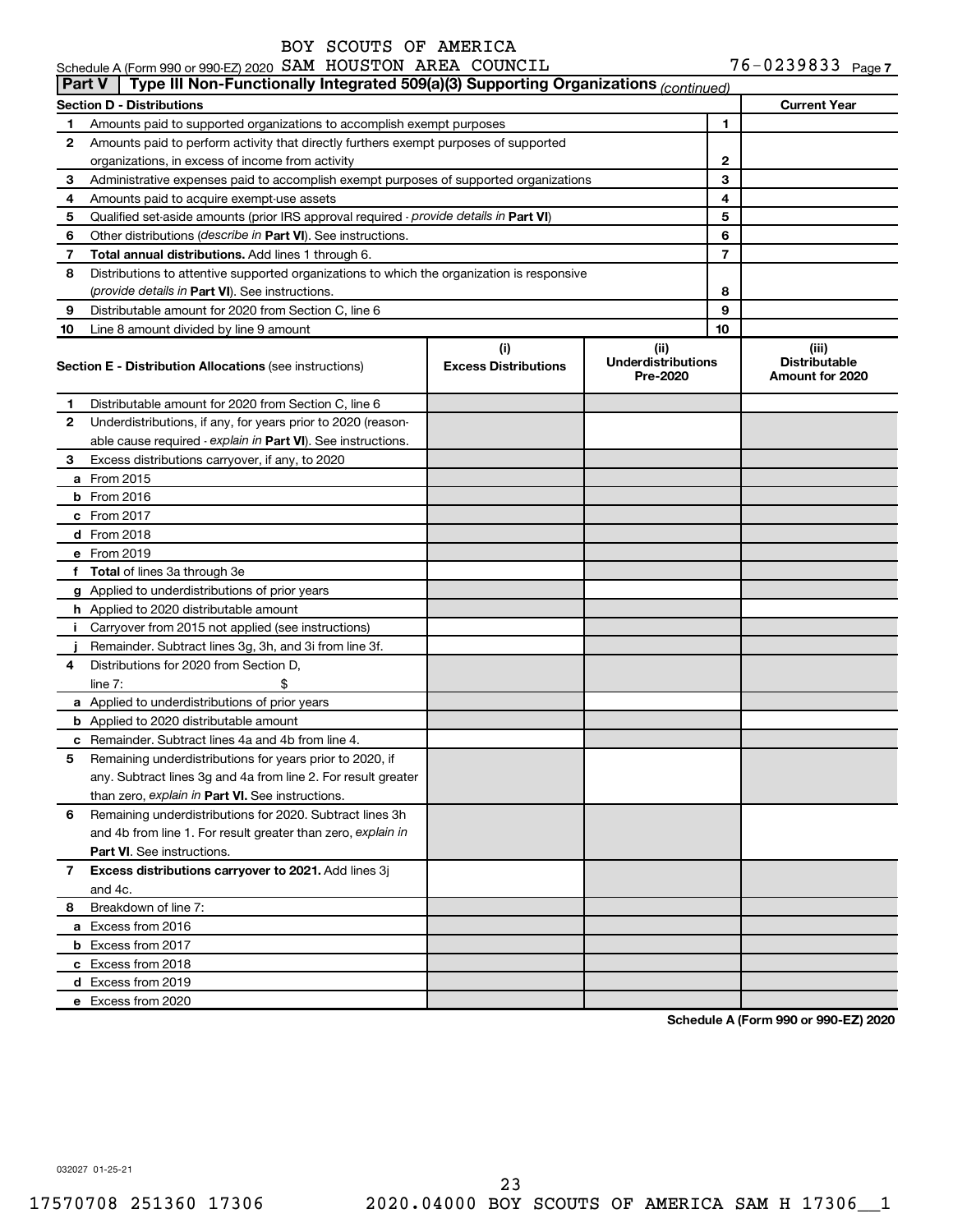Part VI | Supplemental Information. Provide the explanations required by Part II, line 10; Part II, line 17a or 17b; Part III, line 12; Part IV, Section A, lines 1, 2, 3b, 3c, 4b, 4c, 5a, 6, 9a, 9b, 9c, 11a, 11b, and 11c; Part IV, Section B, lines 1 and 2; Part IV, Section C, line 1; Part IV, Section D, lines 2 and 3; Part IV, Section E, lines 1c, 2a, 2b, 3a, and 3b; Part V, line 1; Part V, Section B, line 1e; Part V, Section D, lines 5, 6, and 8; and Part V, Section E, lines 2, 5, and 6. Also complete this part for any additional information. (See instructions.)

### SCHEDULE A, PART II, LINE 10, EXPLANATION FOR OTHER INCOME:

#### OTHER REVENUE

**Schedule A (Form 990 or 990-EZ) 2020**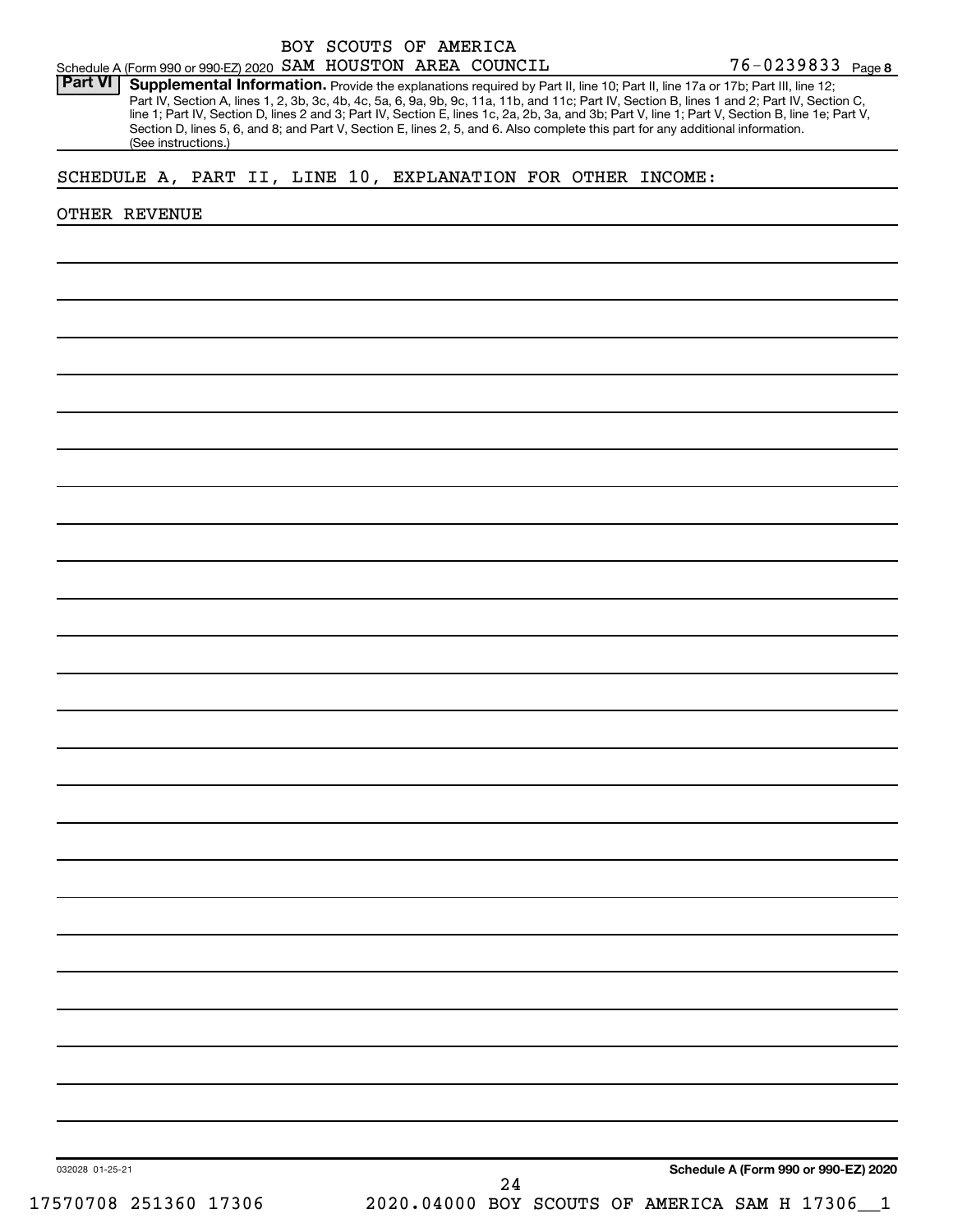| <b>Schedule B</b>                 |  |
|-----------------------------------|--|
| $T_{\text{max}}$ and and $\Gamma$ |  |

Department of the Treasury Internal Revenue Service **(Form 990, 990-EZ,**

# **Schedule of Contributors**

**or 990-PF) | Attach to Form 990, Form 990-EZ, or Form 990-PF. | Go to www.irs.gov/Form990 for the latest information.** OMB No. 1545-0047

**2020**

**Employer identification number**

| Name of the organization |
|--------------------------|
|--------------------------|

**Organization type** (check one):

| ,,, | BOY SCOUTS OF AMERICA    |  |  |
|-----|--------------------------|--|--|
|     | SAM HOUSTON AREA COUNCIL |  |  |

76-0239833

| Filers of:         | Section:                                                                  |
|--------------------|---------------------------------------------------------------------------|
| Form 990 or 990-EZ | $\boxed{\textbf{X}}$ 501(c)( 3) (enter number) organization               |
|                    | 4947(a)(1) nonexempt charitable trust not treated as a private foundation |
|                    | 527 political organization                                                |
| Form 990-PF        | 501(c)(3) exempt private foundation                                       |
|                    | 4947(a)(1) nonexempt charitable trust treated as a private foundation     |
|                    | 501(c)(3) taxable private foundation                                      |

Check if your organization is covered by the General Rule or a Special Rule.

**Note:**  Only a section 501(c)(7), (8), or (10) organization can check boxes for both the General Rule and a Special Rule. See instructions.

#### **General Rule**

 $\Box$ 

 $\Box$ 

For an organization filing Form 990, 990-EZ, or 990-PF that received, during the year, contributions totaling \$5,000 or more (in money or property) from any one contributor. Complete Parts I and II. See instructions for determining a contributor's total contributions.

#### **Special Rules**

- any one contributor, during the year, total contributions of the greater of (1) \$5,000; or (2) 2% of the amount on (i) Form 990, Part VIII, line 1h;  $\boxed{\text{X}}$  For an organization described in section 501(c)(3) filing Form 990 or 990-EZ that met the 33 1/3% support test of the regulations under sections 509(a)(1) and 170(b)(1)(A)(vi), that checked Schedule A (Form 990 or 990-EZ), Part II, line 13, 16a, or 16b, and that received from or (ii) Form 990-EZ, line 1. Complete Parts I and II.
- For an organization described in section 501(c)(7), (8), or (10) filing Form 990 or 990-EZ that received from any one contributor, during the year, total contributions of more than \$1,000 exclusively for religious, charitable, scientific, literary, or educational purposes, or for the prevention of cruelty to children or animals. Complete Parts I (entering "N/A" in column (b) instead of the contributor name and address), II, and III.  $\Box$

purpose. Don't complete any of the parts unless the General Rule applies to this organization because it received nonexclusively year, contributions exclusively for religious, charitable, etc., purposes, but no such contributions totaled more than \$1,000. If this box is checked, enter here the total contributions that were received during the year for an exclusively religious, charitable, etc., For an organization described in section 501(c)(7), (8), or (10) filing Form 990 or 990-EZ that received from any one contributor, during the religious, charitable, etc., contributions totaling \$5,000 or more during the year  $\ldots$  $\ldots$  $\ldots$  $\ldots$  $\ldots$  $\ldots$ 

**Caution:**  An organization that isn't covered by the General Rule and/or the Special Rules doesn't file Schedule B (Form 990, 990-EZ, or 990-PF),  **must** but it answer "No" on Part IV, line 2, of its Form 990; or check the box on line H of its Form 990-EZ or on its Form 990-PF, Part I, line 2, to certify that it doesn't meet the filing requirements of Schedule B (Form 990, 990-EZ, or 990-PF).

**For Paperwork Reduction Act Notice, see the instructions for Form 990, 990-EZ, or 990-PF. Schedule B (Form 990, 990-EZ, or 990-PF) (2020)** LHA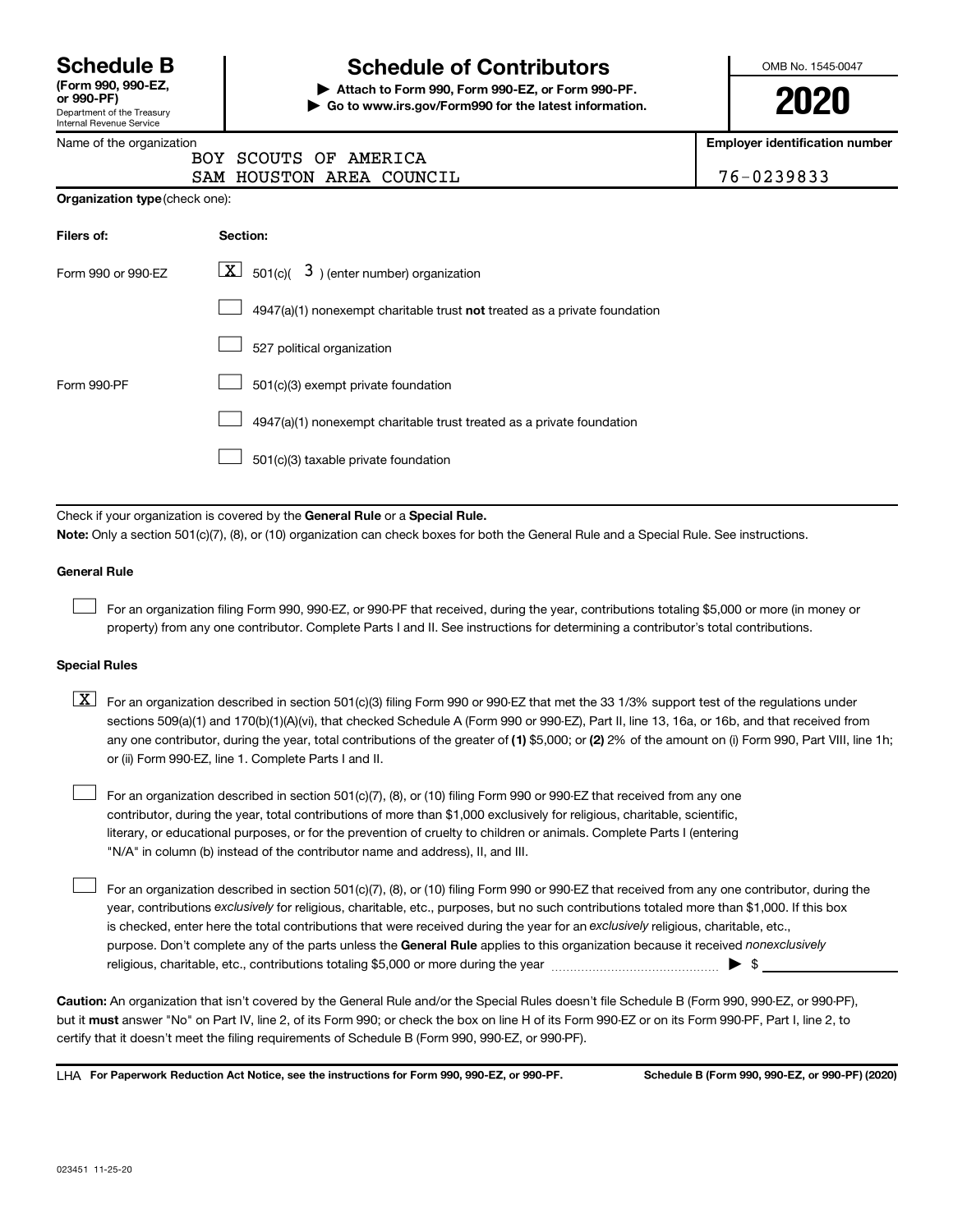|                 | Schedule B (Form 990, 990-EZ, or 990-PF) (2020)                                                       |                                       | Page 2                                                                                                      |  |  |
|-----------------|-------------------------------------------------------------------------------------------------------|---------------------------------------|-------------------------------------------------------------------------------------------------------------|--|--|
|                 | Name of organization<br>BOY SCOUTS OF AMERICA                                                         | <b>Employer identification number</b> |                                                                                                             |  |  |
|                 | SAM HOUSTON AREA COUNCIL                                                                              |                                       | 76-0239833                                                                                                  |  |  |
| Part I          | <b>Contributors</b> (see instructions). Use duplicate copies of Part I if additional space is needed. |                                       |                                                                                                             |  |  |
| (a)<br>No.      | (b)<br>Name, address, and ZIP + 4                                                                     | (c)<br><b>Total contributions</b>     | (d)<br>Type of contribution                                                                                 |  |  |
| 1               | HARRY E. BOVAY, JR. FOUNDATION<br>1801 SMITH STREET SUITE 300<br>HOUSTON, TX 77002-8084               | 480,187.<br>\$                        | x<br>Person<br>Payroll<br>Noncash<br>(Complete Part II for<br>noncash contributions.)                       |  |  |
| (a)<br>No.      | (b)<br>Name, address, and ZIP + 4                                                                     | (c)<br><b>Total contributions</b>     | (d)<br>Type of contribution                                                                                 |  |  |
| 2               | <b>FRANK TSURU</b>                                                                                    |                                       | x<br>Person<br><b>Payroll</b>                                                                               |  |  |
|                 | 11 HEDWIG CIR<br>HOUSTON, TX 77024                                                                    | 151,018.<br>\$                        | Noncash<br>(Complete Part II for<br>noncash contributions.)                                                 |  |  |
| (a)<br>No.      | (b)<br>Name, address, and ZIP + 4                                                                     | (c)<br><b>Total contributions</b>     | (d)<br>Type of contribution                                                                                 |  |  |
| 3               | SMALL BUSINESS ADMINISTRATION<br>409 3RD ST, SW<br>WASHINGTON, DC 20416                               | 1,287,718.<br>\$                      | x<br>Person<br><b>Payroll</b><br>Noncash<br>(Complete Part II for<br>noncash contributions.)                |  |  |
| (a)<br>No.      | (b)<br>Name, address, and ZIP + 4                                                                     | (c)<br><b>Total contributions</b>     | (d)<br><b>Type of contribution</b>                                                                          |  |  |
| 4               | UNITED WAY OF GREATER HOUSTON<br>P.O. BOX 3247<br>HOUSTON, TX 77253-3247                              | 981,384.<br>\$                        | <u>x</u><br>Person<br>Payroll<br>Noncash<br>(Complete Part II for<br>noncash contributions.)                |  |  |
| (a)<br>No.      | (b)<br>Name, address, and ZIP + 4                                                                     | (c)<br><b>Total contributions</b>     | (d)<br>Type of contribution                                                                                 |  |  |
| 5               | CONTRIBUTIONS LESS THAN 2% OF LINE<br>1(H)<br>P.O. BOX 924528<br>HOUSTON, TX 77292-4528               | 3,376,091.<br>\$                      | $\overline{\mathbf{X}}$<br>Person<br>Payroll<br>Noncash<br>(Complete Part II for<br>noncash contributions.) |  |  |
| (a)<br>No.      | (b)<br>Name, address, and ZIP + 4                                                                     | (c)<br><b>Total contributions</b>     | (d)<br>Type of contribution                                                                                 |  |  |
| 6               | MISC NONCASH CONTR < 2% OF LN $1(H)$                                                                  |                                       | Person                                                                                                      |  |  |
|                 | P.O. BOX 924528                                                                                       | 90, 252.<br>\$                        | Payroll<br>$\overline{\mathbf{X}}$<br>Noncash                                                               |  |  |
|                 | HOUSTON, TX 77292-4528                                                                                |                                       | (Complete Part II for<br>noncash contributions.)                                                            |  |  |
| 023452 11-25-20 |                                                                                                       |                                       | Schedule B (Form 990, 990-EZ, or 990-PF) (2020)                                                             |  |  |

17570708 251360 17306 2020.04000 BOY SCOUTS OF AMERICA SAM H 17306\_\_1

26

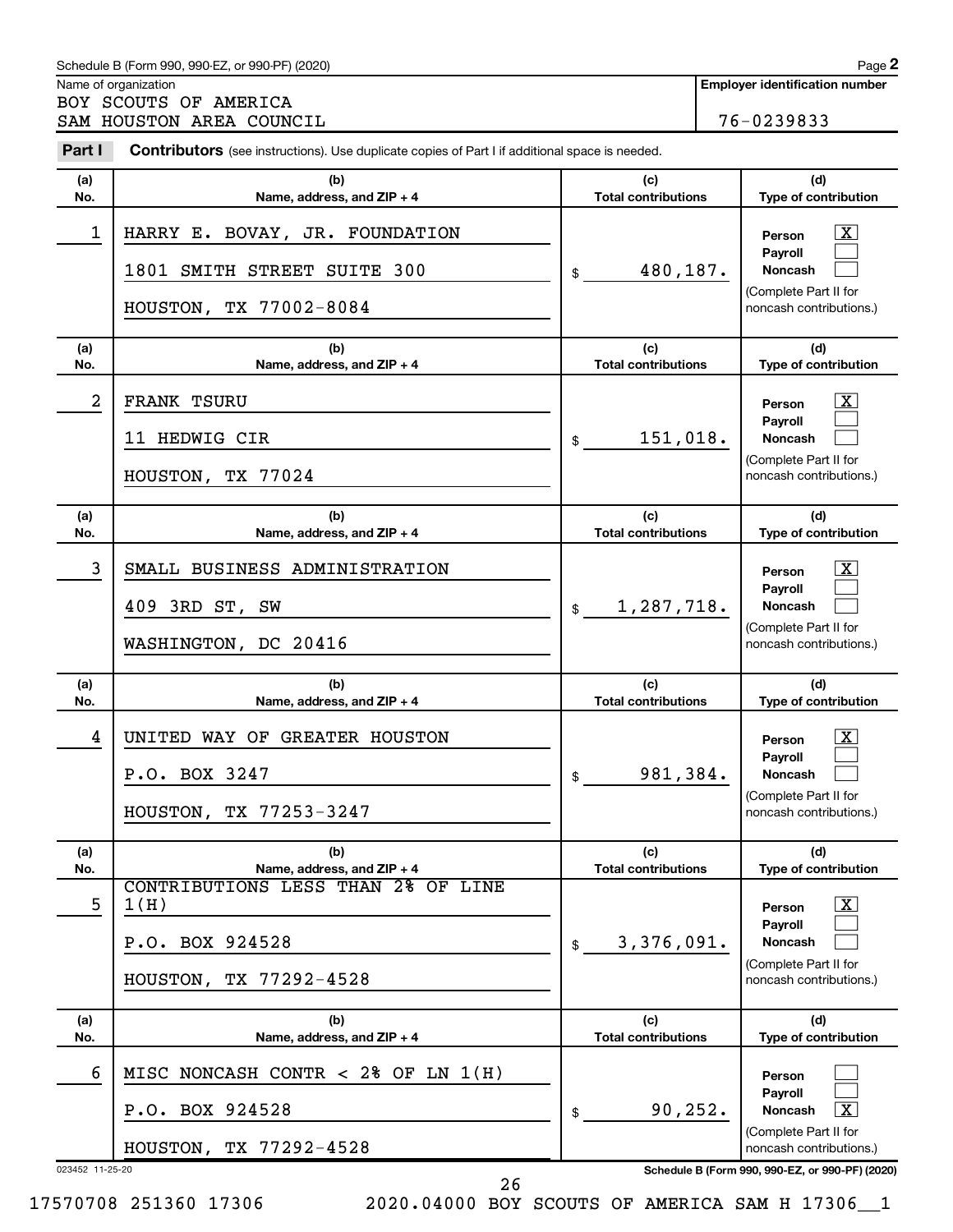|                              | SAM HOUSTON AREA COUNCIL                                                                            |                                                 | 76-0239833 |                      |
|------------------------------|-----------------------------------------------------------------------------------------------------|-------------------------------------------------|------------|----------------------|
| Part II                      | Noncash Property (see instructions). Use duplicate copies of Part II if additional space is needed. |                                                 |            |                      |
| (a)<br>No.<br>from           | (b)<br>Description of noncash property given                                                        | (c)<br>FMV (or estimate)<br>(See instructions.) |            | (d)<br>Date received |
| Part I                       | MISC NONCASH CONTR < 2% OF LN $1(H)$                                                                |                                                 |            |                      |
| 6                            |                                                                                                     | \$                                              | 90,252.    | 12/31/20             |
|                              |                                                                                                     |                                                 |            |                      |
| (a)<br>No.<br>from<br>Part I | (b)<br>Description of noncash property given                                                        | (c)<br>FMV (or estimate)<br>(See instructions.) |            | (d)<br>Date received |
|                              |                                                                                                     |                                                 |            |                      |
|                              |                                                                                                     | \$                                              |            |                      |
| (a)<br>No.<br>from<br>Part I | (b)<br>Description of noncash property given                                                        | (c)<br>FMV (or estimate)<br>(See instructions.) |            | (d)<br>Date received |
|                              |                                                                                                     |                                                 |            |                      |
|                              |                                                                                                     | \$                                              |            |                      |
| (a)<br>No.<br>from<br>Part I | (b)<br>Description of noncash property given                                                        | (c)<br>FMV (or estimate)<br>(See instructions.) |            | (d)<br>Date received |
|                              |                                                                                                     |                                                 |            |                      |
|                              |                                                                                                     | \$                                              |            |                      |
| (a)<br>No.<br>from<br>Part I | (b)<br>Description of noncash property given                                                        | (c)<br>FMV (or estimate)<br>(See instructions.) |            | (d)<br>Date received |
|                              |                                                                                                     |                                                 |            |                      |
|                              |                                                                                                     | \$                                              |            |                      |
| (a)<br>No.<br>from<br>Part I | (b)<br>Description of noncash property given                                                        | (c)<br>FMV (or estimate)<br>(See instructions.) |            | (d)<br>Date received |
|                              |                                                                                                     |                                                 |            |                      |
|                              |                                                                                                     | \$                                              |            |                      |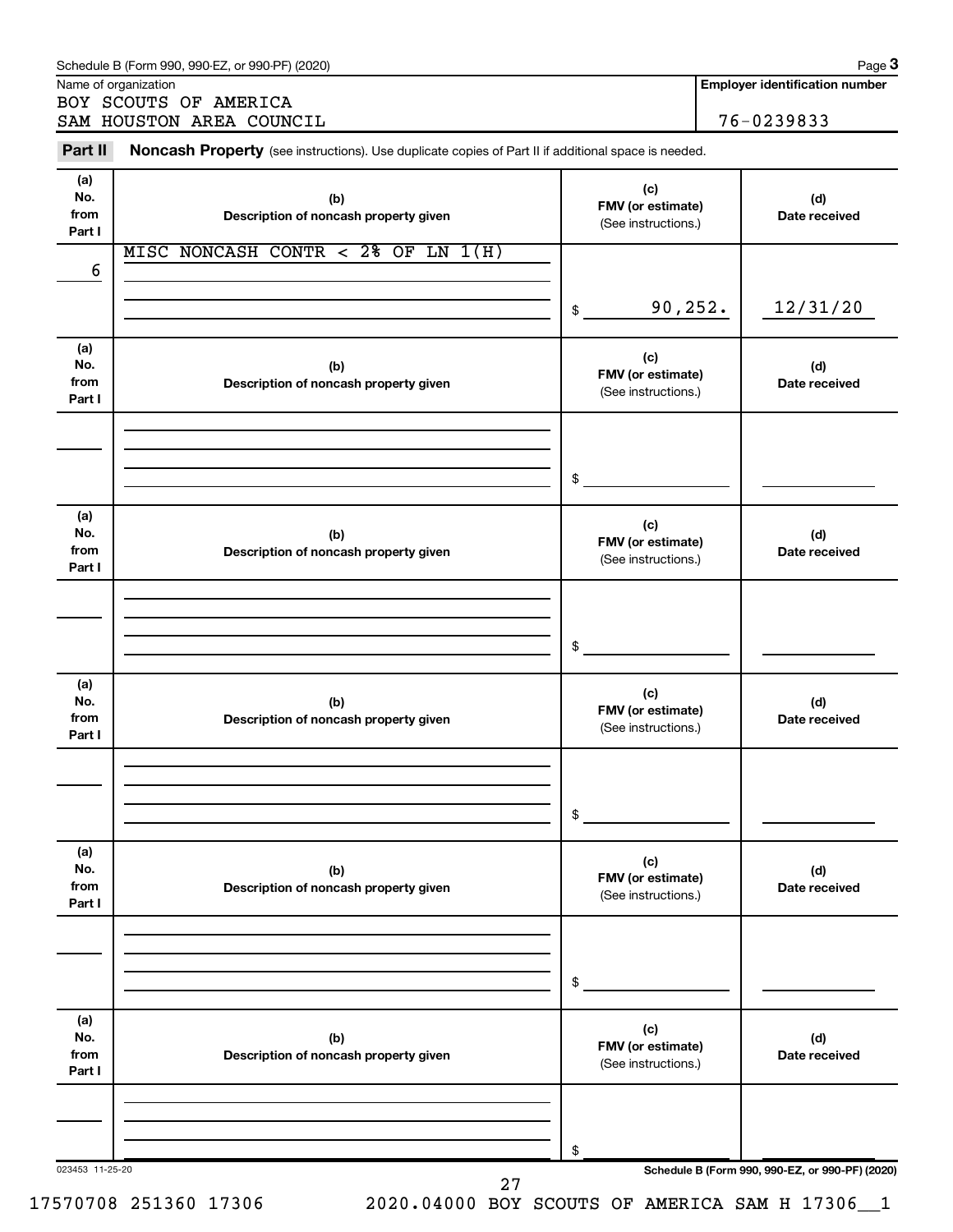| Name of organization      | BOY SCOUTS OF AMERICA<br>SAM HOUSTON AREA COUNCIL                                                                                                                                                                                                                                                                                                                                                                                                                                                           |                      |  | <b>Employer identification number</b><br>76-0239833 |
|---------------------------|-------------------------------------------------------------------------------------------------------------------------------------------------------------------------------------------------------------------------------------------------------------------------------------------------------------------------------------------------------------------------------------------------------------------------------------------------------------------------------------------------------------|----------------------|--|-----------------------------------------------------|
| Part III                  | Exclusively religious, charitable, etc., contributions to organizations described in section 501(c)(7), (8), or (10) that total more than \$1,000 for the year<br>from any one contributor. Complete columns (a) through (e) and the following line entry. For organizations<br>completing Part III, enter the total of exclusively religious, charitable, etc., contributions of \$1,000 or less for the year. (Enter this info. once.)<br>Use duplicate copies of Part III if additional space is needed. |                      |  |                                                     |
| (a) No.<br>from<br>Part I | (b) Purpose of gift                                                                                                                                                                                                                                                                                                                                                                                                                                                                                         | (c) Use of gift      |  | (d) Description of how gift is held                 |
|                           | Transferee's name, address, and ZIP + 4                                                                                                                                                                                                                                                                                                                                                                                                                                                                     | (e) Transfer of gift |  | Relationship of transferor to transferee            |
|                           |                                                                                                                                                                                                                                                                                                                                                                                                                                                                                                             |                      |  |                                                     |
| (a) No.<br>from<br>Part I | (b) Purpose of gift                                                                                                                                                                                                                                                                                                                                                                                                                                                                                         | (c) Use of gift      |  | (d) Description of how gift is held                 |
|                           | Transferee's name, address, and ZIP + 4                                                                                                                                                                                                                                                                                                                                                                                                                                                                     | (e) Transfer of gift |  | Relationship of transferor to transferee            |
|                           |                                                                                                                                                                                                                                                                                                                                                                                                                                                                                                             |                      |  |                                                     |
| (a) No.<br>from<br>Part I | (b) Purpose of gift                                                                                                                                                                                                                                                                                                                                                                                                                                                                                         | (c) Use of gift      |  | (d) Description of how gift is held                 |
|                           |                                                                                                                                                                                                                                                                                                                                                                                                                                                                                                             | (e) Transfer of gift |  |                                                     |
|                           | Transferee's name, address, and ZIP + 4                                                                                                                                                                                                                                                                                                                                                                                                                                                                     |                      |  | Relationship of transferor to transferee            |
| (a) No.<br>from<br>Part I | (b) Purpose of gift                                                                                                                                                                                                                                                                                                                                                                                                                                                                                         | (c) Use of gift      |  | (d) Description of how gift is held                 |
|                           |                                                                                                                                                                                                                                                                                                                                                                                                                                                                                                             | (e) Transfer of gift |  |                                                     |
|                           | Transferee's name, address, and ZIP + 4                                                                                                                                                                                                                                                                                                                                                                                                                                                                     |                      |  | Relationship of transferor to transferee            |
| 023454 11-25-20           |                                                                                                                                                                                                                                                                                                                                                                                                                                                                                                             | 28                   |  | Schedule B (Form 990, 990-EZ, or 990-PF) (2020)     |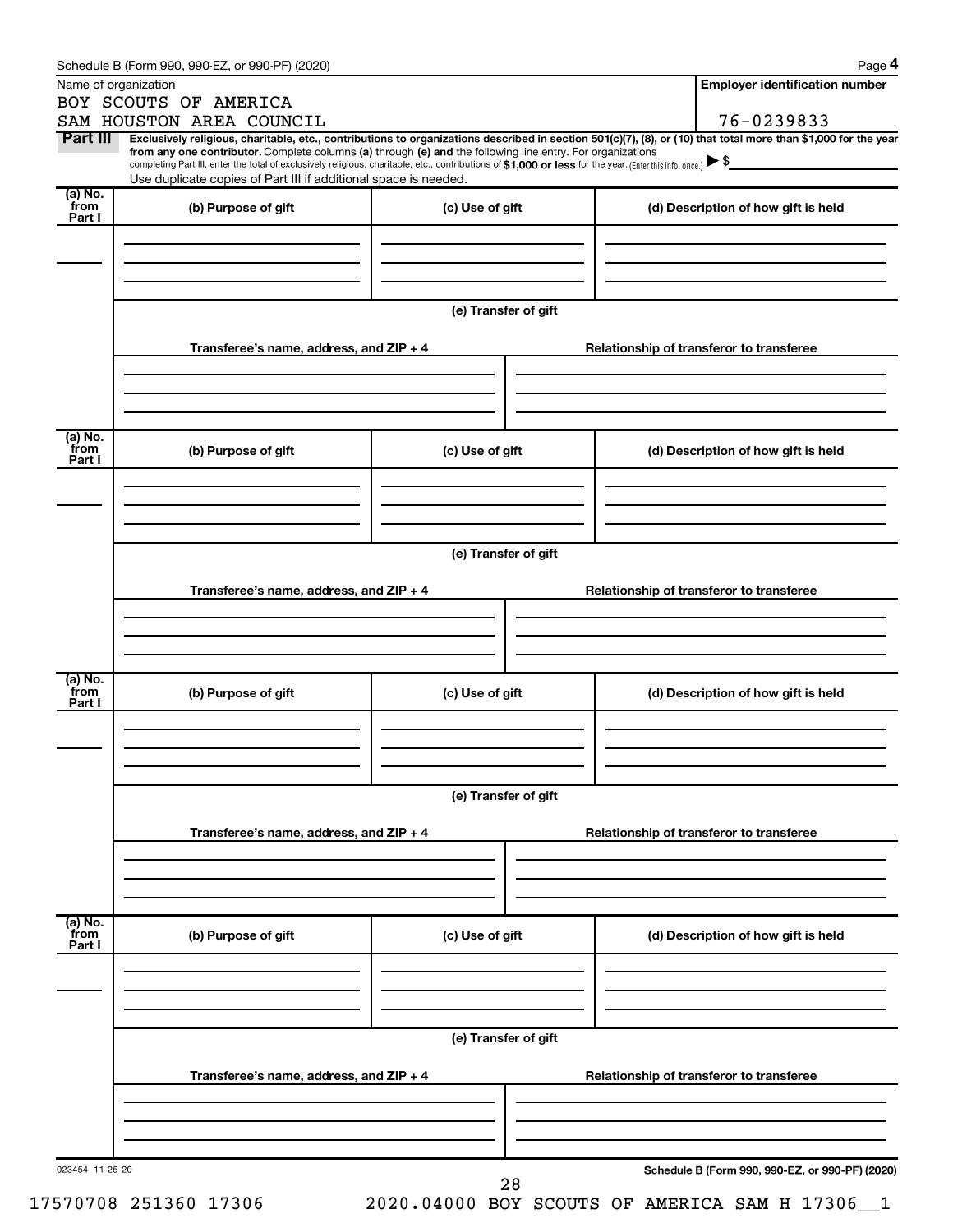| FORM 990                                                                          | LINE H(B) - LIST OF AFFILIATED<br>ORGANIZATIONS INCLUDED IN GROUP RETURN                     | 1<br><b>STATEMENT</b> |
|-----------------------------------------------------------------------------------|----------------------------------------------------------------------------------------------|-----------------------|
| NAME OF ORGANIZATION                                                              | ORGANIZATION'S ADDRESS                                                                       | EMPLOYER ID           |
| SAM HOUSTON AREA COUNCIL BOY<br>SCOUTS OF AMERICA                                 | 2225 N. LOOP WEST - HOUSTON,<br>TX 77008                                                     | 76-0239833            |
| BOY SCOUT TRUST FUND FOR THE<br>SAM HOUSTON AREA COUNCIL BOY<br>SCOUTS OF AMERICA | C/O GOLDMAN SACHS TRUST CO 200 74-1109732<br>BELLEVUE PKWY STE 250 -<br>WILMINGTON, DE 19809 |                       |
| CAMP STRAKE PROPERTIES<br>FOUNDATION, INCORPORATED                                | 2225 N. LOOP WEST - HOUSTON,<br>77008<br>TХ                                                  | 76-0488830            |

}}}}}}}}}}}}}}}}}}}}}}}}}}}}}}}}}}}}}}}} }}}}}}}}}}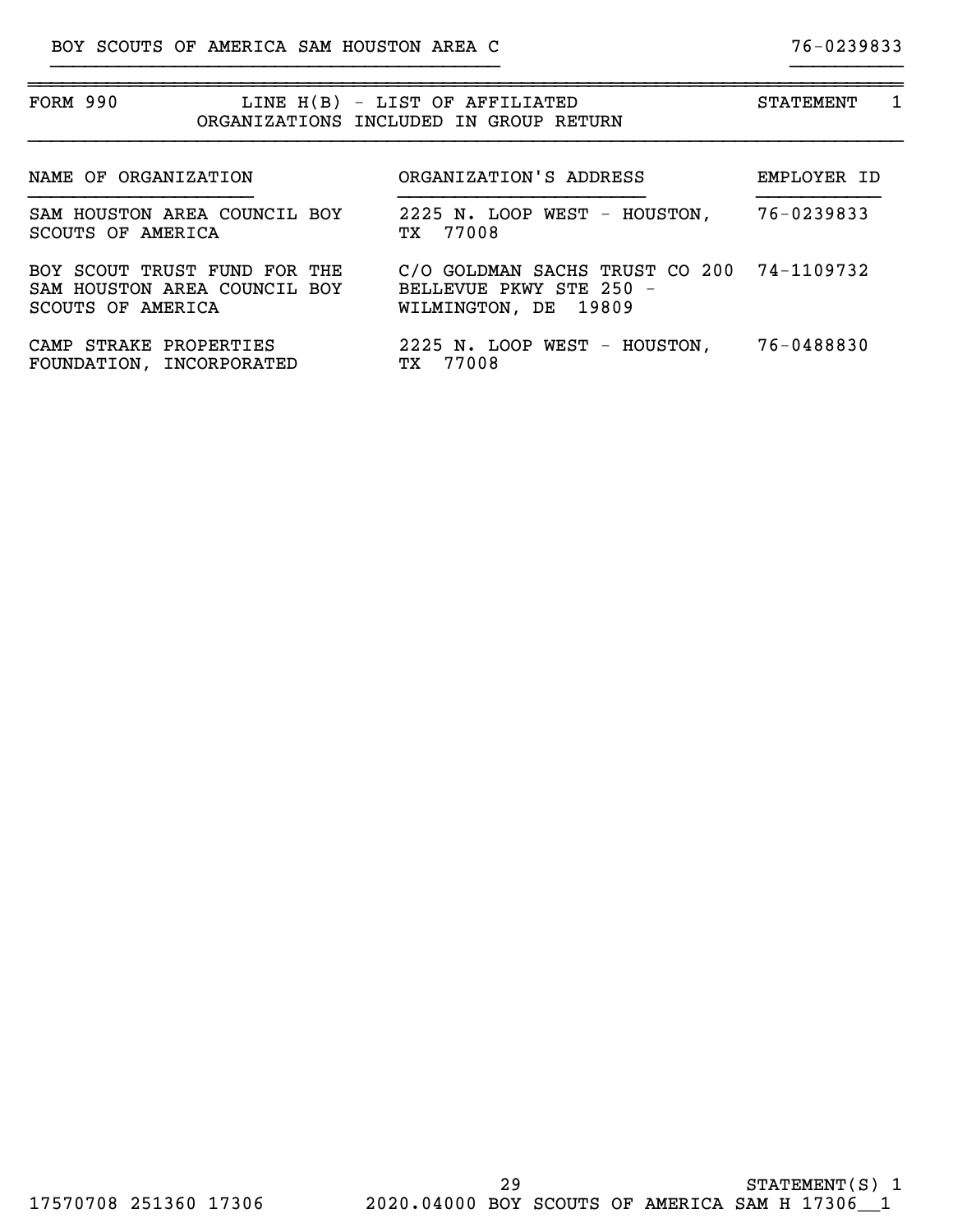|         | <b>SCHEDULE D</b><br>(Form 990)<br>Department of the Treasury |  | Part IV, line 6, 7, 8, 9, 10, 11a, 11b, 11c, 11d, 11e, 11f, 12a, or 12b.<br>Go to www.irs.gov/Form990 for instructions and the latest information.                                                                            | <b>Supplemental Financial Statements</b><br>Complete if the organization answered "Yes" on Form 990,<br>Attach to Form 990. |                                                |                | <b>Open to Public</b><br>Inspection                |
|---------|---------------------------------------------------------------|--|-------------------------------------------------------------------------------------------------------------------------------------------------------------------------------------------------------------------------------|-----------------------------------------------------------------------------------------------------------------------------|------------------------------------------------|----------------|----------------------------------------------------|
|         | Internal Revenue Service<br>Name of the organization          |  | BOY SCOUTS OF AMERICA                                                                                                                                                                                                         |                                                                                                                             |                                                |                | <b>Employer identification number</b>              |
|         |                                                               |  | SAM HOUSTON AREA COUNCIL                                                                                                                                                                                                      |                                                                                                                             |                                                |                | 76-0239833                                         |
| Part I  |                                                               |  | Organizations Maintaining Donor Advised Funds or Other Similar Funds or Accounts. Complete if the                                                                                                                             |                                                                                                                             |                                                |                |                                                    |
|         |                                                               |  | organization answered "Yes" on Form 990, Part IV, line 6.                                                                                                                                                                     |                                                                                                                             |                                                |                |                                                    |
|         |                                                               |  |                                                                                                                                                                                                                               |                                                                                                                             | (a) Donor advised funds                        |                | (b) Funds and other accounts                       |
| 1       |                                                               |  |                                                                                                                                                                                                                               |                                                                                                                             |                                                |                |                                                    |
| 2       |                                                               |  | Aggregate value of contributions to (during year)                                                                                                                                                                             |                                                                                                                             |                                                |                |                                                    |
| З       |                                                               |  |                                                                                                                                                                                                                               |                                                                                                                             |                                                |                |                                                    |
| 4       |                                                               |  |                                                                                                                                                                                                                               |                                                                                                                             |                                                |                |                                                    |
| 5       |                                                               |  | Did the organization inform all donors and donor advisors in writing that the assets held in donor advised funds                                                                                                              |                                                                                                                             |                                                |                |                                                    |
|         |                                                               |  |                                                                                                                                                                                                                               |                                                                                                                             |                                                |                | Yes                                                |
| 6       |                                                               |  | Did the organization inform all grantees, donors, and donor advisors in writing that grant funds can be used only                                                                                                             |                                                                                                                             |                                                |                |                                                    |
|         |                                                               |  | for charitable purposes and not for the benefit of the donor or donor advisor, or for any other purpose conferring                                                                                                            |                                                                                                                             |                                                |                |                                                    |
| Part II |                                                               |  |                                                                                                                                                                                                                               |                                                                                                                             |                                                |                | Yes                                                |
|         |                                                               |  | Conservation Easements. Complete if the organization answered "Yes" on Form 990, Part IV, line 7.<br>Purpose(s) of conservation easements held by the organization (check all that apply).                                    |                                                                                                                             |                                                |                |                                                    |
| 1.      |                                                               |  | Preservation of land for public use (for example, recreation or education)                                                                                                                                                    |                                                                                                                             |                                                |                | Preservation of a historically important land area |
|         | Protection of natural habitat                                 |  |                                                                                                                                                                                                                               |                                                                                                                             | Preservation of a certified historic structure |                |                                                    |
|         | Preservation of open space                                    |  |                                                                                                                                                                                                                               |                                                                                                                             |                                                |                |                                                    |
| 2       |                                                               |  | Complete lines 2a through 2d if the organization held a qualified conservation contribution in the form of a conservation easement on the last                                                                                |                                                                                                                             |                                                |                |                                                    |
|         | day of the tax year.                                          |  |                                                                                                                                                                                                                               |                                                                                                                             |                                                |                | Held at the End of the Tax Year                    |
| а       |                                                               |  |                                                                                                                                                                                                                               |                                                                                                                             |                                                | 2a             |                                                    |
| b       |                                                               |  |                                                                                                                                                                                                                               |                                                                                                                             |                                                | 2 <sub>b</sub> |                                                    |
| с       |                                                               |  |                                                                                                                                                                                                                               |                                                                                                                             |                                                | 2c             |                                                    |
|         |                                                               |  | d Number of conservation easements included in (c) acquired after 7/25/06, and not on a historic structure                                                                                                                    |                                                                                                                             |                                                |                |                                                    |
|         |                                                               |  |                                                                                                                                                                                                                               |                                                                                                                             |                                                | 2d             |                                                    |
| 3       |                                                               |  | Number of conservation easements modified, transferred, released, extinguished, or terminated by the organization during the tax                                                                                              |                                                                                                                             |                                                |                |                                                    |
|         | year                                                          |  |                                                                                                                                                                                                                               |                                                                                                                             |                                                |                |                                                    |
| 4       |                                                               |  | Number of states where property subject to conservation easement is located $\blacktriangleright$                                                                                                                             |                                                                                                                             |                                                |                |                                                    |
| 5       |                                                               |  | Does the organization have a written policy regarding the periodic monitoring, inspection, handling of                                                                                                                        |                                                                                                                             |                                                |                |                                                    |
|         |                                                               |  |                                                                                                                                                                                                                               |                                                                                                                             |                                                |                | Yes                                                |
| 6       |                                                               |  | Staff and volunteer hours devoted to monitoring, inspecting, handling of violations, and enforcing conservation easements during the year                                                                                     |                                                                                                                             |                                                |                |                                                    |
|         |                                                               |  |                                                                                                                                                                                                                               |                                                                                                                             |                                                |                |                                                    |
| 7       |                                                               |  | Amount of expenses incurred in monitoring, inspecting, handling of violations, and enforcing conservation easements during the year                                                                                           |                                                                                                                             |                                                |                |                                                    |
|         | $\blacktriangleright$ \$                                      |  |                                                                                                                                                                                                                               |                                                                                                                             |                                                |                |                                                    |
| 8       |                                                               |  | Does each conservation easement reported on line 2(d) above satisfy the requirements of section 170(h)(4)(B)(i)                                                                                                               |                                                                                                                             |                                                |                |                                                    |
|         |                                                               |  | In Part XIII, describe how the organization reports conservation easements in its revenue and expense statement and                                                                                                           |                                                                                                                             |                                                |                | Yes                                                |
| 9       |                                                               |  |                                                                                                                                                                                                                               |                                                                                                                             |                                                |                |                                                    |
|         |                                                               |  | balance sheet, and include, if applicable, the text of the footnote to the organization's financial statements that describes the<br>organization's accounting for conservation easements.                                    |                                                                                                                             |                                                |                |                                                    |
|         | Part III                                                      |  | Organizations Maintaining Collections of Art, Historical Treasures, or Other Similar Assets.                                                                                                                                  |                                                                                                                             |                                                |                |                                                    |
|         |                                                               |  | Complete if the organization answered "Yes" on Form 990, Part IV, line 8.                                                                                                                                                     |                                                                                                                             |                                                |                |                                                    |
|         |                                                               |  | 1a If the organization elected, as permitted under FASB ASC 958, not to report in its revenue statement and balance sheet works                                                                                               |                                                                                                                             |                                                |                |                                                    |
|         |                                                               |  | of art, historical treasures, or other similar assets held for public exhibition, education, or research in furtherance of public                                                                                             |                                                                                                                             |                                                |                |                                                    |
|         |                                                               |  | service, provide in Part XIII the text of the footnote to its financial statements that describes these items.                                                                                                                |                                                                                                                             |                                                |                |                                                    |
|         |                                                               |  | b If the organization elected, as permitted under FASB ASC 958, to report in its revenue statement and balance sheet works of                                                                                                 |                                                                                                                             |                                                |                |                                                    |
|         |                                                               |  | art, historical treasures, or other similar assets held for public exhibition, education, or research in furtherance of public service,                                                                                       |                                                                                                                             |                                                |                |                                                    |
|         |                                                               |  | provide the following amounts relating to these items:                                                                                                                                                                        |                                                                                                                             |                                                |                |                                                    |
|         |                                                               |  |                                                                                                                                                                                                                               |                                                                                                                             |                                                |                |                                                    |
|         |                                                               |  | (ii) Assets included in Form 990, Part X [11] manual content in the content of the set of the set of the set of the set of the set of the set of the set of the set of the set of the set of the set of the set of the set of |                                                                                                                             |                                                |                | $\blacktriangleright$ \$                           |
| 2       |                                                               |  | If the organization received or held works of art, historical treasures, or other similar assets for financial gain, provide                                                                                                  |                                                                                                                             |                                                |                |                                                    |
|         |                                                               |  | the following amounts required to be reported under FASB ASC 958 relating to these items:                                                                                                                                     |                                                                                                                             |                                                |                |                                                    |
|         |                                                               |  |                                                                                                                                                                                                                               |                                                                                                                             |                                                |                | $\blacktriangleright$ \$                           |
|         |                                                               |  |                                                                                                                                                                                                                               |                                                                                                                             |                                                | - \$           |                                                    |
|         |                                                               |  | LHA For Paperwork Reduction Act Notice, see the Instructions for Form 990.                                                                                                                                                    |                                                                                                                             |                                                |                | Schedule D (Form 990) 2020                         |
|         | 032051 12-01-20                                               |  |                                                                                                                                                                                                                               |                                                                                                                             |                                                |                |                                                    |
|         |                                                               |  |                                                                                                                                                                                                                               | 30                                                                                                                          |                                                |                |                                                    |
|         | 17570708 251360 17306                                         |  |                                                                                                                                                                                                                               | 2020.04000 BOY SCOUTS OF AMERICA SAM H 17306_1                                                                              |                                                |                |                                                    |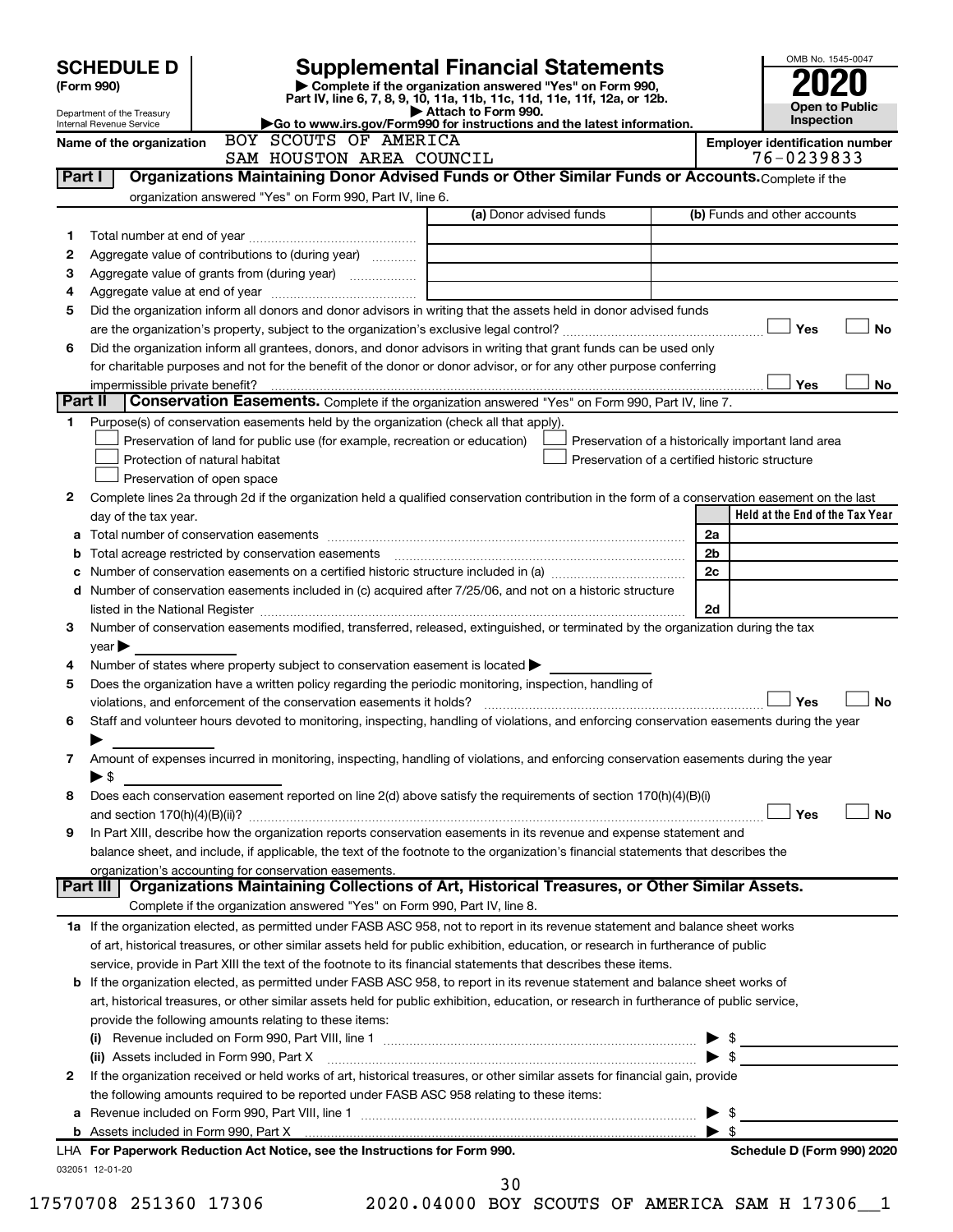|               |                                                                                                                                                                                                                                      | BOY SCOUTS OF AMERICA    |                |                                                                                                                                                                                                                                |          |                      |          |                            |     |                       |
|---------------|--------------------------------------------------------------------------------------------------------------------------------------------------------------------------------------------------------------------------------------|--------------------------|----------------|--------------------------------------------------------------------------------------------------------------------------------------------------------------------------------------------------------------------------------|----------|----------------------|----------|----------------------------|-----|-----------------------|
|               | Schedule D (Form 990) 2020                                                                                                                                                                                                           | SAM HOUSTON AREA COUNCIL |                |                                                                                                                                                                                                                                |          |                      |          | 76-0239833 Page 2          |     |                       |
|               | Part III<br>Organizations Maintaining Collections of Art, Historical Treasures, or Other Similar Assets (continued)                                                                                                                  |                          |                |                                                                                                                                                                                                                                |          |                      |          |                            |     |                       |
| 3             | Using the organization's acquisition, accession, and other records, check any of the following that make significant use of its                                                                                                      |                          |                |                                                                                                                                                                                                                                |          |                      |          |                            |     |                       |
|               | collection items (check all that apply):                                                                                                                                                                                             |                          |                |                                                                                                                                                                                                                                |          |                      |          |                            |     |                       |
| a             | Public exhibition                                                                                                                                                                                                                    | d                        |                | Loan or exchange program                                                                                                                                                                                                       |          |                      |          |                            |     |                       |
| b             | Scholarly research                                                                                                                                                                                                                   | e                        |                | Other and the control of the control of the control of the control of the control of the control of the control of the control of the control of the control of the control of the control of the control of the control of th |          |                      |          |                            |     |                       |
| c             | Preservation for future generations                                                                                                                                                                                                  |                          |                |                                                                                                                                                                                                                                |          |                      |          |                            |     |                       |
| 4             | Provide a description of the organization's collections and explain how they further the organization's exempt purpose in Part XIII.                                                                                                 |                          |                |                                                                                                                                                                                                                                |          |                      |          |                            |     |                       |
| 5             | During the year, did the organization solicit or receive donations of art, historical treasures, or other similar assets                                                                                                             |                          |                |                                                                                                                                                                                                                                |          |                      |          |                            |     |                       |
|               |                                                                                                                                                                                                                                      |                          |                |                                                                                                                                                                                                                                |          |                      |          | Yes                        |     | No                    |
|               | <b>Part IV</b><br>Escrow and Custodial Arrangements. Complete if the organization answered "Yes" on Form 990, Part IV, line 9, or                                                                                                    |                          |                |                                                                                                                                                                                                                                |          |                      |          |                            |     |                       |
|               | reported an amount on Form 990, Part X, line 21.                                                                                                                                                                                     |                          |                |                                                                                                                                                                                                                                |          |                      |          |                            |     |                       |
|               | 1a Is the organization an agent, trustee, custodian or other intermediary for contributions or other assets not included                                                                                                             |                          |                |                                                                                                                                                                                                                                |          |                      |          |                            |     |                       |
|               |                                                                                                                                                                                                                                      |                          |                |                                                                                                                                                                                                                                |          |                      |          | Yes                        |     | <b>No</b>             |
|               | b If "Yes," explain the arrangement in Part XIII and complete the following table:                                                                                                                                                   |                          |                |                                                                                                                                                                                                                                |          |                      |          |                            |     |                       |
|               |                                                                                                                                                                                                                                      |                          |                |                                                                                                                                                                                                                                |          |                      |          | Amount                     |     |                       |
|               | c Beginning balance <b>contract to the contract of the contract of the contract of the contract of the contract of the contract of the contract of the contract of the contract of the contract of the contract of the contract </b> |                          |                |                                                                                                                                                                                                                                |          | 1c                   |          |                            |     |                       |
|               | d Additions during the year manufactured and an account of the year manufactured and account of the year manufactured and account of the year manufactured and account of the year manufactured and account of the year manufa       |                          |                |                                                                                                                                                                                                                                |          | 1d                   |          |                            |     |                       |
|               | e Distributions during the year manufactured and an account of the year manufactured and account of the year manufactured and account of the state of the state of the state of the state of the state of the state of the sta       |                          |                |                                                                                                                                                                                                                                |          | 1e                   |          |                            |     |                       |
| f             |                                                                                                                                                                                                                                      |                          |                |                                                                                                                                                                                                                                |          | 1f                   |          |                            |     |                       |
|               | 2a Did the organization include an amount on Form 990, Part X, line 21, for escrow or custodial account liability?                                                                                                                   |                          |                |                                                                                                                                                                                                                                |          | .                    |          | Yes                        |     | No                    |
|               | b If "Yes," explain the arrangement in Part XIII. Check here if the explanation has been provided on Part XIII                                                                                                                       |                          |                |                                                                                                                                                                                                                                |          |                      |          |                            |     |                       |
| <b>Part V</b> | Endowment Funds. Complete if the organization answered "Yes" on Form 990, Part IV, line 10.                                                                                                                                          |                          |                |                                                                                                                                                                                                                                |          |                      |          |                            |     |                       |
|               |                                                                                                                                                                                                                                      | (a) Current year         | (b) Prior year | (c) Two years back                                                                                                                                                                                                             |          | (d) Three years back |          | (e) Four years back        |     |                       |
|               | <b>1a</b> Beginning of year balance                                                                                                                                                                                                  | 82,435,022.              | 75,428,579.    | 79,802,990.                                                                                                                                                                                                                    |          | 76,292,864.          |          |                            |     | 74,918,958.           |
|               |                                                                                                                                                                                                                                      | 725, 740.                | 1,339,497.     | 1,504,609.                                                                                                                                                                                                                     |          | 1,656,666.           |          |                            |     | 1,902,571.            |
|               | c Net investment earnings, gains, and losses                                                                                                                                                                                         | 9,930,435.               | 9,393,377.     | $-2, 204, 271.$                                                                                                                                                                                                                |          | 5,146,761.           |          |                            |     | 2,668,162.            |
|               |                                                                                                                                                                                                                                      |                          |                |                                                                                                                                                                                                                                |          |                      |          |                            |     |                       |
|               | e Other expenditures for facilities                                                                                                                                                                                                  |                          |                |                                                                                                                                                                                                                                |          |                      |          |                            |     |                       |
|               | and programs                                                                                                                                                                                                                         | 4,207,636.               | 3,252,802.     | 3,207,688.                                                                                                                                                                                                                     |          | 2,874,722.           |          |                            |     | 2,790,510.            |
|               | f Administrative expenses                                                                                                                                                                                                            | 612,660.                 | 473,629.       |                                                                                                                                                                                                                                | 467,061. |                      | 418,579. |                            |     | 406, 317.             |
| g             |                                                                                                                                                                                                                                      | 88, 270, 901.            | 82,435,022.    | 75,428,579.                                                                                                                                                                                                                    |          | 79,802,990.          |          |                            |     | 76,292,864.           |
| 2             | Provide the estimated percentage of the current year end balance (line 1g, column (a)) held as:                                                                                                                                      |                          |                |                                                                                                                                                                                                                                |          |                      |          |                            |     |                       |
|               | a Board designated or quasi-endowment                                                                                                                                                                                                | 16.7300                  | %              |                                                                                                                                                                                                                                |          |                      |          |                            |     |                       |
|               | Permanent endowment > 83.2700                                                                                                                                                                                                        | %                        |                |                                                                                                                                                                                                                                |          |                      |          |                            |     |                       |
|               | c Term endowment $\blacktriangleright$                                                                                                                                                                                               | %                        |                |                                                                                                                                                                                                                                |          |                      |          |                            |     |                       |
|               | The percentages on lines 2a, 2b, and 2c should equal 100%.                                                                                                                                                                           |                          |                |                                                                                                                                                                                                                                |          |                      |          |                            |     |                       |
|               | 3a Are there endowment funds not in the possession of the organization that are held and administered for the organization                                                                                                           |                          |                |                                                                                                                                                                                                                                |          |                      |          |                            |     |                       |
|               | by:                                                                                                                                                                                                                                  |                          |                |                                                                                                                                                                                                                                |          |                      |          |                            | Yes | No                    |
|               | (i)                                                                                                                                                                                                                                  |                          |                |                                                                                                                                                                                                                                |          |                      |          | 3a(i)                      |     | х                     |
|               |                                                                                                                                                                                                                                      |                          |                |                                                                                                                                                                                                                                |          |                      |          | 3a(ii)                     |     | $\overline{\text{X}}$ |
|               |                                                                                                                                                                                                                                      |                          |                |                                                                                                                                                                                                                                |          |                      |          | 3b                         |     |                       |
| 4             | Describe in Part XIII the intended uses of the organization's endowment funds.                                                                                                                                                       |                          |                |                                                                                                                                                                                                                                |          |                      |          |                            |     |                       |
|               | <b>Part VI</b><br>Land, Buildings, and Equipment.                                                                                                                                                                                    |                          |                |                                                                                                                                                                                                                                |          |                      |          |                            |     |                       |
|               | Complete if the organization answered "Yes" on Form 990, Part IV, line 11a. See Form 990, Part X, line 10.                                                                                                                           |                          |                |                                                                                                                                                                                                                                |          |                      |          |                            |     |                       |
|               | Description of property                                                                                                                                                                                                              | (a) Cost or other        |                | (b) Cost or other                                                                                                                                                                                                              |          | (c) Accumulated      |          | (d) Book value             |     |                       |
|               |                                                                                                                                                                                                                                      | basis (investment)       |                | basis (other)                                                                                                                                                                                                                  |          | depreciation         |          |                            |     |                       |
|               |                                                                                                                                                                                                                                      |                          |                | 13,982,582.                                                                                                                                                                                                                    |          |                      |          | 13,982,582.                |     |                       |
|               |                                                                                                                                                                                                                                      |                          |                | 39, 277, 760.                                                                                                                                                                                                                  |          | 9,485,679.           |          | 29,792,081.                |     |                       |
|               |                                                                                                                                                                                                                                      |                          |                | 8,957,292.                                                                                                                                                                                                                     |          | 2,977,459.           |          | 5,979,833.                 |     |                       |
|               |                                                                                                                                                                                                                                      |                          |                | 1,246,128.                                                                                                                                                                                                                     |          | 997,736.             |          | 248,392.                   |     |                       |
|               |                                                                                                                                                                                                                                      |                          |                | 29,530,374.                                                                                                                                                                                                                    |          | 4,647,705.           |          | 24,882,669.                |     |                       |
|               | Total. Add lines 1a through 1e. (Column (d) must equal Form 990, Part X, column (B), line 10c.)                                                                                                                                      |                          |                |                                                                                                                                                                                                                                |          |                      |          | 74,885,557.                |     |                       |
|               |                                                                                                                                                                                                                                      |                          |                |                                                                                                                                                                                                                                |          |                      |          | Schedule D (Form 990) 2020 |     |                       |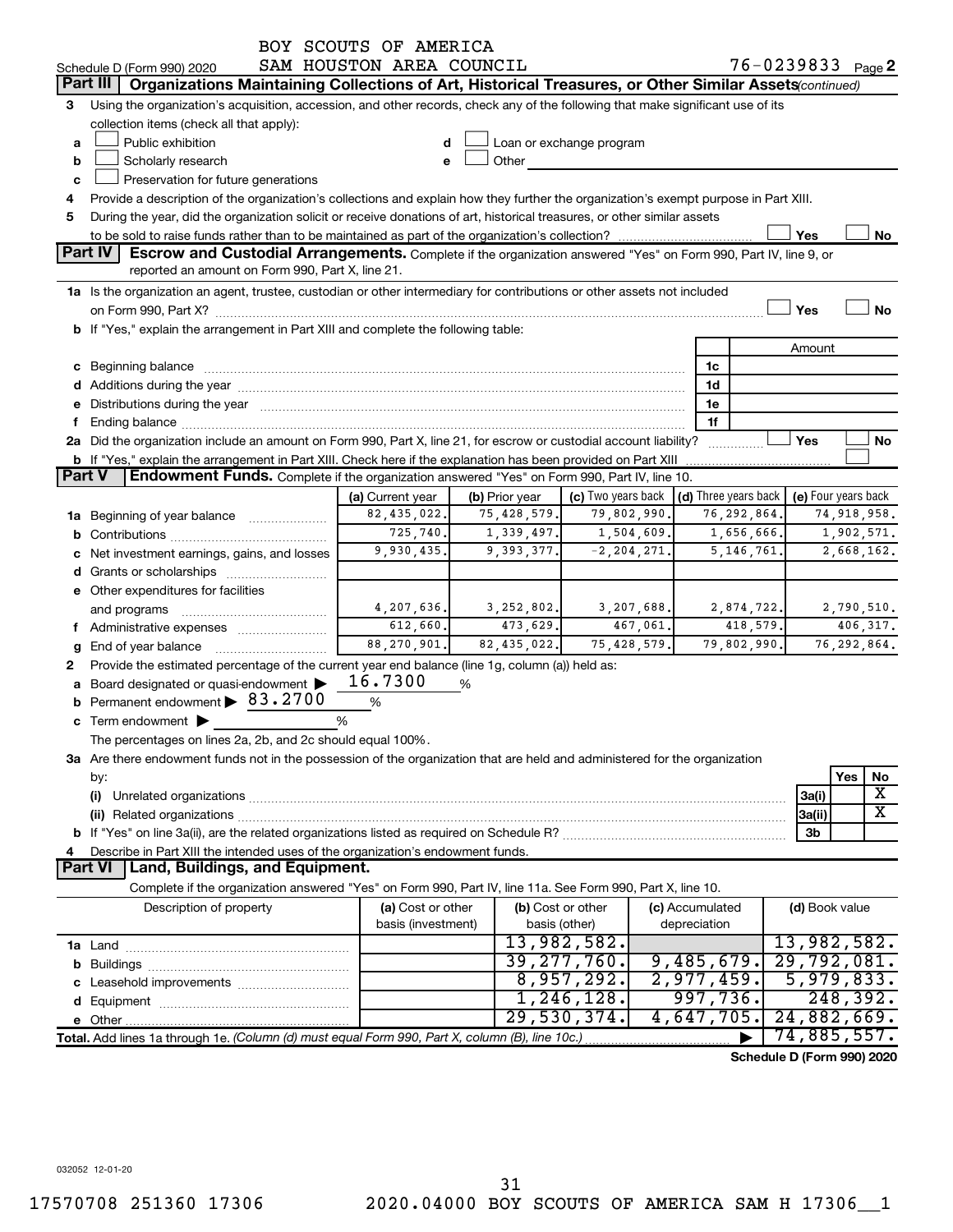| BOY SCOUTS OF AMERICA     |  |  |
|---------------------------|--|--|
| CAM UOIICMONI ADEA COIINC |  |  |

|                                                                                                                   |                 | Complete if the organization answered "Yes" on Form 990, Part IV, line 11b. See Form 990, Part X, line 12. |                          |
|-------------------------------------------------------------------------------------------------------------------|-----------------|------------------------------------------------------------------------------------------------------------|--------------------------|
| (a) Description of security or category (including name of security)                                              | (b) Book value  | (c) Method of valuation: Cost or end-of-year market value                                                  |                          |
| (1) Financial derivatives                                                                                         |                 |                                                                                                            |                          |
|                                                                                                                   |                 |                                                                                                            |                          |
| $(3)$ Other                                                                                                       |                 |                                                                                                            |                          |
| (A)                                                                                                               |                 |                                                                                                            |                          |
| (B)                                                                                                               |                 |                                                                                                            |                          |
| (C)                                                                                                               |                 |                                                                                                            |                          |
| (D)                                                                                                               |                 |                                                                                                            |                          |
| (E)                                                                                                               |                 |                                                                                                            |                          |
| (F)                                                                                                               |                 |                                                                                                            |                          |
| (G)                                                                                                               |                 |                                                                                                            |                          |
| (H)                                                                                                               |                 |                                                                                                            |                          |
| Total. (Col. (b) must equal Form 990, Part X, col. (B) line 12.) $\blacktriangleright$                            |                 |                                                                                                            |                          |
| Part VIII Investments - Program Related.                                                                          |                 |                                                                                                            |                          |
| Complete if the organization answered "Yes" on Form 990, Part IV, line 11c. See Form 990, Part X, line 13.        |                 |                                                                                                            |                          |
| (a) Description of investment                                                                                     | (b) Book value  | (c) Method of valuation: Cost or end-of-year market value                                                  |                          |
| (1)                                                                                                               |                 |                                                                                                            |                          |
| (2)                                                                                                               |                 |                                                                                                            |                          |
| (3)                                                                                                               |                 |                                                                                                            |                          |
| (4)                                                                                                               |                 |                                                                                                            |                          |
| (5)                                                                                                               |                 |                                                                                                            |                          |
| (6)                                                                                                               |                 |                                                                                                            |                          |
| (7)                                                                                                               |                 |                                                                                                            |                          |
| (8)                                                                                                               |                 |                                                                                                            |                          |
|                                                                                                                   |                 |                                                                                                            |                          |
|                                                                                                                   |                 |                                                                                                            |                          |
| (9)                                                                                                               |                 |                                                                                                            |                          |
|                                                                                                                   |                 |                                                                                                            |                          |
| Part IX<br><b>Other Assets.</b>                                                                                   |                 |                                                                                                            |                          |
| Complete if the organization answered "Yes" on Form 990, Part IV, line 11d. See Form 990, Part X, line 15.        |                 |                                                                                                            |                          |
|                                                                                                                   | (a) Description |                                                                                                            | (b) Book value           |
| (1)                                                                                                               |                 |                                                                                                            |                          |
| (2)                                                                                                               |                 |                                                                                                            |                          |
| (3)                                                                                                               |                 |                                                                                                            |                          |
| (4)                                                                                                               |                 |                                                                                                            |                          |
| (5)                                                                                                               |                 |                                                                                                            |                          |
| (6)                                                                                                               |                 |                                                                                                            |                          |
| (7)                                                                                                               |                 |                                                                                                            |                          |
| (8)                                                                                                               |                 |                                                                                                            |                          |
| Total. (Col. (b) must equal Form 990, Part X, col. (B) line 13.) $\blacktriangleright$<br>(9)                     |                 |                                                                                                            |                          |
| Total. (Column (b) must equal Form 990, Part X, col. (B) line 15.).                                               |                 |                                                                                                            |                          |
| <b>Other Liabilities.</b><br>Part X                                                                               |                 |                                                                                                            |                          |
| Complete if the organization answered "Yes" on Form 990, Part IV, line 11e or 11f. See Form 990, Part X, line 25. |                 |                                                                                                            |                          |
| (a) Description of liability                                                                                      |                 |                                                                                                            | (b) Book value           |
| 1.<br>Federal income taxes<br>(1)                                                                                 |                 |                                                                                                            |                          |
| <b>CUSTODIAN ACCOUNTS</b><br>(2)                                                                                  |                 |                                                                                                            |                          |
| (3)                                                                                                               |                 |                                                                                                            |                          |
| (4)                                                                                                               |                 |                                                                                                            |                          |
| (5)                                                                                                               |                 |                                                                                                            |                          |
| (6)                                                                                                               |                 |                                                                                                            |                          |
| (7)                                                                                                               |                 |                                                                                                            |                          |
| (8)                                                                                                               |                 |                                                                                                            |                          |
| (9)                                                                                                               |                 |                                                                                                            | 1,934,775.<br>1,934,775. |

**Schedule D (Form 990) 2020**

032053 12-01-20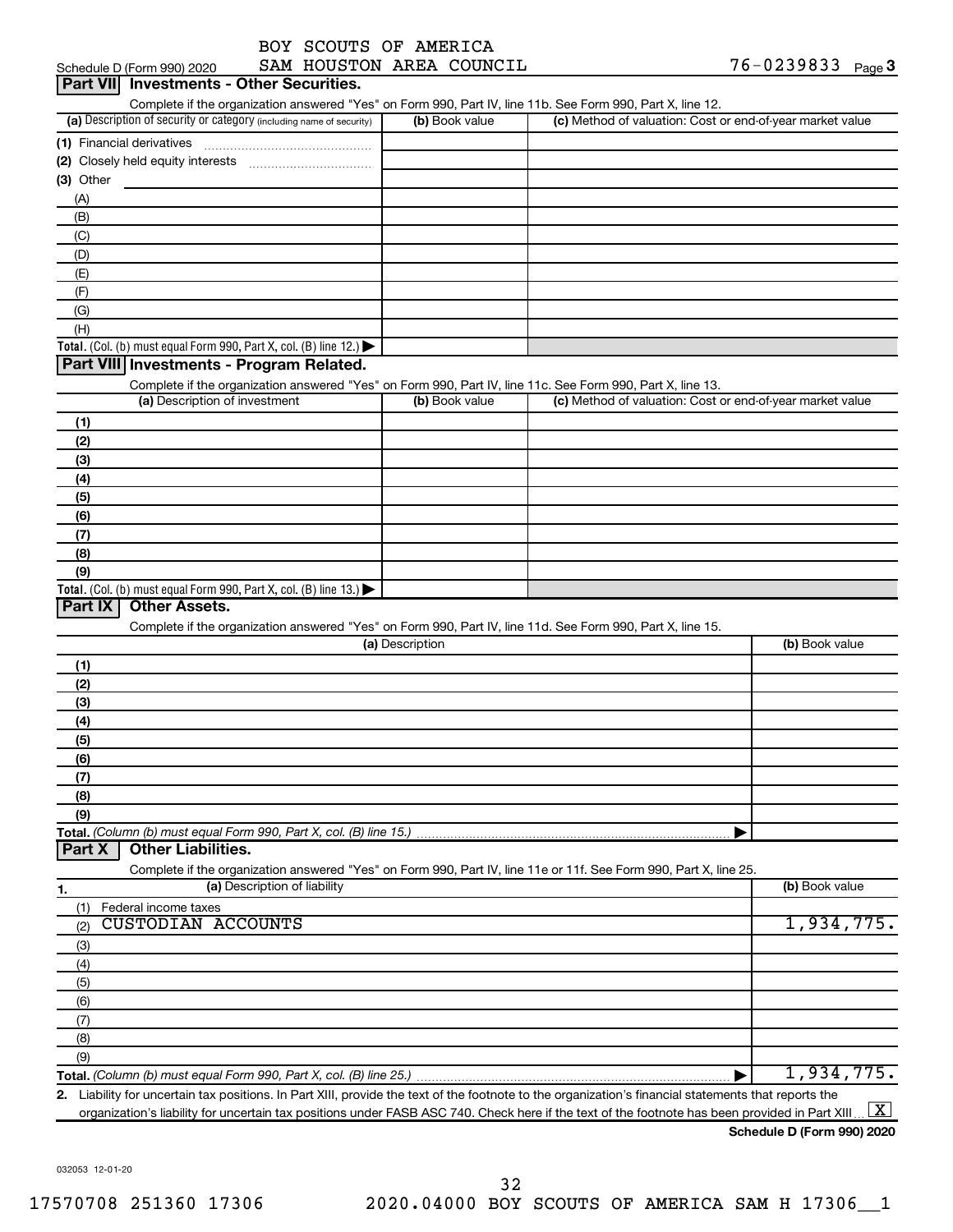|    | BOY SCOUTS OF AMERICA                                                                                                                                                                                                               |                |            |                |                     |
|----|-------------------------------------------------------------------------------------------------------------------------------------------------------------------------------------------------------------------------------------|----------------|------------|----------------|---------------------|
|    | SAM HOUSTON AREA COUNCIL<br>Schedule D (Form 990) 2020                                                                                                                                                                              |                |            |                | 76-0239833 Page 4   |
|    | Reconciliation of Revenue per Audited Financial Statements With Revenue per Return.<br>Part XI                                                                                                                                      |                |            |                |                     |
|    | Complete if the organization answered "Yes" on Form 990, Part IV, line 12a.                                                                                                                                                         |                |            |                |                     |
| 1  | Total revenue, gains, and other support per audited financial statements [111][11] Total revenue, gains, and other support per audited financial statements                                                                         |                |            | $\blacksquare$ | 18,000,551.         |
| 2  | Amounts included on line 1 but not on Form 990, Part VIII, line 12:                                                                                                                                                                 |                |            |                |                     |
| a  |                                                                                                                                                                                                                                     | 2a             | 7,418,974. |                |                     |
| b  |                                                                                                                                                                                                                                     | 2 <sub>b</sub> |            |                |                     |
|    | Recoveries of prior year grants [111] matter contracts and prior year grants [11] matter contracts and a recovering to the contract of the contracts of prior year grants [11] matter contracts and a recovering to the contra      | 2 <sub>c</sub> |            |                |                     |
| d  |                                                                                                                                                                                                                                     | 2d             |            |                |                     |
| e  | Add lines 2a through 2d                                                                                                                                                                                                             |                |            | 2e             | 7,418,974.          |
| 3  |                                                                                                                                                                                                                                     |                |            | 3              | 10,581,577.         |
| 4  | Amounts included on Form 990, Part VIII, line 12, but not on line 1:                                                                                                                                                                |                |            |                |                     |
| a  |                                                                                                                                                                                                                                     | 4a             |            |                |                     |
| b  |                                                                                                                                                                                                                                     | 4b             |            |                |                     |
| c. | Add lines 4a and 4b                                                                                                                                                                                                                 |                |            | 4c             | υ.                  |
|    |                                                                                                                                                                                                                                     |                |            | 5              | 10,581,577.         |
|    | Part XII Reconciliation of Expenses per Audited Financial Statements With Expenses per Return.                                                                                                                                      |                |            |                |                     |
|    | Complete if the organization answered "Yes" on Form 990, Part IV, line 12a.                                                                                                                                                         |                |            |                |                     |
| 1  |                                                                                                                                                                                                                                     |                |            | $\blacksquare$ | 10,985,464.         |
| 2  | Amounts included on line 1 but not on Form 990, Part IX, line 25:                                                                                                                                                                   |                |            |                |                     |
| a  |                                                                                                                                                                                                                                     | 2a             |            |                |                     |
| b  |                                                                                                                                                                                                                                     | 2 <sub>b</sub> |            |                |                     |
|    |                                                                                                                                                                                                                                     | 2 <sub>c</sub> |            |                |                     |
|    |                                                                                                                                                                                                                                     | 2d             |            |                |                     |
|    | e Add lines 2a through 2d <b>contract and a contract and a contract a</b> contract a contract and a contract a contract a contract a contract a contract a contract a contract a contract a contract a contract a contract a contra |                |            | 2е             | υ.                  |
| 3  |                                                                                                                                                                                                                                     |                |            | $\mathbf{a}$   | 10,985,464.         |
| 4  | Amounts included on Form 990, Part IX, line 25, but not on line 1:                                                                                                                                                                  |                |            |                |                     |
|    | Investment expenses not included on Form 990, Part VIII, line 7b [                                                                                                                                                                  | 4a             |            |                |                     |
|    |                                                                                                                                                                                                                                     | 4 <sub>b</sub> |            |                |                     |
|    | Add lines 4a and 4b                                                                                                                                                                                                                 |                |            | 4c             |                     |
|    |                                                                                                                                                                                                                                     |                |            | 5              | 10,985,464 <b>.</b> |
|    | Part XIII Supplemental Information.                                                                                                                                                                                                 |                |            |                |                     |
|    |                                                                                                                                                                                                                                     |                |            |                |                     |

Provide the descriptions required for Part II, lines 3, 5, and 9; Part III, lines 1a and 4; Part IV, lines 1b and 2b; Part V, line 4; Part X, line 2; Part XI, lines 2d and 4b; and Part XII, lines 2d and 4b. Also complete this part to provide any additional information.

#### PART V, LINE 4:

USE OF ENDOWMENT FUNDS

PERMANENT ENDOWMENT FUNDS ARE DIVIDED USE FUNDS WITH THE PRINCIPLE USED

ONLY FOR THE EARNING OF INCOME. SUCH INCOME IS USED TO SUPPORT ASSORTED

PROGRAMS AND GENERAL OPERATIONS.

## TERM ENDOWMENT FUNDS ARE DIVIDED USE FUNDS WITH THE PRINCIPLE RESTRICTED

FOR INCOME EARNING AND PERMANENT IMPROVEMENTS AT CAMP STRAKE, THE INCOME

## FROM TERM ENDOWMENT FUNDS IS USED FOR OPERATIONS AT CAMP STRAKE.

|                 | ALL OTHER | ENDOWMENT FUNDS ARE USED TO SUPPORT GENERAL PROGRAM SERVICES AND |  |  |  |                            |  |
|-----------------|-----------|------------------------------------------------------------------|--|--|--|----------------------------|--|
| 032054 12-01-20 |           |                                                                  |  |  |  | Schedule D (Form 990) 2020 |  |
|                 |           |                                                                  |  |  |  |                            |  |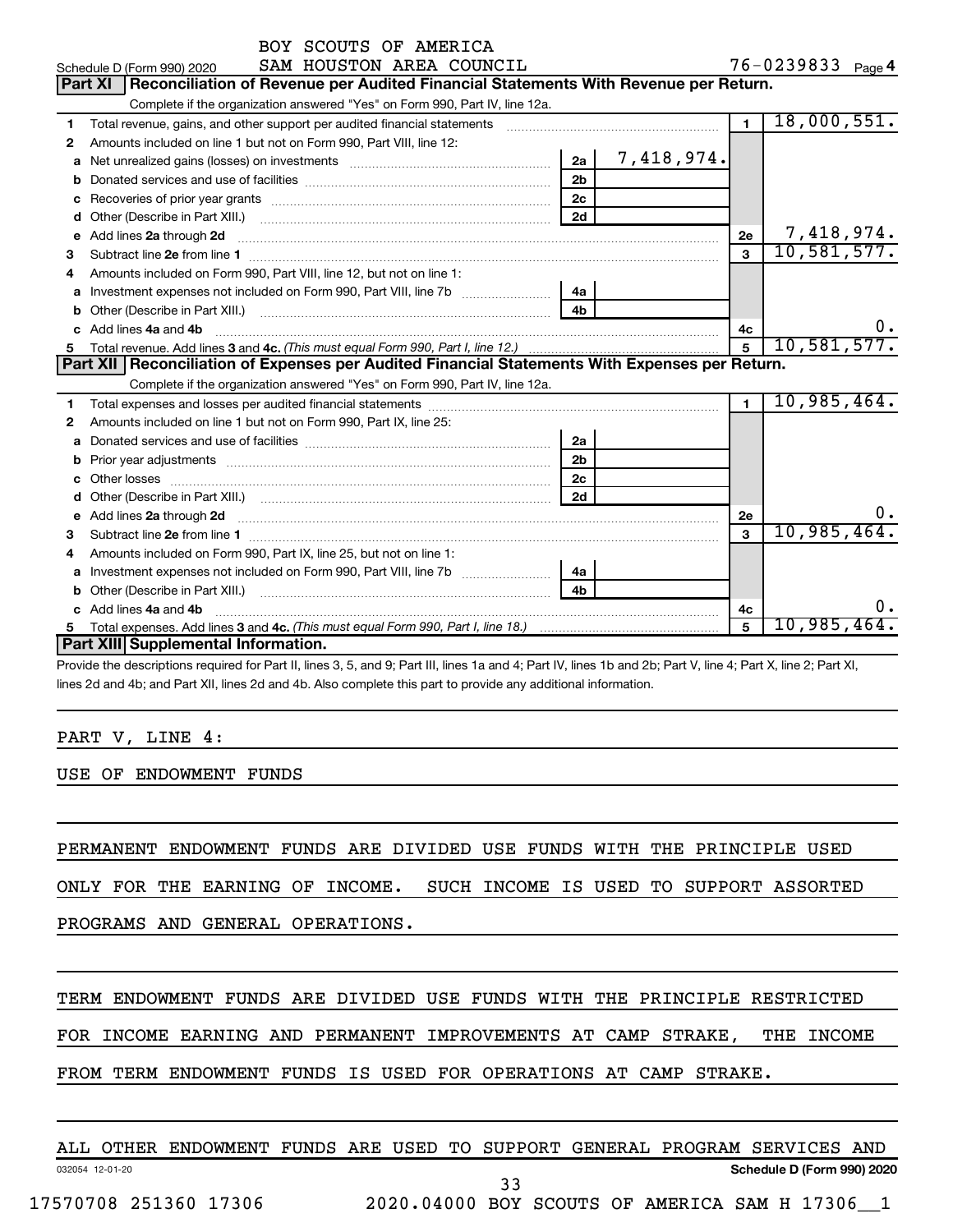*(continued)* **Part XIII Supplemental Information** 

TO INVEST FOR SUPPORT OF FUTURE GENERAL PROGRAM SERVICES.

PART X, LINE 2:

FIN 48 DISCLOSURE

THE ORGANIZATION IS EXEMPT FROM FEDERAL INCOME TAXES UNDER SECTION 501(C)(3) OF THE INTERNAL REVENUE CODE ("IRC"), EXCEPT ON NET INCOME DERIVED FROM UNRELATED BUSINESS ACTIVITIES. THE ORGANIZATION IS CLASSIFIED AS A PUBLIC CHARITY AND CURRENTLY HAS NO UNRELATED BUSINESS INCOME. THE ORGANIZATION IS ALSO EXEMPT FROM STATE INCOME TAX. ACCORDINGLY, NO PROVISION FOR INCOME TAXES HAS BEEN RECORDED.

 THE ORGANIZATION ASSESSES WHETHER IT IS MORE LIKELY THAN NOT THAT A TAX POSITION WILL BE SUSTAINED UPON EXAMINATION OF THE TECHNICAL MERITS OF THE POSITION, ASSUMING THE TAXING AUTHORITY HAS FULL KNOWLEDGE OF ALL INFORMATION. IF THE TAX POSITION DOES NOT MEET THE MORE LIKELY THAN NOT RECOGNITION THRESHOLD, THE BENEFIT OF THE TAX POSITION IS NOT RECOGNIZED IN THE CONSOLIDATED FINANCIAL STATEMENTS. THE ORGANIZATION RECORDED NO ASSETS OR LIABILITIES FOR UNCERTAIN TAX POSITIONS OR UNRECOGNIZED TAX BENEFITS. WITH FEW EXCEPTIONS, THE ORGANIZATION IS NO LONGER SUBJECT TO U.S. FEDERAL OR STATE INCOME TAX EXAMINATIONS BY TAX AUTHORITIES FOR YEARS BEFORE 2017.

**Schedule D (Form 990) 2020**

032055 12-01-20

17570708 251360 17306 2020.04000 BOY SCOUTS OF AMERICA SAM H 17306\_\_1 34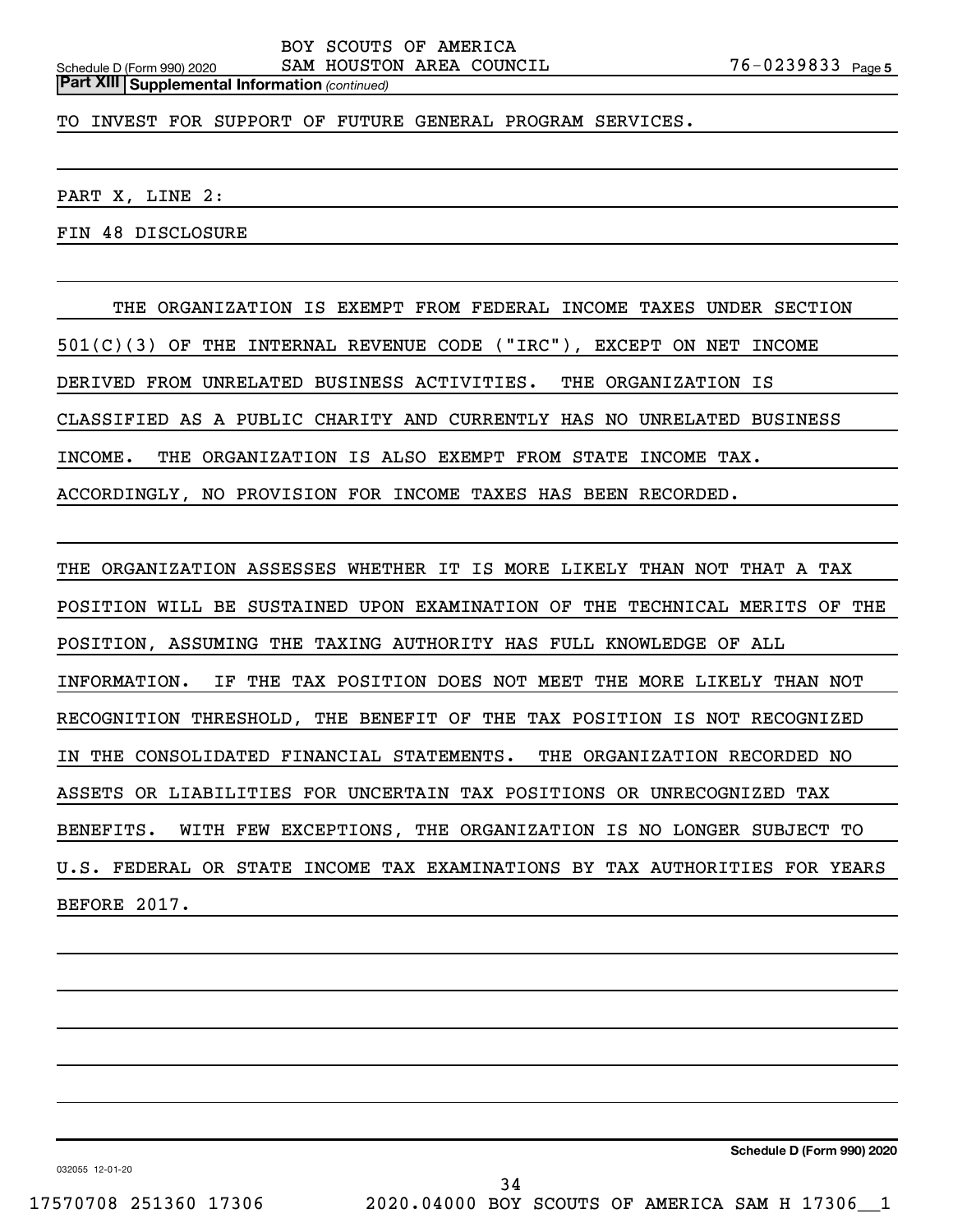| <b>SCHEDULE G</b>                                            | <b>Supplemental Information Regarding Fundraising or Gaming Activities</b>                                                                                          |     |                               |                                                              |                                        | OMB No. 1545-0047                     |
|--------------------------------------------------------------|---------------------------------------------------------------------------------------------------------------------------------------------------------------------|-----|-------------------------------|--------------------------------------------------------------|----------------------------------------|---------------------------------------|
| (Form 990 or 990-EZ)                                         | Complete if the organization answered "Yes" on Form 990, Part IV, line 17, 18, or 19, or if the<br>organization entered more than \$15,000 on Form 990-EZ, line 6a. |     |                               |                                                              |                                        |                                       |
| Department of the Treasury                                   | Attach to Form 990 or Form 990-EZ.                                                                                                                                  |     |                               |                                                              |                                        | <b>Open to Public</b>                 |
| Internal Revenue Service                                     | $\triangleright$ Go to www.irs.gov/Form990 for instructions and the latest information.                                                                             |     |                               |                                                              |                                        | Inspection                            |
| Name of the organization                                     | BOY SCOUTS OF AMERICA                                                                                                                                               |     |                               |                                                              |                                        | <b>Employer identification number</b> |
|                                                              | SAM HOUSTON AREA COUNCIL                                                                                                                                            |     |                               |                                                              |                                        | 76-0239833                            |
| Part I                                                       | Fundraising Activities. Complete if the organization answered "Yes" on Form 990, Part IV, line 17. Form 990-EZ filers are not                                       |     |                               |                                                              |                                        |                                       |
| required to complete this part.                              |                                                                                                                                                                     |     |                               |                                                              |                                        |                                       |
| $X$ Mail solicitations<br>a                                  | 1 Indicate whether the organization raised funds through any of the following activities. Check all that apply.                                                     |     |                               | $e$ $\boxed{\text{X}}$ Solicitation of non-government grants |                                        |                                       |
| $\lfloor x \rfloor$<br>Internet and email solicitations<br>b |                                                                                                                                                                     |     |                               | Solicitation of government grants                            |                                        |                                       |
| $\lfloor \underline{X} \rfloor$ Phone solicitations<br>C     | $g\left[\overline{X}\right]$ Special fundraising events                                                                                                             |     |                               |                                                              |                                        |                                       |
| $\lfloor \underline{x} \rfloor$ In-person solicitations<br>d |                                                                                                                                                                     |     |                               |                                                              |                                        |                                       |
|                                                              | 2 a Did the organization have a written or oral agreement with any individual (including officers, directors, trustees, or                                          |     |                               |                                                              |                                        |                                       |
|                                                              | key employees listed in Form 990, Part VII) or entity in connection with professional fundraising services?                                                         |     |                               |                                                              |                                        | $\boxed{\text{X}}$ Yes<br><b>No</b>   |
|                                                              | b If "Yes," list the 10 highest paid individuals or entities (fundraisers) pursuant to agreements under which the fundraiser is to be                               |     |                               |                                                              |                                        |                                       |
| compensated at least \$5,000 by the organization.            |                                                                                                                                                                     |     |                               |                                                              |                                        |                                       |
|                                                              |                                                                                                                                                                     |     |                               |                                                              |                                        |                                       |
| (i) Name and address of individual                           |                                                                                                                                                                     |     | (iii) Did<br>fundraiser       | (iv) Gross receipts                                          | (v) Amount paid<br>to (or retained by) | (vi) Amount paid                      |
| or entity (fundraiser)                                       | (ii) Activity                                                                                                                                                       |     | have custody<br>or control of | from activity                                                | fundraiser                             | to (or retained by)<br>organization   |
|                                                              |                                                                                                                                                                     |     | contributions?                |                                                              | listed in col. (i)                     |                                       |
| MARCIA FELDMAN & ASSOCIATES -                                | VARIOUS FUNDRAISING                                                                                                                                                 | Yes | No                            |                                                              |                                        |                                       |
| 41 TIEL WAY, HOUSTON, TX                                     | INITIATIVES                                                                                                                                                         |     | x                             | 48,199                                                       | 15,575.                                | 32,624.                               |
|                                                              |                                                                                                                                                                     |     |                               |                                                              |                                        |                                       |
|                                                              |                                                                                                                                                                     |     |                               |                                                              |                                        |                                       |
|                                                              |                                                                                                                                                                     |     |                               |                                                              |                                        |                                       |
|                                                              |                                                                                                                                                                     |     |                               |                                                              |                                        |                                       |
|                                                              |                                                                                                                                                                     |     |                               |                                                              |                                        |                                       |
|                                                              |                                                                                                                                                                     |     |                               |                                                              |                                        |                                       |
|                                                              |                                                                                                                                                                     |     |                               |                                                              |                                        |                                       |
|                                                              |                                                                                                                                                                     |     |                               |                                                              |                                        |                                       |
|                                                              |                                                                                                                                                                     |     |                               |                                                              |                                        |                                       |
|                                                              |                                                                                                                                                                     |     |                               |                                                              |                                        |                                       |
|                                                              |                                                                                                                                                                     |     |                               |                                                              |                                        |                                       |
|                                                              |                                                                                                                                                                     |     |                               |                                                              |                                        |                                       |
|                                                              |                                                                                                                                                                     |     |                               |                                                              |                                        |                                       |
|                                                              |                                                                                                                                                                     |     |                               |                                                              |                                        |                                       |
|                                                              |                                                                                                                                                                     |     |                               |                                                              |                                        |                                       |
|                                                              |                                                                                                                                                                     |     |                               |                                                              |                                        |                                       |
|                                                              |                                                                                                                                                                     |     |                               |                                                              |                                        |                                       |
|                                                              |                                                                                                                                                                     |     |                               |                                                              |                                        |                                       |
| Total                                                        |                                                                                                                                                                     |     |                               | 48,199                                                       | 15,575.                                | 32,624.                               |
|                                                              | 3 List all states in which the organization is registered or licensed to solicit contributions or has been notified it is exempt from registration                  |     |                               |                                                              |                                        |                                       |
| or licensing.                                                |                                                                                                                                                                     |     |                               |                                                              |                                        |                                       |
|                                                              |                                                                                                                                                                     |     |                               |                                                              |                                        |                                       |
|                                                              |                                                                                                                                                                     |     |                               |                                                              |                                        |                                       |
|                                                              |                                                                                                                                                                     |     |                               |                                                              |                                        |                                       |
|                                                              |                                                                                                                                                                     |     |                               |                                                              |                                        |                                       |
|                                                              |                                                                                                                                                                     |     |                               |                                                              |                                        |                                       |

**For Paperwork Reduction Act Notice, see the Instructions for Form 990 or 990-EZ. Schedule G (Form 990 or 990-EZ) 2020** LHA SEE PART IV FOR CONTINUATIONS

032081 11-25-20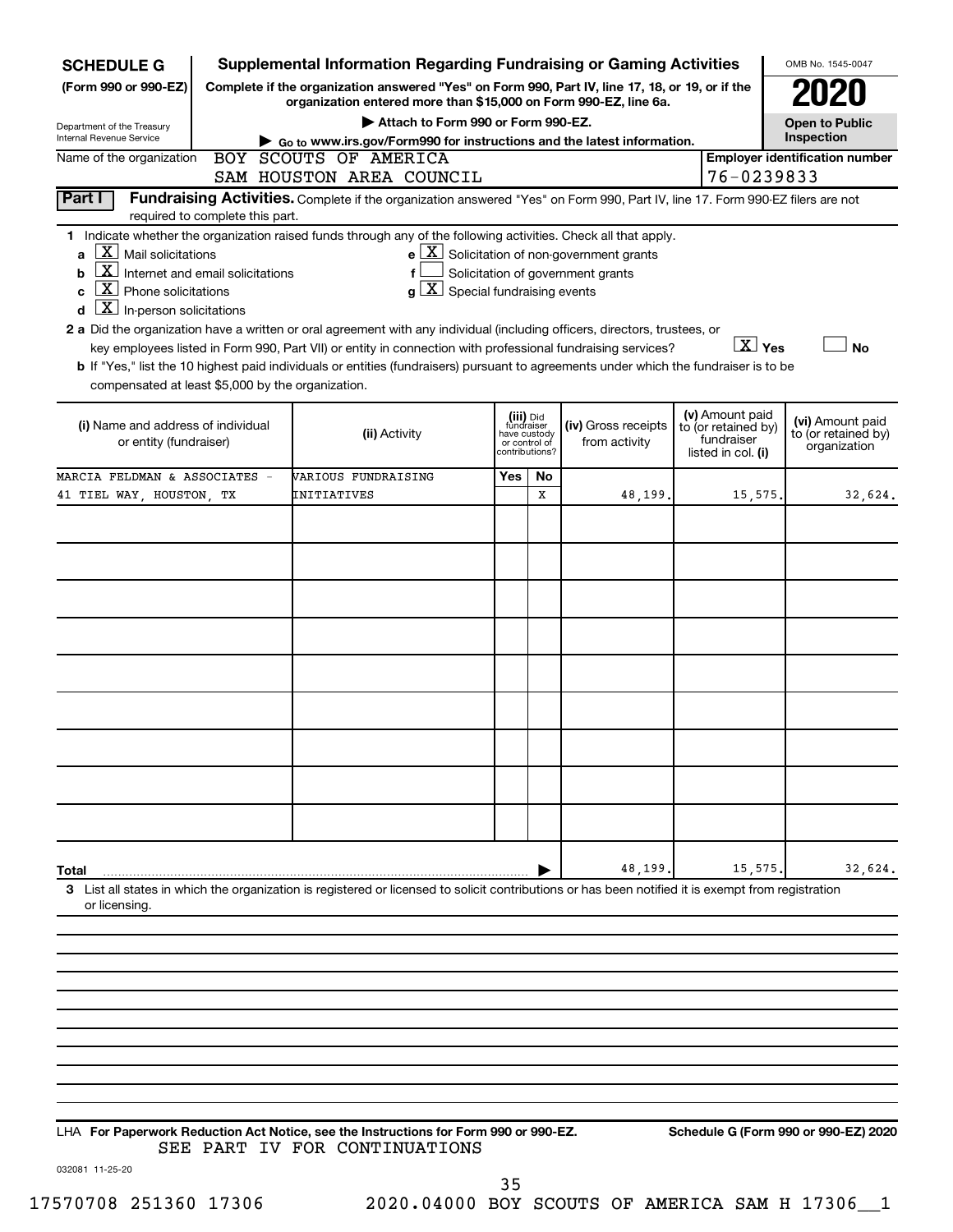76-0239833 Page 2 Schedule G (Form 990 or 990-EZ) 2020 SAM HOUSTON AREA COUNCIL  $76-0239833$  Page

|                 | Part II  | <b>Fundraising Events.</b> Complete if the organization answered "Yes" on Form 990, Part IV, line 18, or reported more than \$15,000          |                                     |                                                  |                                 |                                                     |
|-----------------|----------|-----------------------------------------------------------------------------------------------------------------------------------------------|-------------------------------------|--------------------------------------------------|---------------------------------|-----------------------------------------------------|
|                 |          | of fundraising event contributions and gross income on Form 990-EZ, lines 1 and 6b. List events with gross receipts greater than \$5,000.     | (a) Event $#1$<br>SPORTING<br>CLAYS | (b) Event #2                                     | (c) Other events<br><b>NONE</b> | (d) Total events<br>(add col. (a) through           |
|                 |          |                                                                                                                                               | (event type)                        | (event type)                                     | (total number)                  | col. (c)                                            |
| Revenue         | 1.       |                                                                                                                                               | 194,162.                            |                                                  |                                 | 194,162.                                            |
|                 |          |                                                                                                                                               | 142,765.                            |                                                  |                                 | 142,765.                                            |
|                 | 3        | Gross income (line 1 minus line 2)                                                                                                            | 51,397.                             |                                                  |                                 | 51,397.                                             |
|                 |          |                                                                                                                                               |                                     |                                                  |                                 |                                                     |
|                 | 5        |                                                                                                                                               |                                     |                                                  |                                 |                                                     |
|                 | 6        |                                                                                                                                               | 19,730.                             |                                                  |                                 | 19,730.                                             |
| Direct Expenses | 7        |                                                                                                                                               | 2,632.                              |                                                  |                                 | 2,632.                                              |
|                 | 8<br>9   |                                                                                                                                               | 345.<br>56,970.                     |                                                  |                                 | 345.<br>56,970.                                     |
|                 | 10       | Direct expense summary. Add lines 4 through 9 in column (d)                                                                                   |                                     |                                                  |                                 | 79,677.                                             |
|                 | 11       | Net income summary. Subtract line 10 from line 3, column (d)                                                                                  |                                     |                                                  |                                 | $-28, 280.$                                         |
|                 | Part III | Gaming. Complete if the organization answered "Yes" on Form 990, Part IV, line 19, or reported more than<br>\$15,000 on Form 990-EZ, line 6a. |                                     |                                                  |                                 |                                                     |
| Revenue         |          |                                                                                                                                               | (a) Bingo                           | (b) Pull tabs/instant<br>bingo/progressive bingo | (c) Other gaming                | (d) Total gaming (add<br>col. (a) through col. (c)) |
|                 |          |                                                                                                                                               |                                     |                                                  |                                 |                                                     |
|                 |          |                                                                                                                                               |                                     |                                                  |                                 |                                                     |
|                 |          |                                                                                                                                               |                                     |                                                  |                                 |                                                     |
| Direct Expenses | 3        |                                                                                                                                               |                                     |                                                  |                                 |                                                     |
|                 | 4        |                                                                                                                                               |                                     |                                                  |                                 |                                                     |
|                 | 5.       |                                                                                                                                               |                                     |                                                  |                                 |                                                     |
|                 |          | 6 Volunteer labor                                                                                                                             | Yes<br>%<br>No.                     | Yes<br>%<br>No                                   | Yes<br>%<br>No                  |                                                     |
|                 | 7        |                                                                                                                                               |                                     |                                                  |                                 |                                                     |
|                 | 8        |                                                                                                                                               |                                     |                                                  |                                 |                                                     |
|                 |          |                                                                                                                                               |                                     |                                                  |                                 | Yes<br><b>No</b>                                    |
|                 |          | 10a Were any of the organization's gaming licenses revoked, suspended, or terminated during the tax year?                                     |                                     |                                                  |                                 | Yes<br>No                                           |
|                 |          | 032082 11-25-20                                                                                                                               |                                     |                                                  |                                 | Schedule G (Form 990 or 990-EZ) 2020                |
|                 |          |                                                                                                                                               |                                     |                                                  |                                 |                                                     |

17570708 251360 17306 2020.04000 BOY SCOUTS OF AMERICA SAM H 17306\_\_1 36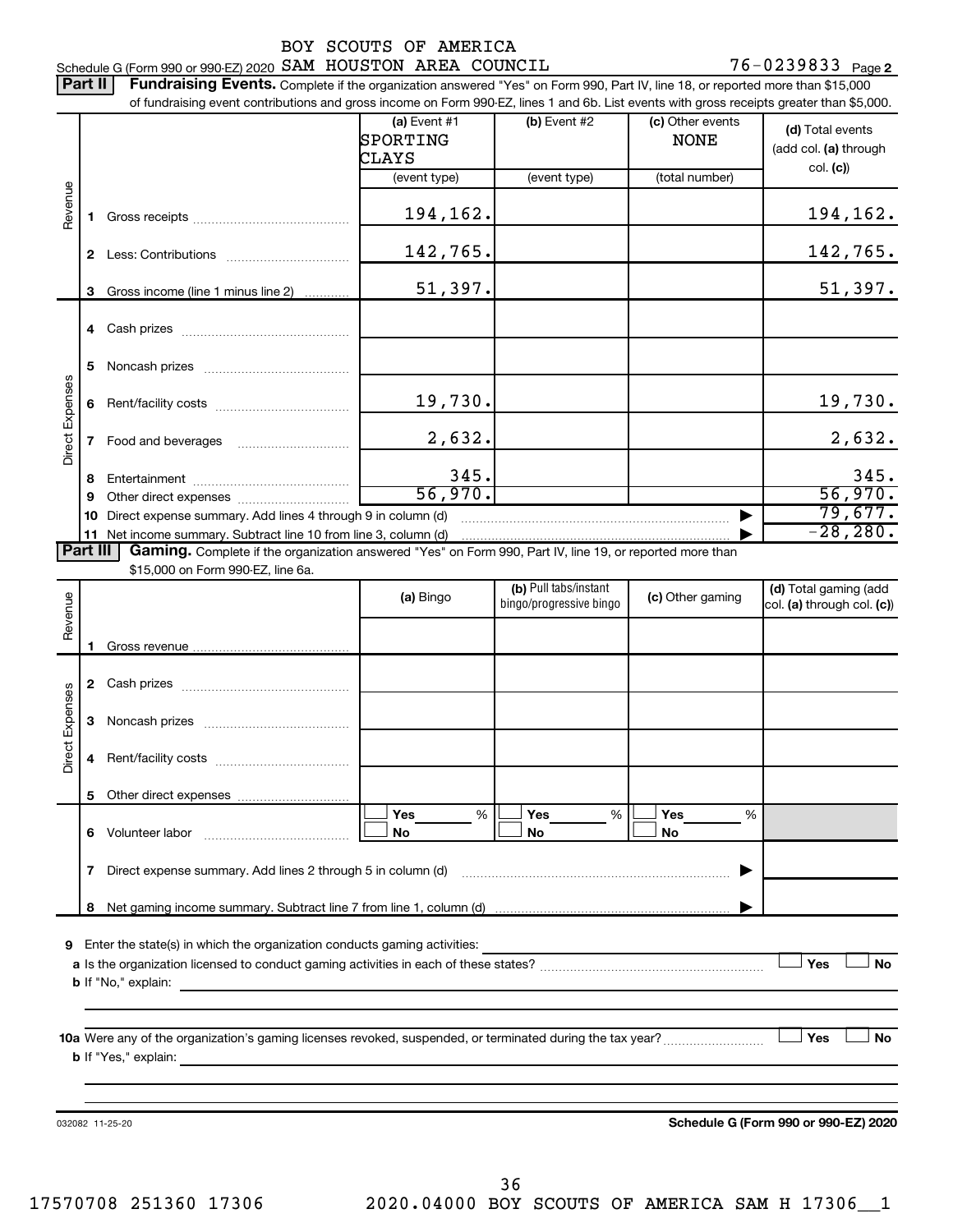| BOY SCOUTS OF AMERICA                                                                                                                                                   |                                      |
|-------------------------------------------------------------------------------------------------------------------------------------------------------------------------|--------------------------------------|
| Schedule G (Form 990 or 990-EZ) 2020 SAM HOUSTON AREA COUNCIL<br><u> 1980 - Johann Barnett, fransk politik (</u>                                                        | 76-0239833 Page 3                    |
|                                                                                                                                                                         | Yes<br><b>No</b>                     |
| 12 Is the organization a grantor, beneficiary or trustee of a trust, or a member of a partnership or other entity formed                                                |                                      |
| 13 Indicate the percentage of gaming activity conducted in:                                                                                                             | $\Box$ Yes<br>No                     |
|                                                                                                                                                                         | 1За<br>%                             |
| b An outside facility www.communications.com/news/communications.com/news/communications.com/news/communicatio                                                          | $\%$<br>13b l                        |
| 14 Enter the name and address of the person who prepares the organization's gaming/special events books and records:                                                    |                                      |
| Name $\blacktriangleright$<br><u>some started and the started and the started and the started and the started and the started and the started and</u>                   |                                      |
| Address $\blacktriangleright$<br><u>some started and the started and the started and the started and the started and the started and the started and</u>                |                                      |
|                                                                                                                                                                         | <b>No</b>                            |
|                                                                                                                                                                         |                                      |
| of gaming revenue retained by the third party $\triangleright$ \$                                                                                                       |                                      |
| c If "Yes," enter name and address of the third party:                                                                                                                  |                                      |
| Name $\blacktriangleright$<br><u> 1989 - Johann John Stein, markin fan it ferstjer fan de ferstjer fan it ferstjer fan it ferstjer fan it fers</u>                      |                                      |
| Address $\blacktriangleright$<br>and the control of the control of the control of the control of the control of the control of the control of the                       |                                      |
| <b>16</b> Gaming manager information:                                                                                                                                   |                                      |
| Name $\blacktriangleright$                                                                                                                                              |                                      |
| Gaming manager compensation > \$                                                                                                                                        |                                      |
| Description of services provided > example and the contract of the contract of the contract of the contract of                                                          |                                      |
| Director/officer<br>Employee<br>Independent contractor                                                                                                                  |                                      |
| <b>17</b> Mandatory distributions:                                                                                                                                      |                                      |
| a Is the organization required under state law to make charitable distributions from the gaming proceeds to                                                             |                                      |
| retain the state gaming license?<br><b>b</b> Enter the amount of distributions required under state law to be distributed to other exempt organizations or spent in the | Yes<br><b>No</b>                     |
| organization's own exempt activities during the tax year $\blacktriangleright$ \$                                                                                       |                                      |
| Part IV<br>Supplemental Information. Provide the explanations required by Part I, line 2b, columns (iii) and (v); and Part III, lines 9, 9b, 10b,                       |                                      |
| 15b, 15c, 16, and 17b, as applicable. Also provide any additional information. See instructions.                                                                        |                                      |
| SCHEDULE G, PART I, LINE 2B, LIST OF TEN HIGHEST PAID FUNDRAISERS:                                                                                                      |                                      |
| NAME OF FUNDRAISER: MARCIA FELDMAN & ASSOCIATES<br>( I )                                                                                                                |                                      |
| 77019<br>ADDRESS OF FUNDRAISER: 41 TIEL WAY, HOUSTON, TX<br>( I )                                                                                                       |                                      |
|                                                                                                                                                                         |                                      |
|                                                                                                                                                                         |                                      |
|                                                                                                                                                                         |                                      |
|                                                                                                                                                                         |                                      |
| 032083 11-25-20                                                                                                                                                         | Schedule G (Form 990 or 990-EZ) 2020 |

**Schedule G (Form 990 or 990-EZ) 2020**

37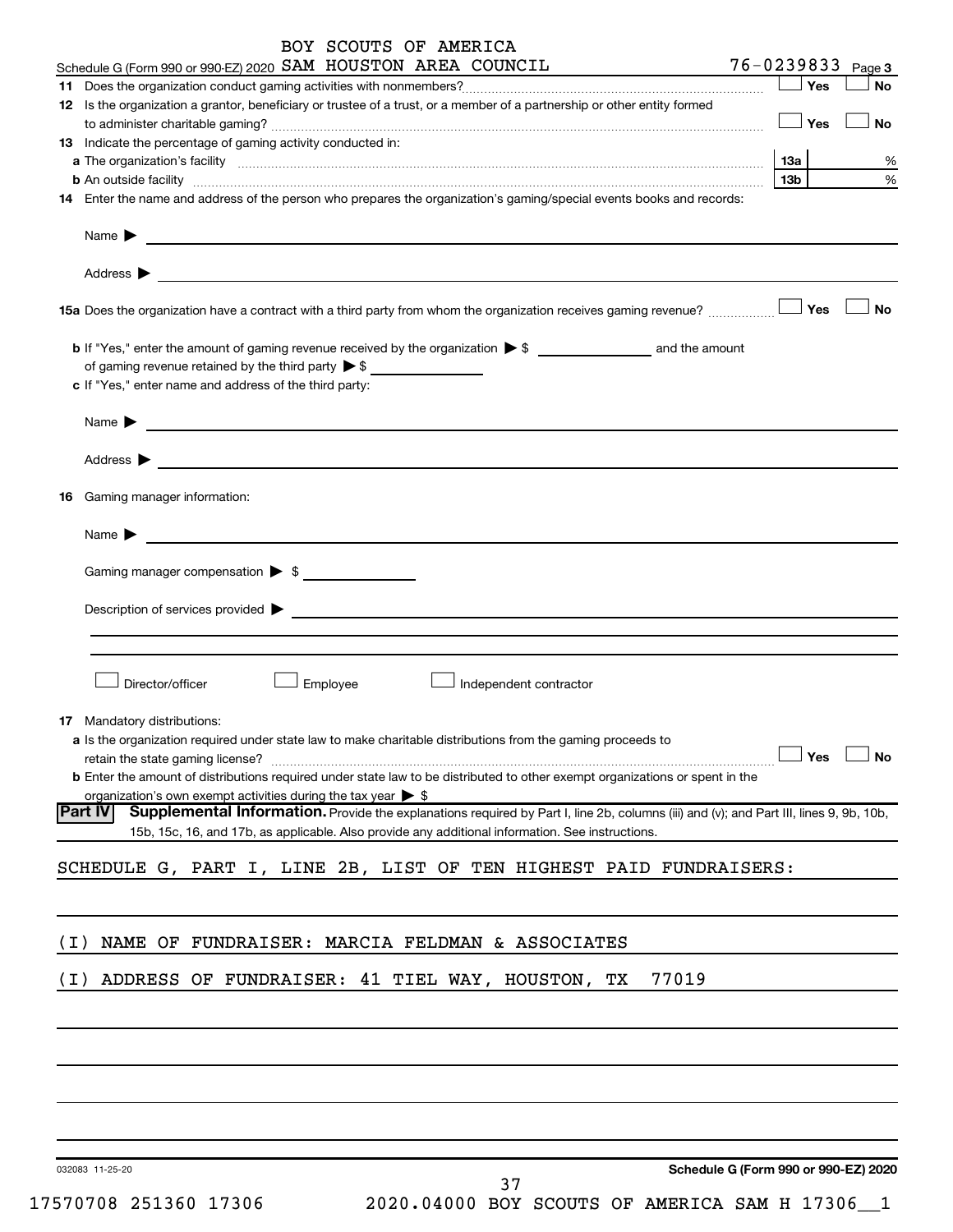| <b>Part IV   Supplemental Information (continued)</b> |  | OCHEQUIE Q (LOIIII AAD OL AAD-ET) | <b>DAT'L ILOUD LUL</b> |
|-------------------------------------------------------|--|-----------------------------------|------------------------|
|                                                       |  |                                   |                        |

| 032084 04-01-20 | Schedule G (Form 990 or 990-EZ) |
|-----------------|---------------------------------|
|                 |                                 |

17570708 251360 17306 2020.04000 BOY SCOUTS OF AMERICA SAM H 17306\_\_1 38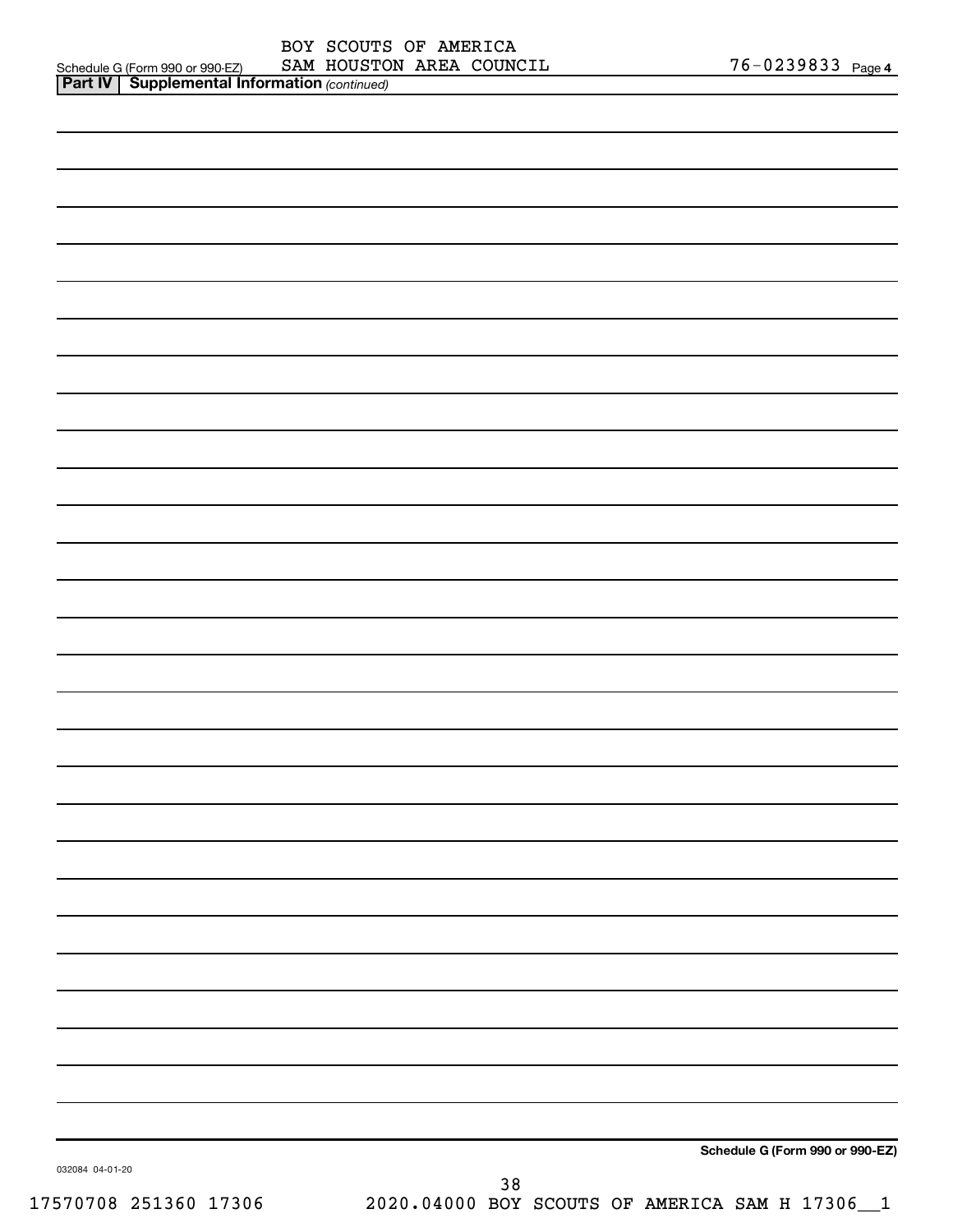| <b>SCHEDULE I</b><br>(Form 990)                                                                                        |                                                                                                                                                                                                                                                                                     |           | <b>Grants and Other Assistance to Organizations,</b><br>Governments, and Individuals in the United States<br>Complete if the organization answered "Yes" on Form 990, Part IV, line 21 or 22. |                                                                              |                                         |                                                                |                                          | OMB No. 1545-0047<br>2020             |  |
|------------------------------------------------------------------------------------------------------------------------|-------------------------------------------------------------------------------------------------------------------------------------------------------------------------------------------------------------------------------------------------------------------------------------|-----------|-----------------------------------------------------------------------------------------------------------------------------------------------------------------------------------------------|------------------------------------------------------------------------------|-----------------------------------------|----------------------------------------------------------------|------------------------------------------|---------------------------------------|--|
| Department of the Treasury<br>Internal Revenue Service                                                                 |                                                                                                                                                                                                                                                                                     |           |                                                                                                                                                                                               | Attach to Form 990.<br>Go to www.irs.gov/Form990 for the latest information. |                                         |                                                                |                                          | <b>Open to Public</b><br>Inspection   |  |
| BOY SCOUTS OF AMERICA<br><b>Employer identification number</b><br>Name of the organization<br>SAM HOUSTON AREA COUNCIL |                                                                                                                                                                                                                                                                                     |           |                                                                                                                                                                                               |                                                                              |                                         |                                                                |                                          |                                       |  |
| Part I                                                                                                                 | <b>General Information on Grants and Assistance</b>                                                                                                                                                                                                                                 |           |                                                                                                                                                                                               |                                                                              |                                         |                                                                |                                          |                                       |  |
| $\mathbf 1$                                                                                                            | Does the organization maintain records to substantiate the amount of the grants or assistance, the grantees' eligibility for the grants or assistance, and the selection                                                                                                            |           |                                                                                                                                                                                               |                                                                              |                                         |                                                                |                                          |                                       |  |
|                                                                                                                        |                                                                                                                                                                                                                                                                                     |           |                                                                                                                                                                                               |                                                                              |                                         |                                                                |                                          | $\boxed{\text{X}}$ Yes<br>  No        |  |
| $\mathbf{2}$<br>Part II                                                                                                | Describe in Part IV the organization's procedures for monitoring the use of grant funds in the United States.<br>Grants and Other Assistance to Domestic Organizations and Domestic Governments. Complete if the organization answered "Yes" on Form 990, Part IV, line 21, for any |           |                                                                                                                                                                                               |                                                                              |                                         |                                                                |                                          |                                       |  |
|                                                                                                                        | recipient that received more than \$5,000. Part II can be duplicated if additional space is needed.                                                                                                                                                                                 |           |                                                                                                                                                                                               |                                                                              |                                         |                                                                |                                          |                                       |  |
|                                                                                                                        | 1 (a) Name and address of organization<br>or government                                                                                                                                                                                                                             | $(b)$ EIN | (c) IRC section<br>(if applicable)                                                                                                                                                            | (d) Amount of<br>cash grant                                                  | (e) Amount of<br>non-cash<br>assistance | (f) Method of<br>valuation (book,<br>FMV, appraisal,<br>other) | (g) Description of<br>noncash assistance | (h) Purpose of grant<br>or assistance |  |
|                                                                                                                        |                                                                                                                                                                                                                                                                                     |           |                                                                                                                                                                                               |                                                                              |                                         |                                                                |                                          |                                       |  |
|                                                                                                                        |                                                                                                                                                                                                                                                                                     |           |                                                                                                                                                                                               |                                                                              |                                         |                                                                |                                          |                                       |  |
|                                                                                                                        |                                                                                                                                                                                                                                                                                     |           |                                                                                                                                                                                               |                                                                              |                                         |                                                                |                                          |                                       |  |
|                                                                                                                        |                                                                                                                                                                                                                                                                                     |           |                                                                                                                                                                                               |                                                                              |                                         |                                                                |                                          |                                       |  |
|                                                                                                                        |                                                                                                                                                                                                                                                                                     |           |                                                                                                                                                                                               |                                                                              |                                         |                                                                |                                          |                                       |  |
|                                                                                                                        |                                                                                                                                                                                                                                                                                     |           |                                                                                                                                                                                               |                                                                              |                                         |                                                                |                                          |                                       |  |
| $\mathbf{2}$                                                                                                           |                                                                                                                                                                                                                                                                                     |           |                                                                                                                                                                                               |                                                                              |                                         |                                                                |                                          | ▶                                     |  |
| 3                                                                                                                      |                                                                                                                                                                                                                                                                                     |           |                                                                                                                                                                                               |                                                                              |                                         |                                                                |                                          |                                       |  |

**For Paperwork Reduction Act Notice, see the Instructions for Form 990. Schedule I (Form 990) 2020** LHA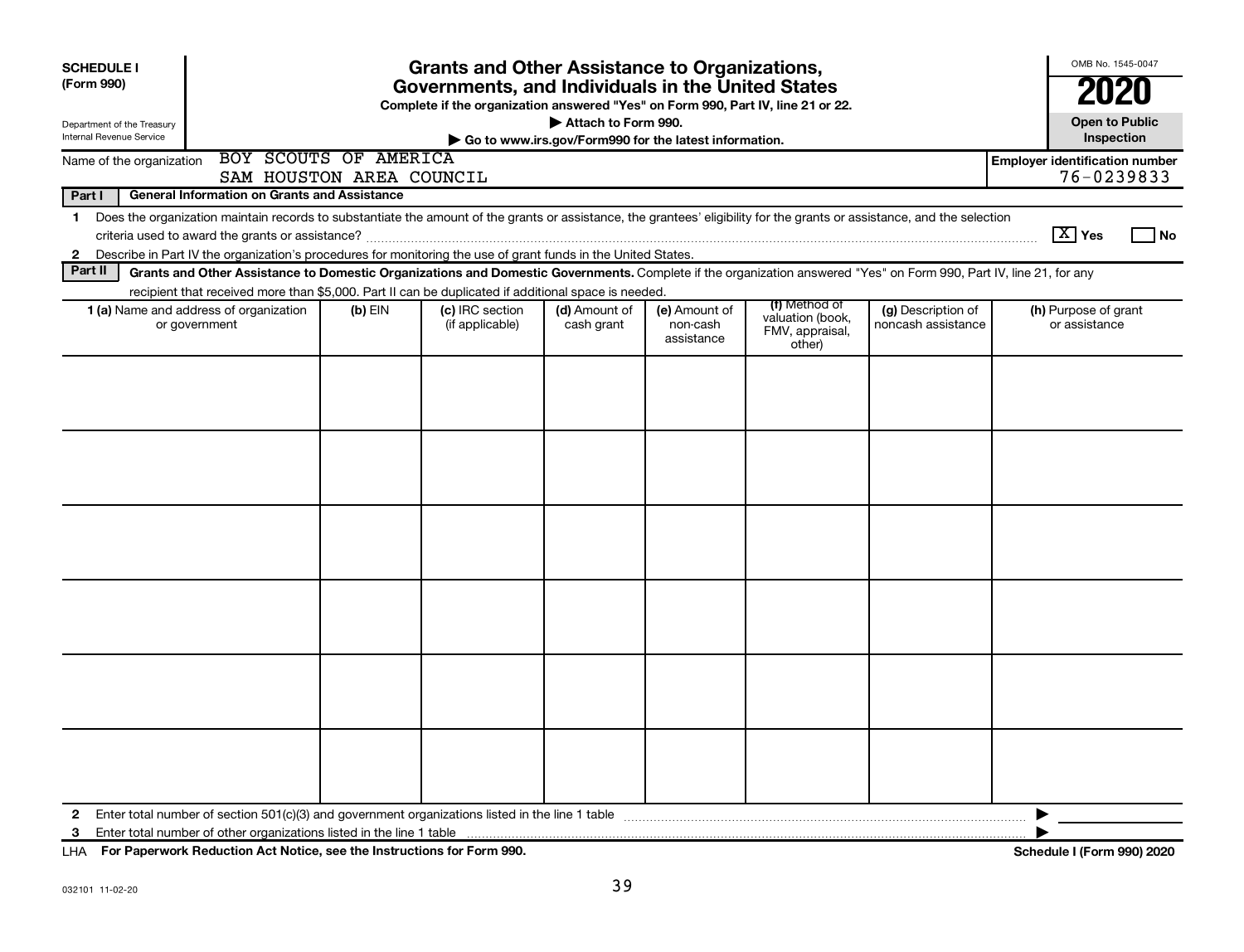#### Part III | Grants and Other Assistance to Domestic Individuals. Complete if the organization answered "Yes" on Form 990, Part IV, line 22. Schedule I (Form 990) 2020 SAM HOUSTON AREA COUNCIL **Form 300 COUNCIL** Page 2014

Part III can be duplicated if additional space is needed.

| (a) Type of grant or assistance                    | (b) Number of<br>recipients | (c) Amount of<br>cash grant | (d) Amount of non-<br>cash assistance | (e) Method of valuation<br>(book, FMV, appraisal, other) | (f) Description of noncash assistance |
|----------------------------------------------------|-----------------------------|-----------------------------|---------------------------------------|----------------------------------------------------------|---------------------------------------|
|                                                    |                             |                             |                                       |                                                          |                                       |
| MEMBERSHIP, CAMPERSHIP, AND VARIOUS UNIFORM FEES - |                             |                             |                                       |                                                          | FREE CAMPERSHIP, BOOKS, FOOD,         |
| VARIOUS                                            | 221                         | 11,345.                     |                                       | 547. FAIR MARKET VALUE                                   | UNIFORMS & TRANSPORTATION             |
|                                                    |                             |                             |                                       |                                                          |                                       |
|                                                    |                             |                             |                                       |                                                          |                                       |
|                                                    |                             |                             |                                       |                                                          |                                       |
|                                                    |                             |                             |                                       |                                                          |                                       |
|                                                    |                             |                             |                                       |                                                          |                                       |
|                                                    |                             |                             |                                       |                                                          |                                       |
|                                                    |                             |                             |                                       |                                                          |                                       |
|                                                    |                             |                             |                                       |                                                          |                                       |
|                                                    |                             |                             |                                       |                                                          |                                       |
|                                                    |                             |                             |                                       |                                                          |                                       |
|                                                    |                             |                             |                                       |                                                          |                                       |
|                                                    |                             |                             |                                       |                                                          |                                       |
|                                                    |                             |                             |                                       |                                                          |                                       |
|                                                    |                             |                             |                                       |                                                          |                                       |

Part IV | Supplemental Information. Provide the information required in Part I, line 2; Part III, column (b); and any other additional information.

PART III, COLUMN (B)

GRANTS ARE PROVIDED TO COVER THE COST OF THE \$24 MEMBERSHIP,

CAMPERSHIP, AND UNIFORMS FEES FOR APPROXIMATELY 221 YOUTH THE YEAR.

THERE ARE NO ELIGIBILITY OR INCOME REQUIREMENTS FOR THESE FUNDS.

**2**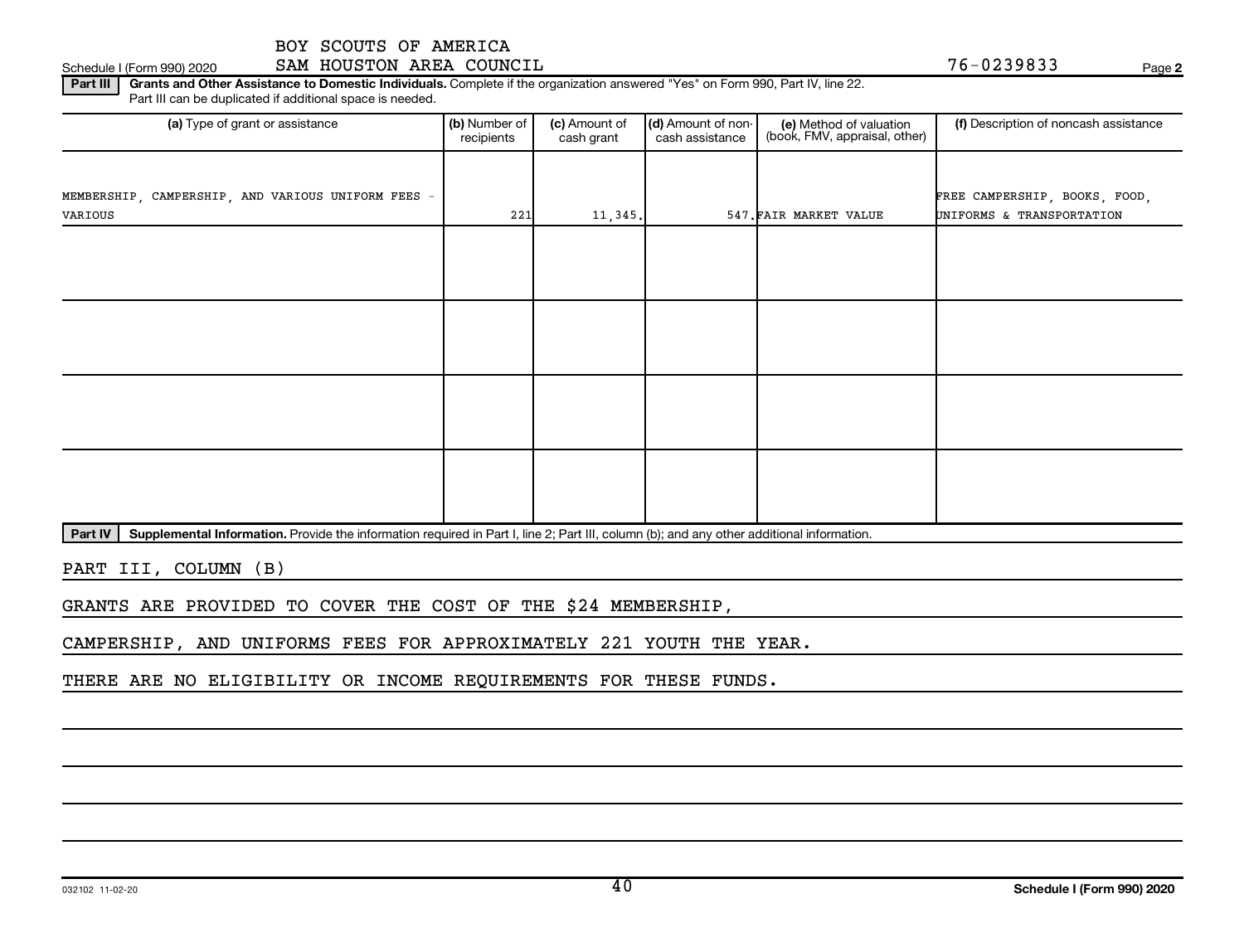|        | <b>Compensation Information</b><br><b>SCHEDULE J</b>                                                                                                                                                                                |                                       | OMB No. 1545-0047     |            |                         |
|--------|-------------------------------------------------------------------------------------------------------------------------------------------------------------------------------------------------------------------------------------|---------------------------------------|-----------------------|------------|-------------------------|
|        | (Form 990)<br>For certain Officers, Directors, Trustees, Key Employees, and Highest                                                                                                                                                 |                                       |                       |            |                         |
|        | <b>Compensated Employees</b>                                                                                                                                                                                                        |                                       |                       |            |                         |
|        | Complete if the organization answered "Yes" on Form 990, Part IV, line 23.                                                                                                                                                          |                                       | <b>Open to Public</b> |            |                         |
|        | Attach to Form 990.<br>Department of the Treasury<br>Go to www.irs.gov/Form990 for instructions and the latest information.<br>Internal Revenue Service                                                                             |                                       | Inspection            |            |                         |
|        | BOY SCOUTS OF AMERICA<br>Name of the organization                                                                                                                                                                                   | <b>Employer identification number</b> |                       |            |                         |
|        | SAM HOUSTON AREA COUNCIL                                                                                                                                                                                                            | 76-0239833                            |                       |            |                         |
| Part I | <b>Questions Regarding Compensation</b>                                                                                                                                                                                             |                                       |                       |            |                         |
|        |                                                                                                                                                                                                                                     |                                       |                       | <b>Yes</b> | No                      |
|        | 1a Check the appropriate box(es) if the organization provided any of the following to or for a person listed on Form 990,                                                                                                           |                                       |                       |            |                         |
|        | Part VII, Section A, line 1a. Complete Part III to provide any relevant information regarding these items.                                                                                                                          |                                       |                       |            |                         |
|        | First-class or charter travel<br>Housing allowance or residence for personal use                                                                                                                                                    |                                       |                       |            |                         |
|        | Travel for companions<br>Payments for business use of personal residence                                                                                                                                                            |                                       |                       |            |                         |
|        | Tax indemnification and gross-up payments<br>Health or social club dues or initiation fees                                                                                                                                          |                                       |                       |            |                         |
|        | Discretionary spending account<br>Personal services (such as maid, chauffeur, chef)                                                                                                                                                 |                                       |                       |            |                         |
|        |                                                                                                                                                                                                                                     |                                       |                       |            |                         |
|        | <b>b</b> If any of the boxes on line 1a are checked, did the organization follow a written policy regarding payment or                                                                                                              |                                       |                       |            |                         |
|        | reimbursement or provision of all of the expenses described above? If "No," complete Part III to explain                                                                                                                            |                                       | 1b                    |            |                         |
| 2      | Did the organization require substantiation prior to reimbursing or allowing expenses incurred by all directors,                                                                                                                    |                                       |                       |            |                         |
|        | trustees, and officers, including the CEO/Executive Director, regarding the items checked on line 1a?                                                                                                                               |                                       | $\mathbf{2}$          |            |                         |
|        |                                                                                                                                                                                                                                     |                                       |                       |            |                         |
| з      | Indicate which, if any, of the following the organization used to establish the compensation of the organization's                                                                                                                  |                                       |                       |            |                         |
|        | CEO/Executive Director. Check all that apply. Do not check any boxes for methods used by a related organization to                                                                                                                  |                                       |                       |            |                         |
|        | establish compensation of the CEO/Executive Director, but explain in Part III.                                                                                                                                                      |                                       |                       |            |                         |
|        | $ \mathbf{X} $ Compensation committee<br>$X$ Written employment contract                                                                                                                                                            |                                       |                       |            |                         |
|        | Compensation survey or study<br>Independent compensation consultant                                                                                                                                                                 |                                       |                       |            |                         |
|        | Approval by the board or compensation committee<br>Form 990 of other organizations                                                                                                                                                  |                                       |                       |            |                         |
|        |                                                                                                                                                                                                                                     |                                       |                       |            |                         |
|        | During the year, did any person listed on Form 990, Part VII, Section A, line 1a, with respect to the filing                                                                                                                        |                                       |                       |            |                         |
|        | organization or a related organization:                                                                                                                                                                                             |                                       |                       |            |                         |
| а      | Receive a severance payment or change-of-control payment?                                                                                                                                                                           |                                       | 4a                    |            | х                       |
| b      |                                                                                                                                                                                                                                     |                                       | 4b                    |            | $\overline{\texttt{x}}$ |
| c      | Participate in or receive payment from an equity-based compensation arrangement?                                                                                                                                                    |                                       | 4c                    |            | $\overline{\text{x}}$   |
|        | If "Yes" to any of lines 4a-c, list the persons and provide the applicable amounts for each item in Part III.                                                                                                                       |                                       |                       |            |                         |
|        |                                                                                                                                                                                                                                     |                                       |                       |            |                         |
|        | Only section 501(c)(3), 501(c)(4), and 501(c)(29) organizations must complete lines 5-9.                                                                                                                                            |                                       |                       |            |                         |
|        | For persons listed on Form 990, Part VII, Section A, line 1a, did the organization pay or accrue any compensation                                                                                                                   |                                       |                       |            |                         |
|        | contingent on the revenues of:                                                                                                                                                                                                      |                                       |                       |            | x.                      |
|        | a The organization? <b>contracts</b> and contracts are contracted and contract and contract and contract and contract and contract and contract and contract and contract and contract and contract and contract and contract and c |                                       | 5a                    |            | $\overline{\mathbf{X}}$ |
|        |                                                                                                                                                                                                                                     |                                       | 5b                    |            |                         |
|        | If "Yes" on line 5a or 5b, describe in Part III.                                                                                                                                                                                    |                                       |                       |            |                         |
| 6      | For persons listed on Form 990, Part VII, Section A, line 1a, did the organization pay or accrue any compensation<br>contingent on the net earnings of:                                                                             |                                       |                       |            |                         |
|        |                                                                                                                                                                                                                                     |                                       |                       |            | x.                      |
|        |                                                                                                                                                                                                                                     |                                       | 6а<br>6b              |            | $\overline{\mathbf{X}}$ |
|        | If "Yes" on line 6a or 6b, describe in Part III.                                                                                                                                                                                    |                                       |                       |            |                         |
|        | 7 For persons listed on Form 990, Part VII, Section A, line 1a, did the organization provide any nonfixed payments                                                                                                                  |                                       |                       |            |                         |
|        |                                                                                                                                                                                                                                     |                                       | 7                     |            | x.                      |
| 8      | Were any amounts reported on Form 990, Part VII, paid or accrued pursuant to a contract that was subject to the                                                                                                                     |                                       |                       |            |                         |
|        |                                                                                                                                                                                                                                     |                                       | 8                     |            | x.                      |
| 9      | If "Yes" on line 8, did the organization also follow the rebuttable presumption procedure described in                                                                                                                              |                                       |                       |            |                         |
|        |                                                                                                                                                                                                                                     |                                       | 9                     |            |                         |
|        | LHA For Paperwork Reduction Act Notice, see the Instructions for Form 990.                                                                                                                                                          | Schedule J (Form 990) 2020            |                       |            |                         |

032111 12-07-20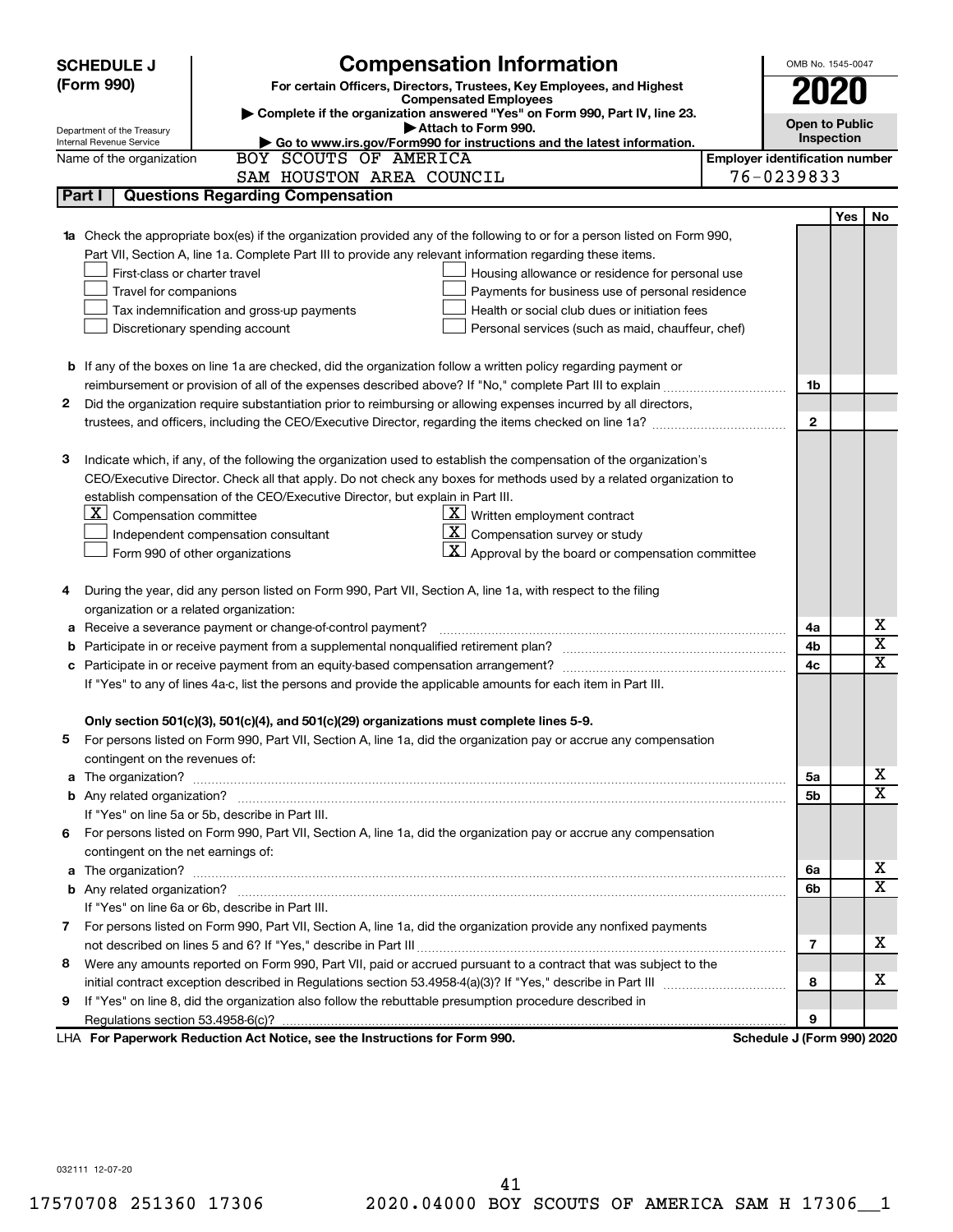### Schedule J (Form 990) 2020 **SAM HOUSTON AREA COUNCIL** 12000 76-0239833

#### Part II | Officers, Directors, Trustees, Key Employees, and Highest Compensated Employees. Use duplicate copies if additional space is needed.

For each individual whose compensation must be reported on Schedule J, report compensation from the organization on row (i) and from related organizations, described in the instructions, on row (ii). Do not list any individuals that aren't listed on Form 990, Part VII.

Note: The sum of columns (B)(i)-(iii) for each listed individual must equal the total amount of Form 990, Part VII, Section A, line 1a, applicable column (D) and (E) amounts for that individual.

|                                 | (B) Breakdown of W-2 and/or 1099-MISC compensation |                          |                                           | (C) Retirement and<br>other deferred      | (D) Nontaxable<br>benefits | (E) Total of columns | (F) Compensation |                                                            |
|---------------------------------|----------------------------------------------------|--------------------------|-------------------------------------------|-------------------------------------------|----------------------------|----------------------|------------------|------------------------------------------------------------|
| (A) Name and Title              |                                                    | (i) Base<br>compensation | (ii) Bonus &<br>incentive<br>compensation | (iii) Other<br>reportable<br>compensation | compensation               |                      | $(B)(i)-(D)$     | in column (B)<br>reported as deferred<br>on prior Form 990 |
| THOMAS O. VARNELL<br>(1)        | (i)                                                | 384, 727.                | 50,000.                                   | 17,084.                                   | 102,038.                   | 14,655               | 568, 504.        | $0$ .                                                      |
| CEO/SCOUT EXECUTIVE & SECRETARY | (ii)                                               | 0.                       | 0.                                        | 0.                                        | $\mathbf 0$ .              | 0.                   | $\Omega$         | $\overline{0}$ .                                           |
| DOUGLAS C. DAVIES, JR.<br>(2)   | (i)                                                | 190, 899.                | 12,000.                                   | 794.                                      | 24,509.                    | 15, 155.             | 243, 357.        | $\overline{0}$ .                                           |
| CONTROLLER                      | (ii)                                               | 0.                       | 0.                                        | 0.                                        | 0.                         | 0                    | 0                | $\overline{0}$ .                                           |
| THOMAS FRANKLIN<br>(3)          | (i)                                                | 171,833.                 | 12,000.                                   | 533.                                      | 19,373.                    | 9,254.               | 212,993.         | $\overline{0}$ .                                           |
| CHIEF OPERATING OFFICER         | (ii)                                               | О.                       | 0.                                        | Ο.                                        | 0.                         | 0.                   | $\mathbf{0}$ .   | $\overline{0}$ .                                           |
| DUSTIN DUPUIS<br>(4)            | (i)                                                | 117, 125.                | 12,000.                                   | 974.                                      | 13,032.                    | 8,622.               | 151,753.         | $\overline{0}$ .                                           |
| DIRECTOR OF FIELD SERVICES      | (ii)                                               | 0.                       | 0.                                        | 0.                                        | $\Omega$ .                 | 0.                   | $\Omega$ .       | $\overline{0}$ .                                           |
| <b>BRANDON LEWIS</b><br>(5)     | (i)                                                | 100,067.                 | 12,000.                                   | 920.                                      | 27, 284.                   | 11,065.              | 151, 336.        | $\overline{0}$ .                                           |
| DIRECTOR OF SUPPORT SERVIC      | (ii)                                               | $\overline{0}$ .         | 0.                                        | 0.                                        | 0.                         | 0.                   | $^{\rm o}$ .     | $\overline{0}$ .                                           |
|                                 | (i)                                                |                          |                                           |                                           |                            |                      |                  |                                                            |
|                                 | (ii)                                               |                          |                                           |                                           |                            |                      |                  |                                                            |
|                                 | (i)                                                |                          |                                           |                                           |                            |                      |                  |                                                            |
|                                 | (ii)                                               |                          |                                           |                                           |                            |                      |                  |                                                            |
|                                 | (i)                                                |                          |                                           |                                           |                            |                      |                  |                                                            |
|                                 | (ii)                                               |                          |                                           |                                           |                            |                      |                  |                                                            |
|                                 | (i)                                                |                          |                                           |                                           |                            |                      |                  |                                                            |
|                                 | (ii)                                               |                          |                                           |                                           |                            |                      |                  |                                                            |
|                                 | (i)                                                |                          |                                           |                                           |                            |                      |                  |                                                            |
|                                 | (ii)                                               |                          |                                           |                                           |                            |                      |                  |                                                            |
|                                 | (i)                                                |                          |                                           |                                           |                            |                      |                  |                                                            |
|                                 | (ii)                                               |                          |                                           |                                           |                            |                      |                  |                                                            |
|                                 | (i)                                                |                          |                                           |                                           |                            |                      |                  |                                                            |
|                                 | (ii)                                               |                          |                                           |                                           |                            |                      |                  |                                                            |
|                                 | (i)                                                |                          |                                           |                                           |                            |                      |                  |                                                            |
|                                 | (ii)                                               |                          |                                           |                                           |                            |                      |                  |                                                            |
|                                 | (i)                                                |                          |                                           |                                           |                            |                      |                  |                                                            |
|                                 | (ii)                                               |                          |                                           |                                           |                            |                      |                  |                                                            |
|                                 | (i)                                                |                          |                                           |                                           |                            |                      |                  |                                                            |
|                                 | (ii)                                               |                          |                                           |                                           |                            |                      |                  |                                                            |
|                                 | (i)                                                |                          |                                           |                                           |                            |                      |                  |                                                            |
|                                 | (ii)                                               |                          |                                           |                                           |                            |                      |                  |                                                            |

**2**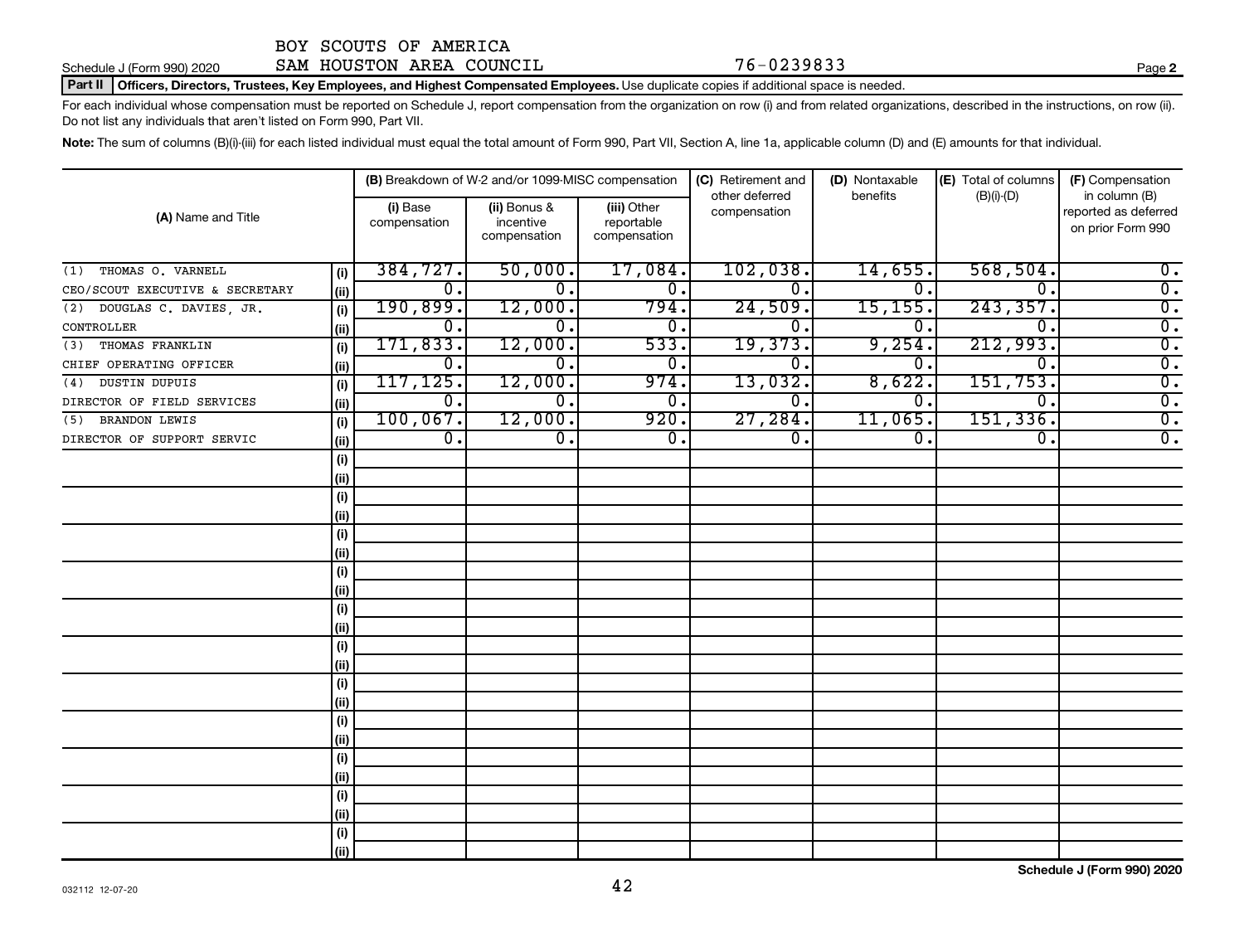**Part III Supplemental Information**

Provide the information, explanation, or descriptions required for Part I, lines 1a, 1b, 3, 4a, 4b, 4c, 5a, 5b, 6a, 6b, 7, and 8, and for Part II. Also complete this part for any additional information.

PART I, LINE 3

THE BOARD OF DIRECTORS OF SAM HOUSTON AREA COUNCIL BOY SCOUTS OF

AMERICA HAS A COMPENSATION AND BENEFITS COMMITTEE TO DISCHARGE ITS

RESPONSIBILITIES WITH RESPECT TO COMPENSATION OF THE CEO/SCOUT

EXECUTIVE AND OTHER EMPLOYEES OF THE COUNCIL.

THE COMPENSATION AND BENEFITS COMMITTEE IS COMPRISED OF AT LEAST THREE

DIRECTORS, INCLUDING THE CHAIRMAN OF THE BOARD WHO SERVES AS CHAIRMAN

OF THE COMMITTEE AND ONLY MEMBERS OF THE BOARD DETERMINED TO BE

"INDEPENDENT" SERVE ON THE COMMITTEE.

IN CARRYING OUT ITS PURPOSE, THE COMPENSATION AND BENEFITS COMMITTEE

ANNUALLY REVIEWS AND USES THE BOY SCOUTS OF AMERICA'S COMPENSATION

PROGRAM TO ASSURE AN INTERNALLY CONSISTENT AND EXTERNALLY COMPETITIVE

COMPENSATION PROGRAM IN ORDER TO ATTRACT, RETAIN AND MOTIVATE QUALIFIED

EXECUTIVE MANAGEMENT AND OTHER KEY EMPLOYEES AND PROVIDE INCENTIVE FOR

THE ATTAINMENT OF THE COUNCIL'S STRATEGIC GOALS AND OBJECTIVES. THE

BOY SCOUTS OF AMERICA'S COMPENSATION PROGRAM HAS BEEN REVIEWED BY GRANT

THORNTON AND GRANT THORNTON PREPARED A REPORT DATED OCTOBER 7, 2016,

**Schedule J (Form 990) 2020**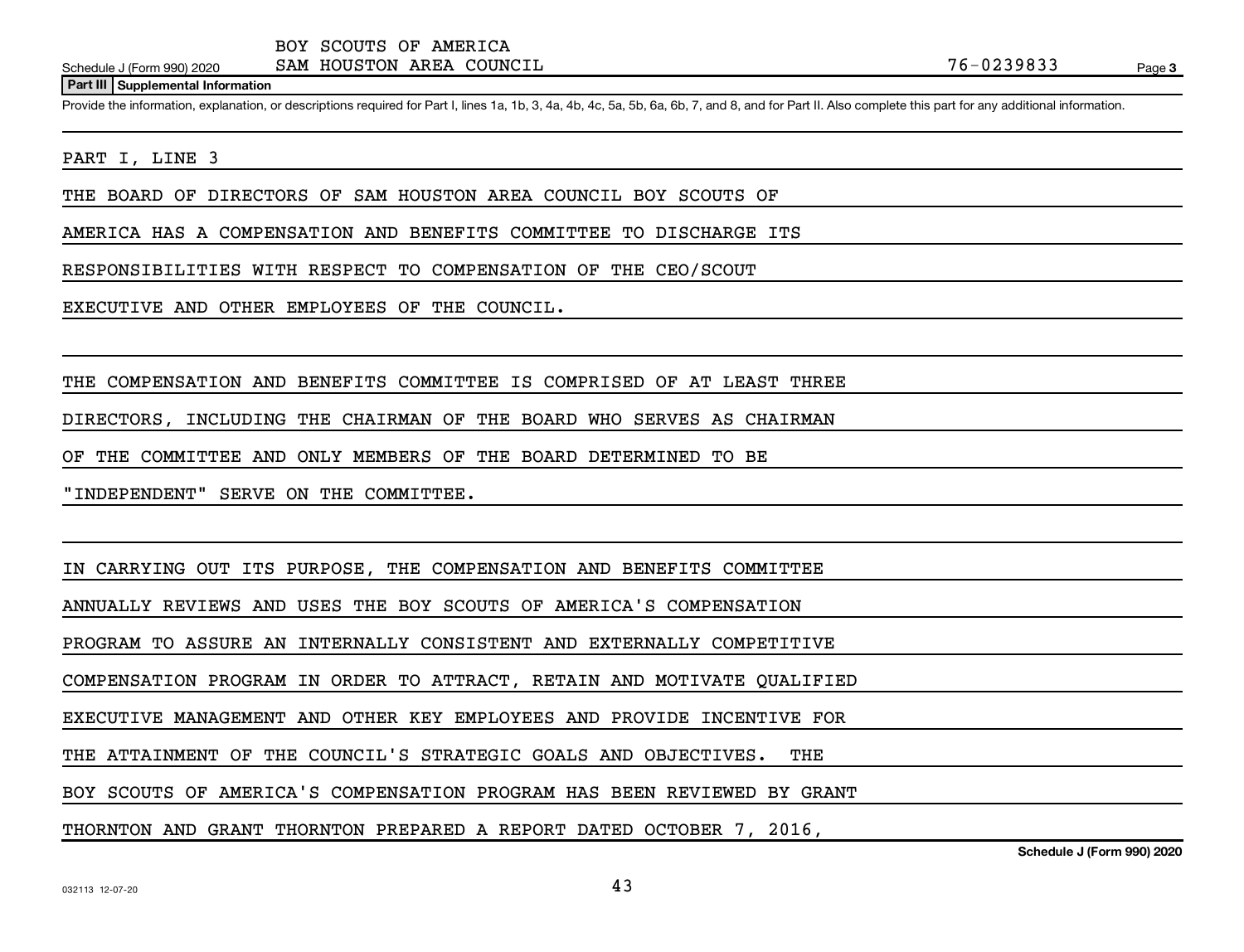**Part III Supplemental Information**

Provide the information, explanation, or descriptions required for Part I, lines 1a, 1b, 3, 4a, 4b, 4c, 5a, 5b, 6a, 6b, 7, and 8, and for Part II. Also complete this part for any additional information.

THAT STATED THE TOTAL COMPENSATION PROGRAM AND POLICIES DEVELOPED BY

THE BSA NATIONAL COUNCIL FOR LOCAL COUNCIL SCOUT EXECUTIVES (BOTH IN

AGGREGATE AND BY COMPONENT) ARE CONSISTENT WITH MARKET PRACTICE.

PART II, COLUMN (B) (III)

THE BOY SCOUTS OF AMERICA, A SEPARATE ENTITY, MAINTAINS A BENEFIT

RESTORATION PLAN WHICH IS A NON-QUALIFIED DEFERRED COMPENSATION PLAN

FOR KEY EXECUTIVES. IN 2020, THE CONTRIBUTION TO THE BENEFIT

RESTORATION PLAN BY THE BOY SCOUTS OF AMERICA AND REPORTABLE AS OTHER

COMPENSATION FOR THOMAS O. VARNELL, CEO/SCOUT EXECUTIVE, WAS \$0. OTHER

REPORTABLE COMPENSATION FOR THOMAS O. VARNELL, CEO/SCOUT EXECUTIVE,

INCLUDES \$10,165 AND \$6,919 IN TAXABLE VALUE OF GROUP TERM LIFE

INSURANCE BENEFITS AND TAXABLE VALUE OF PERSONAL USE OF AUTOMOBILE,

RESPECTIVELY.

PART II, COLUMN (C)

FOR EACH EMPLOYEE LISTED, THIS COLUMN INCLUDES THE INCREASE IN THE

ACTUARIAL VALUE OF THE BENEFIT ACCRUAL IN THE BOY SCOUTS OF AMERICA

RETIREMENT PLAN AS CALCULATED BY THE BOY SCOUTS OF AMERICA, A SEPARATE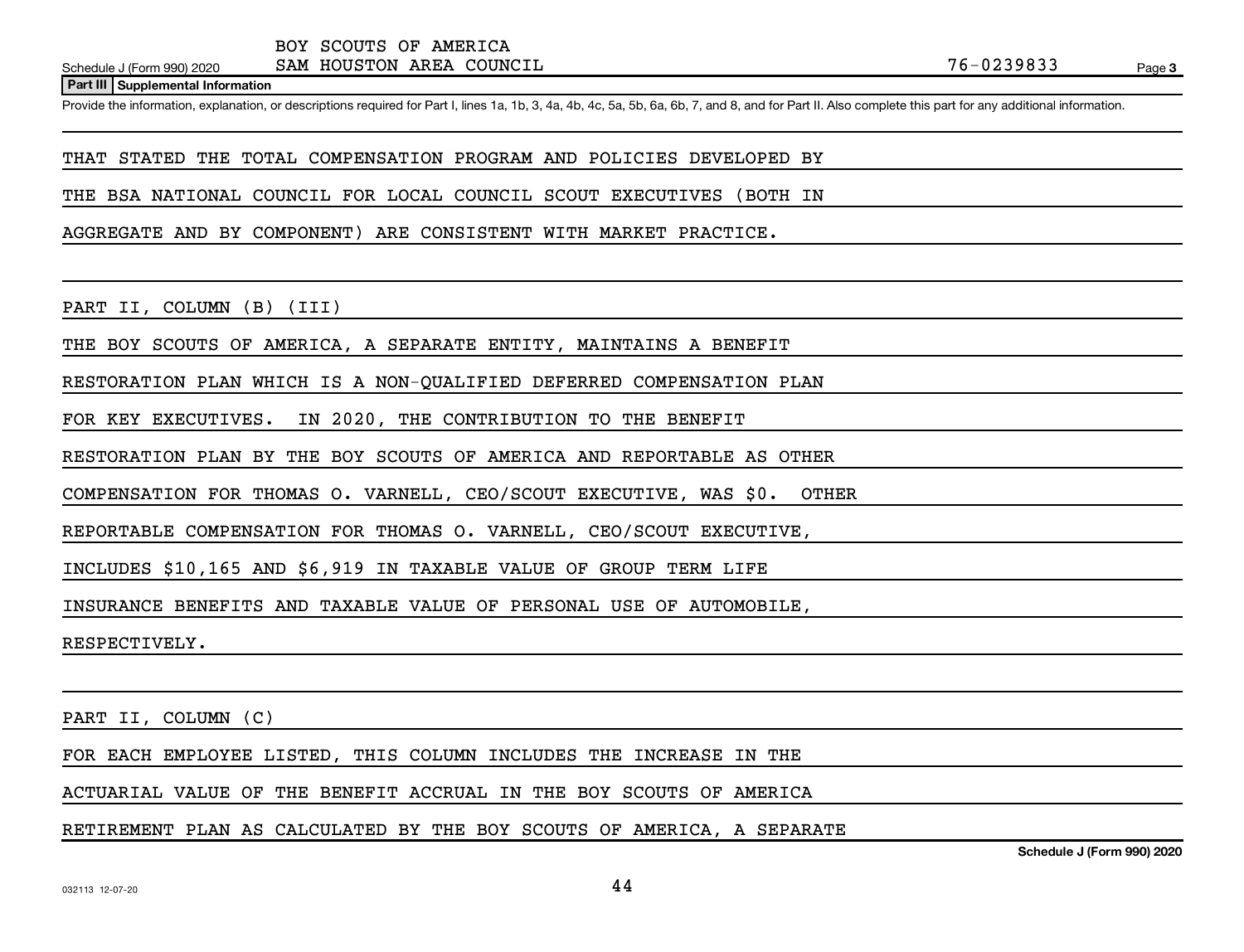**Part III Supplemental Information**

Provide the information, explanation, or descriptions required for Part I, lines 1a, 1b, 3, 4a, 4b, 4c, 5a, 5b, 6a, 6b, 7, and 8, and for Part II. Also complete this part for any additional information.

ENTITY, BUT REQUIRED TO BE REPORTED BY THE SAM HOUSTON AREA COUNCIL ON

ITS FORM 990. THE INCREASE IN THE ACTUARIAL VALUE OF THE BENEFIT

ACCRUAL REPORTED IN PART II, COLUMN (C) WHICH IS REPORTABLE

COMPENSATION FOR THOMAS O. VARNELL, CEO/SCOUT EXECUTIVE, WAS \$93,488.

EMPLOYER MATCHING CONTRIBUTIONS TO THE SAM HOUSTON AREA COUNCIL 403(B)

THRIFT PLAN ARE ALSO INCLUDED IN THIS COLUMN.

**Schedule J (Form 990) 2020**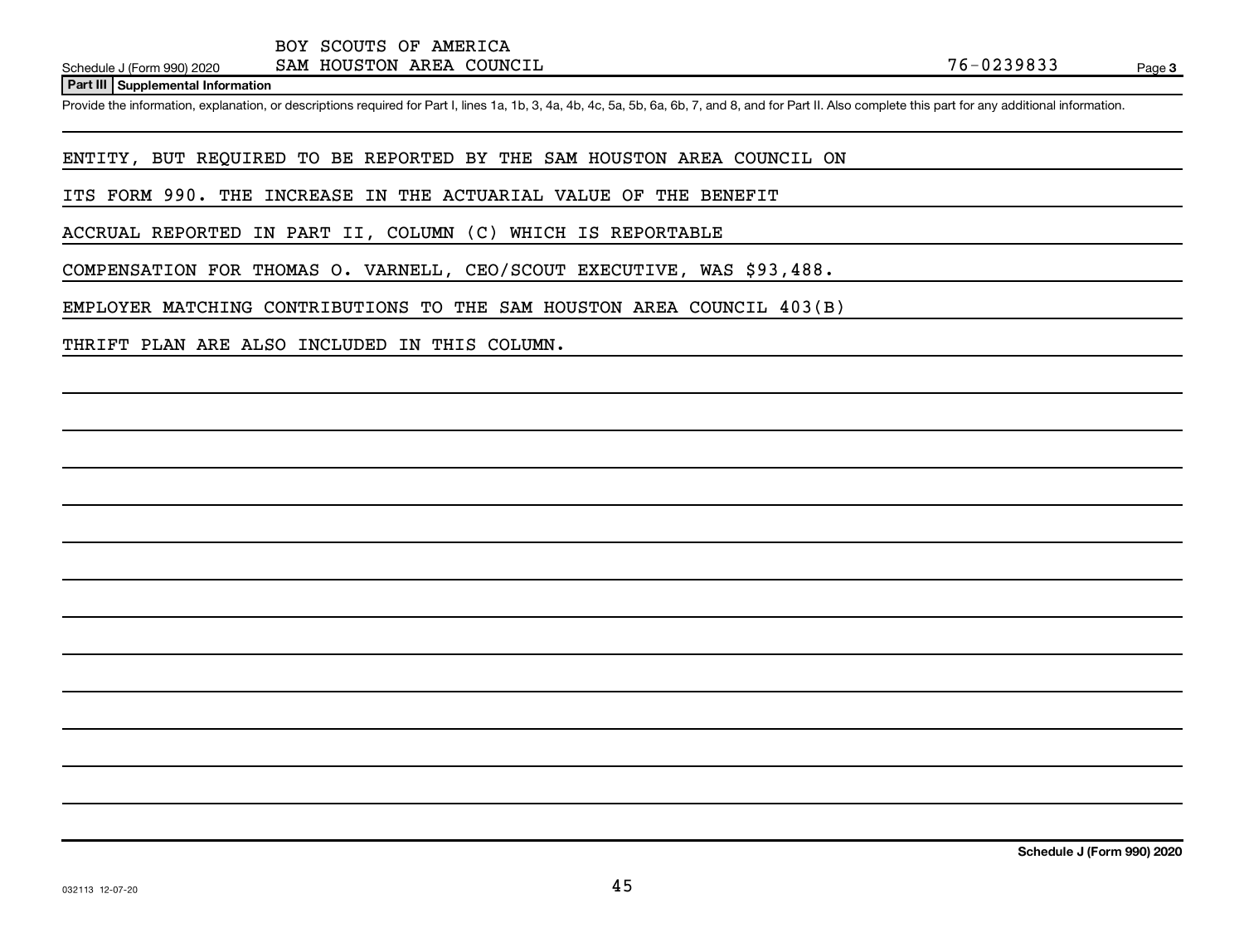|        | <b>SCHEDULE M</b><br>(Form 990)                        |                                                                                                                                                                                                                                                         |                         | <b>Noncash Contributions</b>  |                                                                                               |                                                       | OMB No. 1545-0047<br><b>2020</b>    |     |    |
|--------|--------------------------------------------------------|---------------------------------------------------------------------------------------------------------------------------------------------------------------------------------------------------------------------------------------------------------|-------------------------|-------------------------------|-----------------------------------------------------------------------------------------------|-------------------------------------------------------|-------------------------------------|-----|----|
|        |                                                        |                                                                                                                                                                                                                                                         |                         |                               | ▶ Complete if the organizations answered "Yes" on Form 990, Part IV, lines 29 or 30.          |                                                       |                                     |     |    |
|        | Department of the Treasury<br>Internal Revenue Service | Attach to Form 990.                                                                                                                                                                                                                                     |                         |                               |                                                                                               |                                                       | <b>Open to Public</b><br>Inspection |     |    |
|        | Name of the organization                               | BOY SCOUTS OF AMERICA                                                                                                                                                                                                                                   |                         |                               | Go to www.irs.gov/Form990 for instructions and the latest information.                        | <b>Employer identification number</b>                 |                                     |     |    |
|        |                                                        | SAM HOUSTON AREA COUNCIL                                                                                                                                                                                                                                |                         |                               |                                                                                               | 76-0239833                                            |                                     |     |    |
| Part I |                                                        | <b>Types of Property</b>                                                                                                                                                                                                                                |                         |                               |                                                                                               |                                                       |                                     |     |    |
|        |                                                        |                                                                                                                                                                                                                                                         | (a)                     | (b)                           | (c)                                                                                           | (d)                                                   |                                     |     |    |
|        |                                                        |                                                                                                                                                                                                                                                         | Check if<br>applicable  | Number of<br>contributions or | Noncash contribution<br>amounts reported on<br>items contributed Form 990, Part VIII, line 1g | Method of determining<br>noncash contribution amounts |                                     |     |    |
| 1      |                                                        |                                                                                                                                                                                                                                                         |                         |                               |                                                                                               |                                                       |                                     |     |    |
| 2      |                                                        |                                                                                                                                                                                                                                                         |                         |                               |                                                                                               |                                                       |                                     |     |    |
| 3      |                                                        | Art - Fractional interests                                                                                                                                                                                                                              |                         |                               |                                                                                               |                                                       |                                     |     |    |
| 4      |                                                        |                                                                                                                                                                                                                                                         |                         |                               |                                                                                               |                                                       |                                     |     |    |
| 5      |                                                        | Clothing and household goods                                                                                                                                                                                                                            | $\overline{\text{x}}$   | 4                             | 5,265. ACTUAL SALES PRICE                                                                     |                                                       |                                     |     |    |
| 6      |                                                        |                                                                                                                                                                                                                                                         |                         |                               |                                                                                               |                                                       |                                     |     |    |
| 7      |                                                        |                                                                                                                                                                                                                                                         |                         |                               |                                                                                               |                                                       |                                     |     |    |
| 8      |                                                        |                                                                                                                                                                                                                                                         | $\overline{\text{x}}$   |                               | 2,528.HI-LOW VALUE                                                                            |                                                       |                                     |     |    |
| 9      |                                                        | Securities - Publicly traded                                                                                                                                                                                                                            |                         |                               |                                                                                               |                                                       |                                     |     |    |
| 10     |                                                        | Securities - Closely held stock                                                                                                                                                                                                                         |                         |                               |                                                                                               |                                                       |                                     |     |    |
| 11     | Securities - Partnership, LLC, or                      |                                                                                                                                                                                                                                                         |                         |                               |                                                                                               |                                                       |                                     |     |    |
| 12     |                                                        | Securities - Miscellaneous                                                                                                                                                                                                                              |                         |                               |                                                                                               |                                                       |                                     |     |    |
| 13     | Qualified conservation contribution -                  |                                                                                                                                                                                                                                                         |                         |                               |                                                                                               |                                                       |                                     |     |    |
|        |                                                        |                                                                                                                                                                                                                                                         |                         |                               |                                                                                               |                                                       |                                     |     |    |
| 14     |                                                        | Qualified conservation contribution - Other                                                                                                                                                                                                             |                         |                               |                                                                                               |                                                       |                                     |     |    |
| 15     |                                                        |                                                                                                                                                                                                                                                         |                         |                               |                                                                                               |                                                       |                                     |     |    |
| 16     |                                                        | Real estate - Commercial                                                                                                                                                                                                                                | $\overline{\text{x}}$   | 2                             | 52,711. FAIR MARKET VALUE                                                                     |                                                       |                                     |     |    |
| 17     |                                                        |                                                                                                                                                                                                                                                         |                         |                               |                                                                                               |                                                       |                                     |     |    |
| 18     |                                                        |                                                                                                                                                                                                                                                         |                         |                               |                                                                                               |                                                       |                                     |     |    |
| 19     |                                                        |                                                                                                                                                                                                                                                         |                         |                               |                                                                                               |                                                       |                                     |     |    |
| 20     |                                                        | Drugs and medical supplies                                                                                                                                                                                                                              |                         |                               |                                                                                               |                                                       |                                     |     |    |
| 21     |                                                        |                                                                                                                                                                                                                                                         |                         |                               |                                                                                               |                                                       |                                     |     |    |
| 22     |                                                        |                                                                                                                                                                                                                                                         |                         |                               |                                                                                               |                                                       |                                     |     |    |
| 23     |                                                        |                                                                                                                                                                                                                                                         |                         |                               |                                                                                               |                                                       |                                     |     |    |
| 24     |                                                        |                                                                                                                                                                                                                                                         |                         |                               |                                                                                               |                                                       |                                     |     |    |
| 25     | Other $\blacktriangleright$                            | SUPPLIES                                                                                                                                                                                                                                                | $\overline{\texttt{x}}$ | 59                            | 29,748. ACTUAL COST                                                                           |                                                       |                                     |     |    |
| 26     | Other                                                  |                                                                                                                                                                                                                                                         |                         |                               |                                                                                               |                                                       |                                     |     |    |
| 27     | Other<br>▶                                             |                                                                                                                                                                                                                                                         |                         |                               |                                                                                               |                                                       |                                     |     |    |
| 28     | Other                                                  |                                                                                                                                                                                                                                                         |                         |                               |                                                                                               |                                                       |                                     |     |    |
| 29     |                                                        | Number of Forms 8283 received by the organization during the tax year for contributions                                                                                                                                                                 |                         |                               |                                                                                               |                                                       |                                     |     |    |
|        |                                                        | for which the organization completed Form 8283, Part V, Donee Acknowledgement                                                                                                                                                                           |                         |                               | 29                                                                                            |                                                       |                                     |     |    |
|        |                                                        |                                                                                                                                                                                                                                                         |                         |                               |                                                                                               |                                                       |                                     | Yes | No |
|        |                                                        | 30a During the year, did the organization receive by contribution any property reported in Part I, lines 1 through 28, that it<br>must hold for at least three years from the date of the initial contribution, and which isn't required to be used for |                         |                               |                                                                                               |                                                       |                                     |     |    |
|        |                                                        |                                                                                                                                                                                                                                                         |                         |                               |                                                                                               |                                                       | 30a                                 |     | x  |
|        |                                                        | <b>b</b> If "Yes," describe the arrangement in Part II.                                                                                                                                                                                                 |                         |                               |                                                                                               |                                                       |                                     |     |    |
| 31     |                                                        | Does the organization have a gift acceptance policy that requires the review of any nonstandard contributions?                                                                                                                                          |                         |                               |                                                                                               |                                                       | 31                                  | х   |    |
|        |                                                        | 32a Does the organization hire or use third parties or related organizations to solicit, process, or sell noncash                                                                                                                                       |                         |                               |                                                                                               |                                                       |                                     |     |    |
|        | contributions?                                         |                                                                                                                                                                                                                                                         |                         |                               |                                                                                               |                                                       | 32a                                 |     | x  |
|        | <b>b</b> If "Yes," describe in Part II.                |                                                                                                                                                                                                                                                         |                         |                               |                                                                                               |                                                       |                                     |     |    |
| 33     |                                                        | If the organization didn't report an amount in column (c) for a type of property for which column (a) is checked,                                                                                                                                       |                         |                               |                                                                                               |                                                       |                                     |     |    |
|        | describe in Part II.                                   |                                                                                                                                                                                                                                                         |                         |                               |                                                                                               |                                                       |                                     |     |    |
| LHA    |                                                        | For Paperwork Reduction Act Notice, see the Instructions for Form 990.                                                                                                                                                                                  |                         |                               |                                                                                               | Schedule M (Form 990) 2020                            |                                     |     |    |
|        |                                                        |                                                                                                                                                                                                                                                         |                         |                               |                                                                                               |                                                       |                                     |     |    |

032141 11-23-20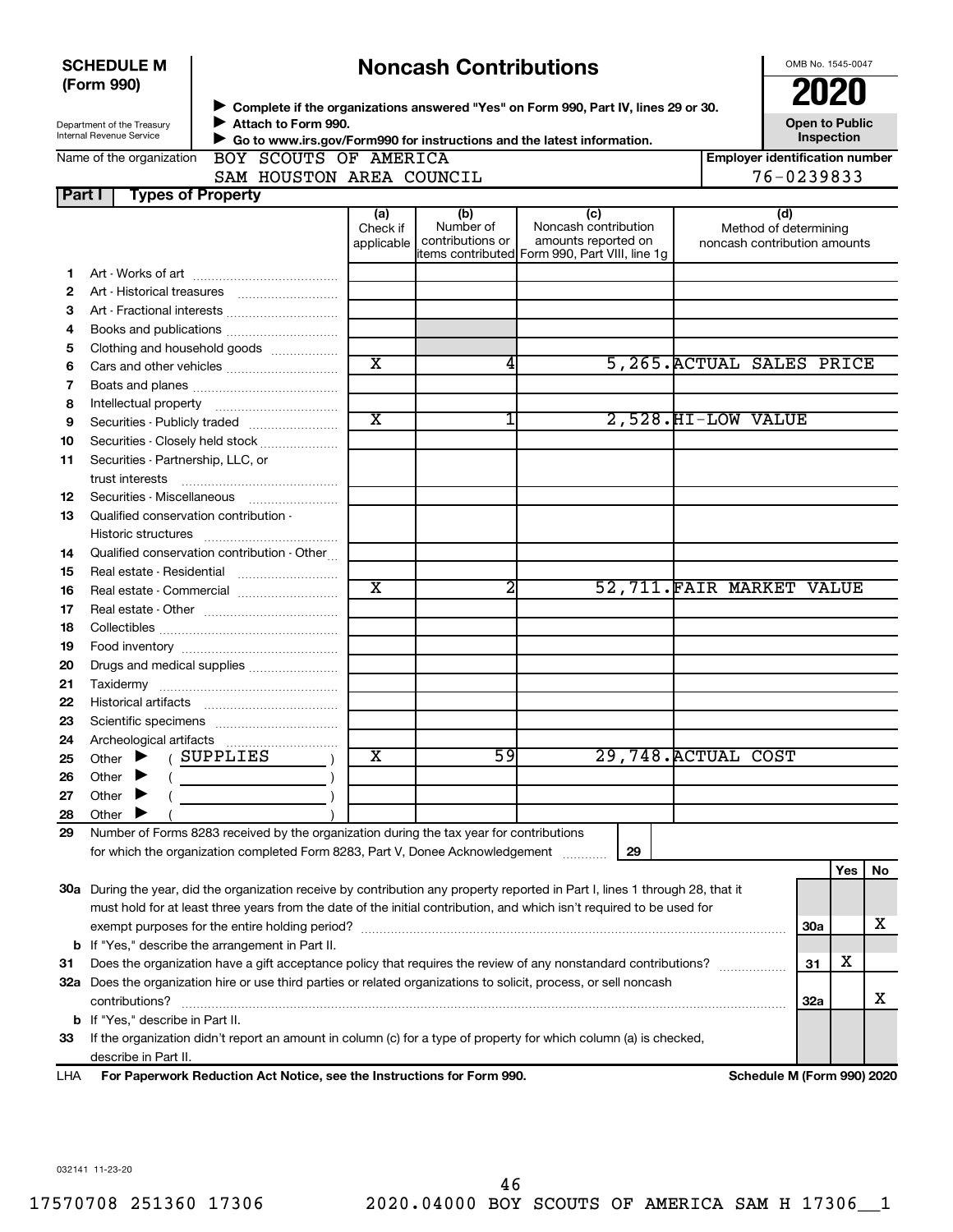| BOY SCOUTS OF AMERICA  |  |  |
|------------------------|--|--|
| SAM HOUSTON AREA COUNC |  |  |

76-0239833 Page 2 Schedule M (Form 990) 2020 SAM HOUSTON AREA COUNCIL  $76-0239833$  Page

| <b>Part II</b> | . Supplemental Information. Provide the information required by Part I, lines 30b, 32b, and 33, and whether the organization           |
|----------------|----------------------------------------------------------------------------------------------------------------------------------------|
|                | is reporting in Part I, column (b), the number of contributions, the number of items received, or a combination of both. Also complete |
|                | this part for any additional information.                                                                                              |

| 032142 11-23-20       | Schedule M (Form 990) 2020                     |
|-----------------------|------------------------------------------------|
|                       | 47                                             |
| 17570708 251360 17306 | 2020.04000 BOY SCOUTS OF AMERICA SAM H 17306_1 |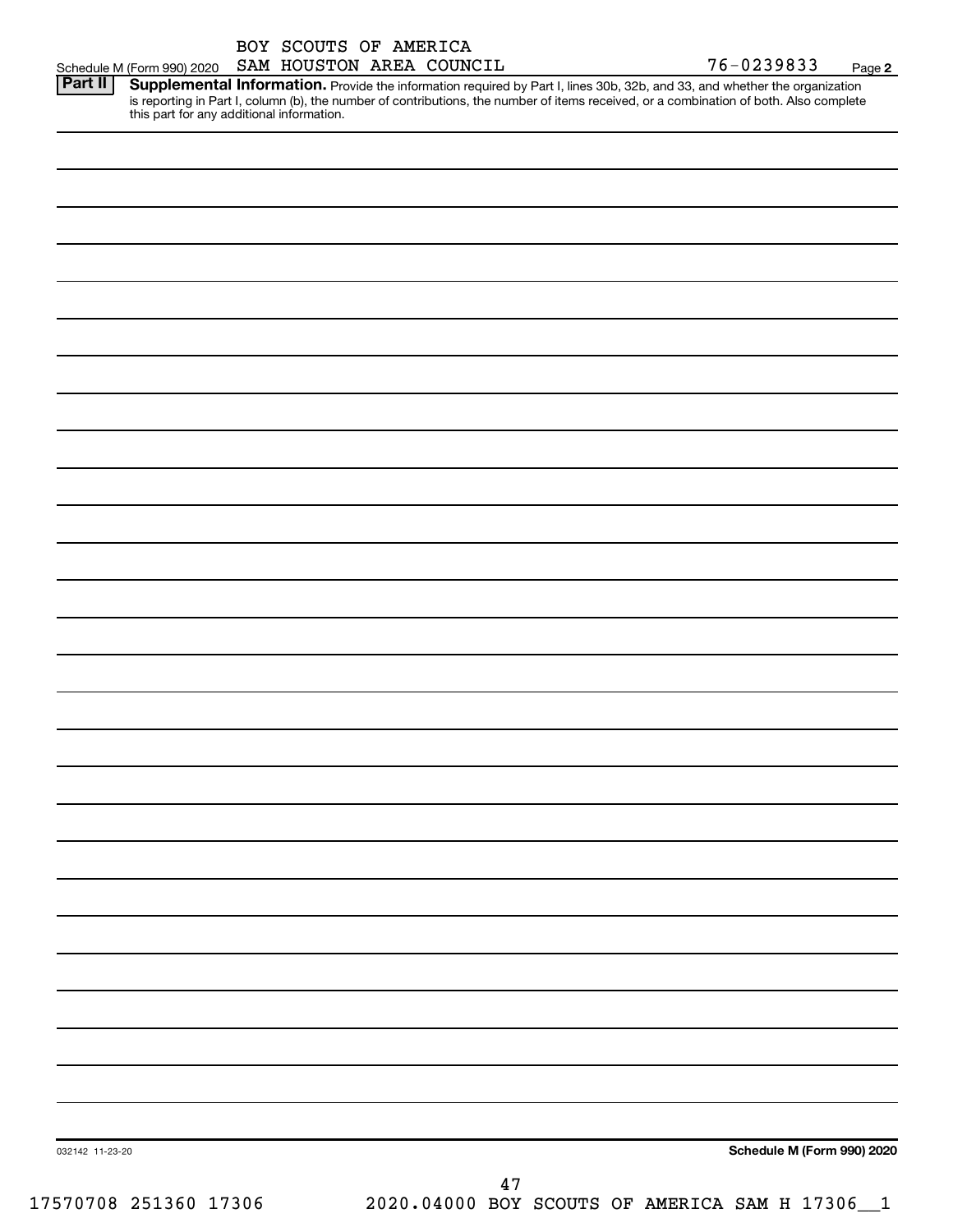**(Form 990 or 990-EZ)**

Department of the Treasury Internal Revenue Service Name of the organization

**Complete to provide information for responses to specific questions on Form 990 or 990-EZ or to provide any additional information. | Attach to Form 990 or 990-EZ. | Go to www.irs.gov/Form990 for the latest information. SCHEDULE O Supplemental Information to Form 990 or 990-EZ 2020**<br>(Form 990 or 990-EZ) Complete to provide information for responses to specific questions on BOY SCOUTS OF AMERICA



**Employer identification number**

FORM 990, PART I, LINE 1, DESCRIPTION OF ORGANIZATION MISSION:

SAM HOUSTON AREA COUNCIL

THE MISSION OF THE BOY SCOUTS OF AMERICA IS TO PREPARE YOUNG PEOPLE TO

MAKE ETHICAL CHOICES OVER THEIR LIFETIMES BY INSTILLING IN THEM THE

VALUES OF THE SCOUT OATH AND LAW.

FORM 990, PART III, LINE 1, DESCRIPTION OF ORGANIZATION MISSION:

THE CORPORATION SHALL PROMOTE, WITHIN THE TERRITORY COVERED BY THE

CHARTER FROM TIME TO TIME GRANTED IT BY THE BOY SCOUTS OF AMERICA AND

IN ACCORDANCE WITH THE CONGRESSIONAL CHARTER, BYLAWS, POLICIES AND

REGULATIONS OF THE BOY SCOUTS OF AMERICA, THE SCOUT PROGRAM OF

PROMOTING THE ABILITY OF BOYS AND YOUNG MEN AND WOMEN TO DO THINGS FOR

THEMSELVES AND OTHERS, TRAINING THEM IN SCOUTCRAFT, AND TEACHING THEM

PATRIOTISM, COURAGE, SELF-RELIANCE, AND KINDRED VIRTUES, USING THE

METHODS WHICH ARE NOW IN COMMON USE BY THE BOY SCOUTS OF AMERICA.

FORM 990, PART III, LINE 4A, PROGRAM SERVICE ACCOMPLISHMENTS:

THE SCOUTING PROGRAM IS COMPRISED OF THE FOLLOWING:

LION SCOUTS - A FUN INTRODUCTION TO THE SCOUTING PROGRAM FOR

KINDERGARTEN-AGE YOUTH EAGER TO GET GOING! LIONS DO ADVENTURES WITH

THEIR ADULT PARTNERS AND OTHER LIONS EVERY MONTH. THIS PROGRAM

INTRODUCES YOUTH AND THEIR FAMILIES TO SCOUTING AND THE OUTDOORS AS IT

BUILDS A FOUNDATION OF CHARACTER. A LION DEN IS PART OF THE CUB SCOUT

### PACK.

032211 11-20-20 **For Paperwork Reduction Act Notice, see the Instructions for Form 990 or 990-EZ. Schedule O (Form 990 or 990-EZ) 2020** LHA

48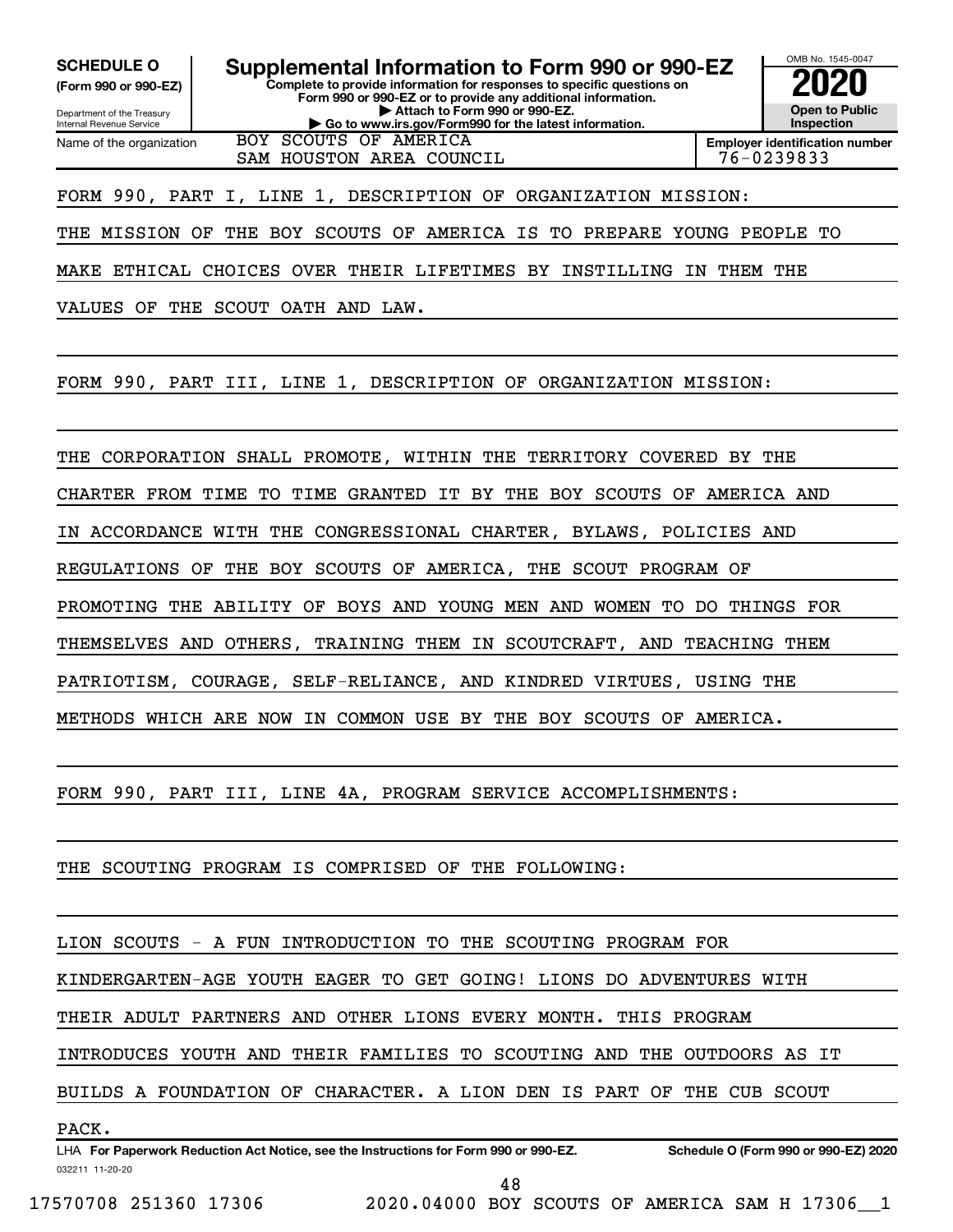TIGER SCOUTS - ONE-YEAR, FAMILY-ORIENTED PROGRAM FOR A GROUP OF TEAMS, EACH CONSISTING OF A FIRST-GRADE (OR 7-YEAR-OLD) BOY OR GIRL AND AN ADULT PARTNER (USUALLY A PARENT). A TIGER DEN IS PART OF THE CUB SCOUT PACK.

CUB SCOUTING - FAMILY- AND COMMUNITY-CENTERED APPROACH TO LEARNING CITIZENSHIP, COMPASSION, AND COURAGE THROUGH SERVICE PROJECTS, CEREMONIES, GAMES, AND OTHER ACTIVITIES PROMOTING CHARACTER DEVELOPMENT AND PHYSICAL FITNESS.

SCOUTS BSA (FORMERLY NAMED BOY SCOUTS) - WITH THE SCOUT OATH AND SCOUT LAW AS GUIDES, AND THE SUPPORT OF PARENTS AND RELIGIOUS AND NEIGHBORHOOD ORGANIZATIONS, SCOUTS DEVELOP AN AWARENESS AND APPRECIATION OF THEIR ROLE IN THEIR COMMUNITY AND BECOME WELL-ROUNDED YOUNG MEN AND WOMEN THROUGH THE ADVANCEMENT OF THE PROGRAM. SCOUTS PROGRESS IN RANK THROUGH ACHIEVEMENTS, GAIN ADDITIONAL KNOWLEDGE AND RESPONSIBILITIES, AND EARN MERIT BADGES THAT INTRODUCE A LIFELONG HOBBY OR A REWARDING CAREER.

VENTURING - PROVIDES EXPERIENCES TO HELP YOUNG MEN AND WOMEN, AGES 13 OR 14 WITH COMPLETION OF THE EIGHTH GRADE THROUGH AGE 20, BECOME MATURE, RESPONSIBLE, CARING ADULTS. YOUNG PEOPLE LEARN LEADERSHIP SKILLS AND PARTICIPATE IN CHALLENGING OUTDOOR ACTIVITIES, INCLUDING HAVING ACCESS TO BOY SCOUT CAMPING PROPERTIES, A RECOGNITION PROGRAM, AND YOUTH PROTECTION TRAINING.

|                       |  | STARTING IN 2018, FAMILIES CAN CHOOSE TO SIGN UP THEIR SONS AND |                                                |     |  |  |  |                                      |  |
|-----------------------|--|-----------------------------------------------------------------|------------------------------------------------|-----|--|--|--|--------------------------------------|--|
| 032212 11-20-20       |  |                                                                 |                                                |     |  |  |  | Schedule O (Form 990 or 990-EZ) 2020 |  |
| 17570708 251360 17306 |  |                                                                 | 2020.04000 BOY SCOUTS OF AMERICA SAM H 17306 1 | 49. |  |  |  |                                      |  |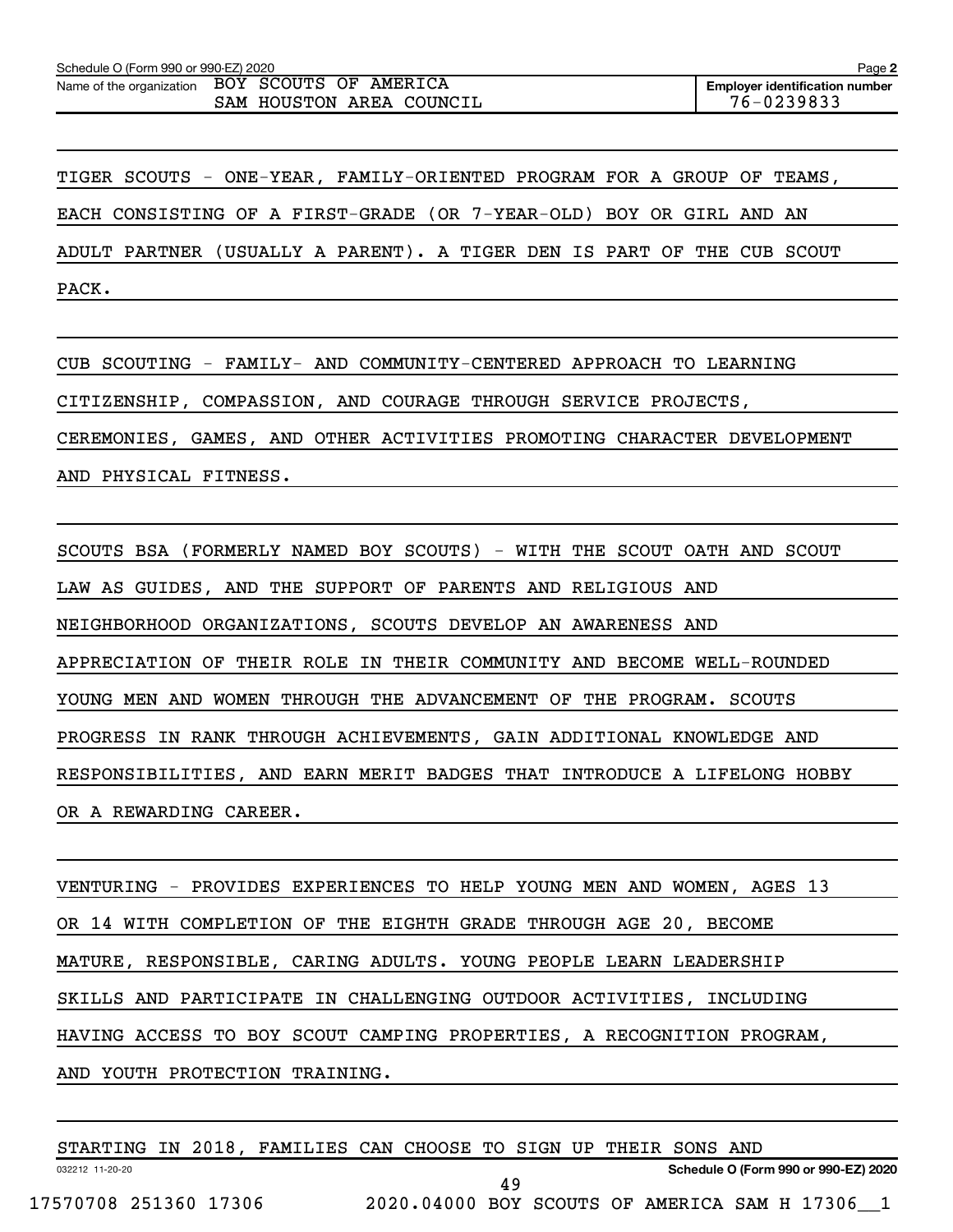| Schedule O (Form 990 or 990-EZ) 2020                                       | Page 2                                              |
|----------------------------------------------------------------------------|-----------------------------------------------------|
| Name of the organization BOY SCOUTS OF AMERICA<br>SAM HOUSTON AREA COUNCIL | <b>Employer identification number</b><br>76-0239833 |
| DAUGHTERS WHO ARE AGES 5-10 FOR CUB SCOUTS. CHARTERED ORGANIZATIONS MAY    |                                                     |
| CHOOSE TO ESTABLISH A NEW GIRL PACK, ESTABLISH A PACK THAT CONSISTS OF     |                                                     |
| GIRL DENS AND BOY DENS OR REMAIN AN ALL-BOY PACK. CUB SCOUT DENS WILL      |                                                     |
| BE SINGLE GENDER - ALL BOYS OR ALL GIRLS. USING THE SAME CURRICULUM AS     |                                                     |
| THE BOY SCOUTING PROGRAM, SCOUTS BSA LAUNCHED IN FEBRUARY 2019,            |                                                     |
| ENABLING ALL ELIGIBLE YOUTH AGES 11-17, TO EARN THE EAGLE SCOUT RANK.      |                                                     |
| SCOUTS BSA IS A SINGLE GENDER - ALL-GIRL TROOPS OR ALL-BOY TROOPS. THIS    |                                                     |
| UNIQUE APPROACH ALLOWS THE ORGANIZATION TO MAINTAIN<br>THE                 | INTEGRITY OF                                        |
| THE SINGLE-GENDER MODEL WHILE ALSO MEETING THE NEEDS OF                    | TODAY'S                                             |
| FAMILIES.                                                                  |                                                     |

THE SAM HOUSTON AREA COUNCIL SERVED 23,662 REGISTERED YOUTH IN THE TRADITIONAL SCOUTING PROGRAMS. IT IS ESTIMATED THAT 36% OF THESE YOUTH ARE CONSIDERED "AT RISK."

THE SAM HOUSTON AREA COUNCIL IS COMMITTED TO ENSURING THAT ALL YOUNG PEOPLE HAVE AN OPPORTUNITY TO JOIN SCOUTING, REGARDLESS OF THEIR CIRCUMSTANCES, NEIGHBORHOOD, OR ETHNIC BACKGROUND. OUR SCOUTREACH INITIATIVE GIVES SPECIAL LEADERSHIP AND EMPHASIS TO ECONOMICALLY CHALLENGED YOUTH VIA NON-TRADITIONAL METHODS. THROUGH CARING, WELL-TRAINED, PAID LEADERSHIP AND WITH NEIGHBORHOOD PARTNERS WHO WILL PROVIDE A SAFE, REGULAR MEETING PLACE, SCOUTREACH DELIVERS A SCOUTING PROGRAM TO OUR MOST NEEDY YOUTH IN HOUSTON'S INNER-CITY NEIGHBORHOODS AND ENCOURAGES PARENTAL INVOLVEMENT, BUT IS FULLY SUBSIDIZED BY THE COUNCIL'S ANNUAL OPERATING BUDGET. IN 2020, THIS AMOUNTED TO \$729,859.

50

FORM 990, PART III, LINE 4B, PROGRAM SERVICE ACCOMPLISHMENTS: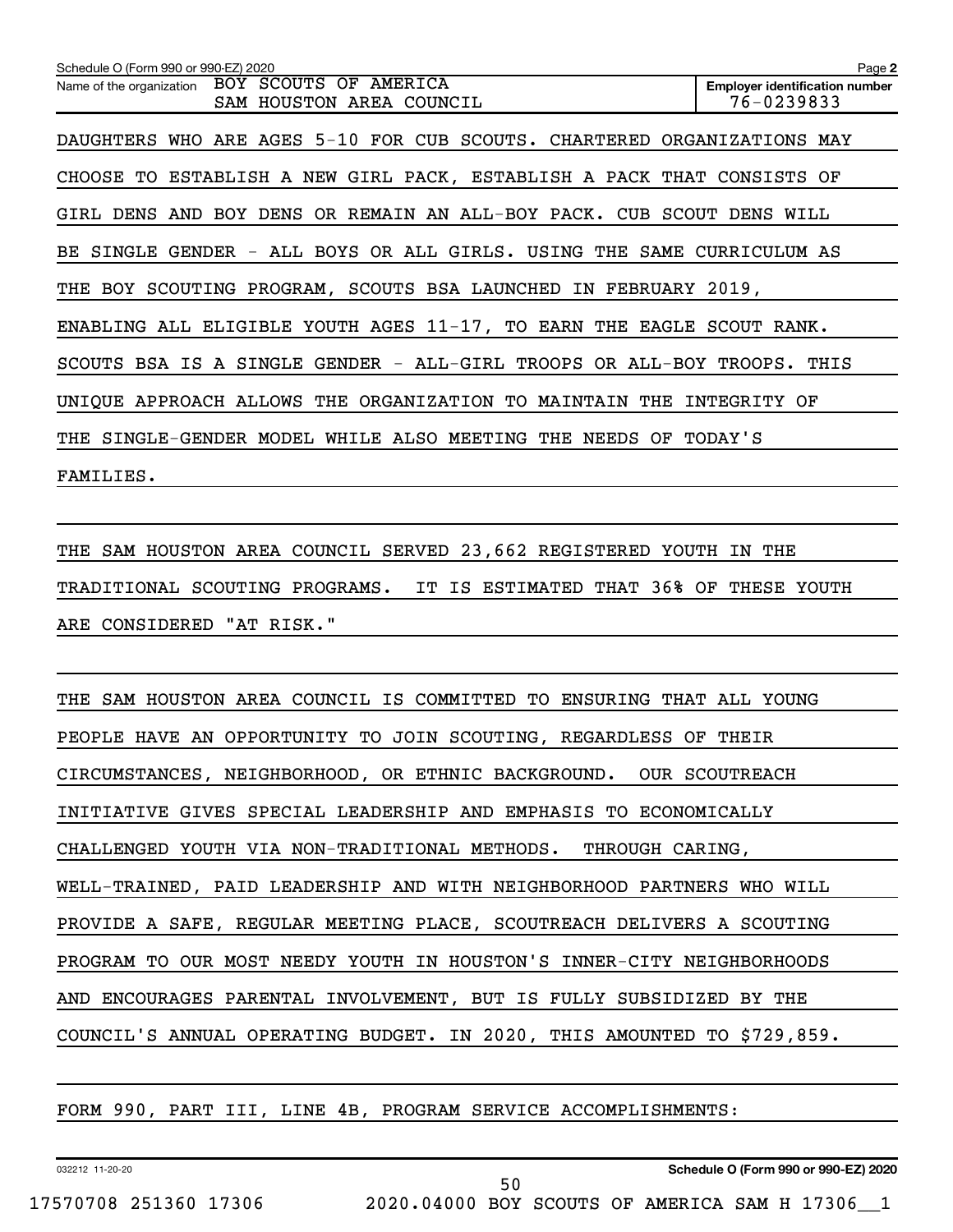| Schedule O (Form 990 or 990-EZ) 2020                                       | Page 2                                              |
|----------------------------------------------------------------------------|-----------------------------------------------------|
| Name of the organization BOY SCOUTS OF AMERICA<br>SAM HOUSTON AREA COUNCIL | <b>Employer identification number</b><br>76-0239833 |
| EXPLORING IS A WORKSITE-BASED PROGRAM. IT IS PART OF LEARNING FOR          |                                                     |
| LIFE'S CAREER EDUCATION PROGRAM ALSO FOR YOUNG MEN AND WOMEN WHO ARE 14    |                                                     |
| (AND HAVE COMPLETED THE EIGHTH GRADE) THROUGH 20 YEARS OLD.                |                                                     |
| EXPLORING'S PURPOSE IS TO PROVIDE EXPERIENCES THAT HELP YOUNG PEOPLE       |                                                     |
| MATURE AND TO PREPARE THEM TO BECOME RESPONSIBLE AND CARING ADULTS.        |                                                     |
| EXPLORERS ARE READY TO INVESTIGATE THE MEANING OF INTERDEPENDENCE IN       |                                                     |
| THEIR PERSONAL RELATIONSHIPS AND COMMUNITIES. EXPLORING IS BASED ON A      |                                                     |
| UNIQUE AND DYNAMIC RELATIONSHIP BETWEEN YOUTH AND THE ORGANIZATIONS IN     |                                                     |
| THEIR COMMUNITIES.<br>LOCAL COMMUNITY ORGANIZATIONS INITIATE A SPECIFIC    |                                                     |
| EXPLORER POST BY MATCHING THEIR PEOPLE AND PROGRAM RESOURCES TO THE        |                                                     |
| INTERESTS OF YOUNG PEOPLE IN THE COMMUNITY.                                | THE RESULT IS A PROGRAM OF                          |
| ACTIVITIES THAT HELPS YOUTH PURSUE THEIR SPECIAL INTERESTS, GROW, AND      |                                                     |
| EXPLORING PROGRAMS ARE BASED ON FIVE AREAS OF EMPHASIS:<br>DEVELOP.        |                                                     |
| CAREER OPPORTUNITIES, LIFE SKILLS, CITIZENSHIP, CHARACTER EDUCATION,       |                                                     |
| IN 2020, THE SAM HOUSTON AREA COUNCIL HAD<br>AND LEADERSHIP EXPERIENCE.    |                                                     |
| 593 YOUTH IN 45 EXPLORING POSTS PARTICIPATING IN THE EXPLORING PROGRAM.    |                                                     |
|                                                                            |                                                     |

IN 2020, SCOUTING SHOWED ITS RESILIENCE IN SOUTHEAST TEXAS. NAVIGATING THROUGH A GLOBAL PANDEMIC THAT AFFECTED OUR LOCAL AREA, STATE, NATION, AND WORLD, THE BENEFITS OF SCOUTING WERE STILL PRESENT AND EFFECTIVE TO OUR AREA'S YOUTH. THE PROGRAMS OF SCOUTING CONTINUE TO OFFER VARIED OPPORTUNITIES TO TEACH YOUTH TO BE STRONG IN CHARACTER, HAVE SELF-CONFIDENCE, AND GROW IN THEIR LEADERSHIP ABILITIES.

51

THE SAM HOUSTON AREA COUNCIL ALSO ACCOMPLISHED THE FOLLOWING DURING

2020:

\* 24,735 TOTAL YOUTH SERVED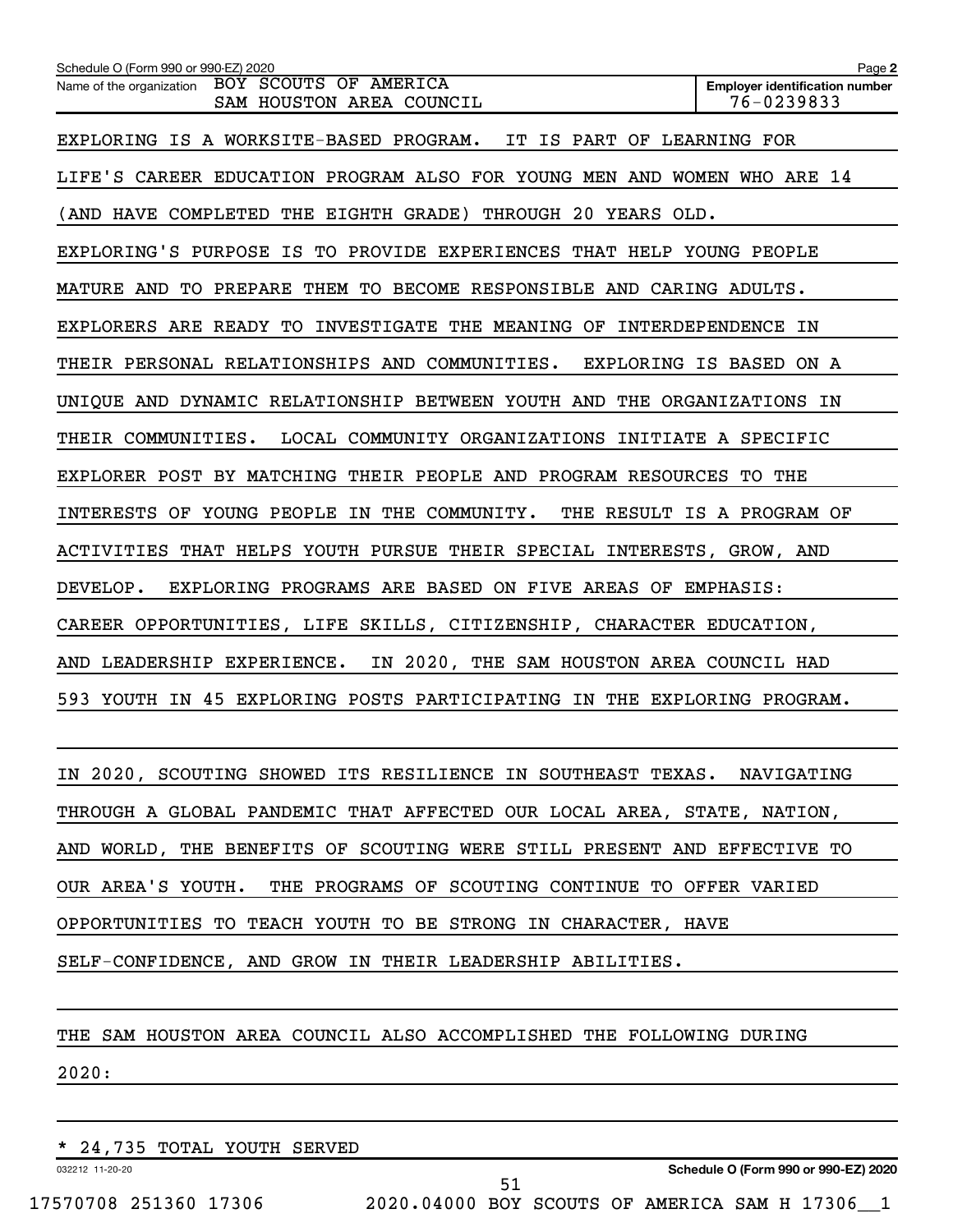| Schedule<br>990<br>r (Form ∩ | or 990-EZ)<br>Z) 2020 | Page |
|------------------------------|-----------------------|------|
|                              |                       |      |

Name of the organization BOY SCOUTS OF AMERICA SAM HOUSTON AREA COUNCIL 76-0239833

\* 10,803 REGISTERED ADULT VOLUNTEER LEADERS

753 CUB SCOUT PACKS, SCOUTS BSA TROOPS, AND VENTURING CREWS

CUB SCOUTS PARTICIPATED IN A CAMPING EXPERIENCE

SCOUTS BSA MEMBERS AND VENTURERS PARTICIPATED IN A LONG-TERM CAMPING

OR HIGH ADVENTURE EXPERIENCE

\* 9,924 CUB SCOUT RANKS EARNED

\* 5,902 SCOUTS BSA MEMBERS RANKS EARNED

\* 908 SCOUTS BSA MEMBERS ATTAINED RANK OF EAGLE SCOUT

\* 345,181 ESTIMATED COMMUNITY SERVICE HOURS PROVIDED

\* ACHIEVED GOLD LEVEL STATUS IN THE BSA NATIONAL JOURNEY TO EXCELLENCE

PROGRAM

AS A KEY MEASURE OF OUR COMMUNITY SERVICE AND FINANCIAL HEALTH, THE SAM HOUSTON AREA COUNCIL WAS AWARDED THE DESIGNATION AS AN ACCREDITED CHARITY BY THE BETTER BUSINESS BUREAU, EARNED THE SEAL OF TRANSPARENCY GOLD LEVEL BY GUIDESTAR, AND ACHIEVED A 4-STAR RATING BY CHARITY NAVIGATOR, THE HIGHEST POSSIBLE RATING FOR THE 8TH CONSECUTIVE YEAR.

FORM 990, PART VI, SECTION B, LINE 11B:

A DRAFT OF FORM 990 AND ALL RELATED SCHEDULES IS INITIALLY PRESENTED TO THE AUDIT COMMITTEE FOR THEIR REVIEW WHERE VARIOUS ASPECTS OF THE FORM ARE EXPLAINED AND DISCUSSED IN DETAIL. ANY PROPOSED CHANGES BY THE AUDIT COMMITTEE ARE INCLUDED IN FINAL DRAFT WHICH IS PRESENTED TO THE GOVERNING BOARD FOR THEIR REVIEW AND COMMENTS WHICH ARE THEN SUMMARIZED AND FORWARDED TO THE AUDIT COMMITTEE FOR PROPOSED INCLUSION IN THE FILING COPY. THE AUDIT COMMITTEE APPROVES THE FINAL COPY OF THE FORM 990 BEFORE IT IS FILED WITH THE IRS.

52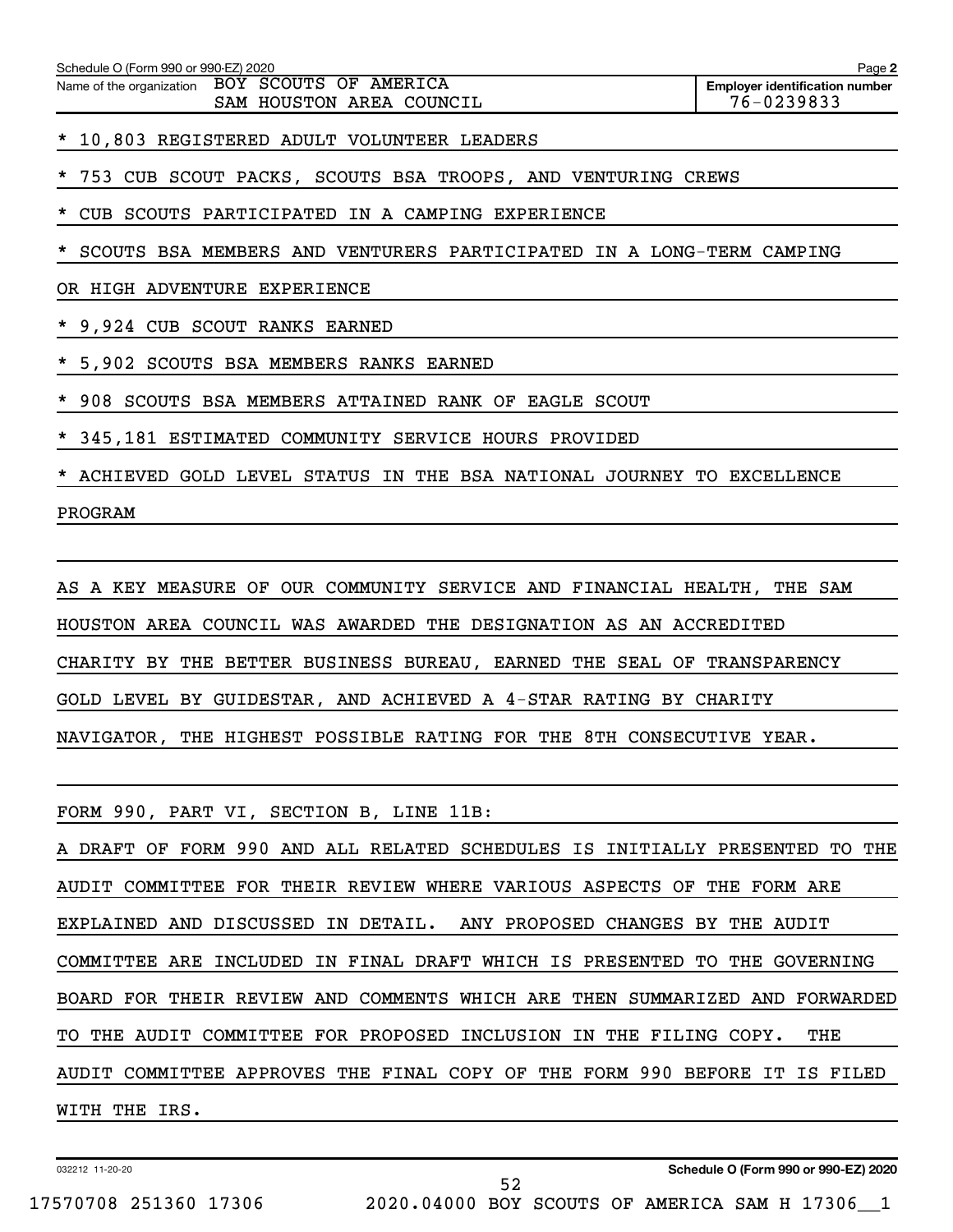**2 Employer identification number** Schedule O (Form 990 or 990-EZ) 2020 Name of the organization BOY SCOUTS OF AMERICA SAM HOUSTON AREA COUNCIL 76-0239833 FORM 990, PART VI, SECTION B, LINE 12C: THE GOVERNANCE BOARD MAINTAINS A CONFLICT OF INTEREST POLICY TO PREVENT INSTITUTIONAL OR PERSONAL INTERESTS OF BOARD MEMBERS, OFFICERS, AND STAFF OF SAM HOUSTON AREA COUNCIL (THE "COUNCIL") FROM INTERFERING IN THE PERFORMANCE OF THEIR DUTIES AND TO SEE THAT THERE IS NO PERSONAL, PROFESSIONAL, OR POLITICAL GAIN AT THE EXPENSE OF THE COUNCIL. THE POLICY REQUIRES DISCLOSURE OF ANY CONFLICTS OF INTEREST AND THE RECUSAL OF ANY INTERESTED PARTY IN A RELATED DECISION. A YEARLY CONFLICT OF INTEREST QUESTIONNAIRE IS REQUESTED TO BE FILLED OUT AND RETURNED BY EACH PARTY COVERED BY THIS POLICY.

FORM 990, PART VI, SECTION B, LINE 15:

THE BOARD OF DIRECTORS OF SAM HOUSTON AREA COUNCIL BOY SCOUTS OF AMERICA (THE "COUNCIL") HAS CREATED A COMPENSATION AND BENEFITS COMMITTEE CONSISTING OF AT LEAST THREE INDEPENDENT DIRECTORS INCLUDING THE CHAIRMAN OF THE BOARD. THE COMMITTEE REVIEWS AND USES THE BOY SCOUTS OF AMERICA'S COMPENSATION PROGRAM TO ASSURE AN INTERNALLY CONSISTENT AND EXTERNALLY COMPETITIVE COMPENSATION PROGRAM TO ATTRACT, RETAIN, AND MOTIVATE QUALIFIED EXECUTIVE MANAGEMENT AND OTHER KEY EMPLOYEES AND PROVIDE INCENTIVE FOR THE ATTAINMENT OF THE COUNCIL'S STRATEGIC GOALS AND OBJECTIVES.

| FORM 990, PART VI, SECTION C, LINE 19:                                      |
|-----------------------------------------------------------------------------|
| THE FOLLOWING DOCUMENTS ARE MADE AVAILABLE TO THE GENERAL PUBLIC UPON       |
| REQUEST: ALL DOCUMENTS AS REQUIRED BY FEDERAL, STATE, AND LOCAL LAWS        |
| INCLUDING, BUT NOT LIMITED TO, IRS FORM 990 AND, IF APPLICABLE, IRS FORM    |
| 990-T, THE ANNUAL REPORT, AUDITED FINANCIAL STATEMENTS, AND THE CONFLICT OF |
| INTEREST POLICY.                                                            |

53